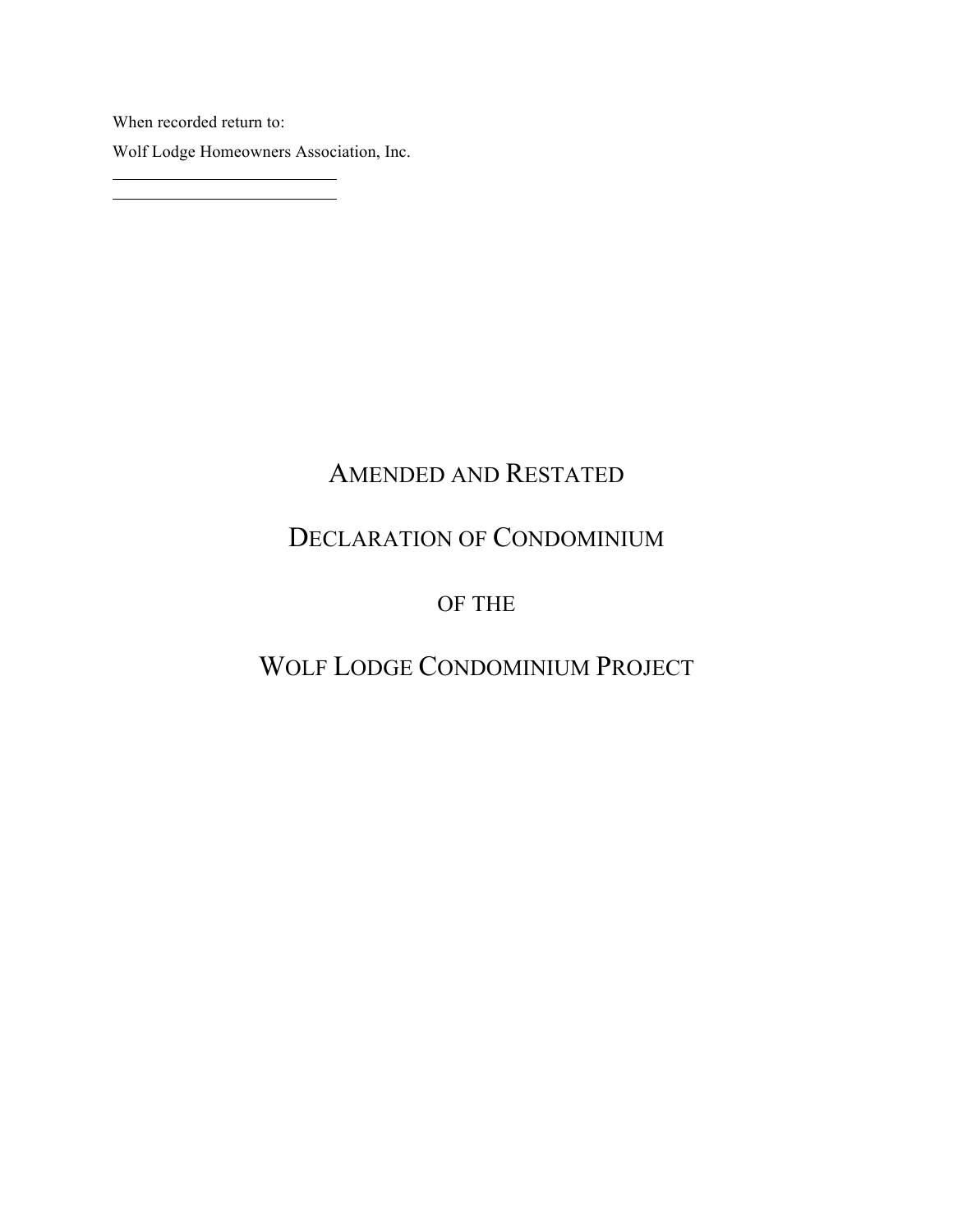## Table of Contents

| 1.1  |            |
|------|------------|
| 1.2  |            |
| 1.3  |            |
| 1.4  |            |
| 1.5  |            |
| 1.6  |            |
| 1.7  |            |
| 1.8  |            |
| 1.9  |            |
| 1.10 |            |
| 1.11 |            |
| 1.12 |            |
| 1.13 |            |
| 1.14 |            |
| 1.15 |            |
| 1.16 |            |
| 1.17 |            |
| 1.18 |            |
| 1.19 |            |
| 1.20 |            |
| 1.21 |            |
| 1.22 |            |
| 1.23 |            |
| 1.24 |            |
| 1.25 |            |
| 1.26 |            |
| 1.27 |            |
| 1.28 |            |
| 1.29 |            |
| 1.30 |            |
| 1.31 |            |
| 1.32 |            |
| 1.33 | "Project". |
| 1.34 |            |
| 1.35 | 9          |
| 1.36 | 9          |
| 1.37 | 9          |
| 1.38 | 10         |
| 1.39 |            |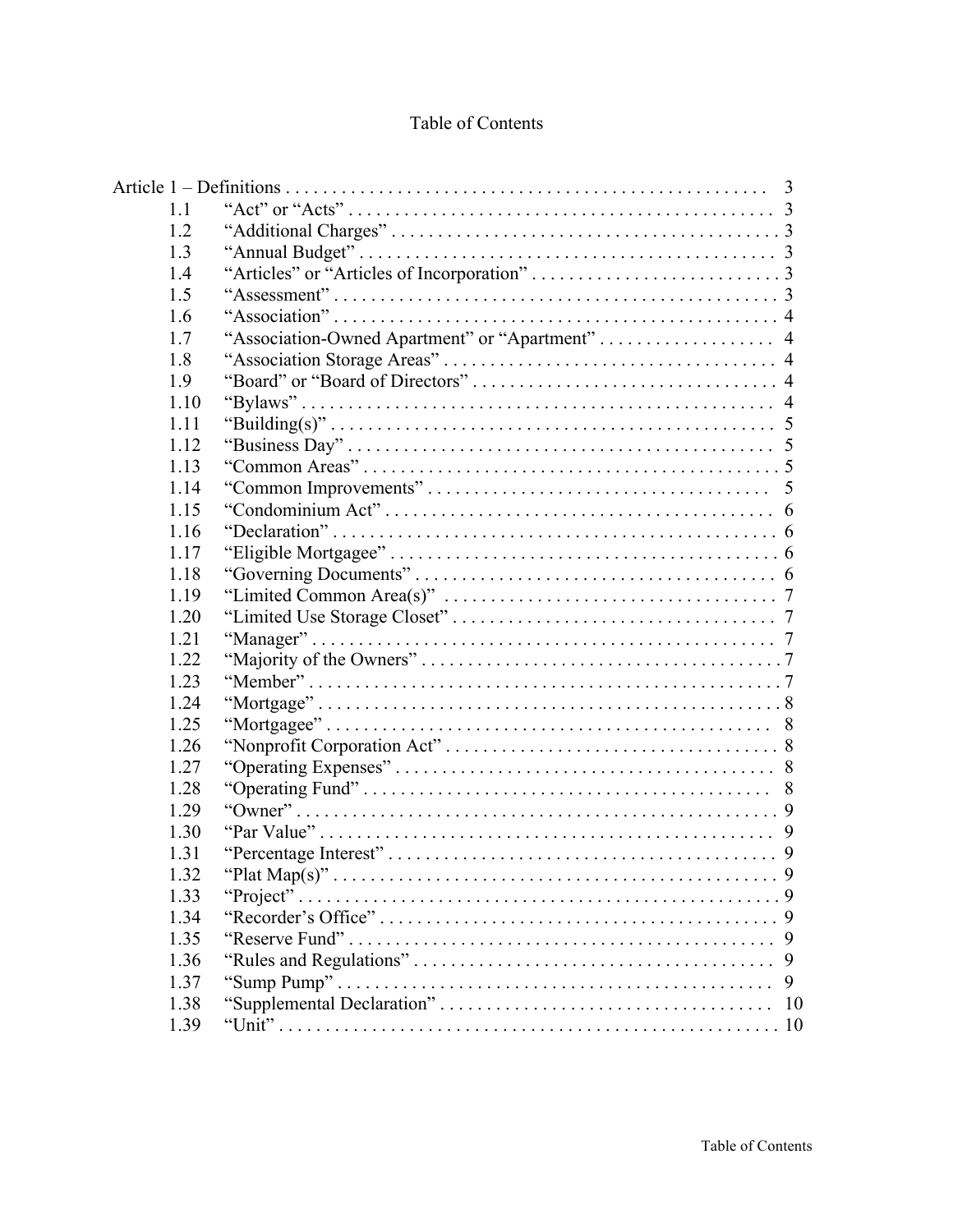| 2.1  |                                                                       |    |
|------|-----------------------------------------------------------------------|----|
| 2.2  |                                                                       |    |
| 2.3  |                                                                       |    |
|      |                                                                       |    |
|      |                                                                       |    |
| 3.1  |                                                                       |    |
| 3.2  |                                                                       |    |
| 3.3  |                                                                       |    |
| 3.4  |                                                                       |    |
| 3.5  |                                                                       |    |
| 3.6  |                                                                       |    |
| 3.7  | Percentage of Undivided Interest in Common Areas                      |    |
|      |                                                                       |    |
|      |                                                                       |    |
|      |                                                                       |    |
|      |                                                                       |    |
| 41   |                                                                       |    |
| 4.2  |                                                                       |    |
| 4.3  |                                                                       |    |
| 4.4  |                                                                       |    |
| 4.5  |                                                                       |    |
|      |                                                                       |    |
|      |                                                                       |    |
| 5.1  |                                                                       |    |
| 5.2  |                                                                       |    |
| 5.3  |                                                                       |    |
| 5.4  |                                                                       |    |
|      |                                                                       |    |
|      | Article 6 – Project Operation Maintenance, Repair and Alterations 19  |    |
| 6.1  |                                                                       |    |
| 6.2  |                                                                       | 22 |
| 6.3  |                                                                       |    |
| 6.4  | Penetration, Alteration or Removal of Exterior Walls 24               |    |
| 6.5  |                                                                       |    |
| 6.6  |                                                                       |    |
| 6.7  |                                                                       |    |
| 6.8  |                                                                       |    |
| 6.9  |                                                                       |    |
| 6.10 |                                                                       |    |
| 6.11 | Association's Right to Winterize Unit If Owner Fails to Pay Utilities | 27 |
| 6.12 |                                                                       | 27 |
| 6.13 |                                                                       | 29 |
| 6.14 |                                                                       | 29 |
|      |                                                                       |    |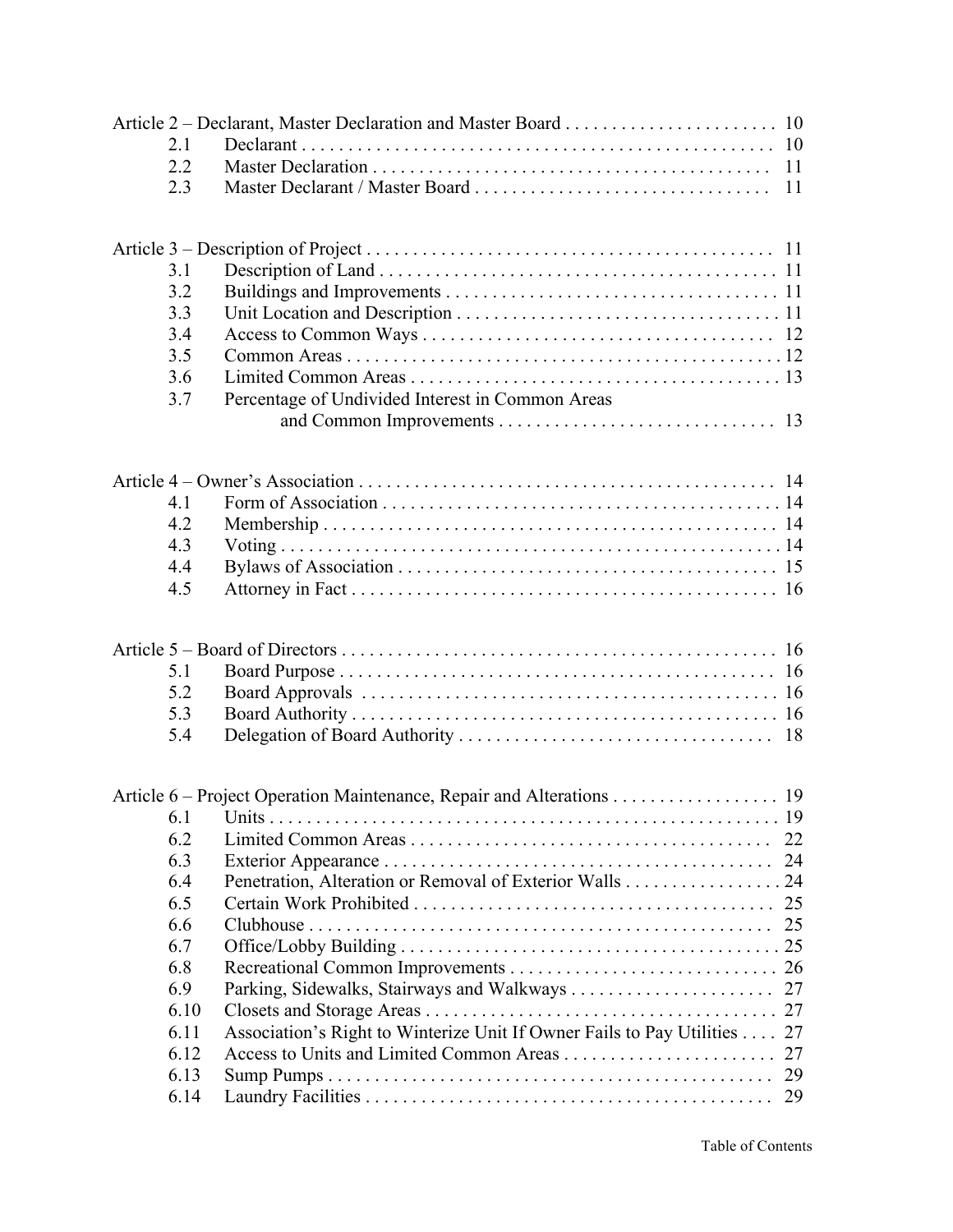| 7.1  |                                                           |    |
|------|-----------------------------------------------------------|----|
| 7.2  |                                                           |    |
| 7.3  |                                                           |    |
| 7.4  |                                                           |    |
| 7.5  |                                                           |    |
| 7.6  |                                                           |    |
| 7.7  | Swamp Coolers / Window-Mounted Air Conditioners 31        |    |
| 7.8  |                                                           |    |
| 7.9  |                                                           |    |
| 7.10 |                                                           |    |
| 7.11 |                                                           |    |
| 7.12 |                                                           |    |
| 7.13 |                                                           |    |
| 7.14 |                                                           |    |
| 7.15 |                                                           |    |
| 7.16 |                                                           |    |
| 7.17 |                                                           |    |
| 7.18 |                                                           |    |
| 7.19 |                                                           |    |
| 7.20 |                                                           |    |
| 7.21 |                                                           |    |
| 7.22 |                                                           |    |
| 7.23 |                                                           |    |
| 7.24 |                                                           |    |
| 7.25 |                                                           |    |
| 7.26 |                                                           |    |
| 7.27 |                                                           |    |
| 7.28 |                                                           |    |
| 7.29 |                                                           |    |
| 7.30 |                                                           |    |
| 7.31 | Use of Recreational Common Improvements / Common Areas 37 |    |
| 7.32 |                                                           |    |
| 7.33 |                                                           |    |
| 7.34 |                                                           | 37 |
|      |                                                           | 40 |
| 8.1  |                                                           | 40 |
| 8.2  |                                                           | 41 |
| 8.3  |                                                           | 42 |
| 8.4  |                                                           |    |
| 8.5  |                                                           | 42 |
| 8.6  |                                                           |    |
| 8.7  |                                                           |    |
|      |                                                           |    |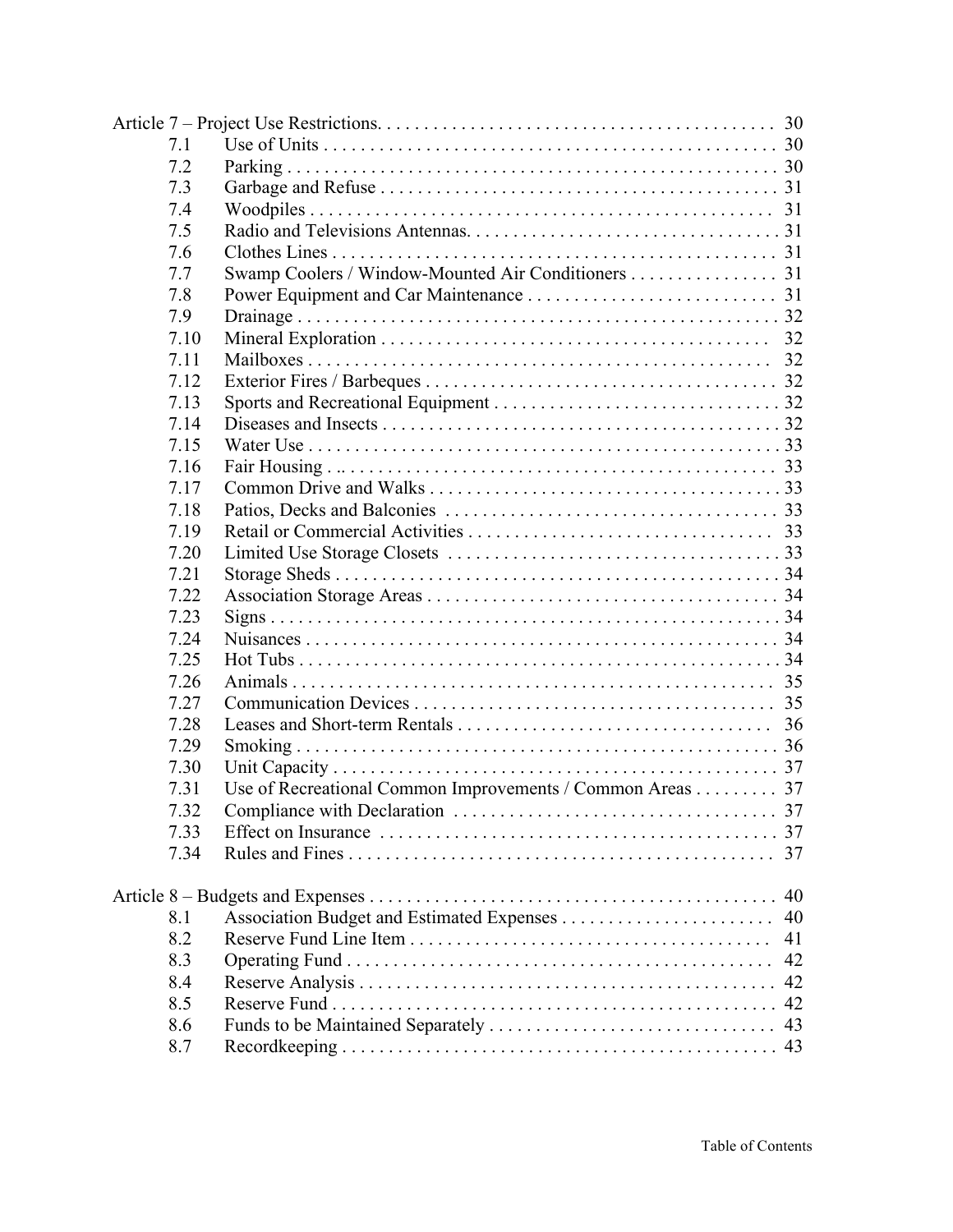| 91  |  |
|-----|--|
| 92  |  |
| 9.3 |  |
| 94  |  |
| 95  |  |
| 96  |  |
| 97  |  |
| 98  |  |

| 134  |                                                           |  |
|------|-----------------------------------------------------------|--|
| 13.5 |                                                           |  |
|      |                                                           |  |
|      |                                                           |  |
| 13.8 | Authority of Board to Represent Owners in Condemnation 62 |  |
|      |                                                           |  |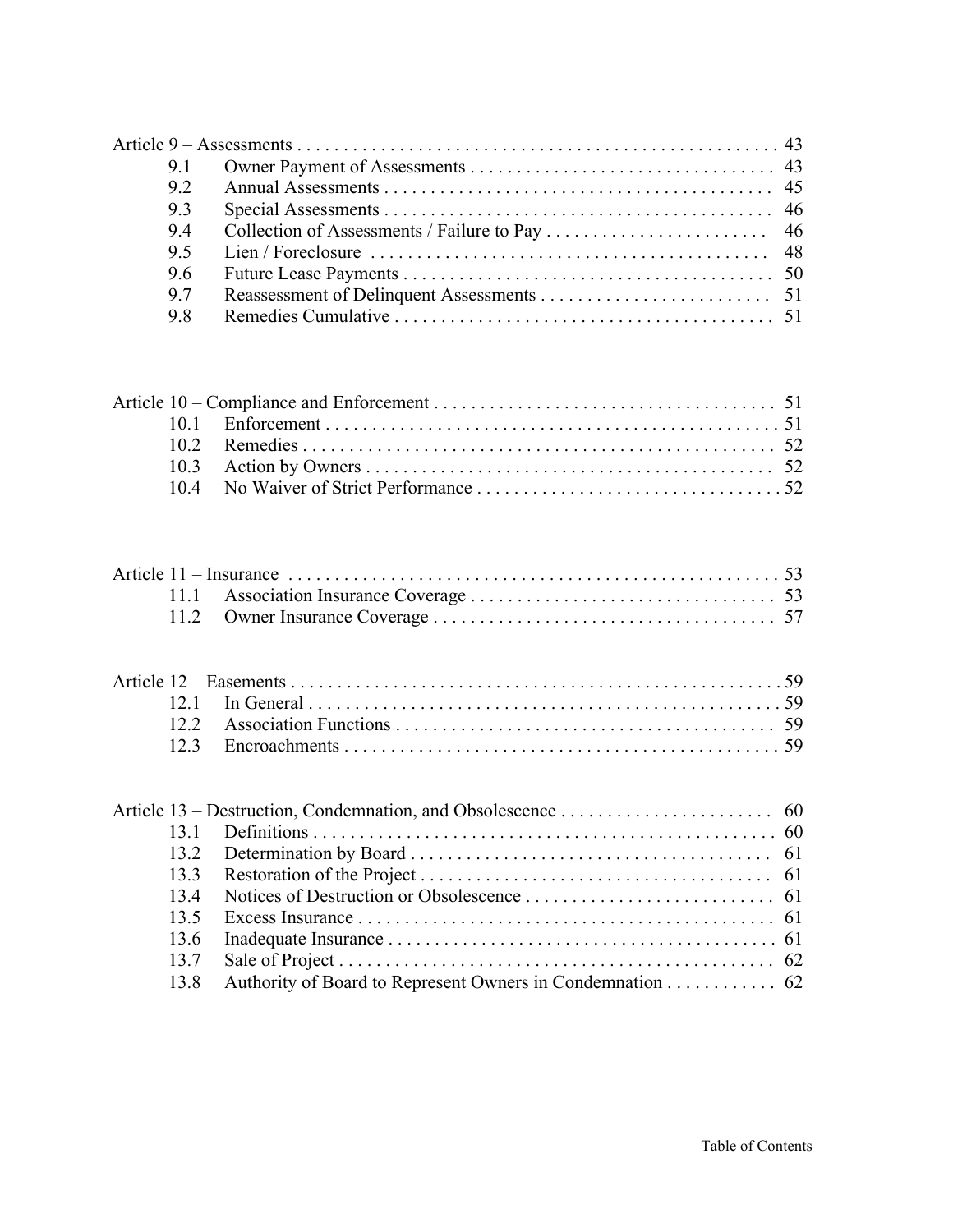| 14.1<br>14.2<br>14.3<br>14.4<br>14.5<br>14.6 |                                                                    |    |
|----------------------------------------------|--------------------------------------------------------------------|----|
|                                              |                                                                    |    |
| 15.1                                         |                                                                    |    |
| 15.2                                         |                                                                    |    |
| 15.3                                         |                                                                    |    |
|                                              |                                                                    |    |
|                                              |                                                                    | 64 |
| 16.1                                         | Notice to Mortgagee – Owner's Failure to Perform Obligations       | 64 |
| 16.2                                         |                                                                    |    |
| 16.3                                         |                                                                    |    |
| 16.4                                         |                                                                    |    |
| 16.5                                         |                                                                    |    |
| 16.6                                         | Maintenance of Common Areas / Common Improvements 65               |    |
| 16.7                                         |                                                                    |    |
| 16.8                                         |                                                                    |    |
| 16.9                                         | No Owner Priority for Insurance Proceeds or Condemnation Awards 66 |    |
| 16.10                                        |                                                                    |    |
| 16.11                                        |                                                                    |    |
| 16.12                                        |                                                                    |    |
| 16.13                                        |                                                                    |    |
|                                              |                                                                    |    |
|                                              |                                                                    |    |
|                                              |                                                                    |    |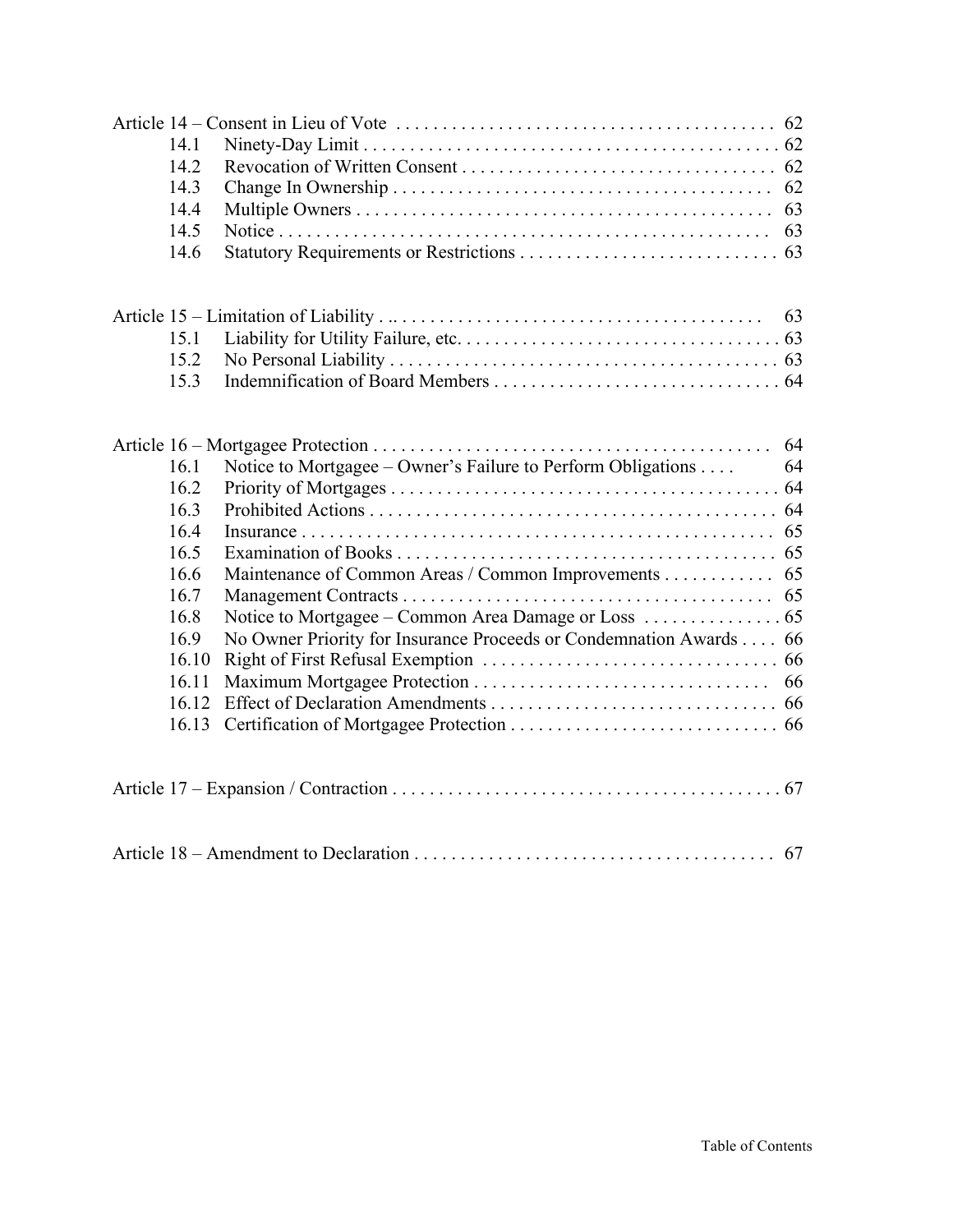| 191   |  |
|-------|--|
| 19.2  |  |
| 19.3  |  |
| 19.4  |  |
| 19.5  |  |
| 196   |  |
| 197   |  |
| 198   |  |
| 199   |  |
| 19.10 |  |
|       |  |
| 19.12 |  |
|       |  |
|       |  |
|       |  |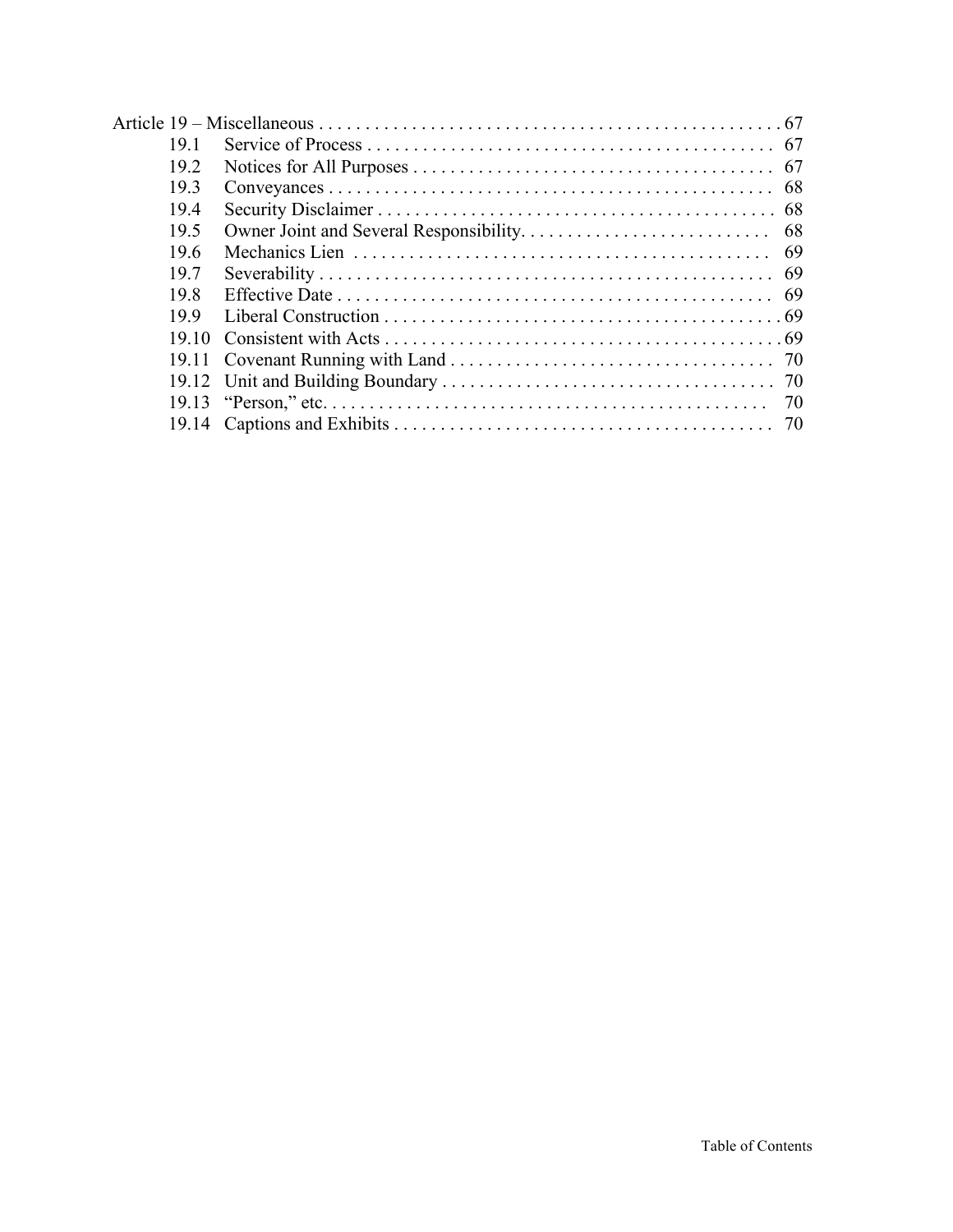## AMENDED AND RESTATED DECLARATION OF CONDOMINIUM OF THE WOLF LODGE CONDOMINIUM PROJECT

THIS AMENDED AND RESTATED DECLARATION OF CONDOMINIUM OF THE WOLF LODGE CONDOMINIUM PROJECT ("Declaration") is made by the Wolf Lodge Homeowners Association, Inc., a Utah nonprofit corporation (the "Association") established to govern the common affairs of the Association's members, protect property values and enforce the covenants, conditions, restrictions and rules of the Association.

## **RECITALS**

A. On or about August 23, 1982, Wolf Star, Inc., a Nevada corporation, acting as the "Master Declarant," made and executed that certain Master Declaration of Covenants, Conditions and Restrictions of the Wolf Creek Resort (the "**Master Declaration**") which was recorded in the Weber County Recorder's Office on September 24, 1982 in Book 1409 beginning at Page 1603 as Entry No. 864667.

B. On or about October 14, 1982, the Master Declarant executed a second copy of the Master Declaration, with relatively minor revisions, which was recorded in the Weber County Recorder's Office on October 18, 1982 in Book 1411 beginning at Page 363 as Entry No. 866073.

C. On July 26, 1983, Keith Anderson, in his capacity as President and on behalf of SFS Construction, Inc., executed that certain Record of Survey Map for Wolf Lodge Condominium Phase I ("**Phase I Map**") which was recorded in the Weber County Recorder's Office on October 4, 1983 in Book 25 beginning at Page 65 as Entry No. 891899.

D. On or about September 16, 1983, SFS Construction, Inc., a Utah corporation, acting as the "Declarant," made and executed that certain Declaration of Condominium of the Wolf Lodge Condominium Project for Phase I (the "**Original Declaration**") which was recorded in the Weber County Recorder's Office on October 4, 1983 in Book 1433 beginning at Page 969 as Entry No. 891900.

E. On May 23, 1984, Keith Anderson, in his capacity as President and on behalf of SFS Construction, Inc., executed that certain Record of Survey Map for Wolf Lodge Condominium Phase II ("**Phase II Map**") which was recorded in the Weber County Recorder's Office on May 23, 1984 in Book 26 beginning at Page 13 as Entry No. 909443.

F. On or about May 14, 1984, SFS Construction, Inc., as the "Declarant," made and executed that certain Supplementary Declaration of the Declaration of Condominium of the Wolf Lodge Condominium Project (the "**Supplementary Declaration**") which was recorded in the Weber County Recorder's Office on May 23, 1984 in Book 1446 beginning at Page 2061 as Entry No. 909444.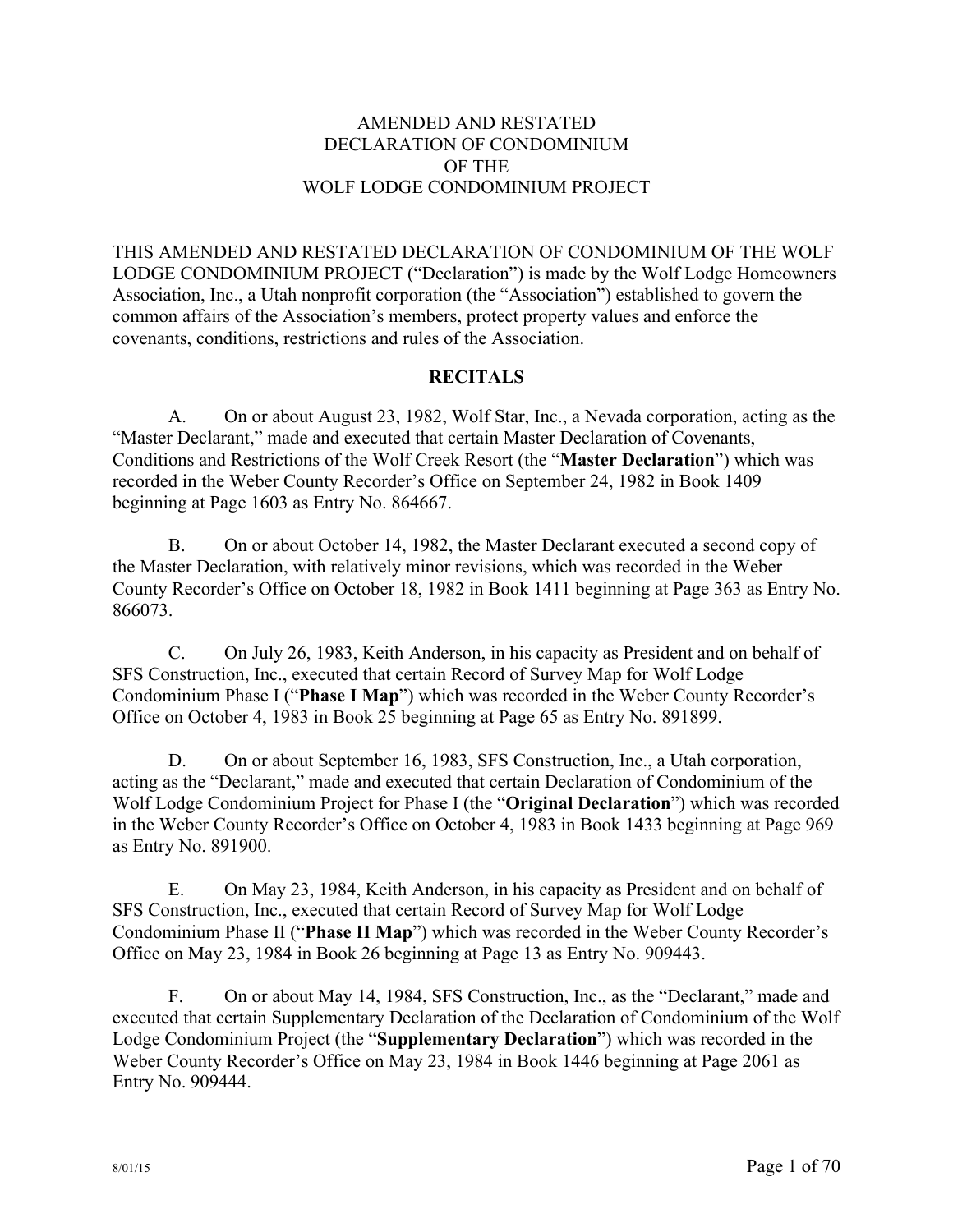G. The Association was formed on May 13, 1985, when the Articles of Incorporation of the Wolf Lodge Homeowners Association, Inc. were filed with the Division of Corporations and Commercial Code of the Utah Department of Commerce.

H. On or about April 20, 1990, the Wolf Lodge Management Committee made and executed certain Amendments to the Declaration of Condominium of the Wolf Lodge Condominium Project for Phase I and Phase II (the "**First Amendments to the Declaration**") which was recorded in the Weber County Recorder's Office on May 15, 1990 in Book 1580 beginning at Page 1627 as Entry No. 1108865.

I. In September of 1989, the Management Committee of the Wolf Lodge Homeowners Association adopted those certain Bylaws of the Wolf Lodge Homeowners Association, Inc. (the "**Initial Bylaws**") which were recorded in the Weber County Recorder's Office on May 16, 1991 in Book 1599 beginning at Page 1864 as Entry No. 1139886.

J. On or about April 11, 1994, the Wolf Lodge Condominium Management Committee made and executed those certain Amendments to the Bylaws of Wolf Lodge Homeowners Association, Inc. (Phase I and Phase II) (the "**Amendments to the Bylaws**") which were recorded in the Weber County Recorder's Office on May 20, 1994 in Book 1716 beginning at Page 2122 as Entry No. 1292924.

K. On or about May 27, 1998, the Wolf Lodge Condominium Management Committee made and executed that certain Amendment to the Declaration of Condominium of the Wolf Lodge Condominium Project for Phase I and Phase II (the "**Second Amendments to the Declaration**") which was recorded in the Weber County Recorder's Office on August 26, 1998 in Book 1951 beginning at Page 1074 as Entry No. 1569360.

L. The Association, on behalf of its Members now desires to adopt and record this Declaration to, among other things: (i) update the covenants, conditions and restrictions of the Project to clarify that the Master Declaration does not apply to the Project, (ii) update the covenants, conditions and restrictions of the Project to clarify that the Master Board (as described under the Original Declaration) has no authority over the Project; (iii) update the covenants, conditions and restrictions of the Project to clarify that the Declarant is no longer involved in any aspect of the Project; and (iv) establish a uniform set of covenants, conditions and restrictions for the Project that are consistent with current applicable laws, rules and regulations related to condominium projects.

M. This Declaration shall completely replace and supersede the Master Declaration, and shall completely replace and supersede, and restate in their entirety: (i) the Original Declaration, the Supplementary Declaration, the First Amendments to the Declaration, and the Second Amendments to the Declaration, (ii) the Initial Bylaws and Amendments to the Bylaws, (iii) any other declarations or bylaws, and any amendments or supplements to any such other declarations or bylaws that may have been recorded or enforced against the Project prior to the date this Declaration is recorded, (iv) any rules or regulations or any amendments or supplements thereto related to the Project, and (v) any similar recorded or unrecorded documents that may have been enforced against the Project prior to the date this Declaration is recorded.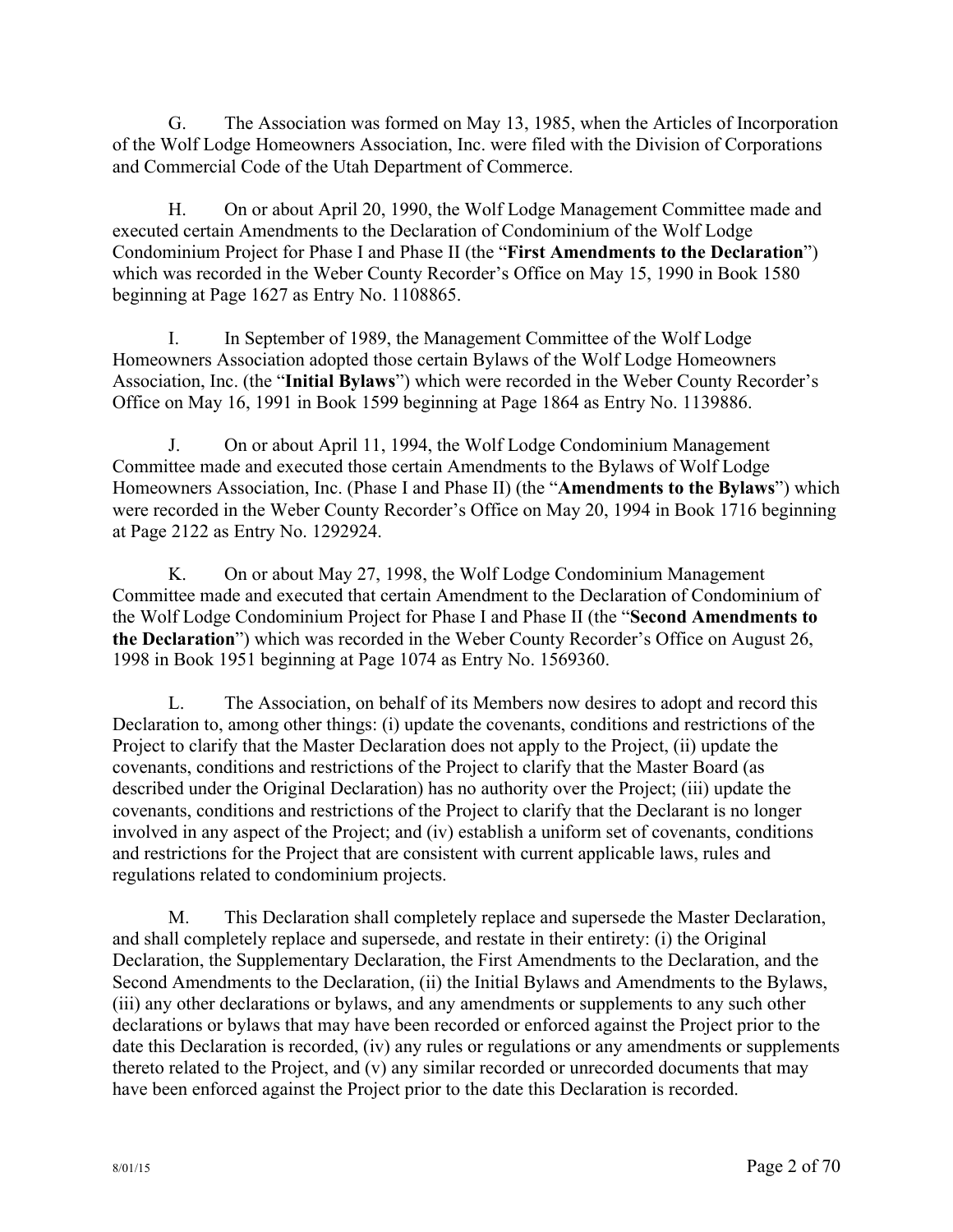N. As required under Section 57-8-39 of the Condominium Act, and in accordance with the terms and conditions of the applicable Governing Documents, upon giving proper notice and holding a vote on the matter, this Declaration has been approved by no less than sixty-seven percent (67%) of the Owners who are eligible to vote on the approval of this Declaration.

## **DECLARATION**

It is agreed, by acceptance of a conveyance, contract for sale, lease, rental agreement, or any form of security agreement or instrument, or any privileges of use or enjoyment regarding the Project or any Unit, that the Governing Documents state covenants, conditions, restrictions, and reservations effecting a common plan for the condominium development mutually beneficial in all of the described condominium units, and that the covenants, conditions, restrictions, reservations and plan are binding upon the entire Project and upon each Unit as a parcel of realty, and upon such Unit's owners or possessors, and their respective heirs, personal representatives, successors and assigns, through all successive transfers of all or part of the Unit or any security interests therein without requirement of further specific reference or inclusion in deeds, contracts or security instruments, and regardless of any subsequent forfeiture, foreclosures, or the sale of such Unit under any security instruments or similar documents.

## **ARTICLE 1 - DEFINITIONS**

In addition to other words or terms defined herein, the following words, terms and phrases when used in this Declaration (unless the context otherwise requires) shall have the following meanings:

1.1 "**Acts**" collectively refers to the Condominium Act and the Nonprofit Corporation Act.

1.2 "**Additional Charges**" shall mean and refer to any and all late charges, accrued interest, administrative costs, filing and recording fees, and other costs or expenses, including without limitation reasonable attorneys' fees and expenses, incurred by the Association in connection with, or in the process of recovering, any delinquent fees, Assessments, charges or other amounts owed by an Owner to the Association.

1.3 "**Annual Budget**" has the meaning provided in Section 8.1.1 below.

1.4 "**Articles**" or "**Articles of Incorporation**" shall mean and refer to the Articles of Incorporation of the Association that have been filed with the State of Utah, as such Articles may be amended from time to time.

1.5 "**Assessment(s)**" means any charge imposed or levied by the Association on or against any Owner or Unit pursuant to the provisions of the Governing Documents or any applicable law, including Annual Assessments, Special Assessments and any other Assessments which may be applicable to one or more Owners.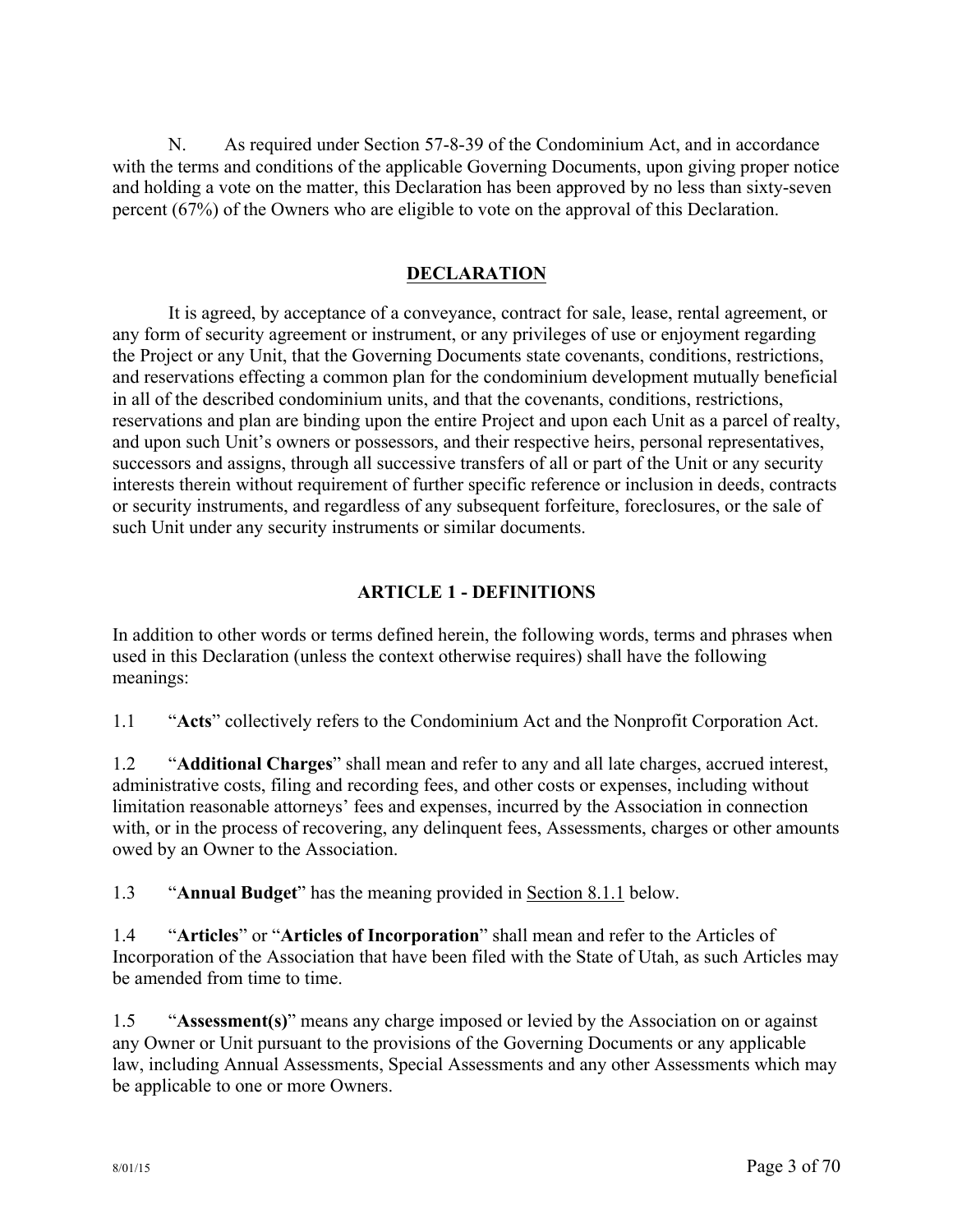1.6 "**Association**" means and refers to "Wolf Lodge Homeowners Association, Inc." or any other entity as the Association may be known and identified according to the records of the Utah Department of Commerce, Division of Corporations and Commercial Code, business entity records.

1.7 "**Association-Owned Apartment**" or "**Apartment**" means and refers to that certain self-contained, residential living space located in the Office/Lobby Building, as more particularly described under Subsection 6.7.4. The Association-Owned Apartment is not a Unit.

1.8 "**Association Storage Areas**" means and refers to those portions of the Project that are set aside and intended for use by the Association, or for use by the Manager on behalf of the Association, for the storage of personal property, equipment, and other items that are owned or controlled by the Association for the benefit of the Owners including for maintenance of the Project.

Without limiting the generality of the foregoing, Association Storage Areas include the following areas or portions of the Project:

- (a) With regard to any Building that contains Units, any fully enclosed area or portion of such Building that is not a Common Area, Common Improvement, Unit or Limited Common Area (including any Limited Use Storage Closet);
- (b) Any closets, cabinets, cupboards or similar fully enclosed areas or portions of the Clubhouse that are used or designated by the Association as storage area;
- (c) Any closets, cabinets, cupboards or similar fully enclosed areas or portions of the Office/Lobby Building that are used or designated by the Association as storage area;
- (d) Any closets, cabinets or similar fully enclosed areas located around the swimming pool or hot tub areas, that are used or designated by the Association as storage area; and
- (e) Any storage shed or similar structure located on the Project that is used or designated by the Association as storage area.

1.9 "**Board**" or "**Board of Directors**" shall mean and refer to the Board of Directors of the Association which is vested with the authority to manage the Project and enforce this Declaration, Bylaws and Rules and Regulations. The term Management Committee as used in the Condominium Act is synonymous and interchangeable with the term "Board" or "Board of Directors" as those terms may be used in the Governing Documents or the Acts. The terms "Board member" and "Director" are also synonymous.

1.10 "**Bylaws**" means the Amended and Restated Bylaws of the Association, as the same may be amended from time to time, which are attached hereto as Exhibit "C."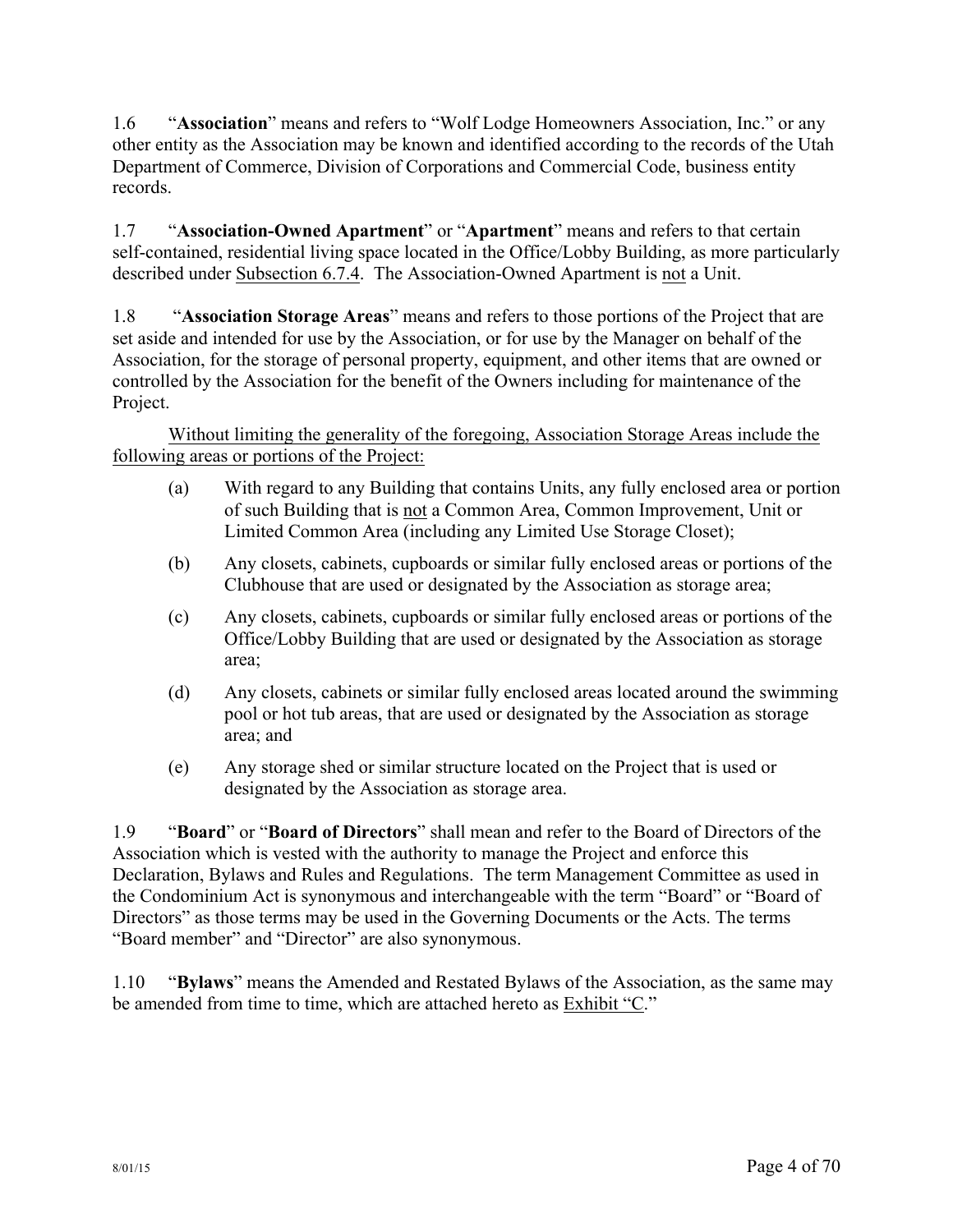- 1.11 "**Building(s)**" means, refers to, and includes:
	- (a) Each building located within the Project that contains Units;
	- (b) That certain building identified on the Phase I Map as the "Recreation Center" which is referred to in this Declaration as the "**Clubhouse**";
	- (c) That certain building identified on the Phase I Map as the "Reception and Manager Building" which is referred to in this Declaration as the "**Office/Lobby Building**"; and/or
	- (d) Any other building or structure that, whether as of the date this Declaration is recorded or as of any future date, may be located on the Project.

1.12 "**Business Day**" means a day of the week other than a Saturday, Sunday or legal holiday (state or federal) in the State of Utah.

- 1.13 "**Common Area(s)**" means, refers to, and includes:
	- (a) Any real property included within the Project (excluding the individual Units) whether leasehold or in fee simple, including all Common Improvements constructed on such real property;
	- (b) Those portions of the Project that are owned, operated, controlled and/or managed by the Association for the common benefit of the Owners including, without limitation, any open spaces, storm water detention areas, drainage easement areas, any room(s) or area(s) in which the laundry facilities are located, and any Association Storage Areas;
	- (c) All portions of the Project designated or described as Common Area pursuant to the Governing Documents and/or the Plat Maps;
	- (d) All portions of the Project designated or described as Limited Common Area pursuant to the Governing Documents and/or the Plat Maps;
	- (e) Those areas, facilities and improvements of the Project described under Section 3.5 of this Declaration; and
	- (f) All other portions of the Project (excluding the individual Units) that are normally in common use by the Owners, or that are necessary or convenient to the Project's use, existence, maintenance, safety, operation and/or management.

1.14 "**Common Improvements**" means, refers to, and includes any infrastructure, buildings, structures, facilities, equipment and improvements that have been or may be installed, constructed or attached on or to any portion of any Common Area.

Without limiting the generality of the foregoing, the term "Common Improvements" shall include:

(a) All utility infrastructure, installations and equipment connected with or in any way related to the furnishing of utilities to the Project and intended for the common use of all Owners or more than one Owner, such as telephone,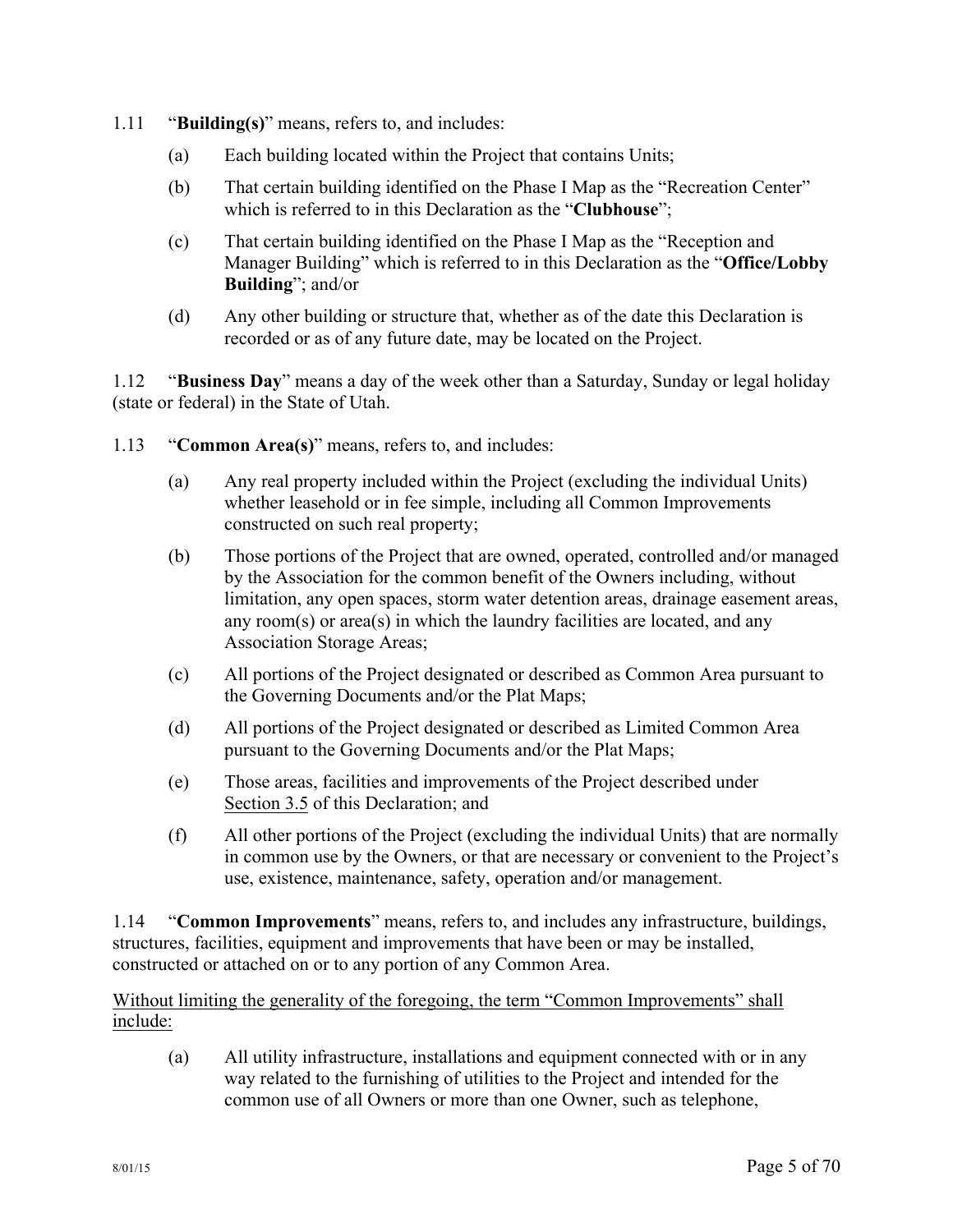electricity, gas, water, sewer, and any master antenna, cable or satellite TV equipment, Internet or local area wireless computer networking (Wi-Fi) system or component that is installed or maintained by the Association and is available for use by all Owners or more than one Owner;

- (b) Any outdoor lighting, fences, landscaping, sidewalks, pathways, recreation facilities, Project entryway monuments or signs, private streets or roadways, and parking areas;
- (c) Roof and gutter de-icing cable systems or equipment (or any other similar ice removal systems or equipment) that has been installed by the Association on any Building or any portion of the Common Areas;
- (d) Any portion or component of any Unit's fireplace that is located on the exterior or roof of any Building (including, for example and without limitation, any flashing, chase cover, mortar crown, or chimney cap);
- (e) Any Sump Pump located within the Project, as more particularly described under Section 6.12;
- (f) Any improvements extending into or surrounding any Common Areas (including Limited Common Areas) that are intended for the use, safety or benefit of one or more Owners, such as railings, dividing walls or outdoor water spigots; and
- (g) In general, all apparatus, installations, improvements, structures, and facilities located within the Project that are intended and existing for the Owners' common use or benefit including, without limitation, mailbox banks, gazebos or similar landscaping features, pedestrian bridges and walkways, the Clubhouse, the Office/Lobby Building, and recreational Common Improvements such as tennis courts, basketball courts, miniature golf course, swimming pool, hot-tub facilities,

As more particularly set forth in this Declaration, the manner in which various Common Improvements (such as, for example, the Project's recreational Common Improvements, the Clubhouse and the Office/Lobby Building) may be used shall be determined, managed and controlled by the Board on behalf of the Association, including through the Rules and Regulations.

1.15 "**Condominium Act**" means and refers to the Utah Condominium Ownership Act (Utah Code Section 57-8-1 et. seq.) as the same may be amended from time to time.

1.16 "**Declaration**" means and refers to this Amended and Restated Declaration of Covenants, Conditions, and Restrictions, as may be amended or supplemented from time to time.

1.17 "**Eligible Mortgagee**" means and refers to any Mortgagee who has requested written notice of certain matters from the Association in accordance with this Declaration or the Condominium Act.

1.18 "**Governing Documents**" means and refers to the Plat Maps, the Articles of Incorporation, this Declaration, the Bylaws, and any Rules and Regulations of the Association as the same may be amended or supplemented from time to time.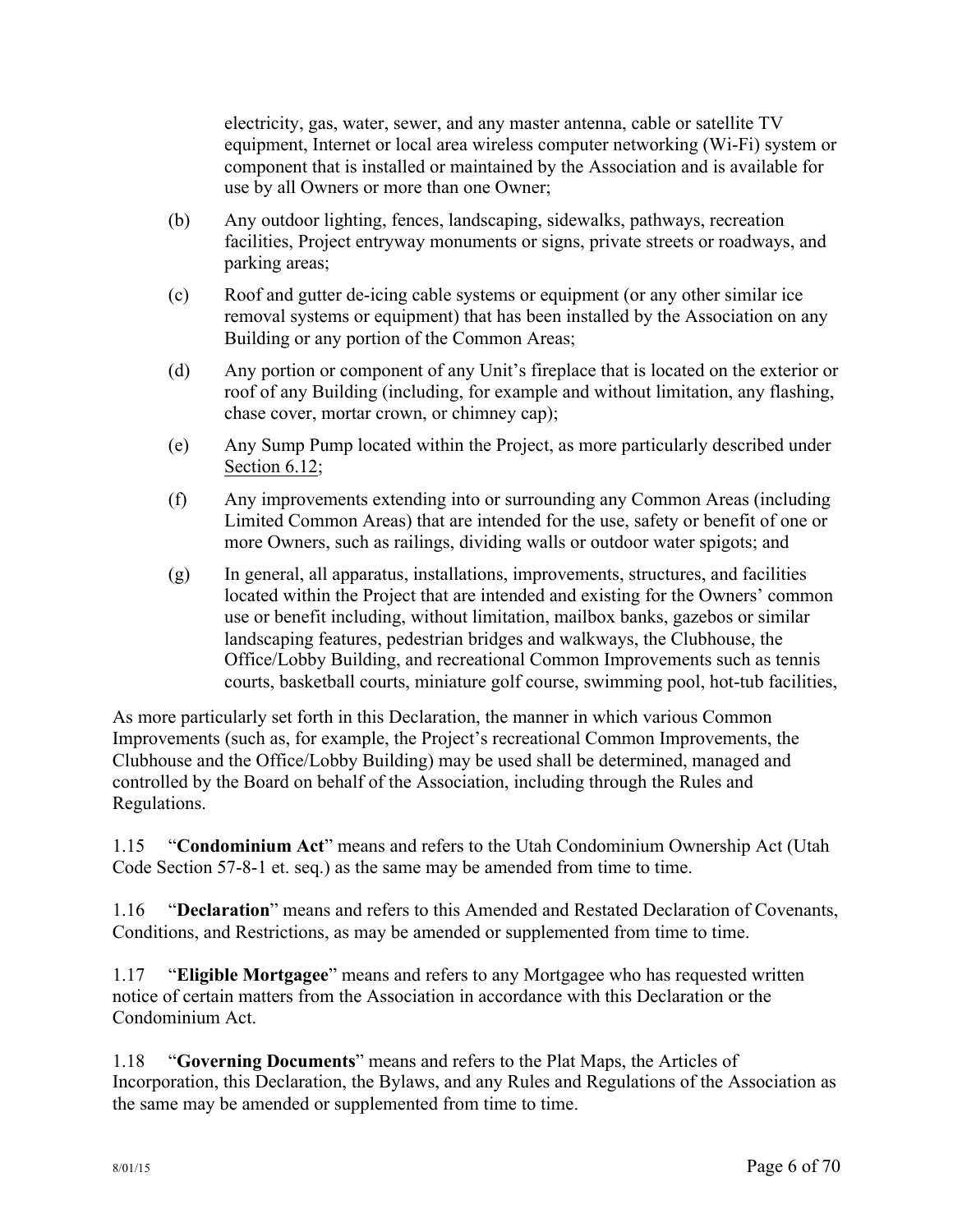1.19 "**Limited Common Area(s)**" means and refers to any portion of the Project that may be designated, described or identified in this Declaration and/or the Plat Maps as (A) set aside or reserved for, or limited to, the use of a particular Unit (or certain Units) to the exclusion of any other Units, or (B) owned, controlled, set aside and/or reserved for use by the Association for certain limited purposes (which may include use by Owners or non-Owners) as more particularly set forth in the Governing Documents.

Limited Common Areas include certain portions of the Project such as, for example and without limitation, patios, decks, balconies, and Limited Use Storage Closets, provided that such areas have been specifically identified, and set aside or reserved for use by a particular Unit (or by particular Units) pursuant to this Declaration, any Supplemental Declaration and/or the Plat Maps. The Limited Common Areas of the Project also include, for example and without limitation, those areas of the Project that are depicted and labeled on the Plat Maps as "Limited Common Use." The term "Limited Common Area(s)" also refers to those areas of the Project described under Section 3.6.

As more particularly set forth in this Declaration, the use of certain Limited Common Areas that are owned, controlled, set aside and/or reserved for use by the Association for certain limited purposes (*e.g.* offices located in the Office/Lobby Building, any Association Storage Areas located throughout the Project, and the Association-Owned Apartment) shall be managed and controlled by the Board on behalf of the Association.

1.20 "**Limited Use Storage Closet**" means and refers to those individual closets that are attached to each Building containing Units, and which are accessed through doors that are located along the sides of each such Building. Limited Use Storage Closets are depicted and labeled on the Plat Maps as "Storage." Each Limited Use Storage Closet shall be identified using the same number as the Unit for which the use of that Limited Use Storage Closet has been limited, set aside or reserved. The purposes for which Limited Use Storage Closets may be used are set forth under Section 7.20.

1.21 "**Manager**" shall mean and refer to any person and/or entity that may be retained by the Association to operate, manage, maintain and/or repair the Project by, among other matters, enforcing the Governing Documents. The obligations, duties and authority of the Manager shall be specified in a written agreement that has been adopted and signed by the Manager and by the Board on behalf of the Association. The term "Manager" does not refer to any person and/or entity *(i.e.* property manager, rental management company, etc.) that may be retained by any individual Owner(s) to manage and/or rent their Unit(s).

1.22 "**Majority of the Owners**" means more than Fifty Percent (50%) of the total number of Owners who are entitled to vote. As set forth under Section 4.3, only one vote may be cast for each Unit.

1.23 "**Member**" shall mean and refer to the Owner of a Unit (whether or not such Unit serves as the Owner's primary residence). Each Member is entitled to participate and vote upon matters involving the Association that require a vote by the Members as more particularly set forth in the Governing Documents. Each Owner shall be a Member of the Association and shall be entitled to one membership for each Unit so owned by such Member.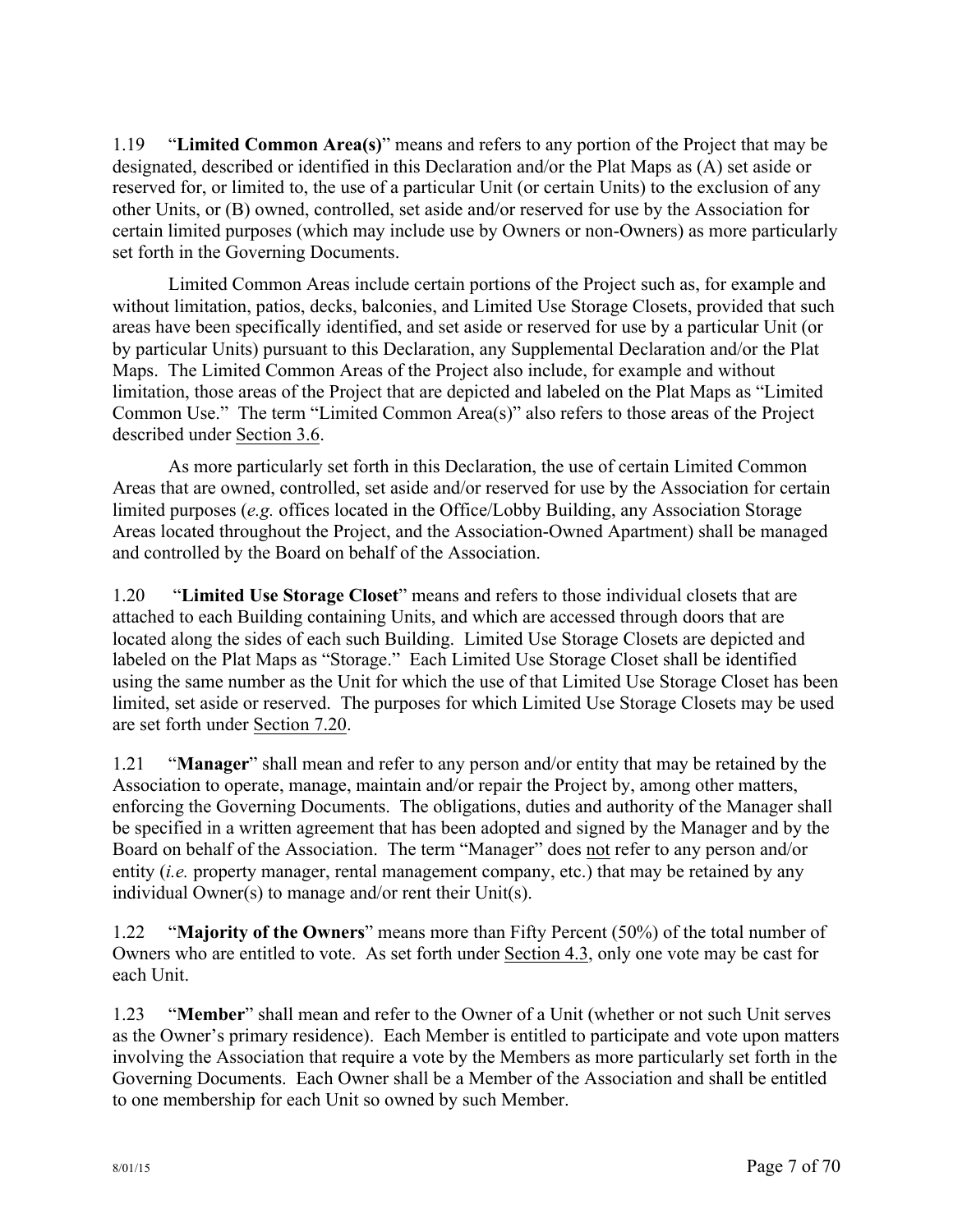1.24 "**Mortgage**" means any mortgage or deed of trust encumbering any Unit, provided that an instrument evidencing such mortgage or deed of trust has been recorded with the Recorder's Office. The term "Mortgage" shall not mean or refer to an executory contract of sale.

1.25 "**Mortgagee**" means any individual or entity named as the mortgagee under a Mortgage or the beneficiary under a deed of trust on any Unit, and the successor in interest to any such individual or entity. The term "Mortgagee" shall not mean or refer to a buyer or a seller under an executory contract of sale.

1.26 "**Nonprofit Corporation Act**" means and refers to the Utah Revised Nonprofit Corporation Act (Utah Code Section 16-6a *et seq.*) as the same may be amended from time to time.

1.27 "**Operating Expenses**" mean and refer to:

- (a) Any costs or expenses lawfully incurred by the Association pursuant to the Governing Documents or the Acts;
- (b) Expenditures lawfully made or incurred by or on behalf of the Association for the administration, maintenance, repair, or replacement of the Common Areas (including Common Improvements);
- (c) Administrative costs and expenses incurred by the Board or the Association in creating, revising, interpreting or enforcing the Governing Documents;
- (d) Any sums which are required by the Board and/or the Manager to perform or exercise their functions, duties, or rights under the Acts or the Governing Documents;
- (e) Expenses related to the operation, management and regulation of the Project;
- (f) Any other expenses lawfully and reasonably allocated by the Association among the Owners as determined by a majority vote of the Board members;
- (g) Any sums deemed by the Board as necessary to address any budget deficit(s) remaining from any previous fiscal year(s);
- (h) Any other items that are identified or defined as Operating Expenses under the Condominium Act or the Governing Documents.

As used in this Declaration, the term Operating Expenses is synonymous with the term "common expenses" as that term is defined, used and referred to throughout the Condominium Act.

1.28 "**Operating Fund**" means and refers to that fund that is more particularly described under Section 8.3, which is to be used to cover basic expenses related to the administration, maintenance, and management of the Association and Project including, without limitation, the payment of Operating Expenses and those expenses more particularly described under Section 5.3 of this Declaration.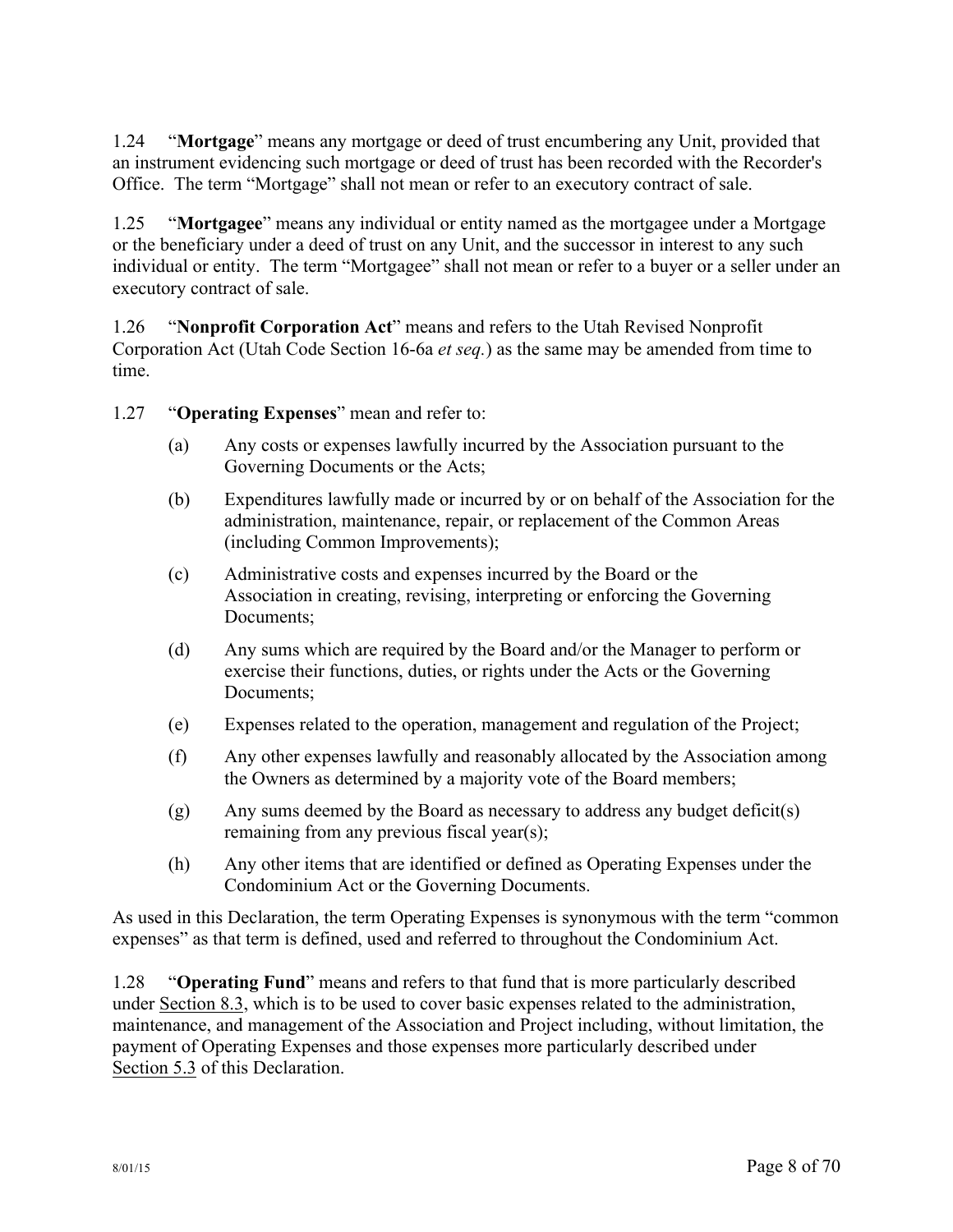1.29 "**Owner**" shall mean and refer to the owner(s) of record of any Unit according to the Recorder's Office. As used in this Declaration, the term "Owner" does not include a Mortgagee or any other person or entity holding a security interest in a Unit unless and until such party has acquired title to the Unit pursuant to foreclosure or any arrangement or proceeding in lieu thereof. The term "Owner" shall also not mean or refer to a buyer under a real estate purchase contract unless and until title to the Unit that is the subject of such real estate purchase contract has been transferred to such buyer via a deed that has been recorded in the Recorder's Office. The term "Owner" and "Member" shall be deemed as synonymous under the Governing **Documents** 

1.30 "**Par Value**" shall mean and refer to the number of points assigned to each Unit by this Declaration pursuant to the provisions of Section 57-8-7 of the Condominium Act. The Par Value of each Unit is set forth in Exhibit "B" which is attached to and made part of this **Declaration** 

1.31 "**Percentage Interest**" means and refers to the percentage of undivided ownership interest of each Owner in the Common Areas and Common Improvements of the Project as set forth in Exhibit "B" which is attached to and made part of this Declaration. Such percentages have been calculated by dividing the Par Value of each Unit by the total Par Value of all Units in the Project.

1.32 "**Plat Map(s)**" means the Phase I Map and Phase II Map, as well as any other plats or plats of survey of land and condominium units that may be prepared and recorded in accordance with Section 57-8-13 of the Condominium Act and recorded in the Recorder's Office as a substitution to or amendment of such plat or plats of survey of land and condominium units.

1.33 "**Project**" means all of the real property described in Exhibit "A," which is attached to and made part of this Declaration, including all Buildings, Units, Common Areas and Common Improvements located on such real property, including all easements, rights, and appurtenances belonging thereto.

1.34 "**Recorder's Office**" means the Recorder's Office of Weber County, State of Utah.

1.35 "**Reserve Fund**" means and refers to that certain fund more particularly identified and described under Section 8.5, which shall be used (a) to cover the cost of repairing, replacing or restoring Common Areas, including, without limitation, Common Improvements that have a useful life of three (3) years or more and a remaining useful life of less than thirty (30) years, if such cost cannot reasonably be paid for out of the Operating Fund or other funds of the Association; and (b) for such other purposes as may be permitted under the Condominium Act or other applicable law.

1.36 "**Rules and Regulations**" means and refers to those rules and regulations adopted or revised by the Board from time to time that are intended to further govern the Owners' use and enjoyment of the Project.

1.37 "**Sump Pump**" has the meaning provided in Section 6.12 below.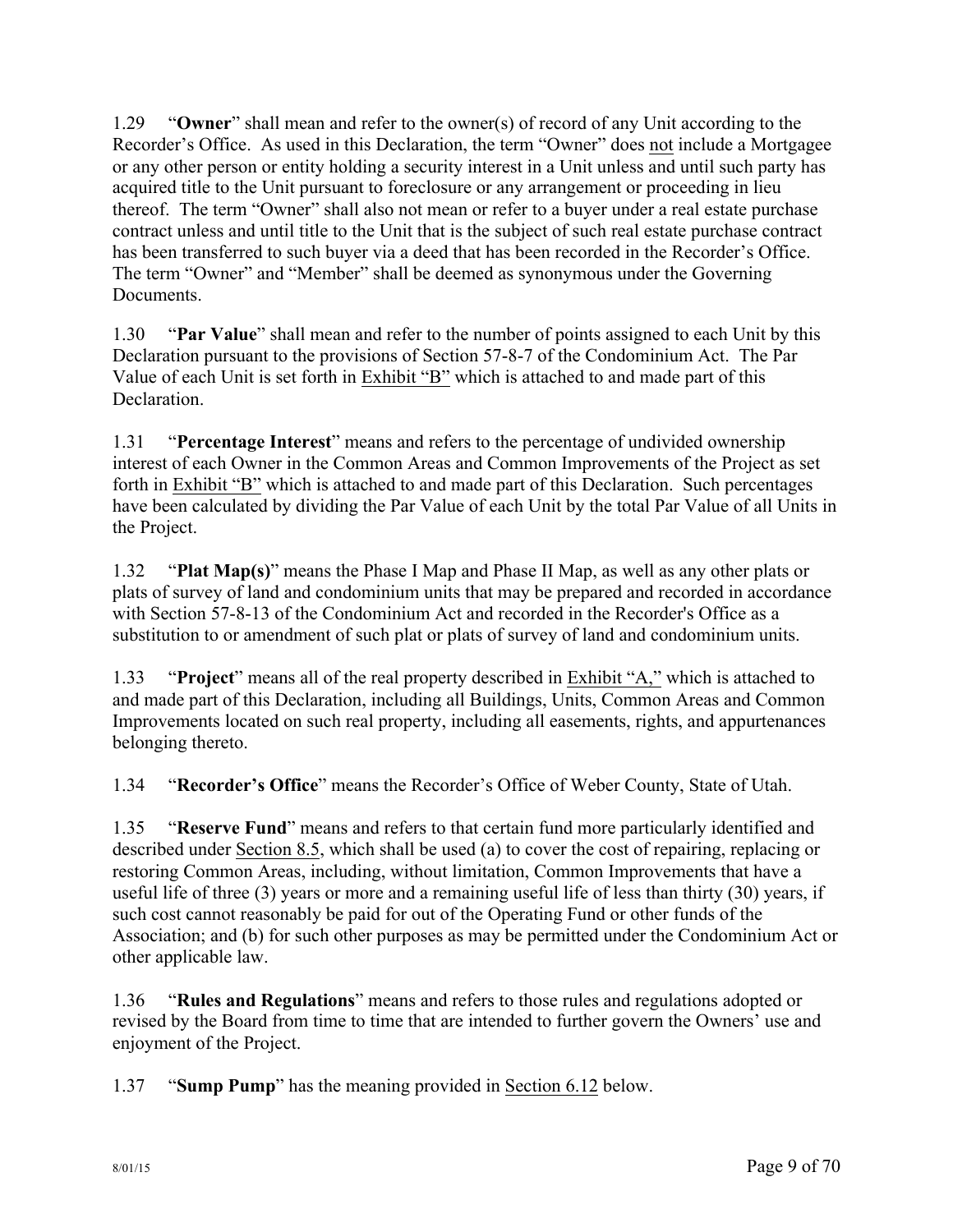1.38 "**Supplemental Declaration**" means and refers to any supplement to this Declaration that has been adopted in the same manner that amendments to the Declaration may be made, adopted, and approved pursuant to Article 18 of this Declaration.

1.39 "**Unit**" means and refers to a separate physical part of the Project intended for independent use and ownership by an Owner, consisting of any rooms and spaces located within a Building containing Units as more particularly identified, described or depicted in this Declaration and/or the Plat Maps.

The boundaries of each Unit shall be determined as set forth under Section 3.3 of this Declaration. Each Unit includes an undivided interest in the Common Areas that are appurtenant to such Unit. Units may be further depicted and defined on the Plat Maps.

Mechanical equipment and appurtenances located within any one Unit or located outside of such Unit but designated and designed to serve only that specific Unit, such as appliances, electrical receptacles and outlets, air conditioning compressors and other air conditioning apparatus, fixtures and the like, shall be considered part of the Unit, as shall be all surfaces of any structural or load-bearing walls, all flooring materials, all wall materials, all ceilings materials, any exterior windows and window frames of such Unit, any interior and exterior doors and door frames of such Unit, and any drywall (whether a single layer of drywall or multiple layers of drywall), wallpaper, paint, trim, flooring, carpeting, tile and any other material constituting any part of any finished surface of any wall, floor, or ceiling of such Unit. All pipes, wires, conduits or other public utility lines or installations that only serve a particular Unit shall be considered part of that Unit. Any structural features or any other property of any kind, including fixtures and appliances within a particular Unit, which are removable without jeopardizing the soundness, safety, or usefulness of the remainder of the Building in which such Unit is located shall be considered part of that Unit. Any subfloors that may be located between the upper and lower floors of the same Unit shall be deemed part of that Unit.

Any fireplace that is located within a particular Unit as well as any portion or components of such fireplace (including, for example and without limitation, the lintel, damper, flue and any other portion or component of the fireplace located on the interior portion of the Building) shall also be considered part of that Unit. Any portion or component of the fireplace that is located on the exterior or roof of the Building (including, for example and without limitation, any flashing, chase cover, mortar crown, or chimney cap) shall not be considered part of any Unit.

## **ARTICLE 2 – DECLARANT, MASTER DECLARATION AND MASTER BOARD**

## **2.1 Declarant**

The Declarant no longer holds any interest in any portion of the Project, and the Project has been completed in its entirety. Accordingly, the Association hereby declares, to the maximum extent permitted by law, that the Declarant no longer has any influence or authority over the Project whatsoever, and no longer holds any rights that may have been reserved or assigned to Declarant in connection with the Project, under the provisions of any recorded or unrecorded agreements, declarations, bylaws, rules or regulations, or any amendments or supplements to any such agreements, declarations, bylaws, rules or regulations, or any similar recorded or unrecorded documents that may have been recorded or enforced against the Project.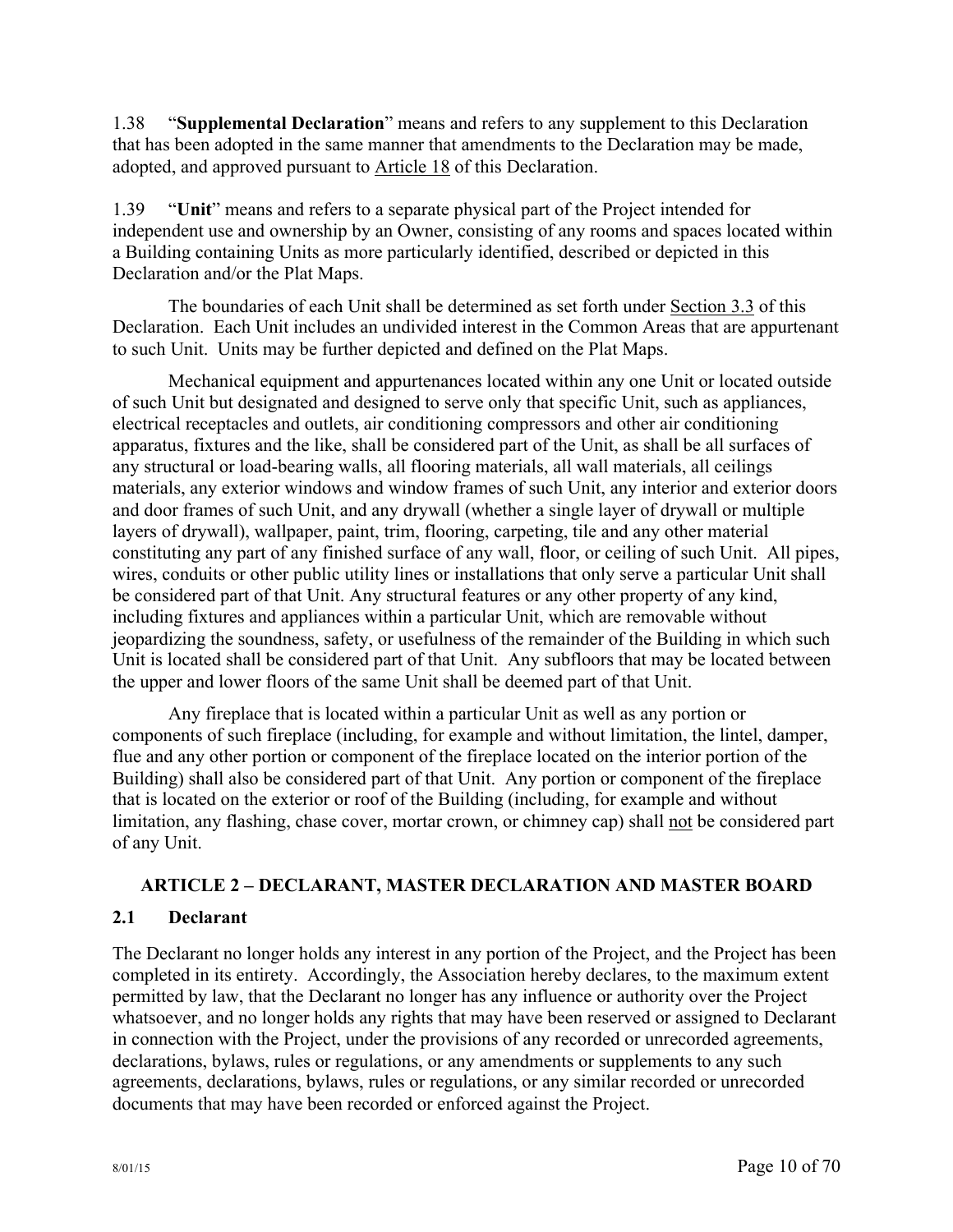## **2.2 Master Declaration**

Based upon the Association's reasonable investigation and due diligence, the Association has concluded that the provisions of the Master Declaration have never been applied to nor enforced against the Project. Accordingly, the Association hereby declares, to the maximum extent permitted by law, that the provisions of the Master Declaration have never had, and never shall have, any authority or influence over the Project whatsoever.

## **2.3 Master Declarant / Master Board**

Based upon the Association's reasonable investigation and due diligence, the Association has also concluded that neither the Master Declarant nor the Master Board has ever exercised any influence or authority whatsoever over the Project. Accordingly, the Association hereby declares, to the maximum extent permitted by law, that neither the Master Declarant nor the Master Board has ever had, nor shall ever have, any influence or authority over the Project whatsoever.

## **ARTICLE 3 – DESCRIPTION OF PROJECT**

## **3.1 Description of Land**

The legal description of the real property on which the Project is located is set forth in Exhibit "A" attached hereto.

## **3.2 Buildings and Improvements**

The Project consists of twelve (12) two-story Buildings that contain Units, with each such Building containing twelve (12) Units. One Building also has a coin-operated laundry facility for general use. The Project also includes Buildings that are solely owned and controlled by the Association such as the Clubhouse and the Office/Lobby Building. The Buildings are wood frame structures with concrete foundations, exterior walls of various materials over interior studding and sheeting, asphalt shingle roofs, and double-pane windows. The interior partitions between Units consist of double stud walls divided by soundboard and faced with gypsum sheetrock. The interior floors are constructed of concrete or plywood construction covered by ceramic tile, wood flooring, carpet or vinyl floor coverings. Each Building is supplied with electricity, water, and sewer systems. Other improvements that comprise the Project are more fully depicted or described in the Plat Maps. The Plat Maps identity, describe and locate the Buildings, Units and certain Common Areas (including Limited Common Areas) that were included as part of the Project as of the date the Plat Maps were recorded.

## **3.3 Unit Location and Description**

The Project includes a total of One Hundred Forty-Four (144) Units. Each Unit is depicted and labeled on the Plat Maps as a "Condominium Unit" and each Unit is specifically numbered on the Plat Maps. The Limited Common Area of each Unit is depicted and labeled on the Plat Maps as "Limited Common Use." All Units shall be capable of being independently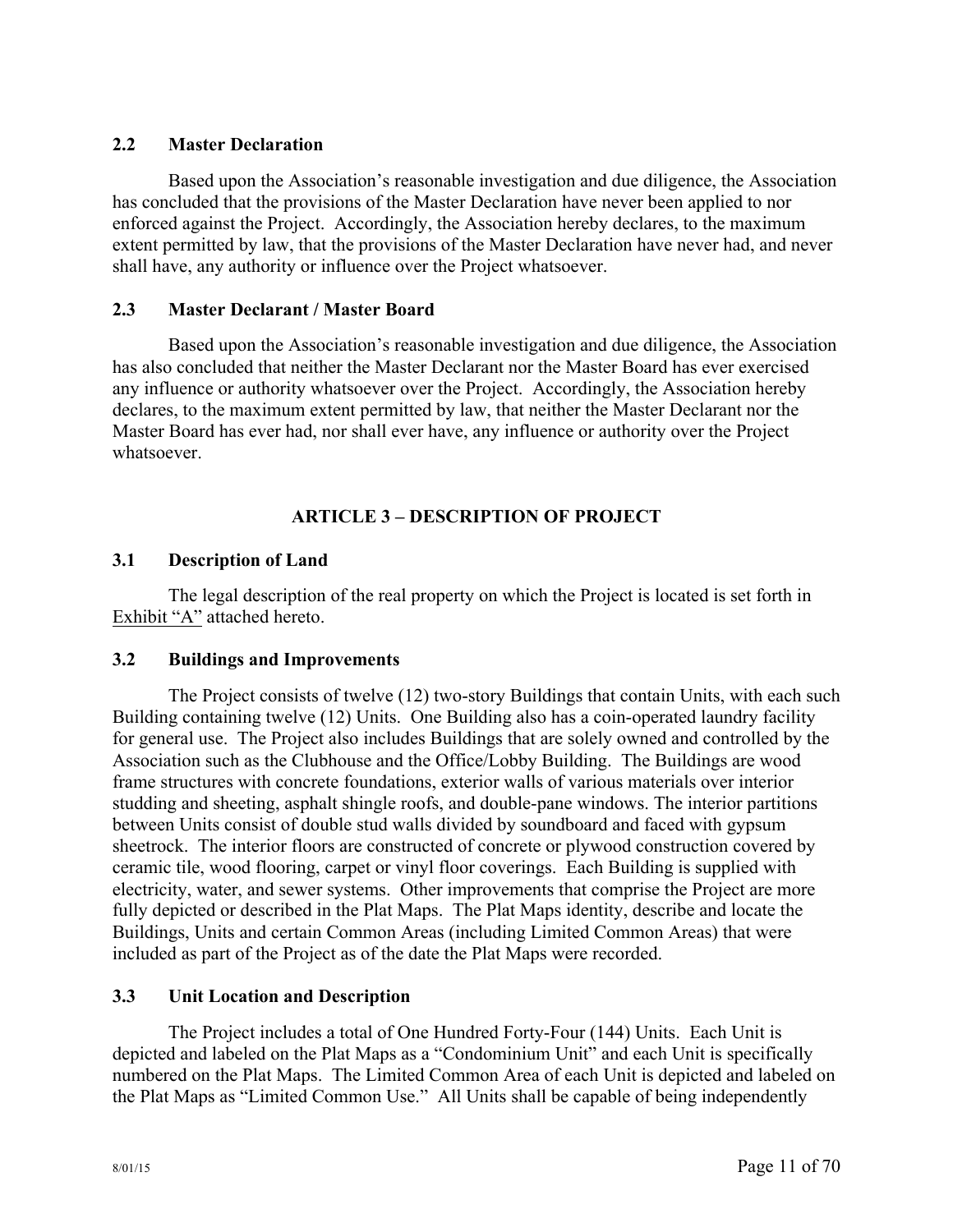owned, encumbered, and conveyed. Each Unit shall include that portion of the Building containing the Unit with the boundaries of the Unit determined in the following manner:

- (a) The upper boundary of the Unit shall be the lower surface of the joists, studs or any other building materials, of the uppermost ceiling of the Unit, to which the drywall or any other ceiling material is attached;
- (b) The lower boundary of the Unit shall be the upper surface of the subfloor material, joists, or any other material to which the flooring material is attached, of the lowermost floor of the Unit; and
- (c) The vertical boundaries of the Unit shall be the interior surface of the framing studs or any other building materials, of the outermost perimeter walls of the Unit, to which the drywall (or layers of drywall) or other wall materials may be attached.

## **3.4 Access to Common Area Walkways**

Each Unit has direct and perpetual access to the Common Area walkways.

## **3.5 Common Areas**

Except as otherwise provided in this Declaration, the Common Areas shall consist of those areas, facilities and improvements of the Project that are described under Section 1.14 of this Declaration, and certain portions of the Project as may be described and depicted in the Plat Maps. The Common Areas of the Project shall also include the following, regardless of whether or not they may be located within the boundaries of a Unit:

- (a) All structural parts of any Buildings containing Units, including, without limitation, foundations, perimeter and load-bearing walls, joists, beams, supports, and roofs;
- (b) All additions or improvements to the structural parts of any Buildings containing Units;
- (c) Any parking spaces or parking areas located within the Project;
- (d) Entryways, exterior stairways or walkways, landscaped and planted areas, and private streets or roadways located within the Project;
- (e) Any utility pipe, line, system or other infrastructure servicing more than a one Unit, and all ducts, wires, conduits and other accessories used therewith;
- (f) All other parts of the Project necessary or convenient to its existence, maintenance and safety, or normally in common use, or which have been designated by the Association as Common Areas; and
- (g) All repairs, alterations, modification and/or replacements of any of the foregoing.

Common Areas of the Project shall also include any Limited Common Areas. However, as more particularly set forth in the Governing Documents, the manner in which Limited Common Areas are owned, used, controlled, maintained, repaired and replaced may differ from the manner in which Common Areas are owned, used, controlled, maintained, repaired and replaced.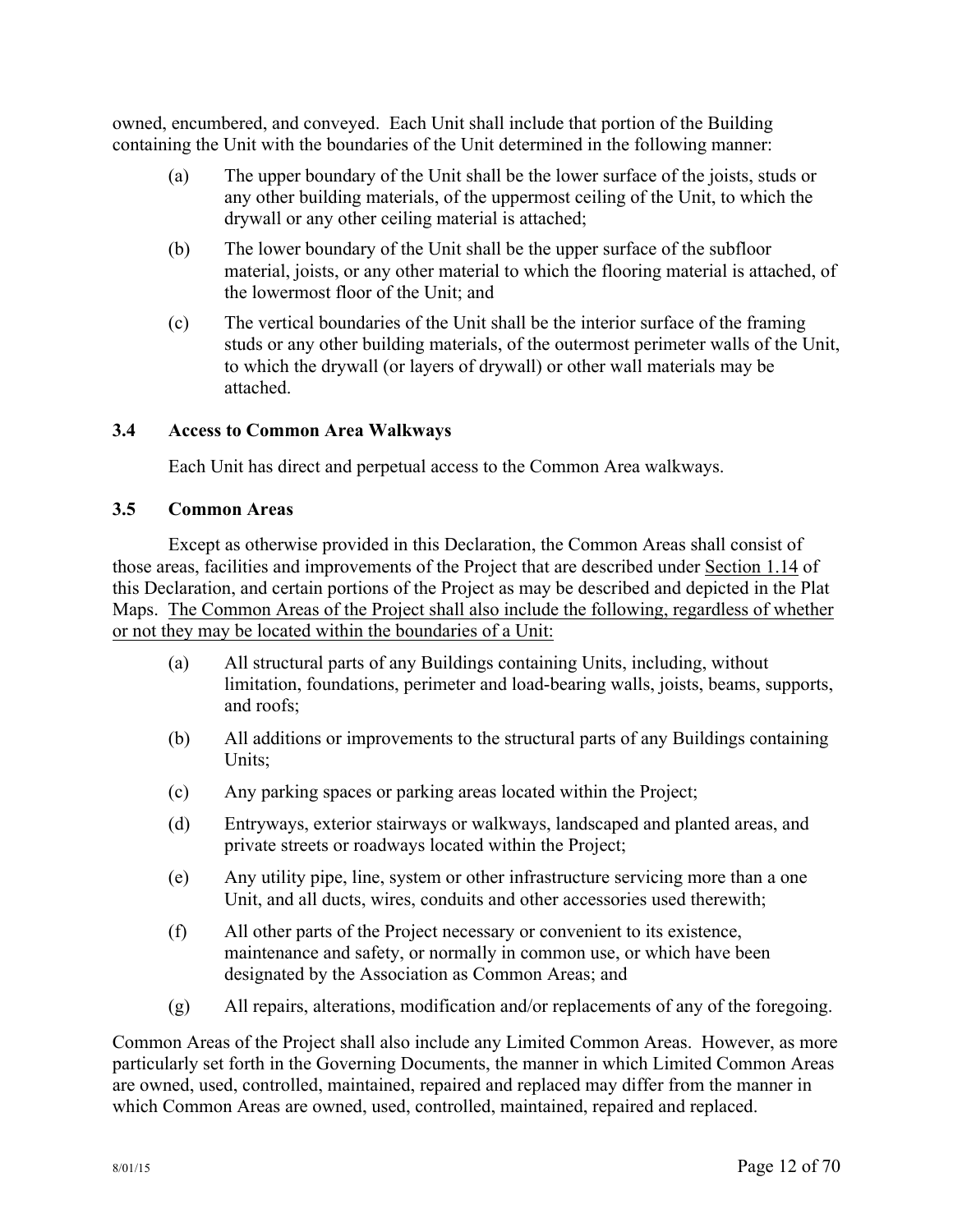## **3.6 Limited Common Areas**

#### Limited Common Areas include the following areas or portions of the Project:

- (a) Any balcony or patio area which is directly attached to and accessed from a particular Unit or Units shall be the Limited Common Area of such Unit(s). The boundaries of said balcony or patio area are defined by the interior surfaces of any walls, floor, ceiling, doors, windows, ground, railings or fences enclosing said balcony or patio areas.
- (b) Any Limited Use Storage Closet that has been set aside or reserved for use by a particular Unit. The boundaries of said Limited Use Storage Closet shall be defined by the interior surfaces of the outermost perimeter walls, floor, ceiling, and door enclosing said Limited Use Storage Closet.
- (c) Any Association Storage Areas. The boundaries of any such Association Storage Area shall be defined by the interior surfaces of the outermost perimeter walls, floor, ceiling, and door enclosing said Association Storage Area.
- (d) Restrooms located in the Office/Lobby Building that are not located within the boundaries of the Association-Owned Apartment. The boundaries of any such restrooms shall be defined by the interior surfaces of the outermost perimeter walls, floor, ceiling, and door(s) enclosing said restrooms.
- (e) Any offices that may be located in the Office/Lobby Building. The boundaries of any such office shall be defined by the interior surfaces of the outermost perimeter walls, floor, ceiling, and door(s) enclosing said office.
- (f) The Association-Owned Apartment. The boundaries of the Apartment shall be defined by the interior surfaces of the outermost perimeter walls, floor, ceiling, and door(s) enclosing said Apartment.
- (g) As used in this Section 3.6, the term "interior surfaces" shall mean decorative finishes, stucco, wallpaper, drywall paper or any other similar material applied to or covering the surfaces of such walls, ceilings, ground or floor (including, for example, paint, wallpaper, paneling, carpeting and tiles). Any such decorative finishes, coverings or similar materials shall be deemed a part of said Limited Common Area.

#### **3.7 Percentage of Undivided Interest in Common Areas and Common Improvements**

The Percentage of Undivided Interest in Common Areas and Common Improvements for each Unit is set forth in Exhibit "B" which is attached to and made part of this Declaration.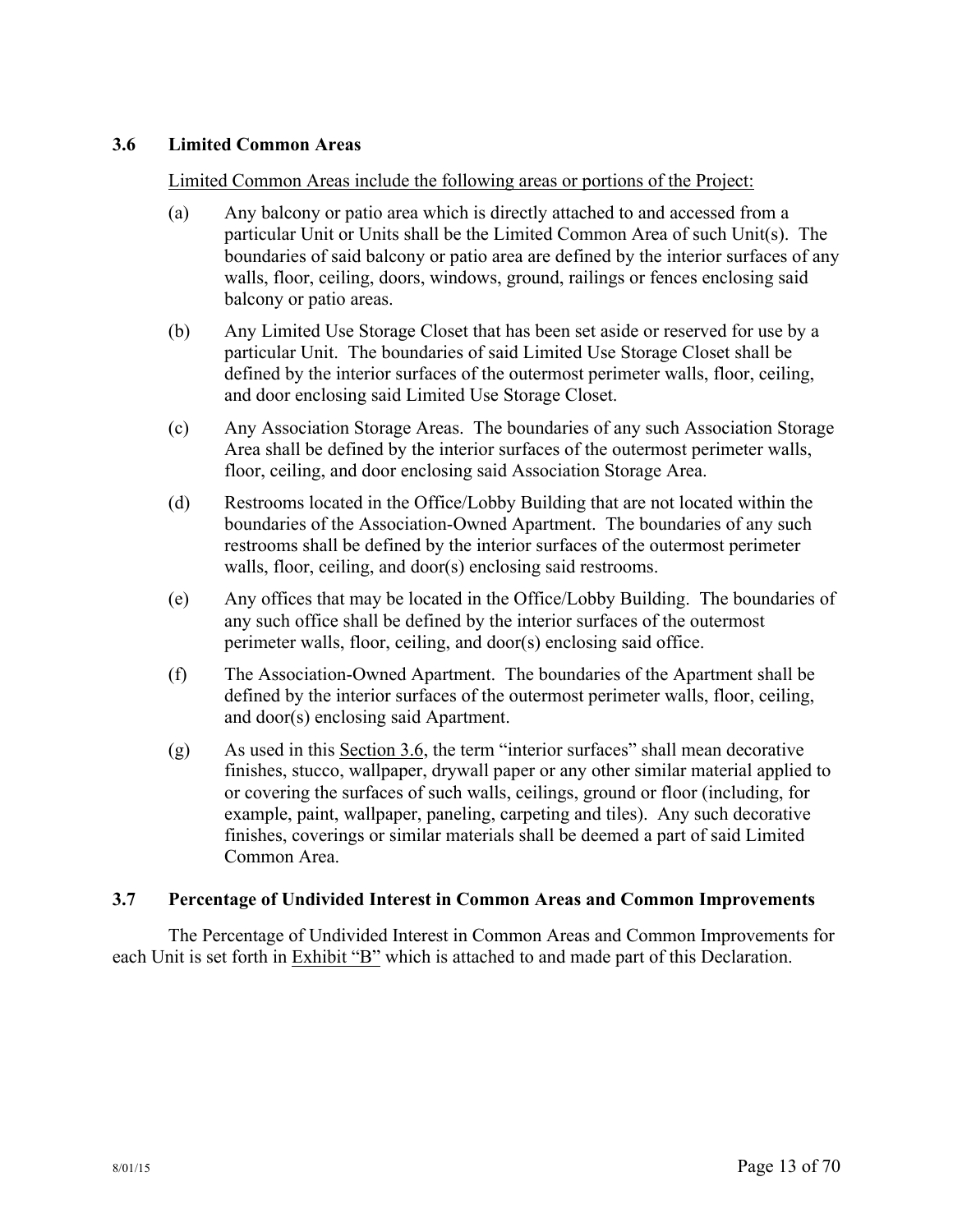## **ARTICLE 4 – OWNERS' ASSOCIATION**

## **4.1 Form of Association**

The Association is a Utah nonprofit corporation organized under the laws of the State of Utah.

## **4.2 Membership**

4.2.1 Qualification. Each Owner shall be a Member of the Association and shall be entitled to one membership for each Unit so owned. Ownership of a Unit shall be the sole qualification for membership in the Association.

4.2.2 Transfer of Membership. Each Owner's Association membership shall be appurtenant to the Unit giving rise to such membership, and shall not be assigned, transferred, pledged, hypothecated, conveyed or alienated in any way except upon the transfer of title to said Unit and then only to the transferee of title to such Unit. Any attempt to make a prohibited transfer shall be void. Any transfer of title to a Unit shall automatically transfer the membership in the Association appurtenant thereto to the Unit's new Owner.

4.2.3 Mandatory Membership. Each Owner is required to be a Member of the Association. Likewise, each purchaser of a Unit, by virtue of accepting a deed or other document of conveyance thereto, shall automatically become a Member of the Association, and shall automatically cease to be a Member when that person is no longer an Owner due to their having sold, transferred, conveyed or relinquished their interest in the Unit. Membership may not be partitioned from the ownership of a Unit.

## **4.3 Voting**

4.3.1 Voting Rights. Only one vote may be cast for each Unit. Accordingly, assuming that all Owners are entitled to vote on a particular matter (*i.e.* no Owners have been denied the right to vote due to delinquent Assessments as set forth under Subsection 9.4.3 of this Declaration) the total cumulative voting power of the Owners shall be One Hundred Forty-Four (144) votes.

4.3.2 Voting Owner. There shall be one vote and one "voting representative" for each Unit. If a person owns more than one Unit, that person shall have the votes for each Unit owned. For Units held in trust, the Owner shall be the acting trustee of the trust at the time. The voting representative for a particular Unit shall be designated by the Owner (or all Owners) of such Unit by written notice to the Board, and need not be an Owner of that Unit. However, that voting representative must be an Owner of at least one Unit in the Project. This "voting representative" designation shall be revocable at any time by actual notice to the Board from a party having an ownership interest in a Unit, or by actual notice to the Board of the death or judicially declared incompetence of any party with an ownership interest in that Unit. This power of designation and revocation may be exercised by the guardian of an Owner, and the administrators or executors of an Owner's estate. Where no designation is made, or where a designation has been made but is revoked and no new designation has been made, the voting representative of each Unit shall be the group composed of all of its Owners.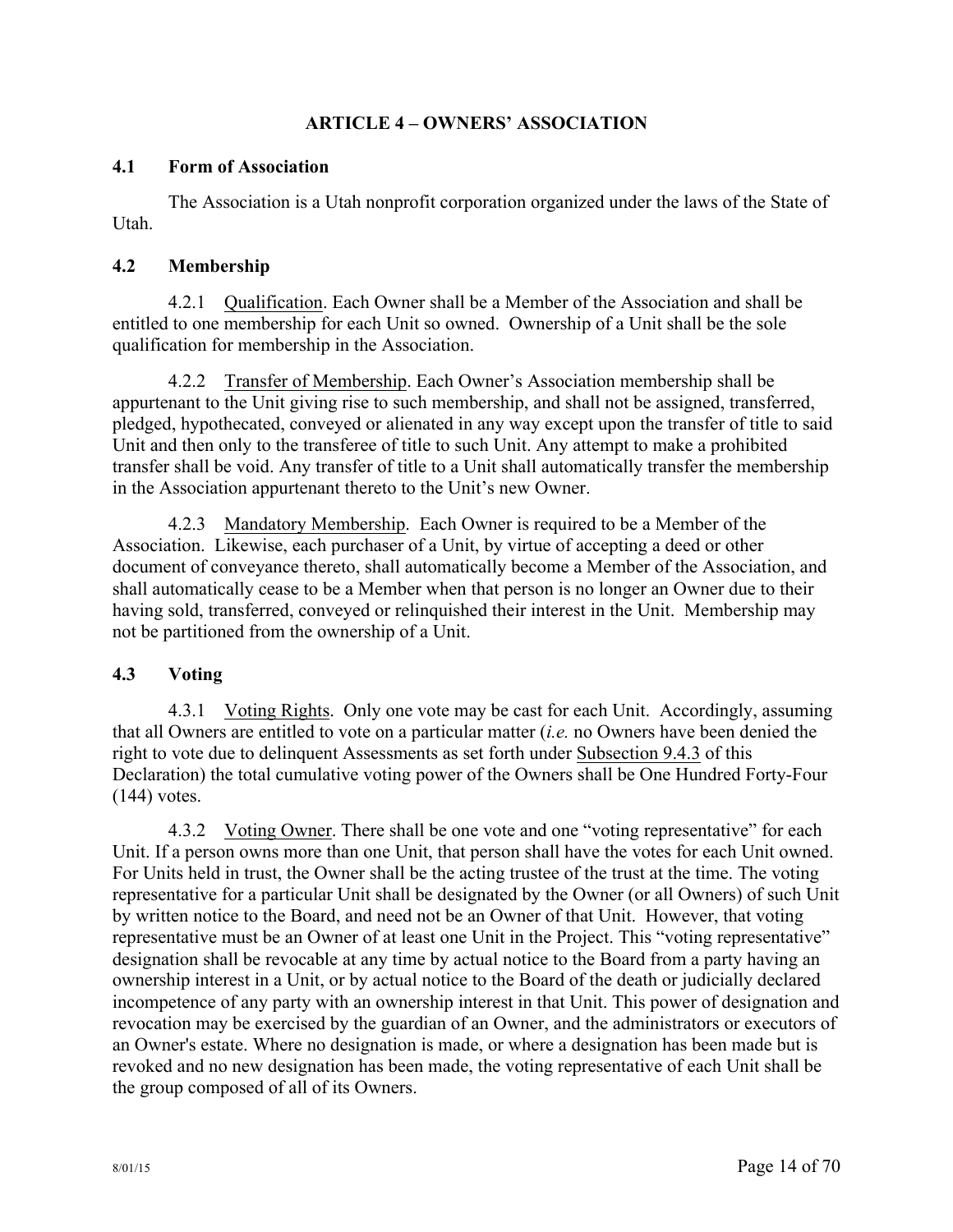4.3.3 Joint Owner Disputes. The vote for a Unit must be cast as a single vote, and fractional votes shall not be allowed. Unless notified in writing, the Board and the Association may assume that any joint Owner is authorized to cast the vote for such Unit. In the event of any dispute or disagreement concerning the authority to cast a vote for any Unit owned by two or more Owners, or if the joint Owners of a Unit are otherwise unable to agree among themselves as to how their vote or votes shall be cast, no vote shall be cast for such Unit until such disagreement or dispute is resolved by the joint Owners to the satisfaction of the Board. In the event more than one vote is cast for a particular Unit, none of said votes shall be counted and said votes shall be deemed void.

4.3.4 Pledged Votes. In the event the record Owner or Owners have pledged or assigned their vote regarding special matters to a Mortgagee, or have assigned their right to vote to a buyer under a duly recorded real estate contract, and provided that written notice of such Mortgage or recorded real estate contract, including a copy thereof, has been given to the Board, only the vote of such Mortgagee or buyer will be recognized in regard to the special matters upon which the vote is so pledged or assigned. Amendments to this Subsection 4.3.4 shall be effective only upon the written consent of all the voting Owners and their respective Mortgagees and buyers under duly recorded real estate contracts, provided written notice of such Mortgagees and buyers has been given to the Board prior to any vote to amend this Subsection.

4.3.5 Mail-In Ballots. In any instance where voting on a matter is permitted or required herein, such vote may be carried out without a meeting by mail-in ballot sent to all Owners entitled to vote on the matter pursuant to the applicable procedures set forth in the Bylaws, and the approval of a majority of the votes actually cast shall be sufficient to approve such matter, except where a different threshold is specifically required herein.

4.3.6 Electronic Ballots. Provided that electronic ballots are permitted under applicable Utah law, rule or regulation, in any instance where voting on a matter is permitted or required herein, the Board may authorize that such vote may be carried out without a meeting by electronic ballot by all Owners entitled to vote on the matter pursuant to the applicable procedures set forth in the Bylaws, and the approval of a majority of the votes actually cast shall be sufficient to approve such matter, except where a different threshold is specifically required herein.

## **4.4 Bylaws of Association**

4.4.1 Adoption of Bylaws. Bylaws for the administration of the Association and the Project and for other purposes not inconsistent with the Acts or with the intent of this Declaration, have been adopted by the Association and a copy of such Bylaws is attached to this Declaration as **Exhibit "C."** As noted under Recital M of this Declaration, the Bylaws shall completely replace, supersede and restate in their entirety the Initial Bylaws and Amendments to the Bylaws, as well as any other recorded or unrecorded bylaws, or any amendments or supplements thereto, that may have ever been applied to enforced against the Association or Project prior to the date this Declaration is recorded.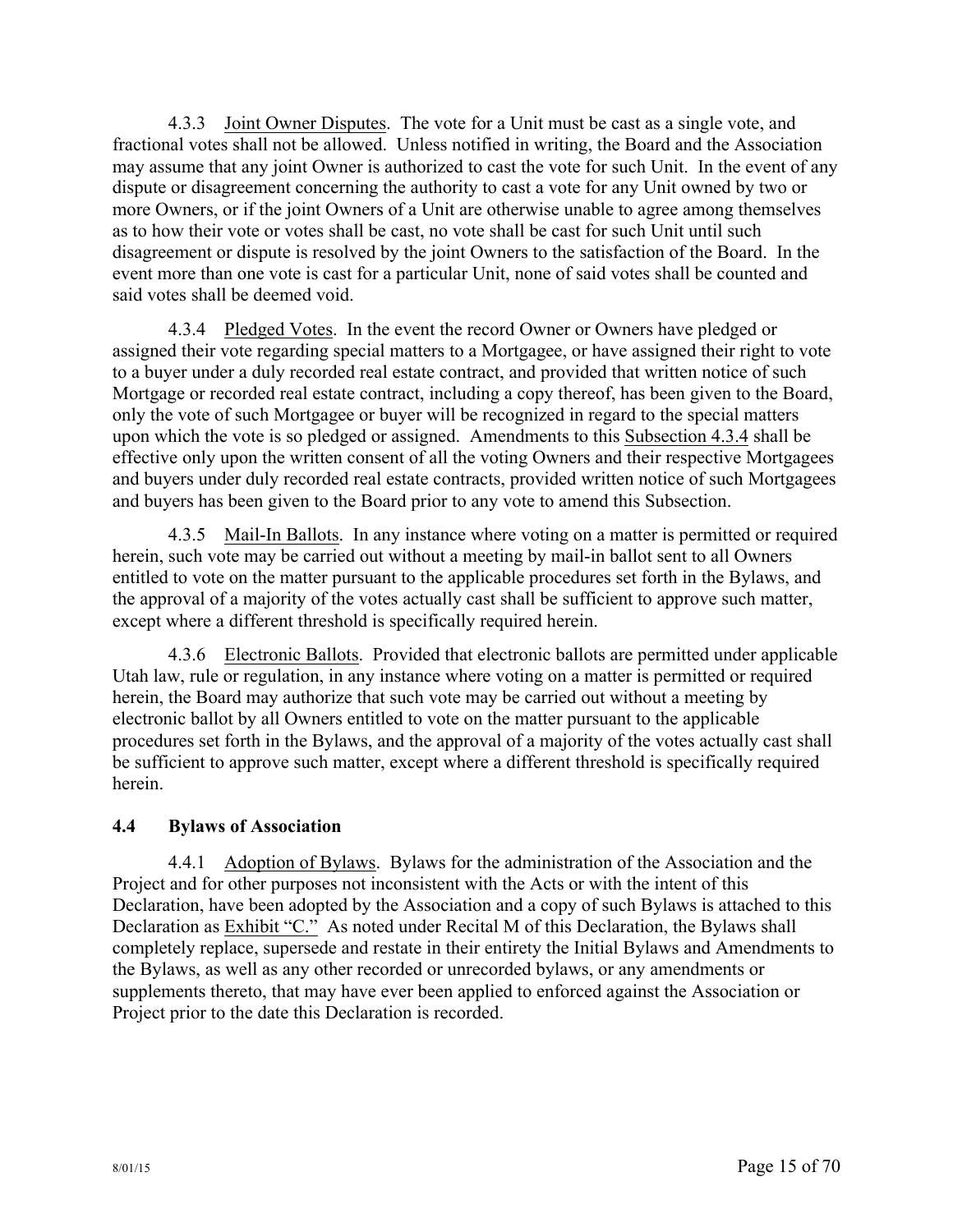4.4.2 Bylaws Provisions. The Bylaws may contain supplementary provisions, not inconsistent with this Declaration, regarding the operation and administration of the Project. The Bylaws shall establish such provisions for quorum, ordering of meetings, and details regarding the giving of notice as may be required for the proper administration of the Association and the Project.

## **4.5 Attorney in Fact**

Each Owner, by the mere act of becoming an Owner, and each person who is a contract purchaser of a Unit, irrevocably appoints the Association as such Owner's attorney-in-fact, with full power of substitution, to take such action as reasonably necessary to promptly perform the duties of the Association, including but not limited to the duties to manage, operate, maintain, repair and improve the Project, to negotiate with insurance carriers upon damage or destruction to the Project or any portion thereof, and to secure insurance proceeds.

## **ARTICLE 5 – BOARD OF DIRECTORS**

## **5.1 Board Purpose**

Administrative, management, and enforcement authority of the Association is vested in the Board of Directors, which shall be elected by, from, and among the Owners pursuant to the Bylaws. If the Owner of a Unit is a trust, corporation, partnership, limited liability company or other form of legal entity, a person who is a trustee, director, shareholder, partner, member or manager of such legal entity, as applicable, may be elected to the Board. The Board, for the benefit of the Association and the Owners, shall administer, manage and enforce the provisions of the Governing Documents and shall have all powers and authority permitted to the Board under the Acts and the Governing Documents. The Board shall elect officers from among the Board members pursuant to the Bylaws. The Board may delegate all or any portion of the Board's authority to a Manager, or in such other manner as may be permitted pursuant to the Acts or the Governing Documents.

## **5.2 Board Approvals**

Any actions requiring Board approval under the Governing Documents including, without limitation, any actions the Board is permitted to take or approve without prior approval of the Owners (such as, for example, the imposition of certain Special Assessments per Section 9.3 of this Declaration) must be adopted and approved by a majority vote of the Board (*i.e*. more than half of the Board members).

## **5.3 Board Authority**

5.3.1 The Board shall pay all Operating Expenses out of the Operating Fund, including but not limited to the following:

(a) Utilities. The cost of any utilities that may be required for the Common Areas and/or benefit of the entire Project.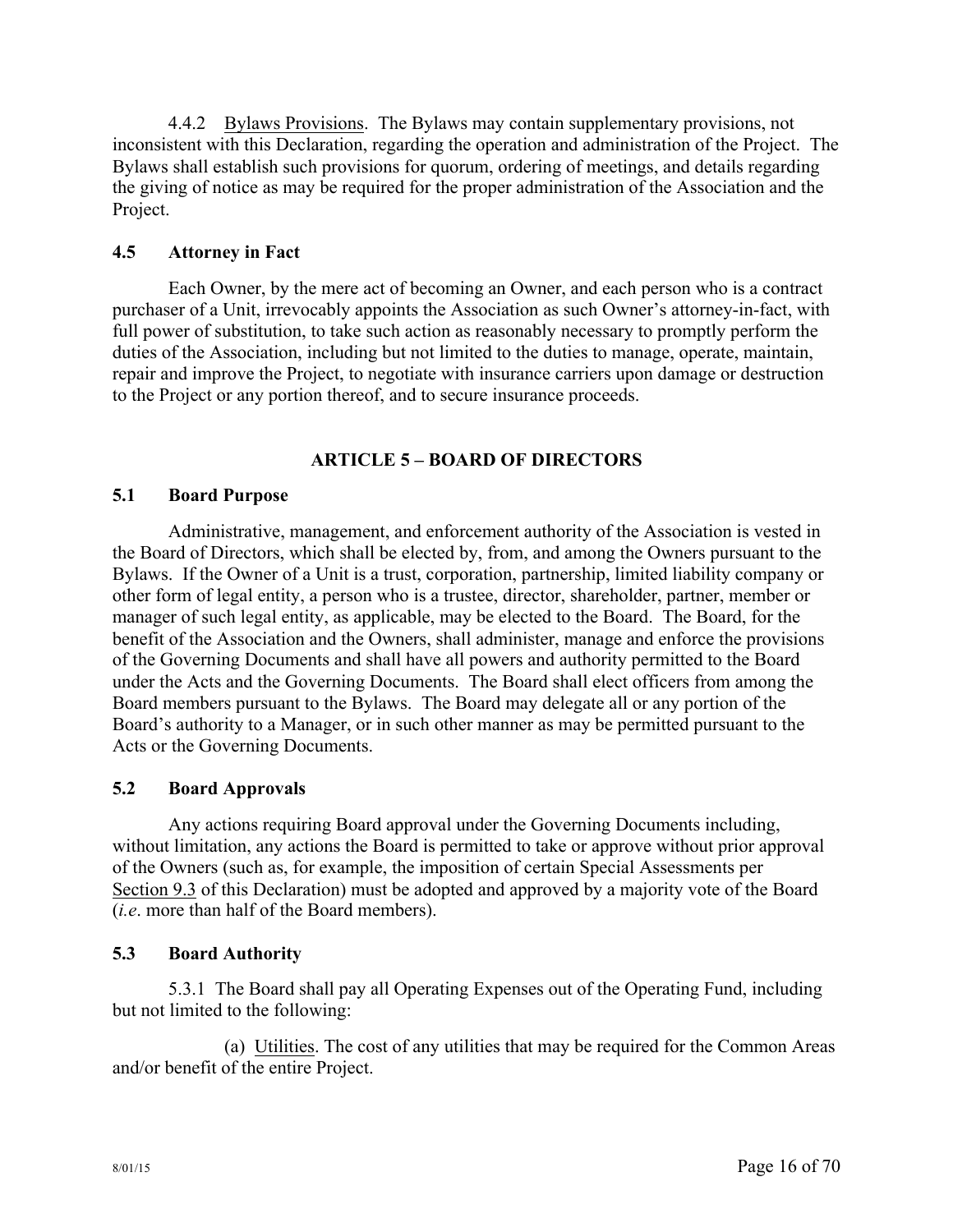(b) Insurance. Policies of insurance or bonds providing coverage for fire and other hazard, liability for personal injury and property damage, theft and embezzlement of Association funds, and director's and officer's liability or errors and omissions, as such policies are more fully described and required in this Declaration and in the Bylaws.

(c) Management Services. The services of persons or firms as required to properly manage and operate the affairs of the Association and/or the Project to the extent deemed advisable by the Board as well as such other personnel as the Board shall determine are necessary or proper for the operation of the Common Areas, whether or not such personnel are employed directly by the Board or are furnished or employed by the Manager.

(d) Professional Services. Legal and accounting services necessary or proper in order to properly manage and operate the affairs of the Association and/or the Project to the extent deemed advisable by the Board including, for example and without limitation, management and operation of the Association's affairs, administration of the Common Areas, and interpretation, modification, or enforcement of the Governing Documents.

(e) Maintenance of Common Area /Common Improvements. Costs for maintenance, repair and/or replacement of any portion of the Common Areas, or any Common Improvements, as the Board shall determine as necessary and proper.

(f) Ice and Snow Removal. Contracting for, scheduling, arranging, and paying for the removal of ice and snow from sidewalks, exterior stairways, parking spaces, and private streets or roadways located within the Project, as permitted or required under the Governing **Documents** 

(g) Materials, Supplies and Labor. Costs for materials, supplies, labor, services, maintenance, repairs, structural alterations, insurance, taxes or assessments which the Board is required to secure by law, or which in the Board's reasonable opinion shall be necessary or proper for the operation of the Common Areas or for the enforcement of the Governing Documents; provided, however, if for any reason such materials, supplies, labor, services, maintenance, repairs, structural alterations, insurance, taxes, or assessments are provided to or for the benefit of any particular Unit(s) or their Owner(s) as a result of any damage caused by the willful or negligent act or omission of such Owner(s), or such Owner's tenants, family members, guests or invitees, then the cost thereof may be charged to the Owner(s) of such Unit(s) via Special Assessment as reasonably determined by a majority vote of the Board.

(h) Unit Maintenance Services. Costs incurred for the maintenance and repair of any Unit, including its appurtenances, improvements, equipment or appliances if (i) such maintenance or repair is, in the discretion of the Board, reasonably necessary to protect the Common Areas or preserve the appearance, value, health or safety of the Project and (ii) the Owner(s) of said Unit have failed or refused to perform said maintenance or repair within a reasonable time after written notice of the necessity of said maintenance or repair has been delivered by the Board to such Owner(s); provided, however, that the Board shall levy a Special Assessment against the Owner(s) of such Unit for the cost of such maintenance or repair. As set forth under Section 6.1.2, the Board shall have the right to periodically inspect, clean and/or maintain the chimney flue of any Unit regardless of whether or not the Owner of such Unit has, or claims to have, inspected, cleaned and/or maintained such chimney flue.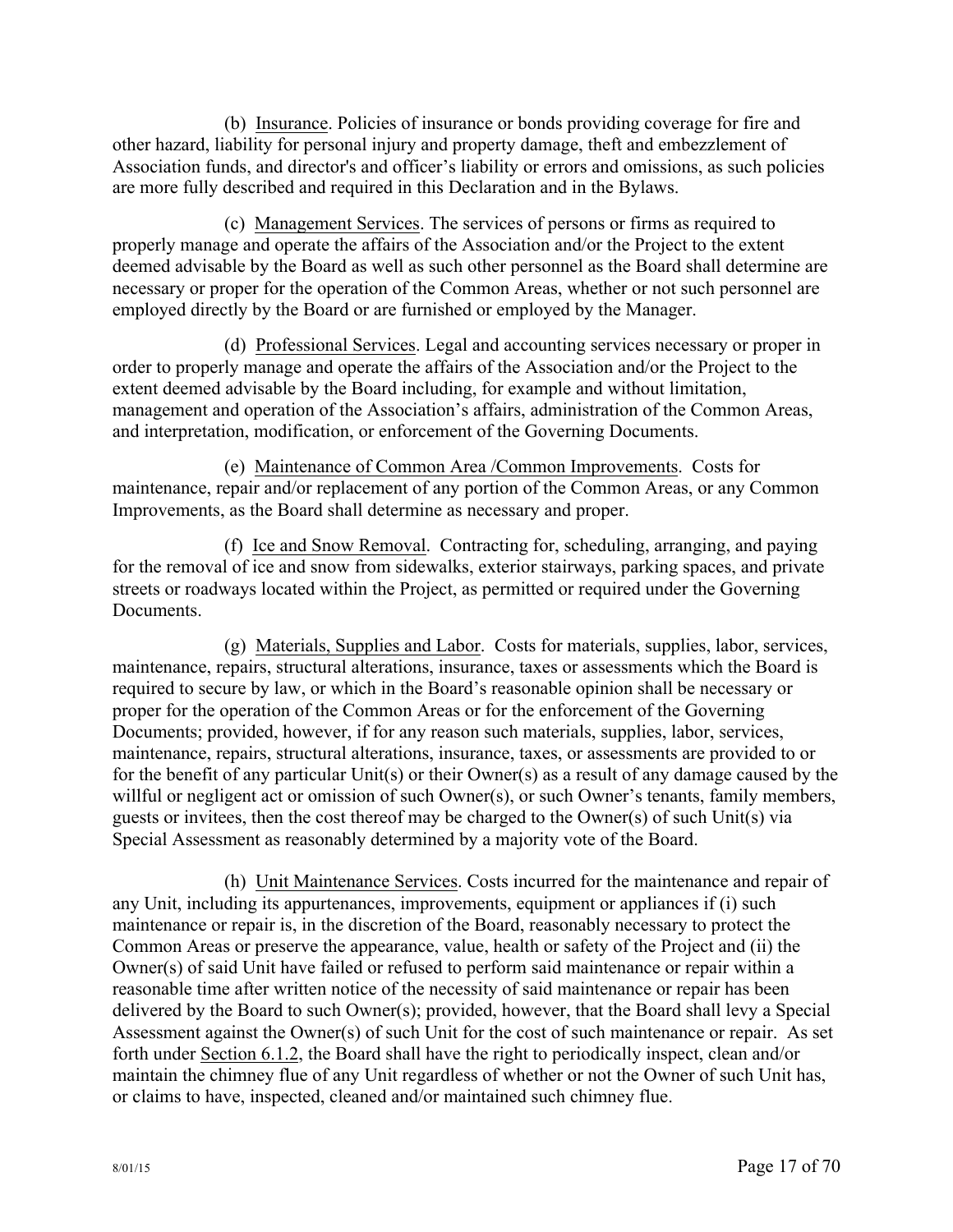(i) Personal Property & Equipment. The cost to acquire, lease, hold and/or maintain, in the name of the Association tangible and intangible personal property and equipment used in connection with the administration, maintenance or repair of the Project.

(j) Lien Discharge. The costs to pay any amount necessary to discharge any lien or encumbrance levied against the Project or any part thereof which is claimed to or may, in the opinion of the Board, constitute a lien against the Project or against the Common Areas, rather than merely against the interest therein of any particular Owner(s). Where one or more Owners are responsible for the existence of such lien, or where there are joint Owners for any Unit, they shall be jointly and severally liable for the cost of discharging it and any costs and expenses incurred by the Board by reason of such lien or liens shall be assessed against the Owners and the Unit responsible to the extent of their responsibility.

5.3.2 Capital Improvements. Any additions or capital improvements to the Project that do not exceed the Capital Improvement Ceiling may be authorized by a majority vote of the Board without advance notice to or approval by the Owners. As used in this Declaration, the term "**Capital Improvement Ceiling**" means an amount equal to five percent (5%) of the Annual Budget, not including any portion of the Annual Budget that may be allocated towards establishing, replenishing or otherwise contributing to the Reserve Fund. Any addition or capital improvement that exceeds the Capital Improvement Ceiling must, prior to being constructed or accomplished, be approved by a Majority of the Owners. Any addition or capital improvement that would materially alter the nature of the Project must, regardless of its cost and prior to being constructed or accomplished, be approved by a Majority of the Owners. As used in this Declaration, the term "capital improvement" means and refers to any improvement that (a) is intended and expected to have a useful life of three (3) years or more, and/or (b) adds to the capital value of the Project, as determined by the Board.

5.3.3 Not for Profit. Nothing herein contained shall be construed to give the Board authority to conduct an active business for profit on behalf of all or any of the Owners, provided, however, as more particularly set forth in the Governing Documents, the Board may authorize the rental the Clubhouse and charge reasonable rental fees therefor, provided the rental fees will be deposited into the Operating Fund and used to pay for or offset Operating Expenses.

5.3.4 Right to Contract. The Board shall have the exclusive right to contract for all goods and services, payment of which is to be made from the Operating Fund. The Board may delegate such powers to a Manager subject to the terms and conditions of the Governing Documents and subject to any applicable provisions of the Acts.

5.3.5 Board Access. The Board and its agents or designees, may enter and access any Common Area at any time, and may enter and access any Unit or any Limited Common Area in accordance with Section 6.12.

## **5.4 Delegation of Board Authority**

The Board may delegate management responsibilities to a Manager pursuant to a written contract between the Manager and the Board on behalf of the Association. The Manager shall not be an employee of the Association and must be retained as an independent contractor.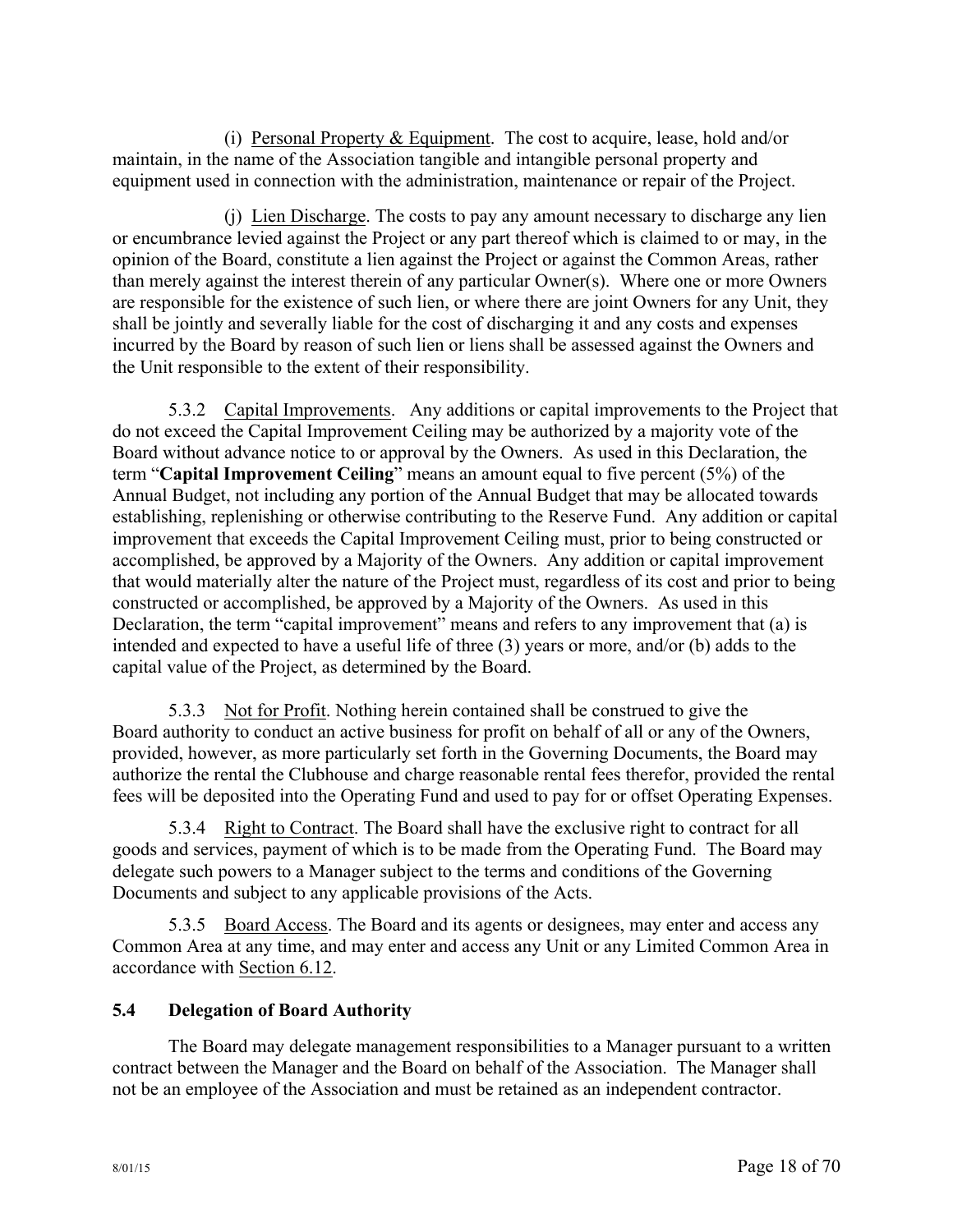During the entire term of the Manager's contract, the Manager may act as the real estate agent representing the buyer or seller in any transaction involving the purchase or sale of any Units, but may not act as the real estate agent, broker, property manager or other agent of an Owner for the short-term lease or rental of a Unit. As used in the previous sentence, the phrase "short term" means and refers to a time period of less than thirty (30) consecutive days. The Manager is also prohibited from providing any rental or concierge related services on any portion of the Project including, for example and without limitation, within the Clubhouse or the Office/Lobby Building. The termination provision of any such contract between the Association and the Manager must not include a termination penalty, nor include any advance termination notice of less than thirty (30) days or more than ninety (90) days (with or without cause), and no such contract shall be for a cumulative term (including the initial term and renewal terms) of more than three (3) years. The Manager may employ general laborers, grounds crew, maintenance, bookkeeping, administrative and clerical personnel as necessary to perform its management responsibilities.

## **ARTICLE 6 – PROJECT OPERATION, MAINTENANCE, REPAIR AND ALTERATIONS**

#### **6.1 Units**

6.1.1 General Unit Maintenance. Subject to the Governing Documents, each Owner shall, at such Owner's sole expense, have the duty to maintain, repair and replace his or her Unit including, without limitation, any and all equipment, appliances, appurtenances, improvements, and/or fixtures that are attached to and/or solely service his or her Unit, including any damage not covered by insurance. For example, and without limitation of the previous sentence, each Owner shall, at such Owner's sole expense, have the duty to maintain, repair and replace any and all exterior windows, window frames and window systems (including repairing or replacing any broken glass), exterior screens, interior doors and door systems of his or her Unit, as well as any fan units (including fans, fan motors, and fan enclosures), plumbing fixtures, water heaters, systems and lateral pipes or valves that service only his or her Unit, including any damage not covered by an insurance claim. In addition, each Owner shall be required to repair and replace any exterior door and door system damaged by such Owner or his or her tenants, family members, guests or invitees. Owners may not paint or place any signs or decorative objects on the outside of any exterior door, except as may be permitted or authorized by the Rules and Regulations.

Each Unit shall be maintained so as not to detract from the health, safety or uniform appearance of the Project and so as not to adversely impact the value or use of any other Unit. Each Owner shall keep his or her Unit clean, safe, and in a sanitary condition. The Board may, by rule, adopt, promulgate and enforce further requirements for the repair, maintenance and appearance of a Unit required for each Owner, in accordance with the terms of this Declaration and/or the Bylaws.

Owners are strictly prohibited from performing any repair, replacement or maintenance of any portion of the Project, or installing any Communication Devices, or any improvements or decorations on any portion of the Project located outside of a Unit, that may, in any manner whatsoever, impact or alter the exterior appearance of any Building and/or the health, safety or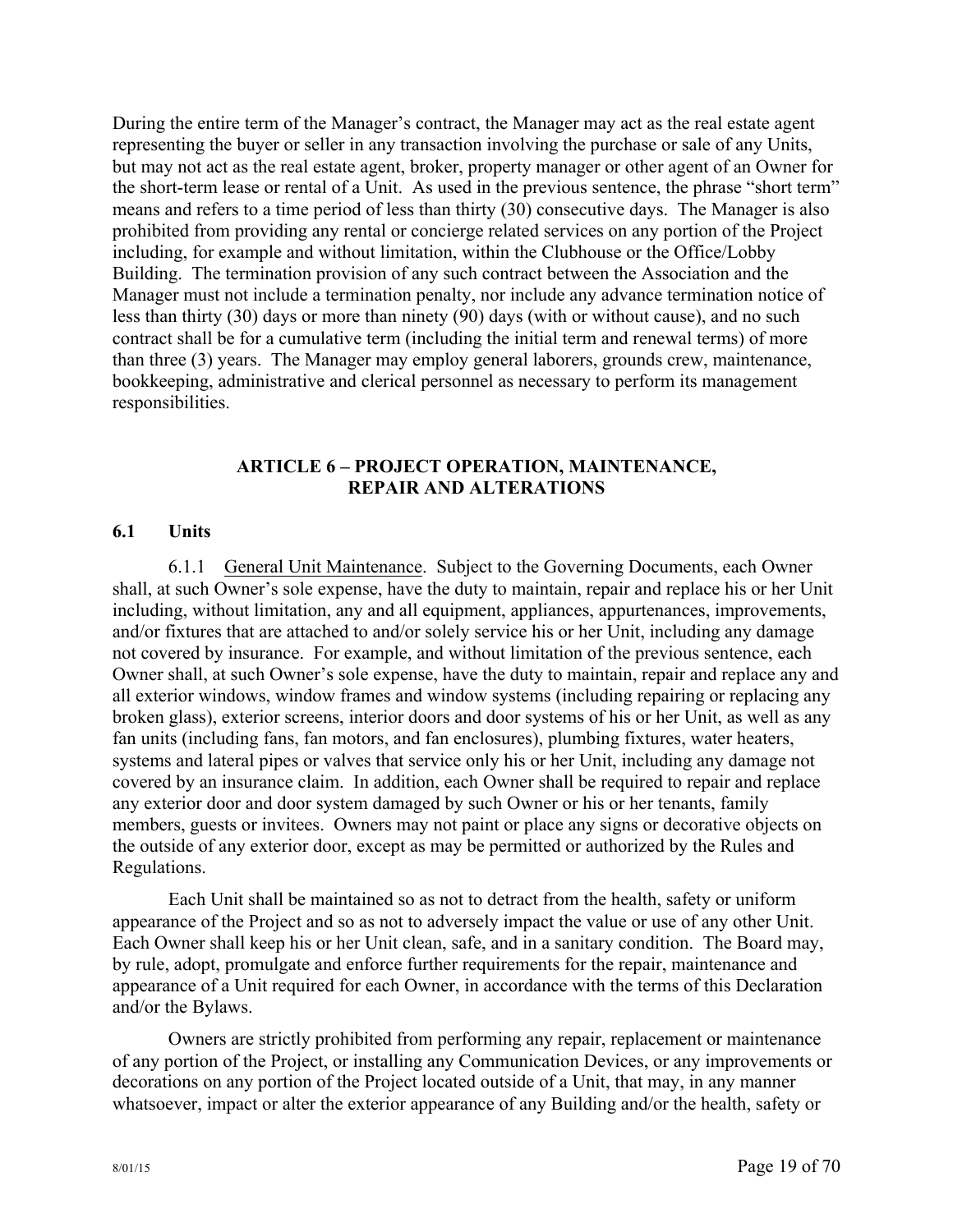uniform appearance of the Project without first obtaining the Board's prior written permission, except as may be expressly permitted in the Rules and Regulations. The replacement, repair or maintenance referenced in the prior sentence includes, for example and without limitation, the repair, replacement or maintenance of any exterior windows, window frames or window systems, exterior screens, doors or door systems, as well as any fan units, plumbing fixtures, water heaters, systems and lateral pipes or valves, including those that serve only that Unit.

6.1.2 Maintenance of Fireplaces and Chimney Flues. As provided under Subsection 5.3.1(h), the Board has the right to maintain or repair any portion of any Unit if such maintenance or repair is, in the discretion of the Board, reasonably necessary to protect the Common Areas or preserve the appearance, value, health or safety of the Project. Due to the potential hazards of improperly cleaned or maintained wood-burning fireplaces, the Board shall have the right, but not the obligation, to periodically arrange for the inspection, cleaning and/or maintenance of all components of any Unit's fireplace (including, for example and without limitation, the chimney flue) regardless of whether or not the Owner of such Unit has, or claims to have, inspected, cleaned and/or maintained such fireplace.

Accordingly, the Association/Board may, but shall not be obligated to, arrange for the periodic inspection of all or any portion of any or all Unit fireplaces located within the Project. The cost of such inspection shall be equally shared by and divided amongst the Owners of the Unit fireplaces that are inspected. If such periodic inspection reveals that more than one Unit fireplace requires general cleaning or routine maintenance, the Owners of such Unit fireplaces shall equally share the cost of such general cleaning or routine maintenance. If such periodic inspection reveals that only certain Unit fireplaces require more than general cleaning or routine maintenance (including any type of repair) the Owner of such Unit fireplaces shall pay the costs of cleaning, maintaining and/or repairing his or her Unit fireplace.

As permitted under Subsection 5.3.1(h), the Board may levy a Special Assessment against the Owner(s) of fireplaces that have been inspected, cleaned and/or repaired in order to reimburse the Association for the costs of such inspection, cleaning and/or repair. Accordingly, the amount of the Special Assessment imposed against each Owner may vary depending upon the extent of inspection, cleaning and/or maintenance work that may be performed on his or her fireplace.

The right of the Association and the Board to periodically arrange for the inspection, maintenance and/or repair of Unit fireplaces, as described above, shall in no way absolve, release or excuse any Owner from his or her (A) obligation to properly maintain, repair and replace all portions of his or her Unit, including the Unit's fireplace, as needed in order to preserve the health, safety and appearance of the Project, or (B) liability should any failure to properly inspect, maintain and/or repair all portions of his or her Unit, including the Unit's fireplace, result in the damage or destruction of any portion of the Project. The intent and purpose of this Subsection 6.1.2 is to merely establish and clarify the Association's right to monitor and maintain the safety of Unit fireplaces for the benefit and protection of the Project.

6.1.3 Major Unit Interior Modifications – Approval & Deposit.An Owner may not make any improvement or alteration to his or her Unit that: (a) constitutes a structural change, such as moving, removing, adding, or altering walls, doorways, and the like, or (b) affects any Common Area, Limited Common Area, or any other Unit, without first submitting detailed plans therefor to the Board and obtaining the Board's written approval of such plans and changes. In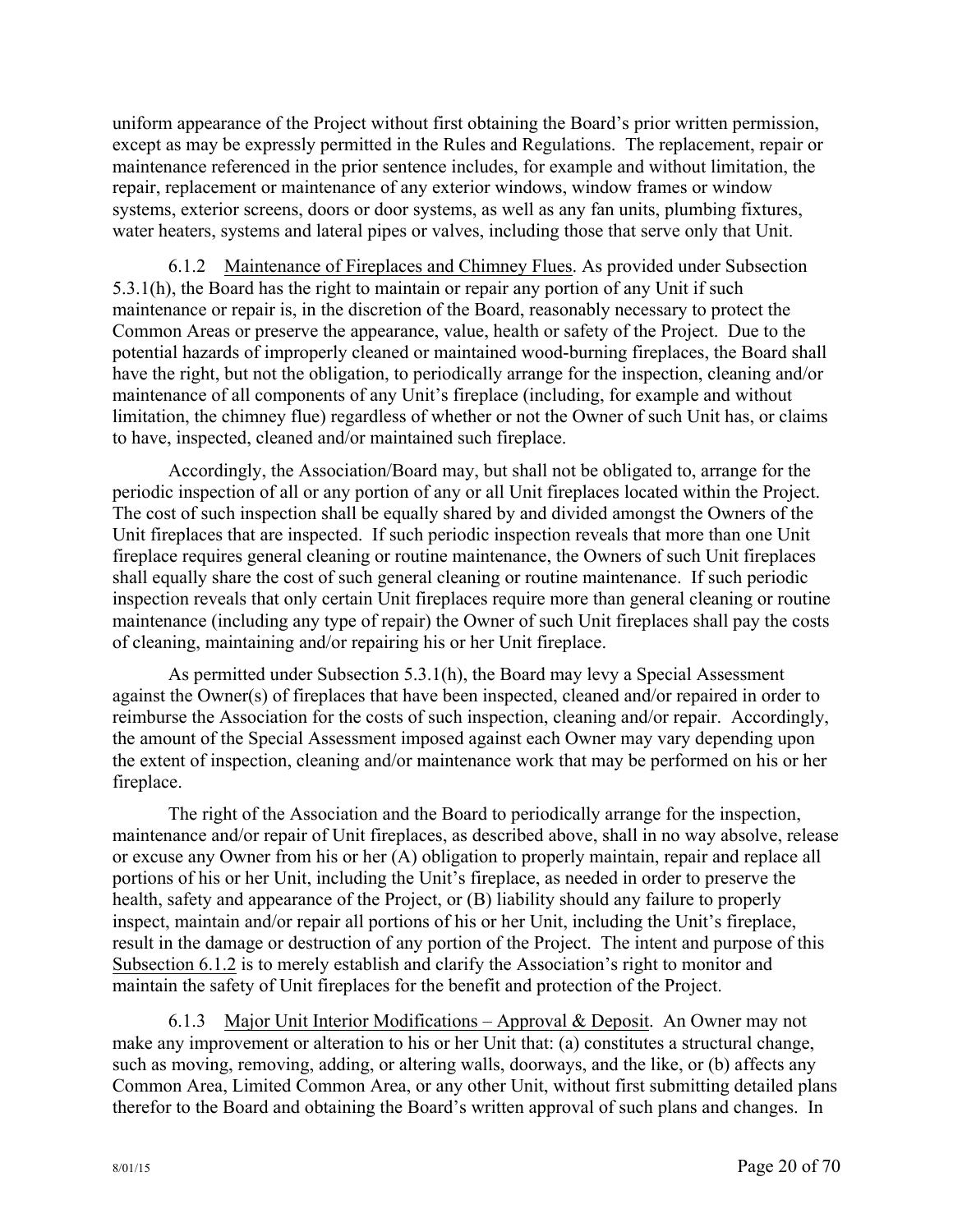the event such plans and changes are approved by the Board, the Owner shall, in advance of such work, deliver to the Association a security deposit in an amount to be reasonably determined by the Board. All local codes shall be adhered to and all applicable permits must be obtained by the Owner prior to commencement of any such work. All construction activities, including cleanup, access by workers, acceptable work hours, etc., must be performed in accordance with standards and regulations set forth by the Association.

6.1.4 Installation of Improvement, Mechanical Systems or Fixtures. An Owner may not, without the prior written consent of the Board, install or erect any improvement, mechanical system or fixture that either: (a) protrudes beyond the boundaries of his or her Unit or Limited Common Area; or (b) is located outside his or her Unit (even if located within the Limited Common Area that is appurtenant to such Unit).

6.1.5 Removal/Alteration of Common Walls. Pursuant to Section 57-8-4.5 of the Condominium Act, if an Owner has acquired two Units that share a common wall, he or she may remove or alter such common wall, or may create a doorway or other opening in such common wall that separates the Units, provided the Owner has first obtained the Board's written consent, which consent may be withheld to the extent permitted by the Condominium Act or the provisions of any other applicable law, rule or regulation.

6.1.5.1 An Owner may not remove or alter such common wall, nor create a doorway or other opening in such common wall, if doing so would:

(a) damage or impair the structural integrity or mechanical systems of the Building or either Unit or any other Units;

(b) reduce the support or functionality of any portion of the Common Areas and/or Common Improvements, or the support or functionality of another Unit; or

(c) constitute a violation of Utah Code Section 10-9a-608 or Section 17-27a-608, as applicable, any local government land use ordinance, or any building code.

6.1.5.2 Any Owner who wishes to remove or alter such a common wall, or create a doorway or other opening in such common wall, must first submit to the Board, at the Owner's expense, a registered professional engineer's or registered architect's opinion stating that the Owner's intended actions regarding the common wall will not: (a) damage or impair the structural integrity or mechanical systems of the Building or either Unit or any other Units; (b) reduce the support or functionality of any portion of the Common Areas and/or Common Improvements, or the support or functionality of another Unit; or (c) compromise any structural components of the Building or either Unit or any other Units.

6.1.5.3 The Board may only consider a request to remove or alter the common wall that separates two Units, or create a doorway or other opening in such common wall, if the legal ownership of the two Units is identical. The Board may not consider such a request where, for example, an individual holds partial ownership interest in one or both of the Units, or where the Owners of adjacent Units have merely entered into an agreement that they will share the use of their Units.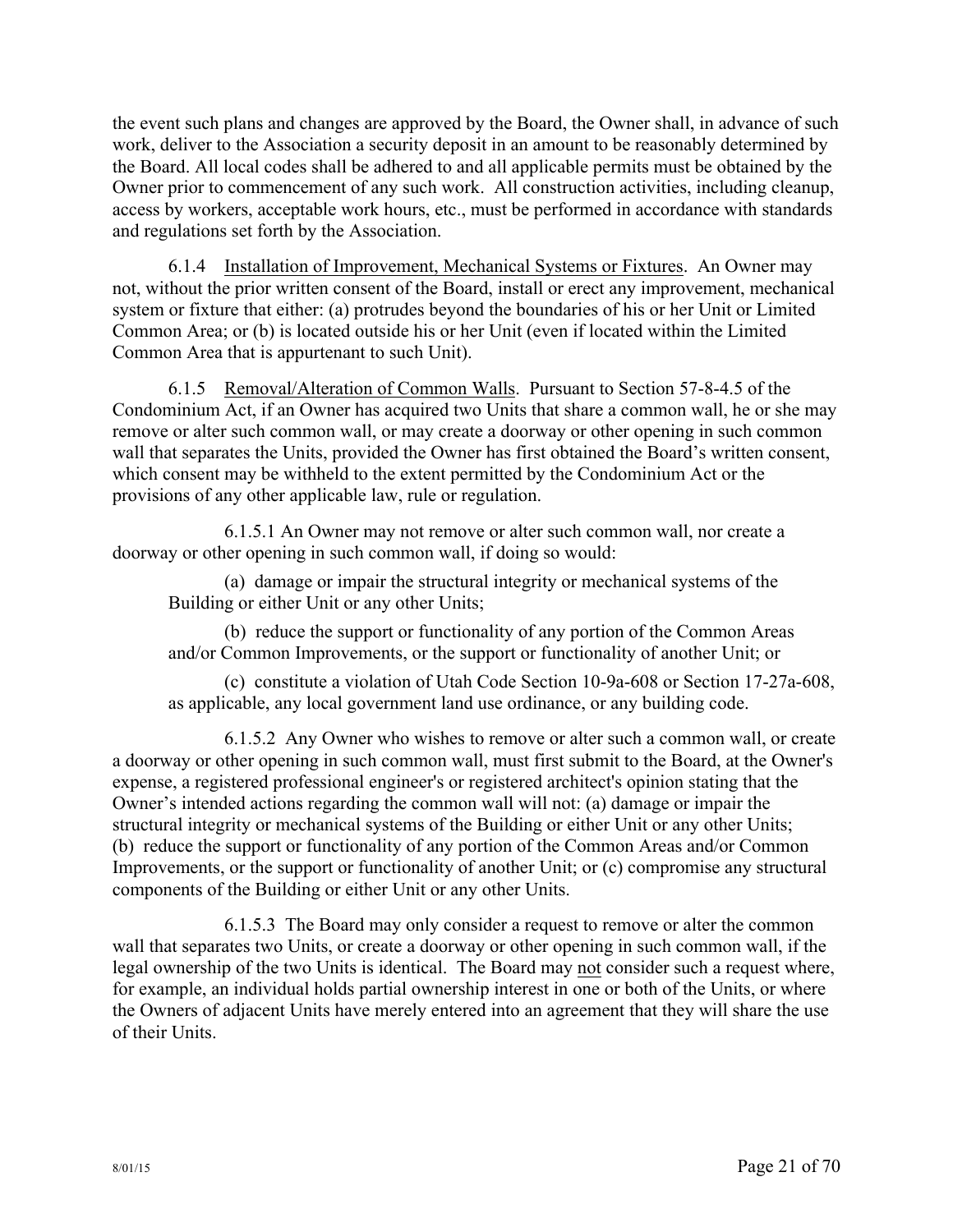6.1.5.4 Any Owner who wishes to remove or alter such a common wall, or create a doorway or other opening in such common wall, must pay all legal fees and other expenses of the Association related to the Owner's proposed actions that are in any way related to the common wall.

6.1.5.5 If the Board grants an Owner permission to remove or alter such a common wall, or create a doorway or other opening in such common wall, such action will not create a new Unit or a single Unit for purposes of this Declaration, nor alter the Owner's Assessment obligations or voting rights associated with each Unit as provided under the Governing Documents.

6.1.5.6 If an Owner wishes to reconstruct any common wall that was partially or completely removed pursuant to this Section 6.1, that Owner must first obtain the Board's written consent, and the Owner must engage the services of a contractor that is adequately qualified, bonded and insured to perform such work. Such common wall must be reconstructed in a manner that does not: (a) damage or impair the structural integrity or mechanical systems of the Building or either Unit or any other Units; (b) reduce the support or functionality of any portion of the Common Areas and/or Common Improvements, or the support or functionality of another Unit; or (c) compromise any structural components of the Building or either Unit or any other Units. The common wall must also be reconstructed in a manner that meets or exceeds the quality and specifications of other such common walls in the Project (*e.g.* dimensions, quality of materials, sound-proofing, etc.) as determined by the Board. The Owner must obtain, from a qualified engineer, a final inspection report confirming that the reconstruction of the common wall fully complies with the above requirements, and must provide the Board with a certified copy of such final inspection report.

## **6.2 Limited Common Areas**

6.2.1 Limited Common Areas – Generally. Unless otherwise specifically set forth in the Governing Documents, the care and maintenance of any Limited Common Area shall be the sole responsibility of the Owner(s) of the Unit(s) for which the use of such Limited Common Area has been limited, set aside or reserved. Such Limited Common Areas include, for example and without limitation, Limited Use Storage Closets (including the exterior door to any such Limited Use Storage Closet). Owners may not, however, modify, paint or otherwise decorate, or in any way alter their respective Limited Common Areas without first obtaining the Board's written approval. Each Owner shall maintain his or her Limited Common Area in a neat and attractive condition, including removing any trash or debris, so as to preserve the appearance and esthetics of the Project. The Board may, by the Rules and Regulations, establish rules concerning the maintenance and use of the Limited Common Areas.

6.2.2 Shelters/Enclosures. Owners are prohibited from placing, erecting or constructing any temporary or permanent shelters, storage facilities or enclosures on, in or around any patio, balcony, deck, or similar Limited Common Area without first obtaining the Board's written approval. All costs associated with, or arising out of the existence of, such shelters or enclosures including, without limitation, maintenance, installation, removal, repair, cleaning, damage (whether to any Common Area or to any Unit), insurance, or any other expenses or liabilities, regardless of whether there is fault or negligence, shall be the sole responsibility of the Owner of the Unit serviced by the shelter or enclosure. Any enclosed patio, balcony, deck, or similar Limited Common Area shall retain its original status as Limited Common Area, and shall not be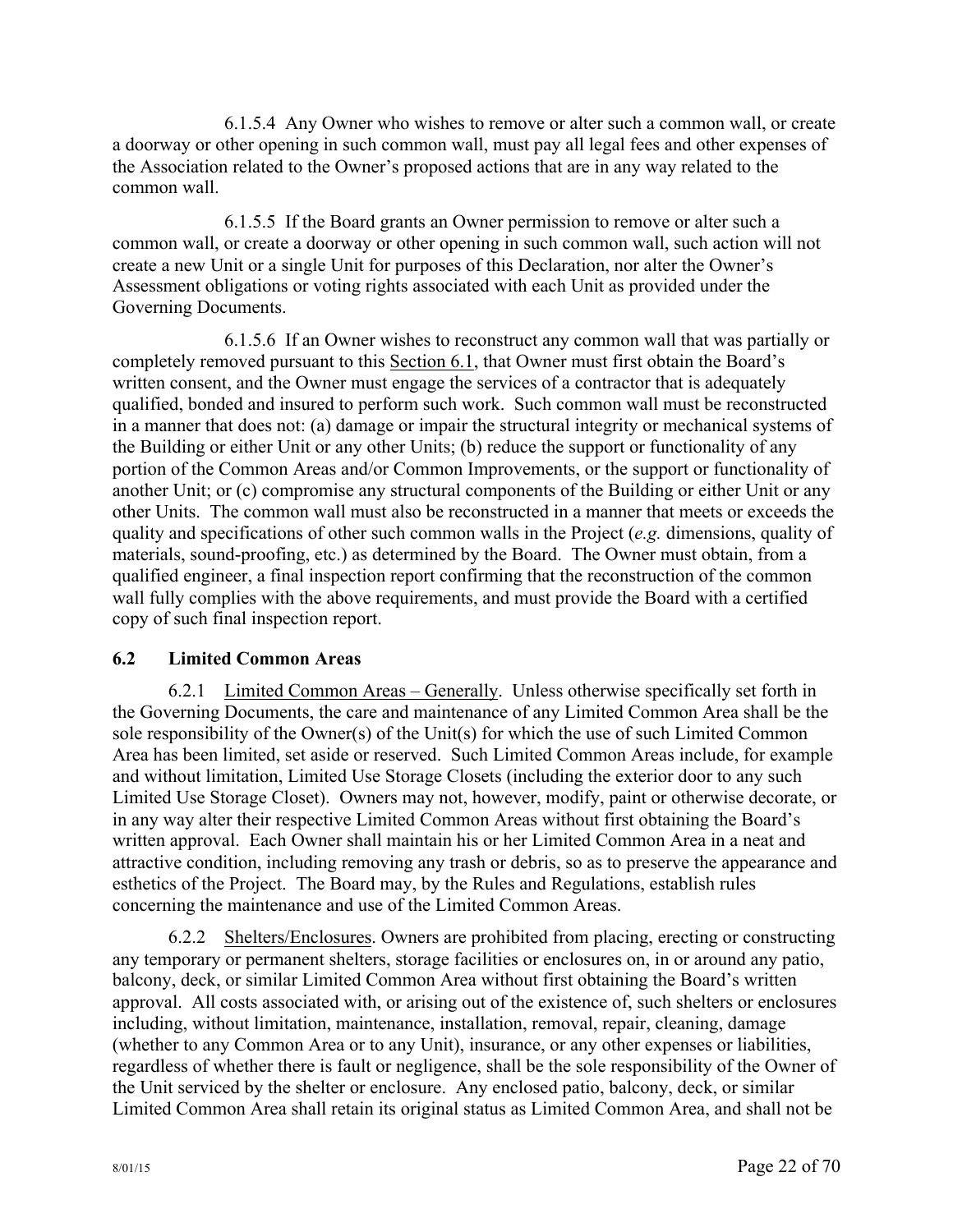deemed as part of any Unit by virtue of its being enclosed. The Board may, from time to time, adopt, promulgate and enforce rules further regulating, clarifying or otherwise expanding upon the provisions of this Section 6.2.2.

6.2.3 Removal/Alteration of Limited Common Area Walls. If an Owner has acquired two Units that share a common wall or other partition separating the Limited Common Areas of such Units, such Owner shall not (a) remove or alter such common wall or other partition separating such Limited Common Areas, (b) create a doorway or other opening connecting such Limited Common Areas, or (c) otherwise alter the Limited Common Areas of such Units in any manner that is prohibited by the Governing Documents.

6.2.4 Ice and Snow Removal. Each Owner must at all times keep his or her Limited Common Area (*e.g.* patio, deck and/or balcony) clear of ice and snow. Such ice and snow must be removed in a safe and prudent manner so as to avoid injury to any individuals, or damage to any personal or real property. If such ice and snow removal results in damage to any portion of any Common Area or Limited Common Area (for example, patio, deck or balcony surface damage caused by ice chipping) the Association may repair such damage and impose on the Owner deemed by the Board as responsible for such damage a fine equal to the entire cost of such repair. An Owner will be held responsible and liable for injury to any individuals, or damage to any personal or real property, caused by the ice or snow removal activities of any third party (*i.e.* the Owner's tenant, guest, or any snow removal contractor). If the Association and/or Manager determines that ice or snow must be removed from any Owner's Limited Common Area, and the Owner fails to properly keep such Limited Common Area clear of ice and snow, the Association and/or Manager may (but shall not be obligated to) cause the removal of such ice and snow, and the Owner will be charged by the Association for the cost of such removal.

If the Association and/or Manager fails, for any reason or no reason, to cause the removal of ice or snow from any Limited Common Areas, the Association and/or Manager shall not be held responsible or liable for any bodily injury, or any damage to any personal or real property, that may be directly or indirectly caused by such ice or snow.

6.2.5 Attachment to Structural Elements. Owners are prohibited from constructing, erecting or attaching any item, device or equipment to any structural elements of any Limited Common Area including, without limitation, any walls or railings that surround any patio, deck or balcony without first obtaining the Board's written permission.

6.2.6 Damage or Injury. Each Owner will be personally liable, will be held financially liable to the Association, and may be fined by the Association for any damage (beyond normal or reasonable wear and tear) that may be caused to his or her Limited Common Area due to the actions or inactions of such Owner or the tenants, family members, guests or invitees of such Owner. Likewise, each Owner shall be held responsible for any damage or injury caused to any personal or real property, or to any individual, as a result of such Owner's failure (or failure by the tenants, family members, guests or invitees of such Owner) to properly use, care for and/or maintain his or her Limited Common Area(s) as required by this Section 6.2 and any other provisions of the Governing Documents.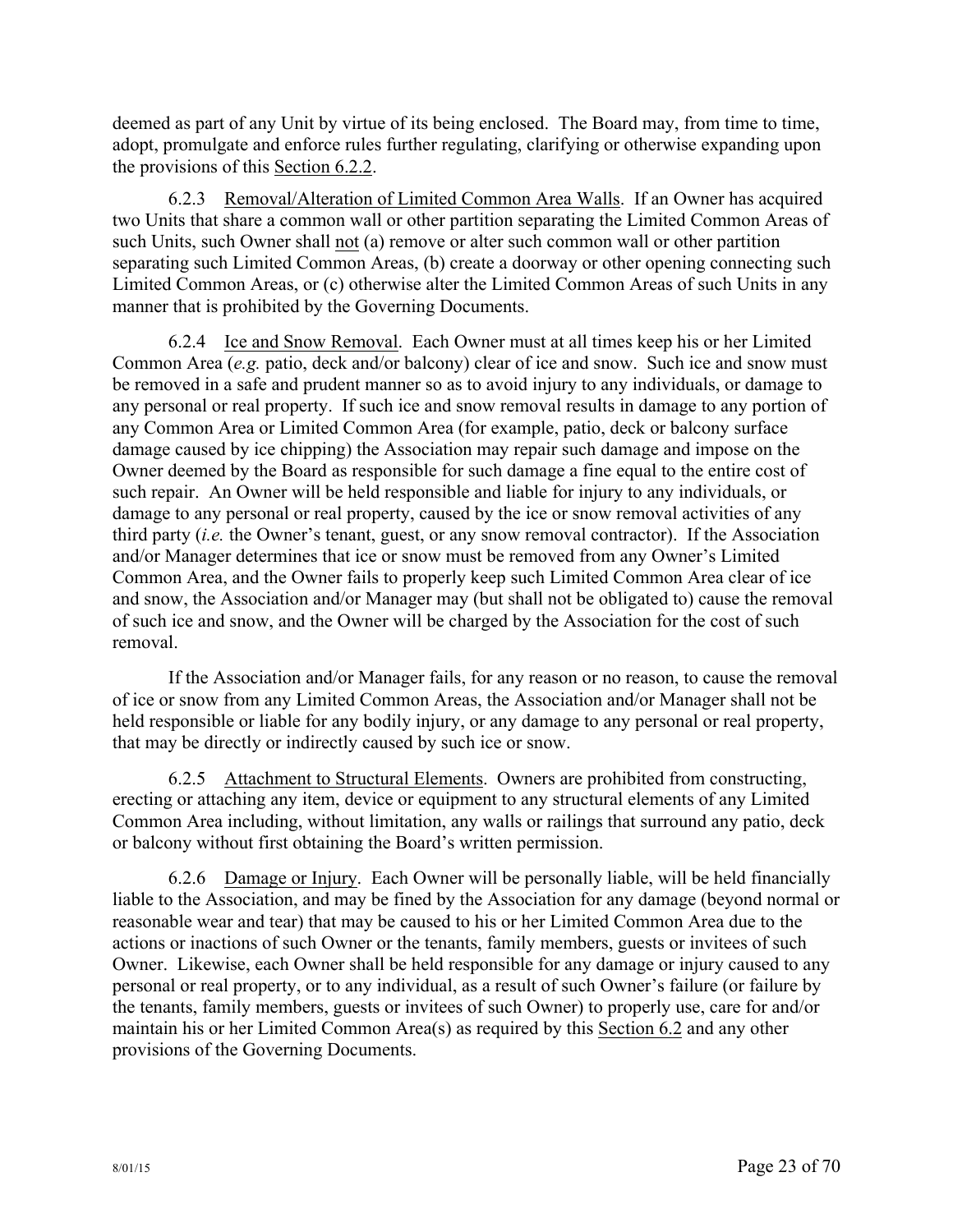## **6.3 Exterior Appearance**

In order to preserve a uniform exterior appearance of the Project, no changes whatsoever shall be commenced, erected, maintained, made or done by any Owner to the exterior of any Unit or to any Limited Common Area (*e.g.* patios, decks, balconies, etc.) without the Board's prior written approval. The Board shall have sole discretion to establish, regulate and determine the exterior appearance of the Buildings. The Board may require and otherwise regulate painting and other decorative finishing of the Buildings including, without limitation, any Common Areas (including Limited Common Areas) and prescribe the type and color of such decorative finishes, and may prohibit, require or regulate any modification or decoration of such Buildings, including Common Areas or Limited Common Areas undertaken or proposed by any Owner. This power of the Board extends to screens, doors, windows, awnings, railings, decorations, or any other visible portions of each Unit and each Building. Accordingly, the Board may restrict, prescribe or regulate the exterior color of the exterior doors of each Unit as well as any items that may be attached to outside of such exterior doors. The Board may also restrict, prescribe or regulate the screen or glass exterior doors of each Unit including, for example and without limitation, the type, color and hardware of any such screen or glass exterior doors and the maintenance thereof. No aluminum foil, newspapers, or any other similar materials may be used to cover the interior or exterior side of any windows of any Unit. Awnings or sunshades are not allowed on the exterior of any Building, unless the color, style, construction material, installation method, and uniformity of appearance have been approved by the Board in advance and in writing.

## **6.4 Penetration, Alteration or Removal of Exterior Walls**

Owners are strictly prohibited from drilling through, penetrating, altering or removing any portion of the exterior walls of any Building including, for example and without limitation, any walls that separate any Unit from any Limited Common Area without first obtaining the Board's written permission, which permission may be granted or denied in the Board's sole discretion. Without limiting the generality of the foregoing, the restrictions of this Section 6.4 shall apply to the temporary or permanent installation of any Communications Devices, Internet or Wi-Fi systems and any heating, ventilating or air conditioning ("**HVAC**") equipment.

As a condition of approving any Owner's request to drill through, penetrate, alter or remove any portion of any exterior wall, the Board may require, among other things, that the manner in which such work is performed or completed and/or the purpose for such work (*e.g.* the installation, location and/or color of HVAC equipment, or any pipes, wires or conduits related to such HVAC equipment) meets the Board's requirements regarding aesthetics and quality of workmanship. The Board may adopt Rules and Regulations and/or procedures that further clarify and enforce the restrictions and requirements of this Section 6.4.

With regard to any drilling through, penetration, alteration or removal of any portion of any exterior wall of any Building (or the installation of any equipment, pipes, wires or conduits related thereto) that may have occurred prior to the recordation of this Declaration, or prior to the Board's adoption of Rules and Regulations and/or procedures regarding such work, the Board may require that the workmanship and/or aesthetics of such work be remediated to comply with the requirements of this Declaration or any rules that may be adopted by the Board.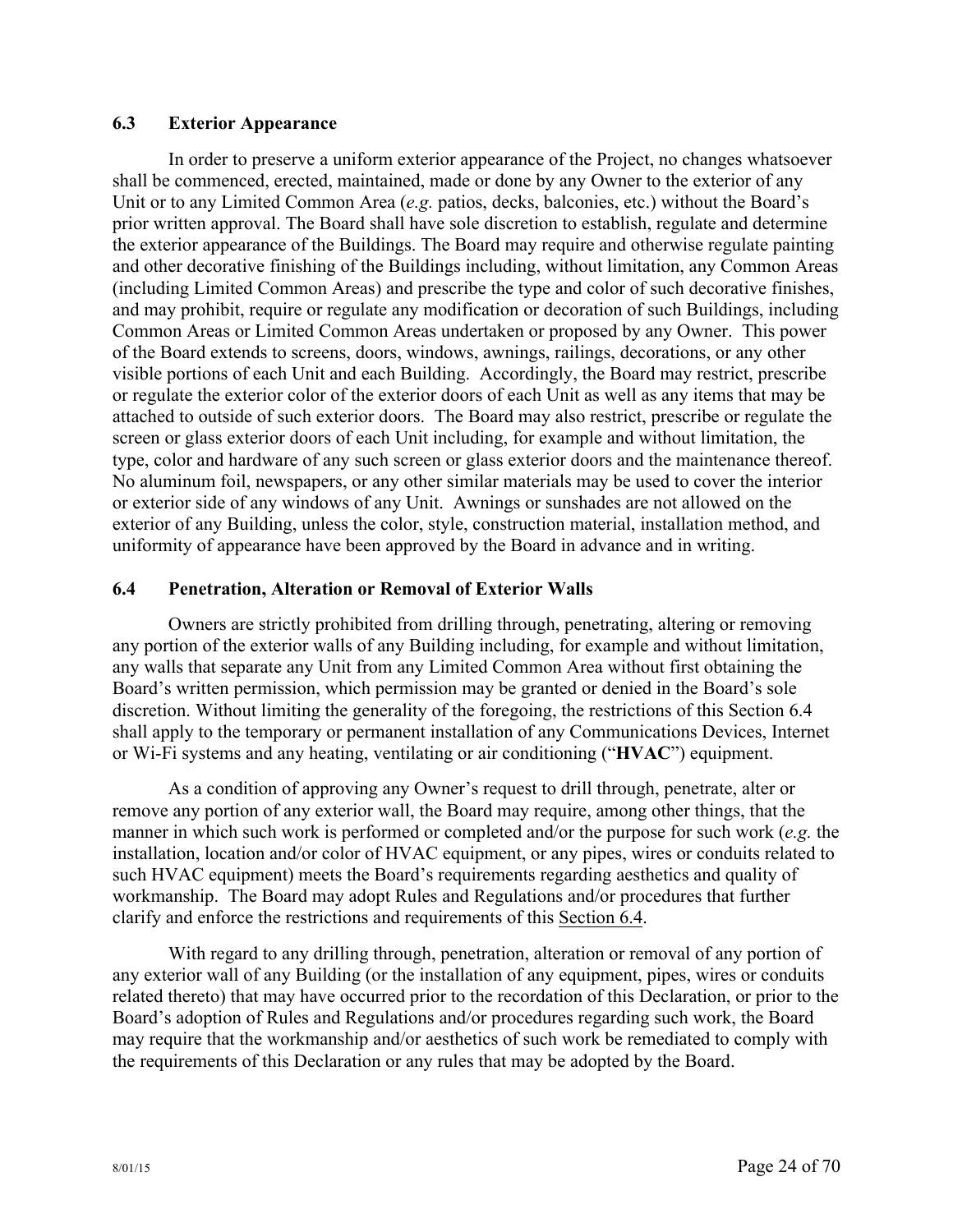## **6.5 Certain Work Prohibited**

Notwithstanding any other provisions of the Governing Documents, no Owner shall do any work or make any alterations or changes which would jeopardize the soundness or safety of any portion of the Project, reduce its value or impair any easement or hereditament, without in every such case the unanimous written consent of all the other Owners being first obtained.

### **6.6 Clubhouse**

The Clubhouse is a Common Improvement that is owned by the Association for the benefit of the Owners. The Clubhouse shall be managed by the Board on behalf of the Association, and must be used consistent with Rules and Regulations that have been adopted by the Board. The Clubhouse is primarily intended to be used by the Association for social events to which all Owners are invited and/or welcome. The Board may, in its discretion, allow the Clubhouse to also be utilized from time to time for other events or activities such as wedding receptions, anniversary parties, family gatherings and similar events or activities, provided that (a) such events or activities are permitted by applicable Weber County zoning, health and safety ordinances and rules, (b) the individual(s) or group(s) using the Clubhouse obtain adequate insurance (as determined by the Board) to protect against liability for property damage and personal injury, and (c) the Board collects from any individual(s) or group(s) who wish to use the Clubhouse a deposit, rental fee and cleaning fee in such amounts as the Board, in its discretion, deems appropriate. Rental use of the Clubhouse will be restricted to Owners only.

## **6.7 Office/Lobby Building**

The Office/Lobby Building is a Common Improvement that is owned by the Association for the benefit of the Owners. The Office/Lobby Building shall be managed by the Board on behalf of the Association, and must be used consistent with Rules and Regulations that have been adopted by the Board. The Office/Lobby Building contains offices, storage areas, restrooms, and the Association-Owned Apartment.

6.7.1 Offices. The Association may rent the offices in the Office/Lobby Building to Owners or non-Owners for any purpose that is permitted under Weber County zoning ordinances or any other applicable governmental laws, rules or regulations. Each office located in the Office/Lobby Building is a Limited Common Area that shall be managed and controlled by the Board on behalf of the Association. Accordingly, the offices may not be used by anyone (including Owners) for any purpose whatsoever without the Board's prior written permission. The Board may elect to designate any such office as a storage area, thereby causing such office to become an Association Storage Area. Any such office that is designated as an Association Storage Area may later be re-designated by the Board as an office.

6.7.2 Storage Areas. Any storage areas that are located in the Office/Lobby Building, but are not located in the Association-Owned Apartment, are deemed to be Association Storage Areas. Any such storage area is a Limited Common Area that shall be managed and controlled by the Board on behalf of the Association. Accordingly, such storage areas may not be used by anyone (including Owners) for any purpose whatsoever without the Board's prior written permission, which permission may be granted through the Board's adoption of a rule or regulation.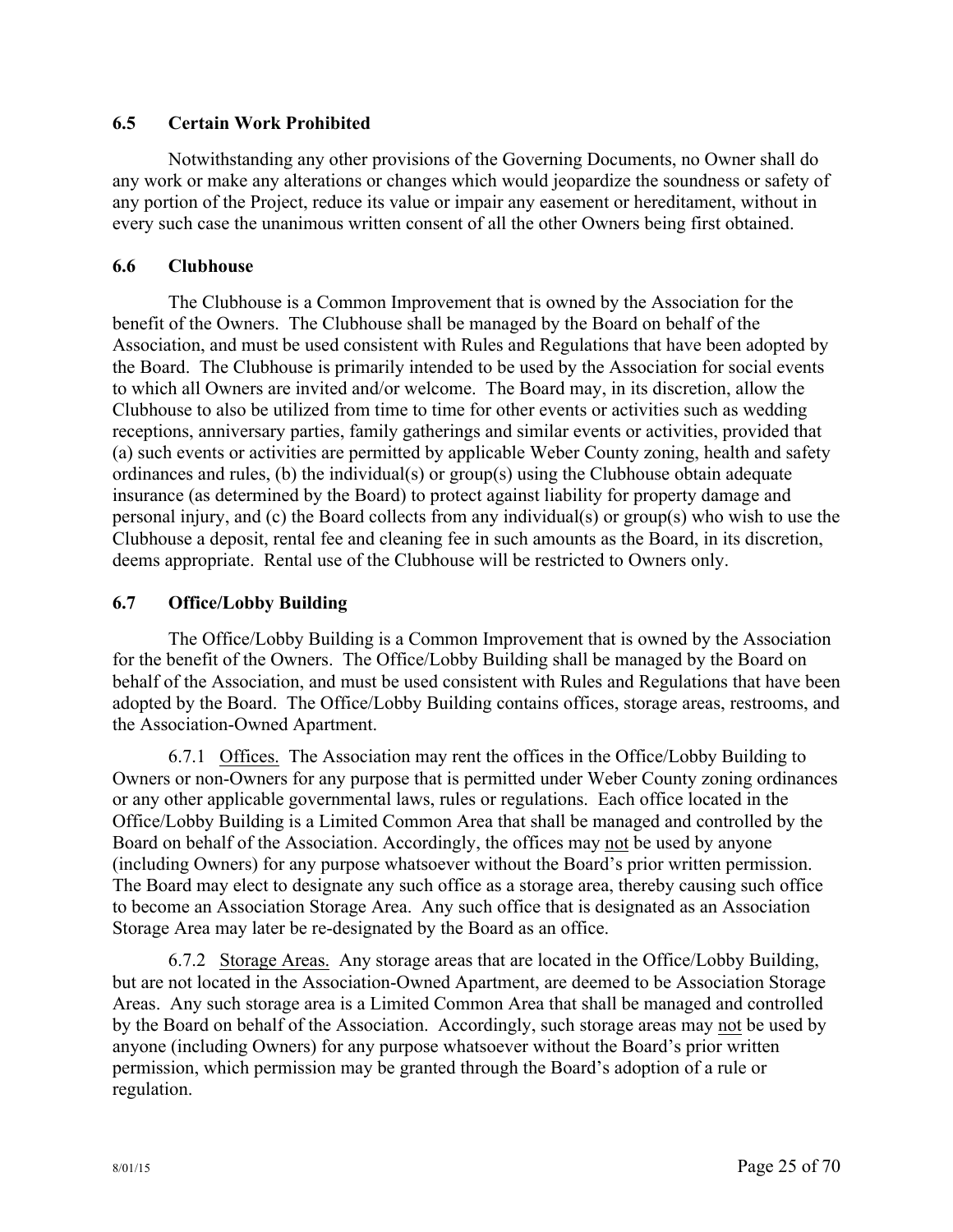6.7.3 Restrooms. Each restroom located in the Office/Lobby Building (not including any restroom located within the boundaries of the Association-Owned Apartment) is a Limited Common Area that shall be managed and controlled by the Board on behalf of the Association. Accordingly, such restroom may not be used by anyone (including Owners) for any purpose whatsoever without the Board's prior written permission, which permission may be granted through the Board's adoption of a rule or regulation.

6.7.4 Association-Owned Apartment. The Association-Owned Apartment is a Limited Common Area that is owned and managed by the Association. The Apartment is primarily intended to be used for residential purposes by an on-site Project manager or maintenance personnel. The Association may either (A) rent the Apartment at a monthly rental rate that is consistent with the rental rates charged for similar local rental apartments, or (B) choose to allow an on-site Project manager or maintenance personnel to reside in the Apartment free of charge in lieu of a salary or wages for their on-site management or maintenance services.

If the Association does not desire or require use of the Association-Owned Apartment by an on-site Project manager or maintenance personnel, the Association may opt to rent the Apartment to other individuals or entities, provided that such rental of the Apartment is permitted by applicable Weber County ordinances. The Apartment may also be used for shortterm rentals. As used in this Subsection 6.7.4, the term "short-term rentals" is defined to include vacation rentals, provided that such use of the Apartment is not prohibited by Weber County zoning ordinances or any other applicable governmental laws, rules or regulations. The Board shall have complete authority to negotiate and lease the Apartment on behalf of the Association. The Association must at all times maintain appropriate insurance for the Apartment in order to reasonably protect the Association against any potential landlord-related liability.

The Apartment may be used for other than residential and/or rental purposes as described above, provided that any such alternative use is approved by an affirmative vote of a Majority of the Owners, and provided further that any such alternative use is permitted by Weber County zoning, health and safety ordinances and by any other applicable governmental laws, rules and regulations. A major renovation of the Apartment may be performed in order to accommodate such alternative use.

The Association-Owned Apartment is not a Unit and may never be subdivided or sold as a Unit. Accordingly, the Apartment is not subject to any Assessments and the owner or occupant of the Apartment is not entitled to any voting rights. The Apartment shall be managed and controlled by the Board on behalf of the Association. The Apartment may not be used by any Owners for any purpose whatsoever without the Board's prior written permission. The Apartment may be used for non-residential purposes provided that (A) such use has been approved by an affirmative vote of a Majority of the Owners, and (B) such use does not violate Weber County zoning ordinances or any other applicable governmental laws, rules or regulations

#### **6.8 Recreational Common Improvements**

Recreational Common Improvements such as tennis courts, basketball courts, miniature golf course, swimming pool and hot-tub facilities, shall be managed and controlled by the Board on behalf of the Association, and are subject to Rules and Regulations regarding their use as may be adopted by the Board. The Association cannot and does not guarantee the availability and/or replacement of any such recreational Common Improvements. However, any decision to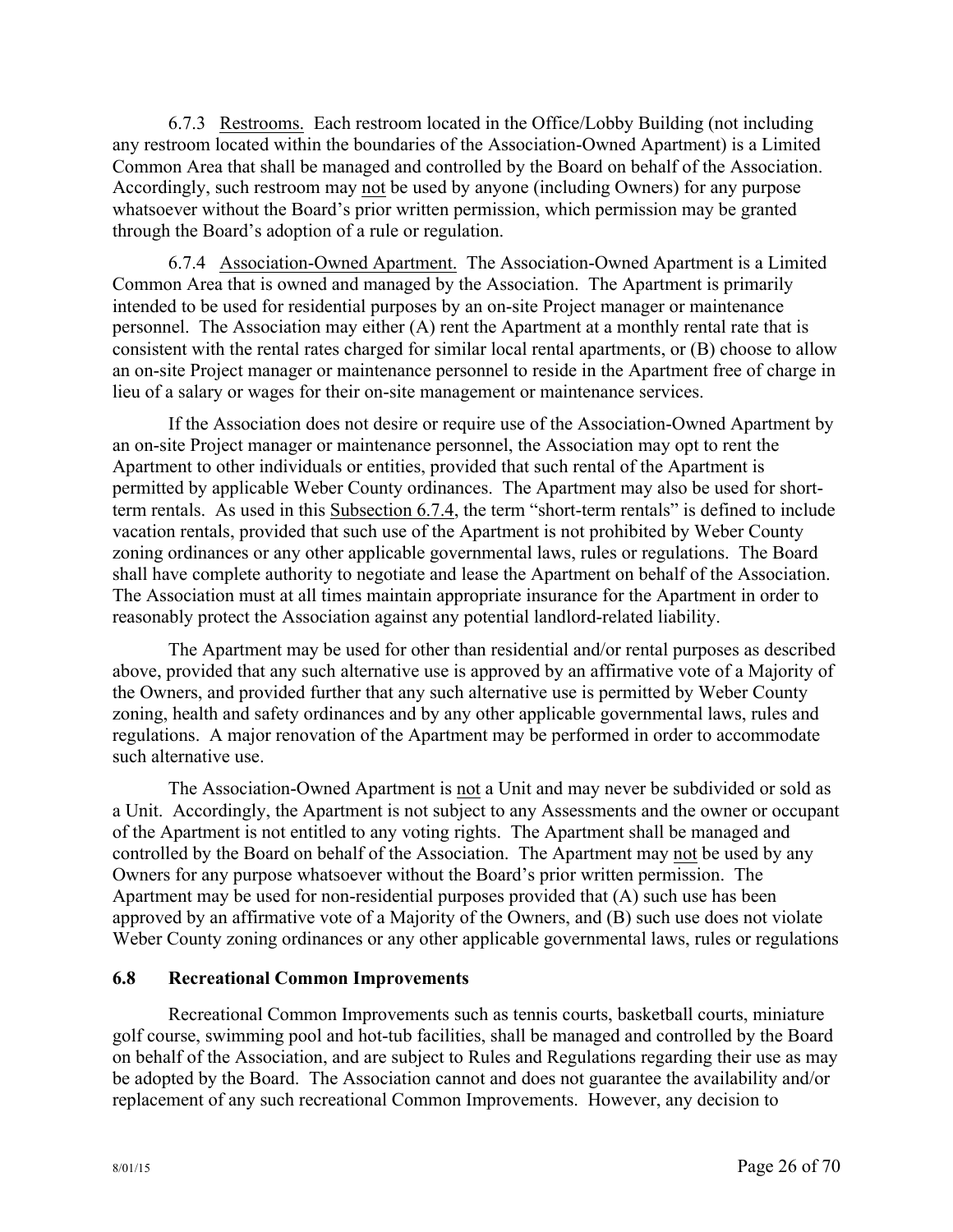eliminate, or any decision not to replace, any such recreational Common Improvement must be approved by an affirmative vote of a Majority of the Owners.

## **6.9 Parking, Sidewalks, Stairways and Walkways**

The Association shall be solely responsible for maintaining, repairing and/or replacing all parking spaces, and other parking areas located within the Project, and all sidewalks, exterior stairways, and other walkways located within the Project.

Unless otherwise set forth in the Governing Documents, the Association shall be responsible for contracting for, scheduling, arranging, and paying for the reasonable removal of ice and snow from (A) all parking spaces, and other parking areas located within the Project; and (B) all sidewalks, exterior stairways, and other walkways located within the Project as reasonably determined by the Board. This Section 6.9 shall not be construed to impose upon the Association or the Board any particular or elevated duty or standard of care with regard to the removal of ice or snow from such areas.

## **6.10 Closets and Storage Areas**

Any questions or disputes regarding any closet or storage area located within the Project, including, for example and without limitation (A) questions or disputes as to whether a particular closet or storage area is a Limited Use Storage Closet or an Association Storage Area, or (B) questions or disputes as to whether a particular Limited Use Storage Closet is limited, set aside or reserved for use by a particular Unit, shall be resolved by a majority vote of the Board. Unless or until a particular closet or storage area located within the Project has been deemed by the Board as limited, set aside or reserved for use by a particular Unit (or certain Units) to the exclusion of any other Units, that closet or storage area shall be deemed an Association Storage Area.

## **6.11 Association's Right to Winterize Unit If Owner Fails to Pay Utilities**

Pursuant to Section 57-8-56 of the Condominium Act, if the Association receives from an electric or gas utility company written notice that the utility company intends to discontinue electric or gas service to a particular Unit, the Association may, after reasonable notice to the Owner of the Unit, enter and winterize the Unit. Any person who enters a Unit in accordance with this Section 6.11 shall not be liable for trespass. The Association may charge the Owner of the Unit an assessment for (a) any payment made by the Association to the utility company in connection with the unpaid electric or gas utilities of the Unit, and (b) the actual and reasonable costs of winterizing the Unit.

As used in this Section 6.11, the term "reasonable notice" means: (i) written notice that is hand delivered to the Unit no less than 24 hours prior to the proposed entry; or (ii) in the case of an emergency situation, notice that is reasonable under the circumstances.

## **6.12 Access to Units and Limited Common Areas**

As set forth under Section 57-8-7 of the Condominium Act, the Board and its agents or designees (including the Manager) may, only after reasonable notice has been delivered to the occupant of a particular Unit or Limited Common Area, access such Unit or Limited Common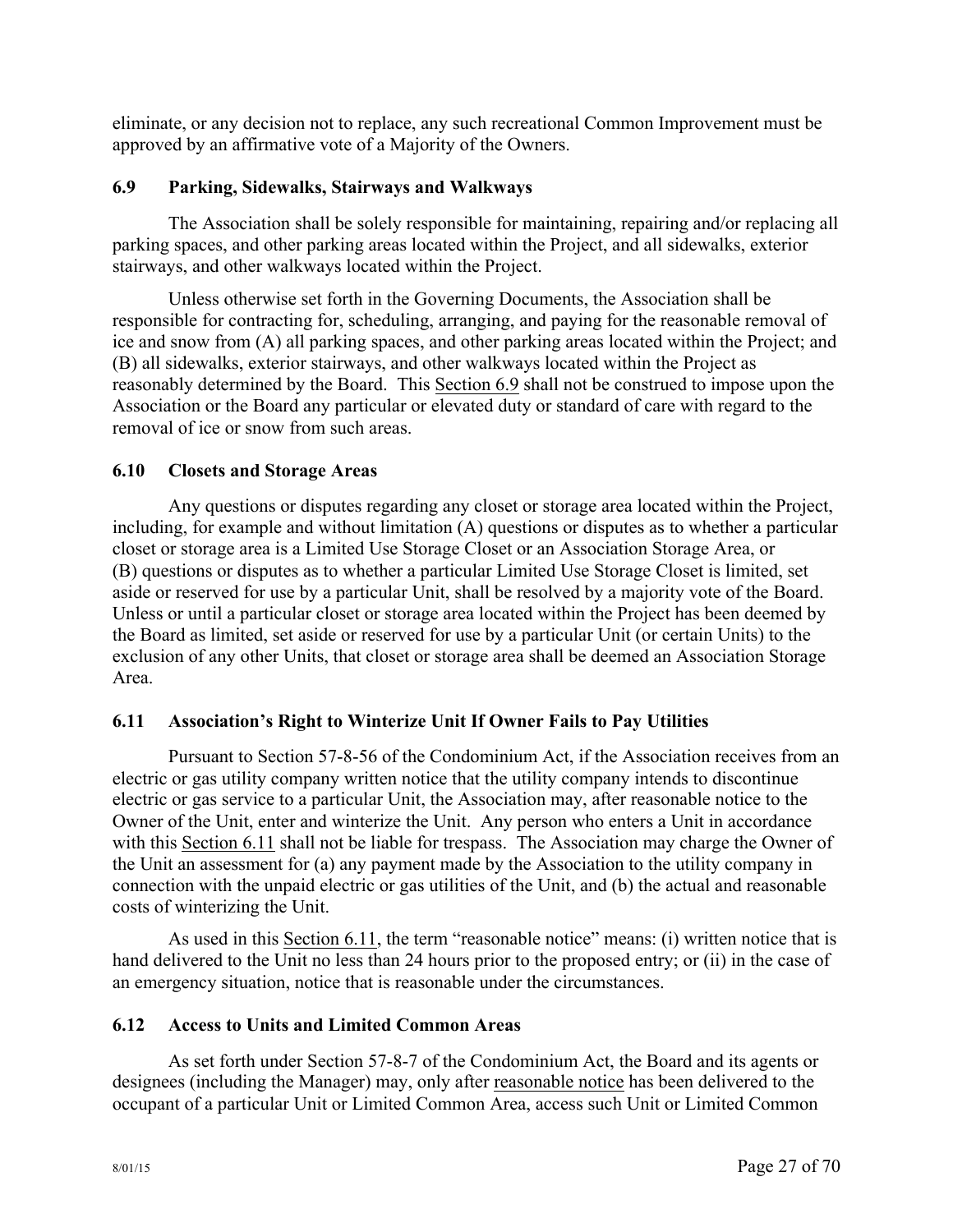Area: (A) from time to time during reasonable hours, as may be necessary for non-emergency maintenance, repair, or replacement of any Common Areas or Common Improvements; or (B) at any time for the purpose of making emergency repairs.

Likewise, the Board and its agents or designees (including the Manager) may, at all times, have reasonable access to any Limited Use Storage Closet in order to perform repair, replacement, or restoration of any Common Areas, Common Improvements or any other part of the Project that may be located in, or accessed through, such Limited Use Storage Closet.

Any such access or entry that is made for the purpose of non-emergency maintenance, repair, or replacement of any Common Areas or Common Improvements shall be made with as little inconvenience to the Owner, tenant or any other occupant of such Unit or Limited Common Area as reasonably practicable, and any damage caused to such Unit or Limited Common Area (or to any Common Area or Common Improvements) shall be repaired by the Board and paid for out of the Operating Fund.

In the event any such entry into a Unit or Limited Common Area is made for the purpose of emergency repairs, any damage caused to such Unit or Limited Common Area (or to any Common Area or Common Improvements) shall be repaired by the Association and paid for out of the Operating Fund, unless such entry was made for the purpose of emergency repairs which resulted from the actions or inactions of the Owner or any tenant or other occupant of a particular Unit or Limited Common Area, in which case the cost of repairing any damage to any Units or Limited Common Areas (or damage to any Common Area or Common Improvements) shall be specially and specifically assessed to the Unit of the Owner, tenant or occupant whose actions or inactions caused the need for such emergency repairs. Likewise, if any repairs or maintenance were necessitated by or for the Unit or Limited Common Area entered, or were requested by the Owner, tenant or other occupant of such Unit or Limited Common Area, the costs thereof shall be specially and specifically assessed to such Unit (or to the Unit to which such Limited Common Area is attached or appurtenant).

As used in this Section 6.12, in the case of non-emergency maintenance, repair, or replacement of any Common Areas or Common Improvements, the term "reasonable notice" means written notice that is hand delivered to the Unit, or the Unit to which the Limited Common Area is attached or appurtenant, no less than 24 hours prior to the proposed entry. If no one responds to the door at the time hand-delivery is attempted, such hand-delivery may be accomplished by posting the written notice on the door of the Unit. As used in this Section 6.12, in the case of emergency repairs of any Common Areas or Common Improvements, the term "reasonable notice" means any notice that is reasonable under the circumstances.

As used in this Section 6.12, the term "emergency repairs" means any repairs that, if not made in a timely manner, will likely result in immediate and substantial damage to any Common Area, Common Improvements, or another Unit or Units as determined by the Board and/or the Manager. 24-hour advance notice is not required in such emergency situations.

No Owner, tenant or other occupant of any Unit or Limited Common Area shall unreasonably prevent, prohibit or delay access to such Unit or Limited Common Area by the Board, or by the Board's agents or designees, or by the Manager, in connection with any of the purposes described under this Section 6.12.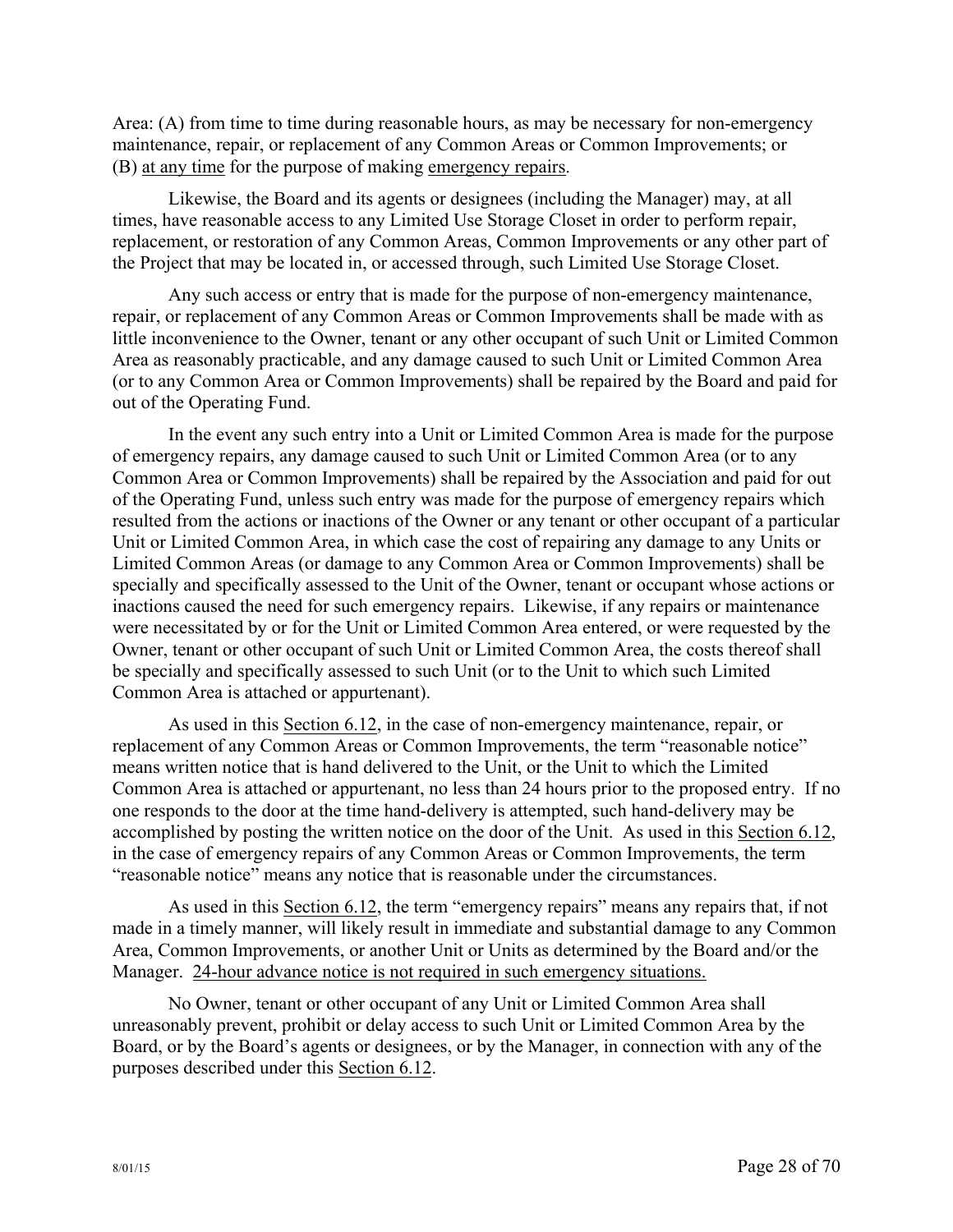The Board and its agents or designees (including the Manager) may also enter a Unit or Limited Common Area in which, or as to which, any violation of the Governing Documents exists and correct, abate or remove, at the expense of the defaulting Owner, any structure, thing, or condition that may exist, as further set forth under Article 10 of this Declaration. Provided that the structure, thing, or condition requiring such correction, abatement or removal is not reasonably perceived by the Board or Manager to pose a threat to the safety of people, domestic animals or property, the Board or Manager will make every reasonable effort to provide the defaulting Owner and/or any tenants or other occupants of the Unit or Limited Common Area with no less than seventy-two (72) hours written notice prior to entering such Unit or Limited Common Area.

#### **6.13 Sump Pumps**

The Project includes a number of sump pumps that have been installed by, and are operated by, by the Association ("**Sump Pumps**"). The purpose of these Sump Pumps is to prevent flooding in certain portions of the Project, including various Units that are located on the lower level of their respective Buildings. As noted under Section 1.14, the Sump Pumps are Common Improvements. Accordingly, the Association is responsible for inspecting, servicing, maintaining, operating and replacing the Sump Pumps.

Many of the Sump Pumps are located within or under certain Units. As a result, these Sump Pumps may be accessed only by entering and crossing through such Units and/or the Limited Common Areas that are attached to such Units. The Owners of such Units must continuously provide and maintain reasonable access to such Sump Pumps so that the Association may properly and timely inspect, service, operate and/or replace such Sump Pumps. Subject to the requirements and procedures set forth under Section 6.12, the Association, including the Board and its agents or designees (including the Manager) shall have the right to (i) periodically enter any such Units as may be necessary for non-emergency maintenance, servicing, repair and/or replacement of any Sump Pump, and (ii) enter any such Units at any time for the purpose of making emergency repairs to any Sump Pump.

If an Owner, tenant or any other occupant of a Unit within which or under which a Sump Pump is located prevents or unreasonably delays the Association's emergency or non-emergency access to the Sump Pump, the Owner of such Unit may be held liable or responsible for the cost of repairing or replacing the Sump Pump, as well as any damage to the Common Area or any Unit, that may result from the Association's inability to timely access the Sump Pump.

If an Owner, tenant or any other occupant of a Unit within which or under which a Sump Pump is located damages, destroys, tampers with or disables the Sump Pump, the Owner of such Unit may be held liable or responsible for the cost of repairing or replacing the Sump Pump, as well as any damage to the Common Area or any Unit, that may result from such damage to, destruction of, tampering with, or disabling of the Sump Pump.

#### **6.14 Laundry Facilities**

The Project currently has one (1) coin-operated laundry facility located in Building 6. The area/room in which such laundry facility is located is designated as Common Area, while any furniture or equipment that may be located in such room (including, for example and without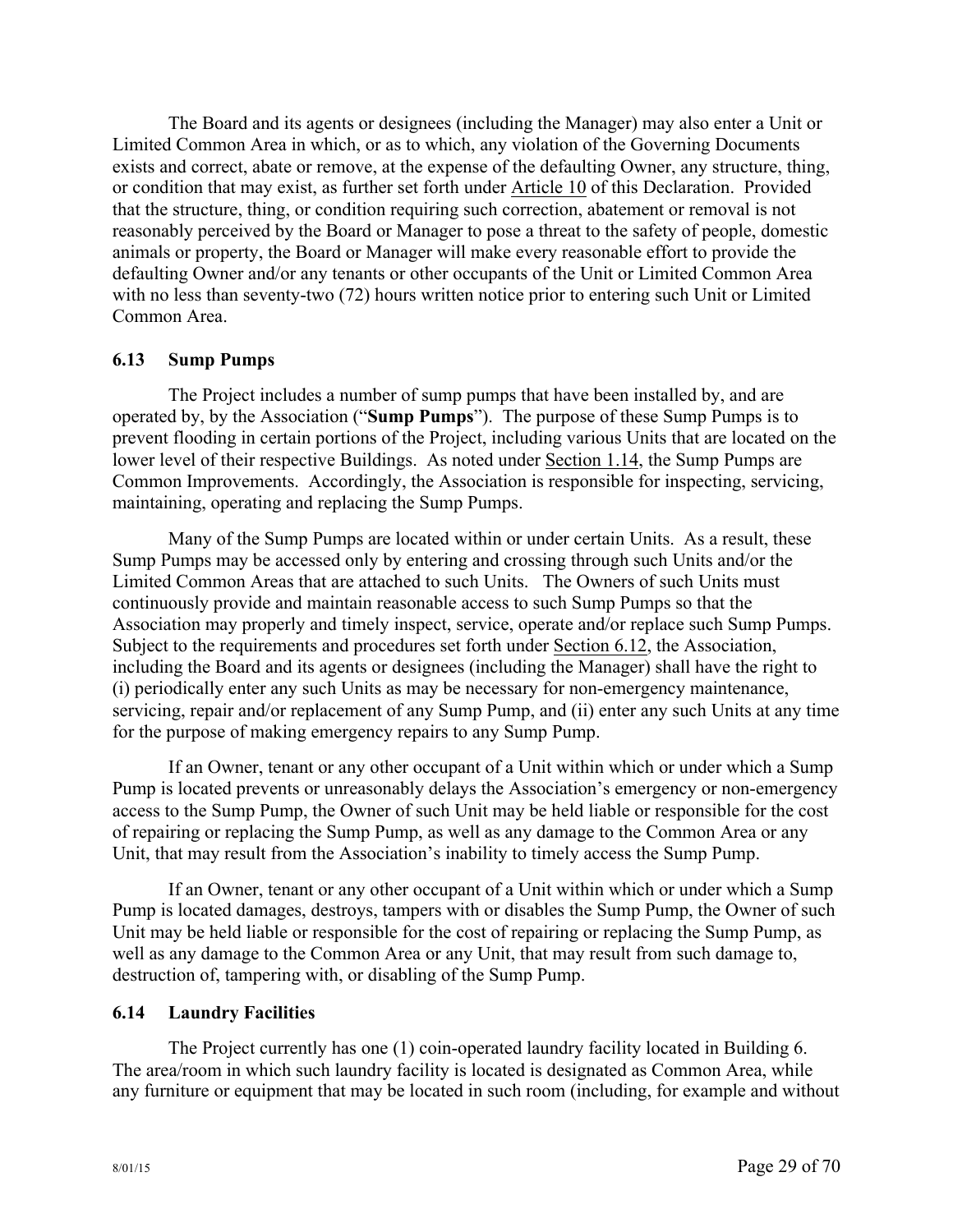limitation, tables, chairs, washer and dryers), shall be deemed Association personal property and equipment as described under Subsection 5.3.1(i). The Board may, in its discretion, contract with a third party to provide the equipment used in the laundry facility upon such terms and conditions as the Board deems appropriate. The Board will endeavor to have the equipment in the laundry facility functional and maintained in good working order and repair; provided, however, nothing herein shall be construed as requiring the laundry facilities to be operational at all times, and neither the Board nor the Association shall have any liability with respect thereto. The Board may, in its discretion, lease the storage closet located in the laundry facility to third parties upon such terms and conditions as the Board deems appropriate.

#### **ARTICLE 7 – PROJECT USE RESTRICTIONS**

#### **7.1 Use of Units**

No Unit shall be occupied and used except for single-family residential purposes by the Owner or his or her tenants, family members, guests and/or invitees.

Except as otherwise specifically permitted by the Governing Documents, no trade or business shall be conducted in any Unit. However, a Unit may be used for certain activities normally associated with maintaining a professional office or conducting certain small businesses from home such as, for example, record-keeping, telephone calls, reception of mail, and computer or Internet activity. Any home-based business that involves employees (beyond the immediate family or household or the Owner or occupant of a Unit) working from the Unit is strictly prohibited.

The primary purpose of the restrictions set forth under this Section 7.1 is to preserve the right of all Owners (and their family members and tenants) to live in a condominium project that is free from business-related employee, client or customer interaction, potential Association liability due to business being conducted within the Project, and the nuisance or annoyance often associated with increased or excessive vehicular or pedestrian traffic. The restrictions of this Section 7.1 shall not prohibit an Owner from leasing or renting a Unit to a tenant.

#### **7.2 Parking**

Unless otherwise permitted by the Board in advance and in writing, no motor vehicle shall be parked or left on any portion of the Project other than within the marked boundaries of a parking space located within the Project's parking areas. No motor homes, campers, trailers, boats, vehicles designed and operated as off-road equipment for racing, dragging and other sporting events, commercial vehicles, or any trucks or other vehicles larger than three quarter (3/4) ton shall be permitted on any portion of the Project unless they are being used for the immediate purposes of moving or delivering furniture, fixtures, equipment, personal property or goods to a Unit or to the Manager or Association.

Parking spaces located within the Project may only be used for the parking of private passenger vehicles that are operative and have been properly registered with a governmental motor vehicles department or division. The Board may require removal of any vehicle or equipment that is inoperative or is not properly registered, or any unsightly vehicle, and any other equipment or item improperly stored in any parking space, or other parking area. If such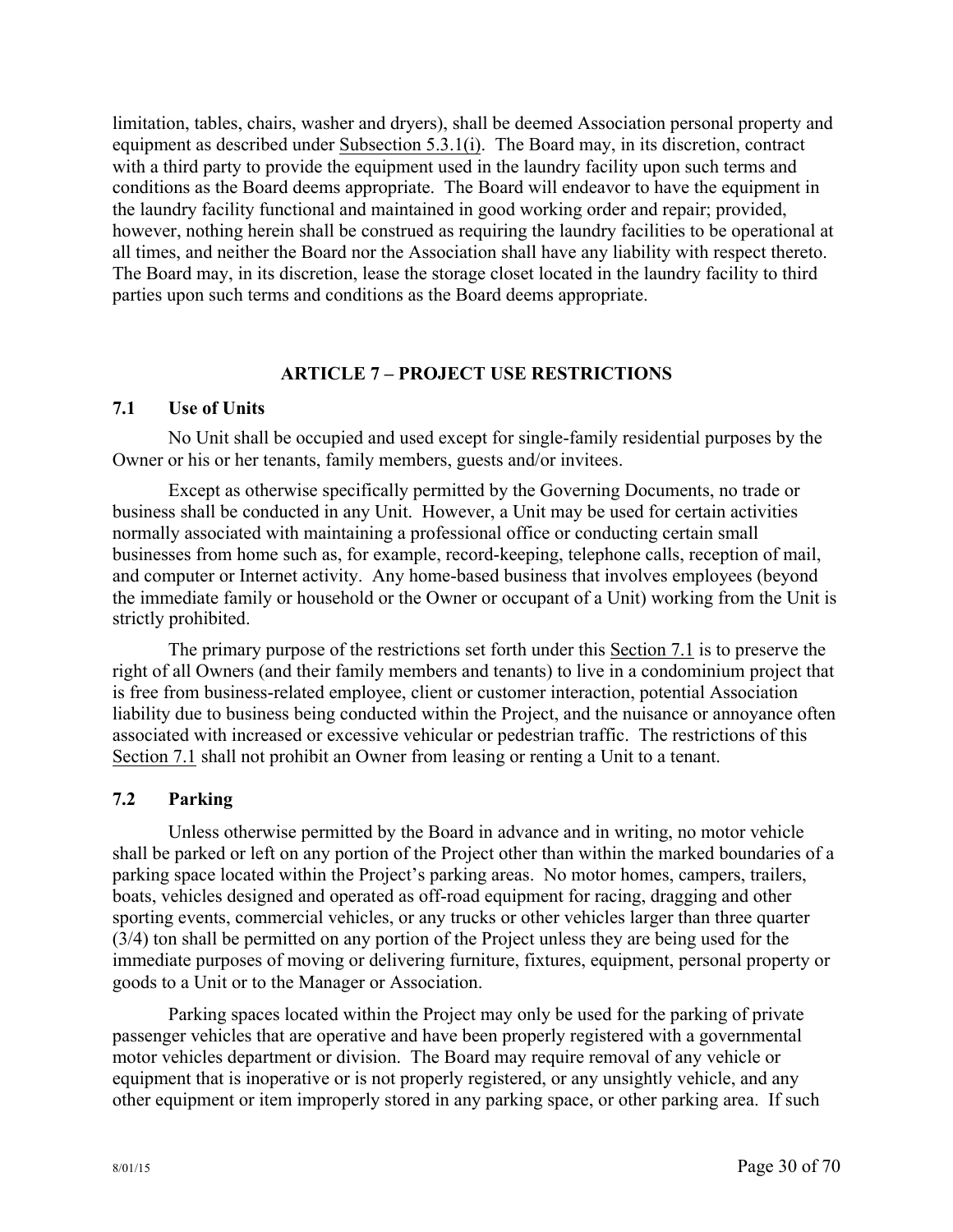vehicle, equipment or item is not removed, the Board may cause removal at the risk and expense of the owner thereof. The use of parking spaces, or any other parking areas located within the Project, may be further clarified or regulated by Rules and Regulations that may be adopted by the Board from time to time, provided that such Rules and Regulations may not permit any use that is prohibited under this Section 7.2. Without limiting the generality of the foregoing, the Board may adopt Rules and Regulations governing the long-term parking of vehicles.

### **7.3 Garbage and Refuse**

All rubbish, trash and garbage and other waste shall be kept in sanitary containers, shall be regularly removed from the Project, and shall not be allowed to accumulate on any portion of the Project. With the exception of those areas of the Project the Association has specifically set aside for the location of dumpsters and other trash receptacles, the accumulation, disposal or keeping of rubbish, trash, garbage cans and/or storage piles on any portion of the Common Areas, including any Limited Common Area, is strictly prohibited.

### **7.4 Woodpiles**

Small woodpiles of no more than  $1/8^{th}$  cord (36" X 36" X 10") of wood intended to be used for the interior fireplace of a Unit may be stored on the patio, deck or balcony of such Unit provided that (A) the wood is piled in a safe and neat manner, (B) the wood is dry and free of rot, odor, insects, mice or any other pests or vermin, and (C) the patio, deck, or balcony surface is protected from any damage that may be caused by the woodpile

#### **7.5 Radio and Television Antennas**

The construction, installation, use and/or operation of any broadcasting, receiving, satellite and/or wireless signal dishes, antennas or similar devices located anywhere in the Project is governed by the provisions of Section 7.27 of this Declaration. No Citizens Band, amateur radio or other transmission shall be permitted from any portion of the Project, except under emergency situations.

#### **7.6 Clothes Lines**

No exterior clotheslines shall be erected or maintained and there shall be no outside laundering or drying of clothes, towels, rugs or other items.

#### **7.7 Swamp Coolers / Window-Mounted Air Conditioners / Shared HVAC Systems**

The temporary or permanent installation and use of swamp coolers is prohibited. The temporary or permanent use of window-mounted air conditioners is likewise prohibited. Owners are also prohibited from temporarily or permanently installing any HVAC system that is designed or intended for use by more than one Unit.

#### **7.8 Power Equipment and Car Maintenance**

No power equipment, workshops, car washing, or car maintenance of any nature (other than emergency repair that is capable of being completed no more than four (4) hours after commencement of such emergency repair) is permitted on the Project. Notwithstanding the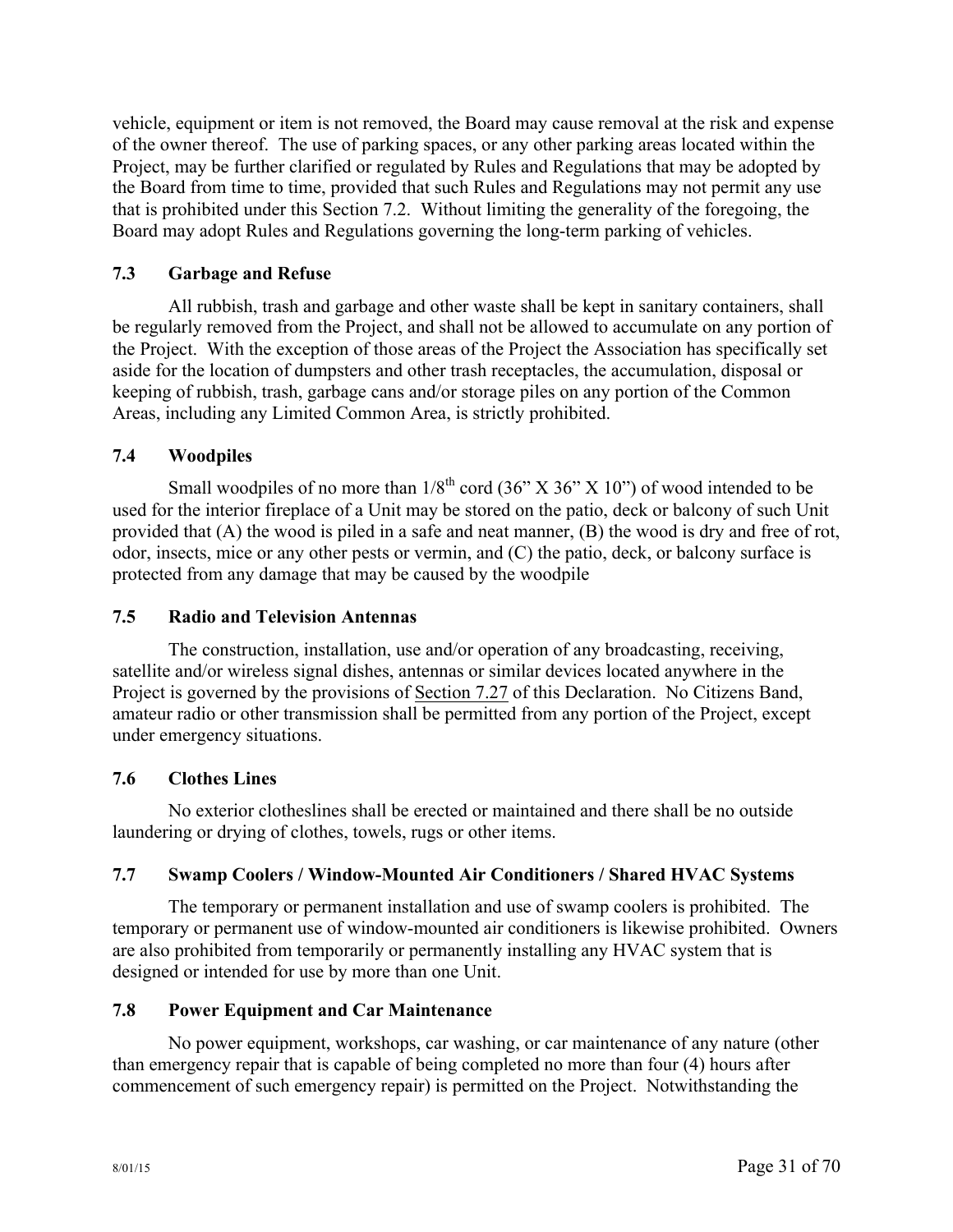foregoing, the replenishing or changing of vehicle engine oil, transmission fluid or other fluids is prohibited.

## **7.9 Drainage**

No Owner shall perform any act or construct any improvement that would interfere with the natural or established drainage systems or patterns within the Project.

### **7.10 Mineral Exploration**

No portion of the Project shall be used in any manner to explore for or remove any oil or other hydrocarbons, minerals of any kind, gravel or earth substance. No drilling, exploration, refining, quarrying, or mining operations of any kind shall be conducted or permitted to be conducted or permitted to be conducted thereon; nor shall wells, tanks, tunnels, mineral excavations, shafts, derricks, or pumps used to mine or drill for any substance be located in the Project. No drilling for water or geothermal resources or the installation of such wells shall be allowed.

### **7.11 Mailboxes**

With the exception of mailbox banks that are approved, installed and maintained by the Association, there shall be no exterior newspaper tubes or mailboxes located on any portion of the Project.

#### **7.12 Exterior Fires / Barbeques**

There shall be no exterior fires anywhere within the Project, except in receptacles located in the Common Area that have been specifically designed for such purpose; provided, however, that propane, natural gas and electric barbeque grills are permitted in Limited Common Areas, provided they are properly maintained and comply with the latest Underwriter Laboratories safety requirements. **The use of any other type of barbeque including, for example and without limitation, any barbeque that utilizes charcoal, wood, pellets or any other flammable substance is strictly prohibited on any portion of the Project, except the designated grill area in the Common Area. The use of any barbeques of any kind inside of a Unit is strictly prohibited. No Owner shall allow the condition of his or her Unit to be such as to constitute a fire hazard.**

#### **7.13 Sports and Recreational Equipment**

The use of temporary or permanently installed outdoor recreational equipment, such as playground sets, swing sets, jungle gyms, trampolines, volleyball nets, basketball backboard and/or pole systems, and similar recreational equipment is prohibited on any part of the Project.

#### **7.14 Diseases and Insects**

No Owner shall permit any condition to exist within his or her Unit that will induce, breed or harbor infectious plant or tree disease or noxious insects.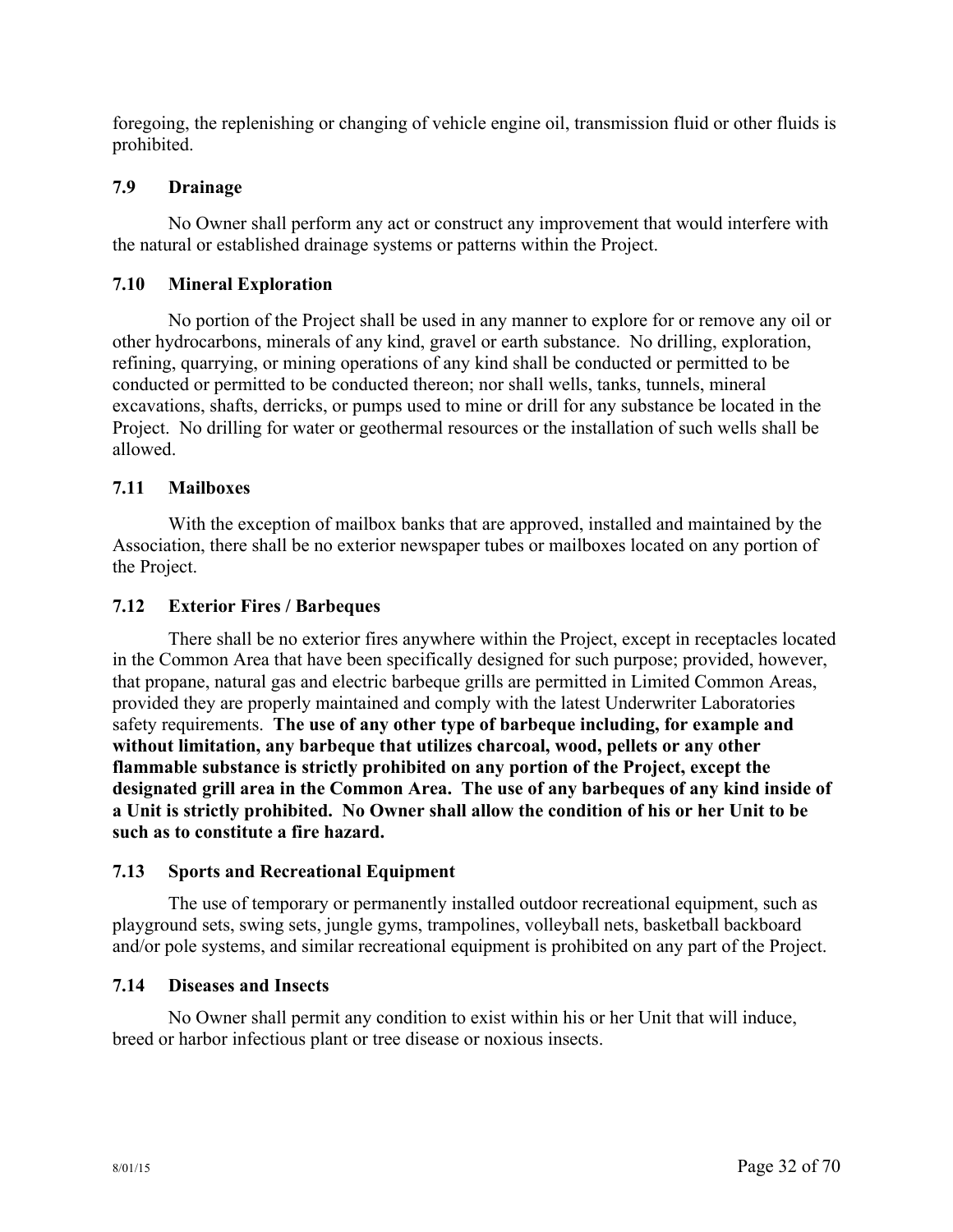### **7.15 Water Use**

No stream or body of water within the Project shall be used for swimming or boating. No docks, piers, or floats shall be allowed in any stream or body of water located within the Project.

### **7.16 Fair Housing**

No Owner shall either directly or indirectly forbid or restrict the conveyance, lease, mortgaging or occupancy of his or her Unit to any person in a specified race, color, religion, ancestry, sexual orientation or national origin.

### **7.17 Common Drive and Walks**

Common drives, walks, corridors and stairways shall be used exclusively for normal transit and/or pedestrian traffic and no obstructions shall be placed thereon or therein.

### **7.18 Patios, Decks and Balconies**

The patios, decks and balconies of each Unit shall be maintained in a safe and neat manner. The patios, decks and balconies of each Unit are generally intended for keeping and using items that are commonly kept and used in such areas, such as patio furniture and gas or electric barbeques. Accordingly, Owners (and the tenants, family members, guests or any other occupants of any Unit) shall not use such areas for the general storage of items or for the storage of excessive or unsightly personal property or similar items. Owners (and the tenants, family members, guests or any other occupants of any Unit) must also refrain from allowing any items (including, for example and without limitation, rugs, towels or clothing) to hang from or dangle over the walls or railings of any patio, deck and/or balcony. This restriction does not apply to the proper display of the American flag.

## **7.19 Retail or Commercial Activities**

Retail or commercial activities are prohibited on any portion of the Common Areas, including on or in any Common Improvements such as the Clubhouse or the Office/Lobby Building. The determination of whether or not a particular activity is retail or commercial in nature shall be made by the Board on a case-by-case basis. Any such determination by the Board shall, at all times, be subject to any applicable Weber County ordinances, zoning or authority related to retail or commercial activities within the Project.

## **7.20 Limited Use Storage Closets**

Limited Use Storage Closets may be used for the storage of personal property, provided that such personal property does not include any flammable or dangerous items such as, for example and without limitation, firearms, gasoline, propane tanks, fireworks, toxic or hazardous materials, or any similarly dangerous or potentially dangerous items. Any question or dispute regarding whether or not certain personal property may be stored in a Limited Use Storage Closet shall be answered or resolved by a majority vote of the Board.

Each Owner shall indemnify, defend, and hold harmless the Association, its officers, directors, managers, and other Owners, employees and agents from and against any and all claims, demands, suits, actions, losses, costs, damages, expenses, and liabilities of whatever kind or nature (including but not limited to reasonable attorney fees, litigation, court costs, and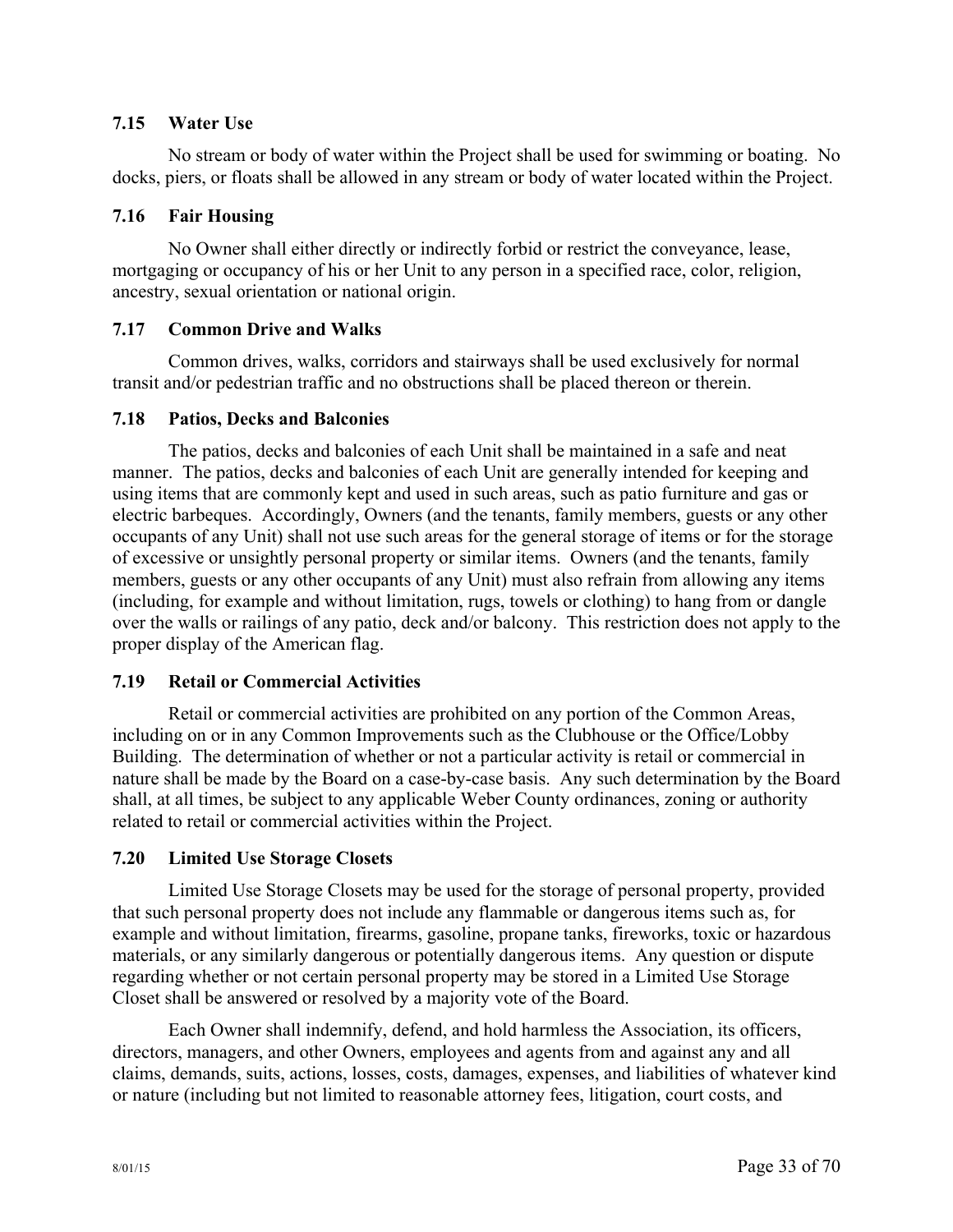amounts paid in settlement or in discharge of judgments) howsoever caused, whether directly or indirectly resulting from, or in any way arising out of, or otherwise related to, any damage, harm or injury that may be suffered by any people, domestic animals, personal property or real property due to any personal property that may be stored in such Owner's Limited Use Storage Closet.

## **7.21 Storage Sheds**

Owners are prohibited from temporarily or permanently installing or placing a storage shed on any portion of the Project including, for example and without limitation, any patio, deck or balcony. As used in this Section 7.21, the term "storage shed" specifically and solely refers to any freestanding structure designed for the purpose of storing personal property. Any question or dispute regarding whether or not a particular structure meets the definition of a "storage shed" shall be answered or resolved by a majority vote of the Board.

## **7.22 Association Storage Areas**

Association Storage Areas are to be solely used by the Association, or by the Manager on behalf of the Association, for the storage of personal property, equipment, and other items that are owned or controlled by the Association for the benefit of the Owners including for the purpose of maintaining the Project. Owners are prohibited from using Association Storage Areas for any purpose whatsoever. The Manager may, at the Board's discretion, be provided with a key to all or any Association Storage Areas.

# **7.23 Signs**

No signs of any kind shall be displayed to the public view on or from any Unit or Common Area (including any Limited Common Area).

# **7.24 Nuisances**

No noxious, illegal or offensive activities shall be carried on in any Unit, or any other part of the Project, nor shall anything be done thereon that (A) is or may become an annoyance or a nuisance to, or which may in any way interfere with, the quiet enjoyment of any Owner, or of any guest, tenant or other occupant of any Unit, (B) may cause damage to any Common Area (including any Limited Common Area) or to any other Unit, (C) may in any way increase the rate of insurance for the Project or for any other Unit, or (D) may cause any insurance policy to be cancelled or cause a refusal to renew the same.

## **7.25 Hot Tubs**

None of the patios, decks, balconies located within the Project, nor the interior flooring of any Units, have been designed, engineered, or constructed to accommodate or support any hot tub of any kind or size. As such, with the sole exception of any hot tub that is constructed, installed, maintained and/or replaced by the Association as a Common Improvement, no hot tub of any kind or size whatsoever may be temporarily or permanently constructed, placed or installed on any portion of the Project including, without limitation, on any Limited Common Area or within the interior of any Unit. This prohibition against the placement or installation of any hot tub inside of any Unit shall not apply to any bathtub whirlpool, or similar fixture or equipment that would normally be installed in a residential restroom.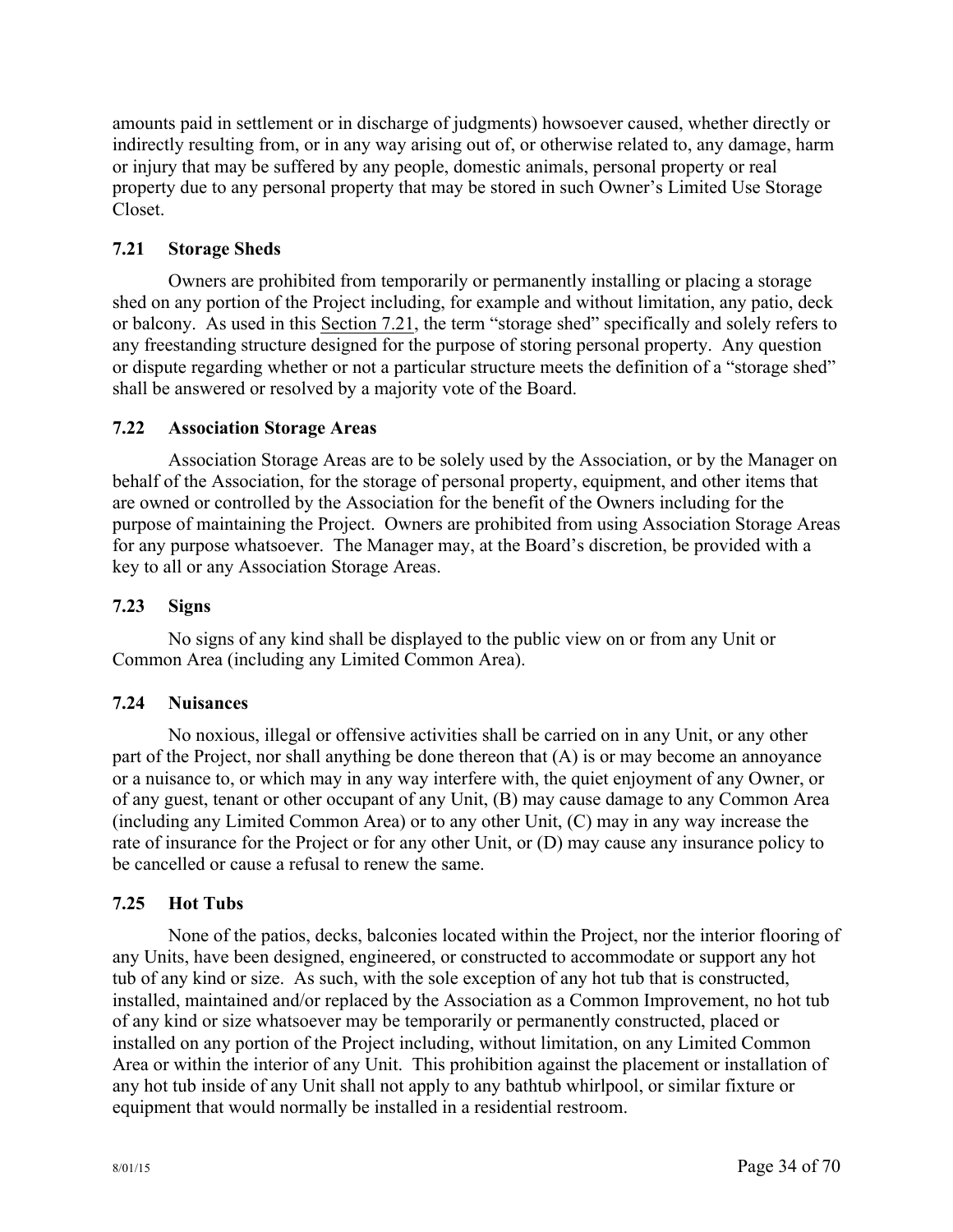## **7.26 Animals**

No pets or other animals of any kind shall be raised, bred, kept or brought on any portion of the Project, subject to applicable state or federal laws, rules and regulations.

### **7.27 Communication Devices**

The installation or use, on or in any portion of the Project, of any broadcasting, receiving, satellite and/or wireless signal dishes, antennas or similar devices (collectively, "**Communication Devices**") that are not permitted and/or regulated by the Federal Communications Commission ("**FCC**") is prohibited. Communication Devices that are one

meter in diameter or less, and designed to receive direct broadcast satellite service, including direct-to-home satellite service, and/or receive or transmit any wireless signals, may be installed only to the extent and in locations clearly allowed under local, state or federal law, and no cables used for signal reception shall be allowed in or through any visible portion of any Common Area that is not clearly designated as a Limited Common Area.

7.27.1 Common Areas. Owners are strictly prohibited from constructing, erecting or attaching any Communication Device(s) on or in any Common Area, including any Limited Common Area and any walls or railings that surround or comprise such Limited Common Area, except as may be permitted by the Board in the Rules and Regulations. Any Communication Devices that are in any way placed on or used in any Limited Common Area (including, for example, tripod-mounted satellite dishes) must be positioned, maintained and used in a safe and attractive manner and location as determined by the Board. No Owner may install any Communication Device on the exterior, roof, sides, front walkways, or restricted areas of any Building. No Communication Device may unreasonably, excessively or unnecessarily extend beyond the boundaries of any Limited Common Area, or unreasonably, excessively or unnecessarily extend or hang beyond the walls or railings surrounding any Common Area (including any Limited Common Area), as determined by the Board. Owners may not drill holes in or through the exterior walls, doors or window frames, or the roof, of any Building in order to install any Communication Device or run cable from the Communication Device into the Owner's Unit without obtaining the Board's prior written approval.

7.27.2 Liability and Insurance. Owners are responsible for any injury or damage to persons or property caused by their Communication Device(s). Owners must purchase and maintain liability insurance for the use of any Communication Device, which insurance must name the Association as an additional insured. Owners shall provide the Board with proof of such insurance upon request.

7.27.3 FCC Rules. All Communication Device installations must be performed in complete compliance with all applicable laws, rules and regulations. If permits are required, Owner is solely responsible for obtaining all such permits prior to installation. The provisions of this Section 7.27 are intended to comply with applicable FCC rules, as may be amended from time to time. All requirements of such FCC rules are hereby incorporated as part of this Section 7.27. In the event any portion of this Section 7.27 is held to conflict with any applicable laws, rules or regulations, those portions shall be deemed stricken and all other portions of this Section 7.27 regarding Communication Device installation, maintenance, use and insurance will remain in full force and effect.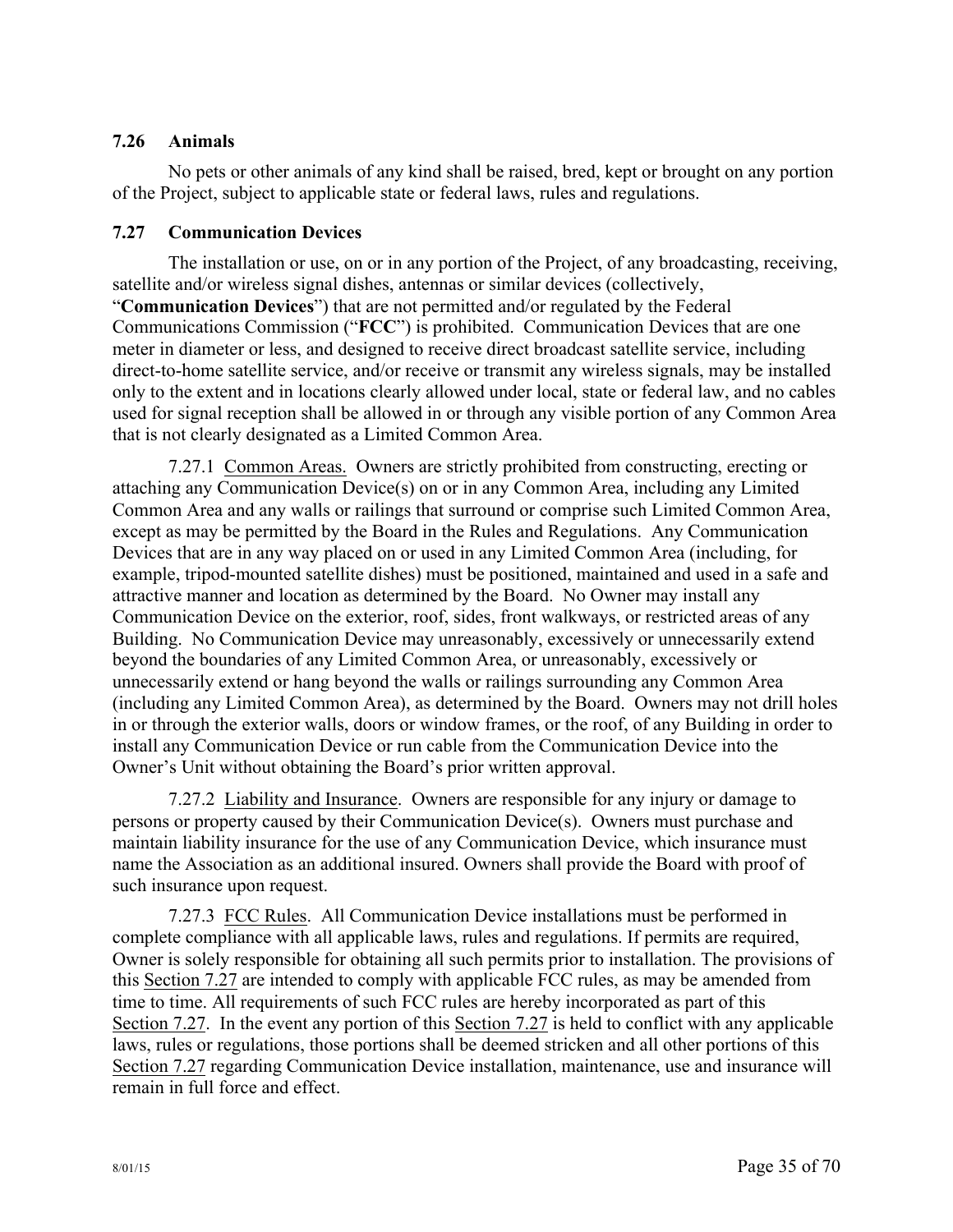7.27.4 Waiver. No requirements or restrictions of this Section 7.27 may be verbally waived or changed by the Board. Any such waiver or change will be effective only when placed in writing, specifically stating the nature of the waiver, and has been approved by a majority vote of the Board. If any Owner receives the benefit of any waiver or change of the provisions of this Section 7.27, it shall be that Owner's responsibility and obligation to keep and safeguard the written waiver or change and to produce it upon any future request of the Board.

7.27.4 Common Improvement Exception. The restrictions and requirements of this Section 7.27 shall not apply to any satellite or communications devices or systems that may be constructed, installed, erected, maintained and/or replaced within the Project as Common Improvements for the benefit of the Owners.

### **7.28 Leases and Short-term Rentals**

Except as otherwise provided in the Governing Documents, and subject to laws, rules, or regulations that may be adopted and/or enforced by Weber County, there are no restrictions on the right of any Owner to lease or rent a Unit. Each Owner acknowledges and agrees that the Units may be rented on a daily, weekly, monthly or other basis, and that vacation and other short-term rentals are permitted.

Owners who rent their Unit must assume complete responsibility for the actions and behavior of their tenants, the guests of such tenants, and any other occupants of the Unit. Owners shall provide their tenants with a copy of the Governing Documents, and all tenants must fully abide by the provisions of the Governing Documents. It shall be the responsibility of each Owner to ensure that his or her tenant, guest, invitee or other occupant of a Unit understands and complies with restrictions concerning the use of the Project. Each Owner shall be jointly and severally liable with his or her tenant, guest, invitee or other occupant of such Owner's Unit for any violation of any provisions of the Governing Documents. Any such violation of any provision of the Governing Documents by any tenant, guest, invitee or any other occupant of a Unit may result in a fine being levied against the Unit, the payment of which shall be the joint and several responsibility of the tenant, guest, invitee and/or Owner of that Unit, as determined by the Board.

## **7.29 Smoking**

For purposes of this Declaration, the smoking of tobacco products is deemed to be a nuisance. Smoking of tobacco products in any form by any Owner (or by any tenant, guest, invitee or occupant of any Unit) in or on any portion of any interior or exterior Common Area, including, for example and without limitation, the swimming pool area, clubhouse, lawns or parking areas, and any Limited Common Areas (such as, for example and without limitation, patios and decks appurtenant to a Unit) is strictly prohibited. Smoking of tobacco products in any form by any Owner (or by any tenant, guest, invitee or occupant of any Unit) inside any Unit shall be subject to rules, regulations or restrictions as may be adopted by the Board. In adopting any rules concerning smoking inside Units, the Board may consider, among other things, the unpleasant odor and harmful health effects of second-hand or drifting smoke, any added costs to the Association associated with smoking inside Units (including maintenance and insurance costs), and the difficulty and general ineffectiveness of attempting to block drifting smoke between Units through the use of filters and exhaust fans,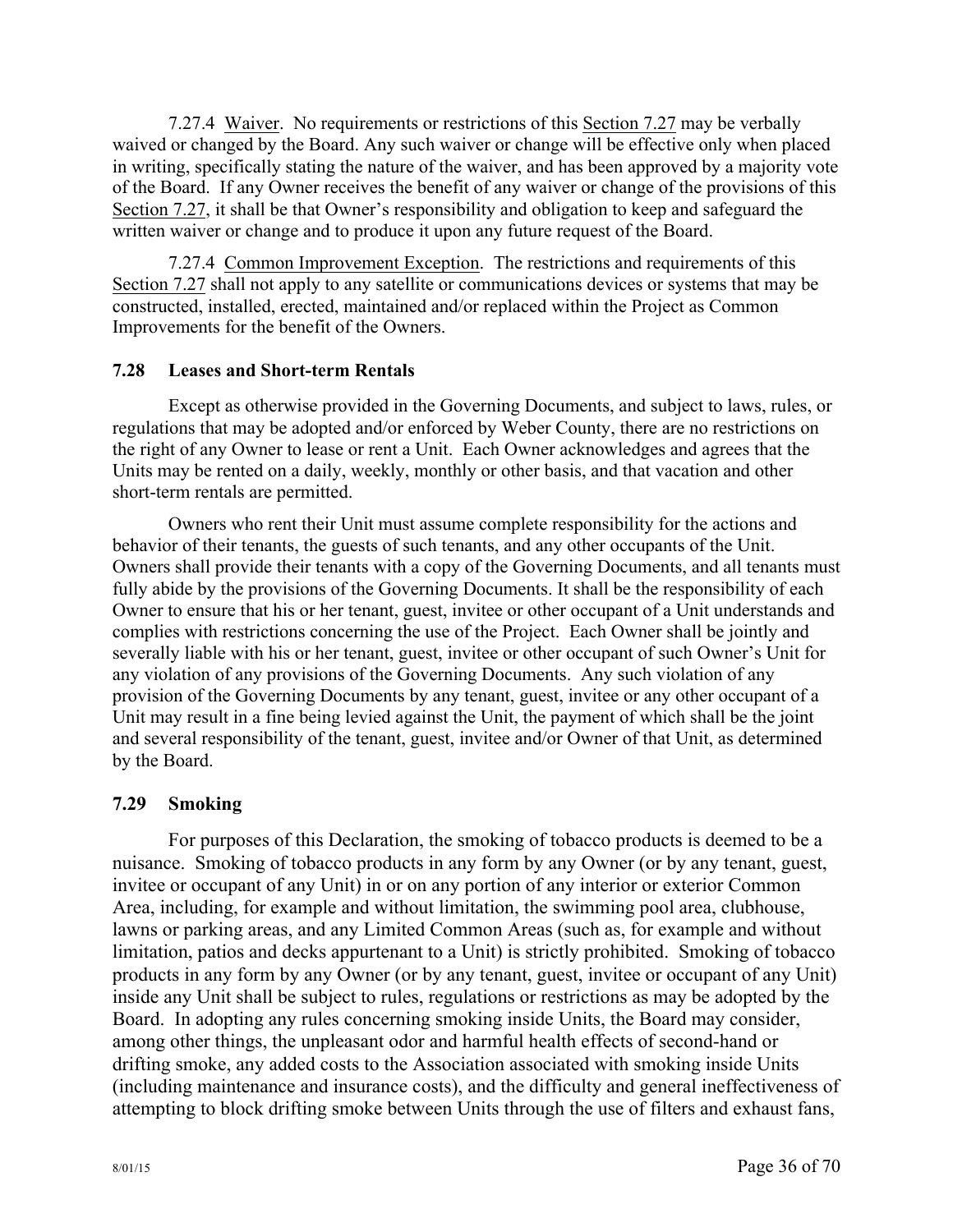sealing cracks and crevices and installing other impermeable barriers. As used in this Section 7.29, the term "smoking" or "smoking of tobacco products" means and refers to inhaling, exhaling, burning or carrying any lighted cigar, cigarette, pipe, e-cigarette or any other tobacco product or device (including without limitation)….

#### **7.30 Unit Capacity**

For health and safety reasons, the sleeping capacity of each Unit shall be as follows:

One-Bedroom Units  $=$  no more than four (4) occupants Two-Bedroom Units  $=$  no more than six (6) occupants Two-Bedroom  $+$  Loft Units  $=$  no more than eight (8) occupants

#### **7.31 Use of Recreational Common Improvements / Common Areas**

The Board shall have the authority to adopt rules governing use of the Project's recreational Common Improvements and Common Areas by Owners as well as their tenants, family members, guests and/or invitees. As provided under Section 57-8-8.1 of the Condominium Act, the Board may adopt rules limiting the total number of persons from any given Unit who may use the Project's recreational Common Improvements and Common Areas. The Common Areas and Common Improvements (including any recreational Common Improvements) may not be used by an Owner or the Owner's family members or invitees while the Unit that is owned by such Owner is being rented or leased. The previous sentence shall not apply to any time that the Owner is at the Project for the purpose of attending an Association meeting.

#### **7.32 Compliance with Declaration**

Each Owner, contract purchaser, lessee, tenant, guest, invitee, or other occupant of a Unit or user of the Common Area shall comply with the provisions of this Declaration.

#### **7.33 Effect on Insurance**

Nothing shall be done or kept in any Unit or in the Common Area that may increase the rate of insurance on the Common Areas or any Common Improvements or any Units without the prior written consent of the Board. No Owner shall permit anything to be done or kept in his or her Unit or in the Common Areas or Limited Common Areas which may result in the cancellation of insurance on any Unit or any part of the Project, or which would be in violation of any applicable governmental laws, ordinances, rules or regulations.

#### **7.34 Rules and Fines**

The Board may, by rule or regulation, adopt, clarify, promulgate and/or enforce further requirements or restrictions regarding the use of any portion of the Project in order to ensure compliance with the general guidelines of this Article 7 and other provisions of the Governing Documents. The Board must place such Rules and Regulations in writing, and must furnish or make available to the Owners a complete copy of such Rules and Regulations.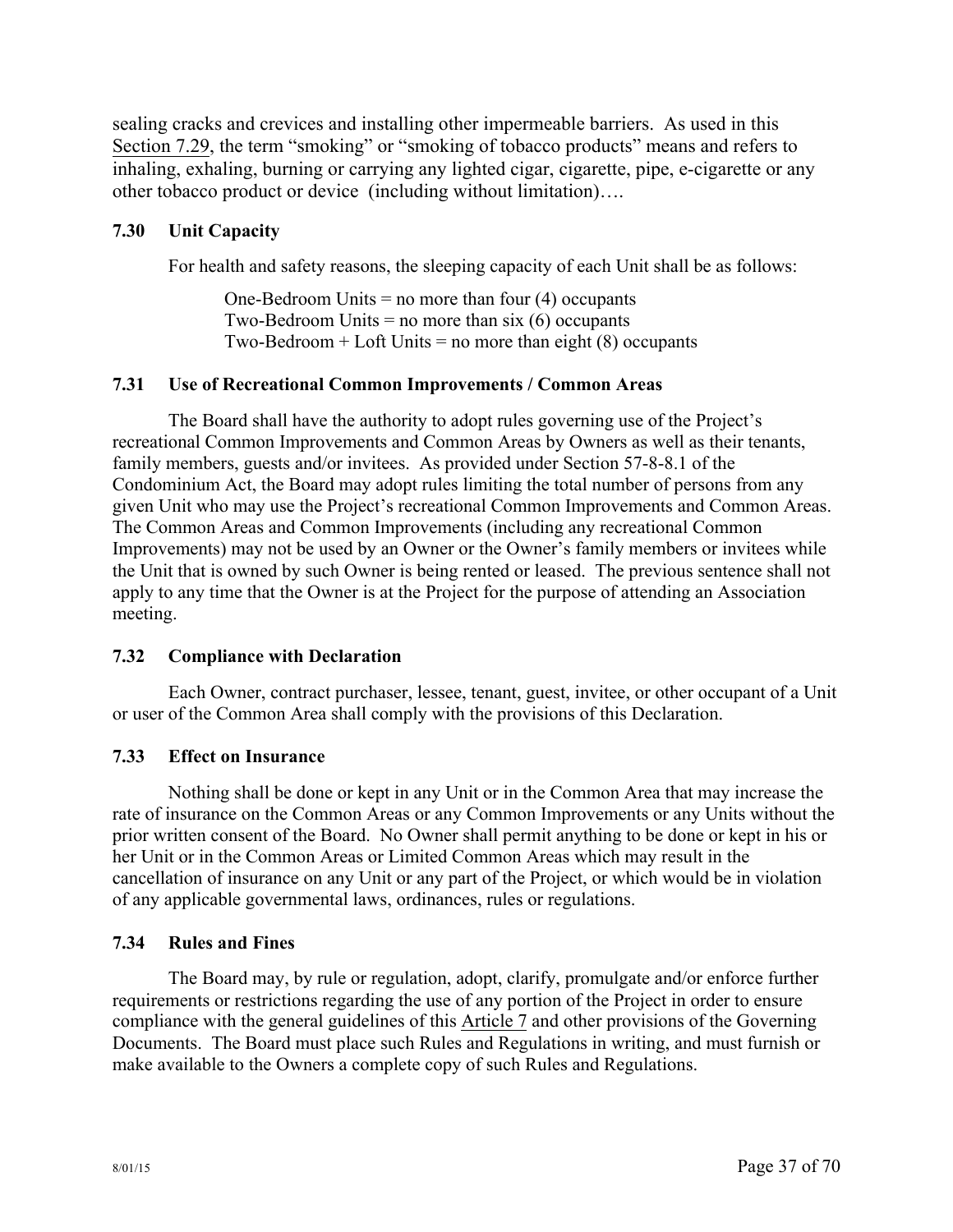Violations of any provisions of this Article 7, the Rules and Regulations or any other provisions of the Governing Documents may result in the imposition of a fine or the suspension of such Owner's right to have access to or use the Clubhouse, Office/Lobby Building, pool, tennis courts, laundry facility or other amenities. Each Owner is accountable and responsible for the behavior of his or her tenants, family members, guests, invitees and/or any other occupants of such Owner's Unit. Fines levied against such tenants, family members, guests, invitees and/or any other occupants are the responsibility of the Owner.

#### 7.34.1 Procedures for Assessment of Fines

The Board shall assess or impose fines in the following manner:

- (a) Before assessing a fine, the Board must first give the Owner a written warning that:
	- (i) describes the violation;

(ii) states the rule or provision of the Governing Documents that the Owner's conduct violates or has violated;

(iii) states that the Board may, in accordance with the provisions of Section 57-8-37 of the Condominium Act, assess fines against the Owner if a continuing violation is not cured or if the Owner commits similar violations at any time within one (1) year after the day on which the Board gives the Owner the written warning or assesses a fine against the Owner; and

(iv) if the violation is a continuing violation, states a time that is not less than forty-eight (48) hours after the day on which the Board gives the Owner the written warning by which the Owner must cure the violation.

(b) The Board may assess a fine against an Owner if:

(i) at any time within one year after the day on which the Board gives the Owner a written warning described under Subsection 7.34.1(a), the Owner commits another violation of the same rule or provision identified in the written warning; or

(ii) for a continuing violation, the Owner does not cure the violation within the time period that is stated in the written warning described under Subsection 7.34.1(a).

(c) After the Board assesses a fine against any Owner under this Section 7.34, the Board may, without further warning, assess an additional fine against the Owner each time the Owner:

> (i) commits a violation of the same rule or provision at any time within one (1) year after the day on which the Board assesses a fine for a violation of the same rule or provision; or

(ii) allows a violation to continue for ten (10) days or longer after the day on which the Board assesses the fine.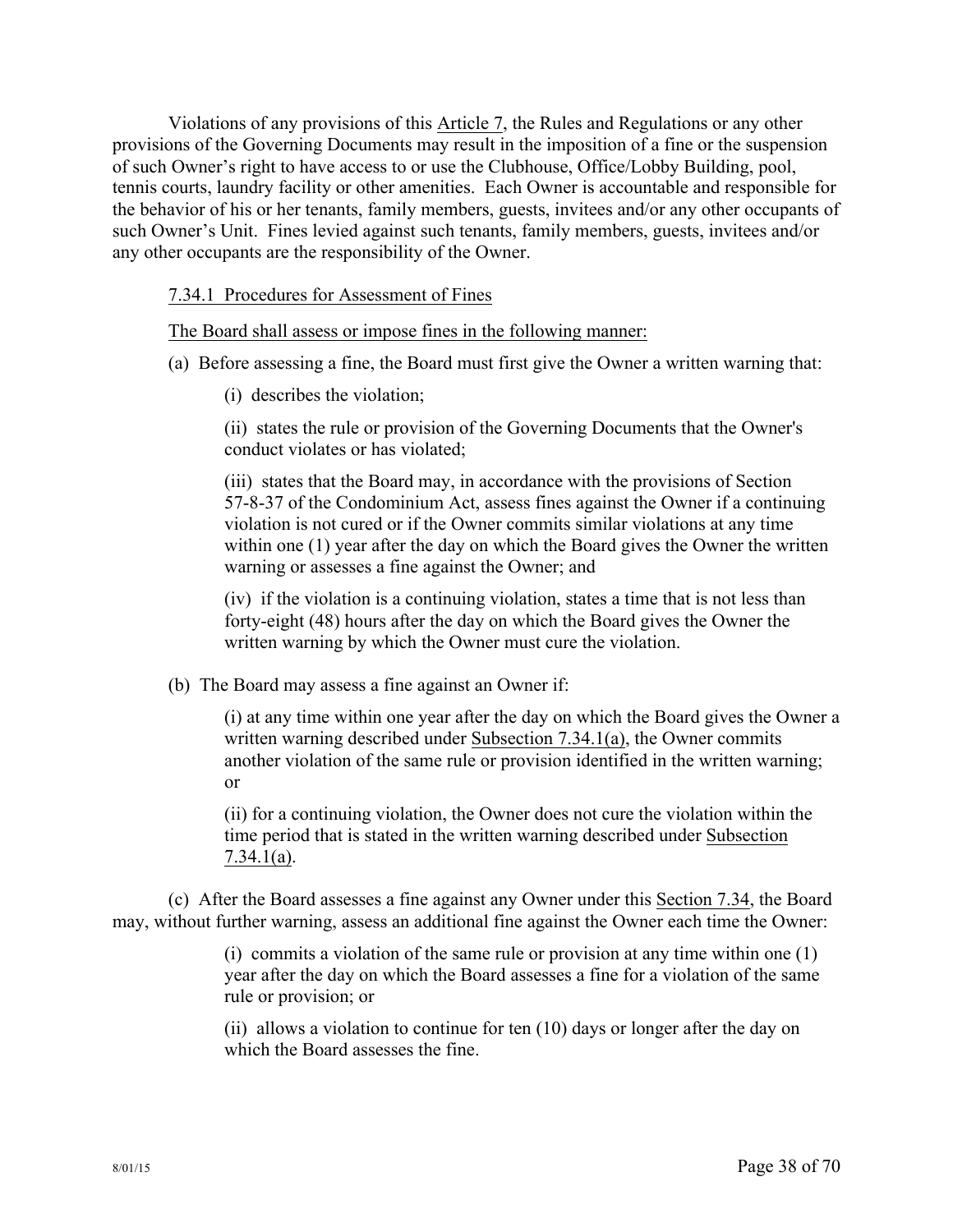#### 7.34.2 Limitations Regarding Fines

(a) The aggregate amount of fines assessed against any Owner for violations of the same rule or provision of the Governing Documents may not exceed \$500 in any one calendar month.

#### (b) Any fine assessed by the Board shall:

(i) be made only for a violation of a rule, covenant, condition, or restriction that is set forth in the Governing Documents;

(ii) be in the amount provided for in the Governing Documents and in accordance with Subsection 7.34.2(a); and

(iii) accrue interest and late fees as provided in the Governing Documents.

#### 7.34.3 Informal Hearing

(a) Any Owner who is assessed a fine under this Section 7.34 may request an informal hearing before the Board to dispute the fine no later than thirty (30) days after the day on which the Owner receives notice that the fine is assessed.

(b) At any hearing described under this Subsection 7.34.3, the Board shall:

(i) provide the Owner with a reasonable opportunity to present the Owner's position to the Board; and

(ii) allow the Owner, any member of the Board, or any other person involved in the hearing to participate in the hearing by means of electronic communication.

(c) As used in this Section 7.34, the phrase "means of electronic communication" means an electronic system that allows individuals to communicate orally in real time. Such means of electronic communication includes (i) web conferencing, (ii) video conferencing; and (iii) telephone conferencing.

(d) If an Owner timely requests an informal hearing under this Subsection 7.34.3, no interest or late fees may accrue until after the management committee conducts the hearing and the Owner receives a final decision.

#### 7.34.4 Appeal

(a) An Owner may appeal any fine assessed under this Subsection 7.34 by initiating a civil action no later than one hundred eighty (180) days after:

> (i) if the Owner timely requests an informal hearing under Subsection 7.34.3, the day on which the Owner receives a final decision from the Board; or

(ii) if the Owner does not timely request an informal hearing under Subsection 7.34.3, the day on which the time to request an informal hearing under Subsection 7.34.3 expires.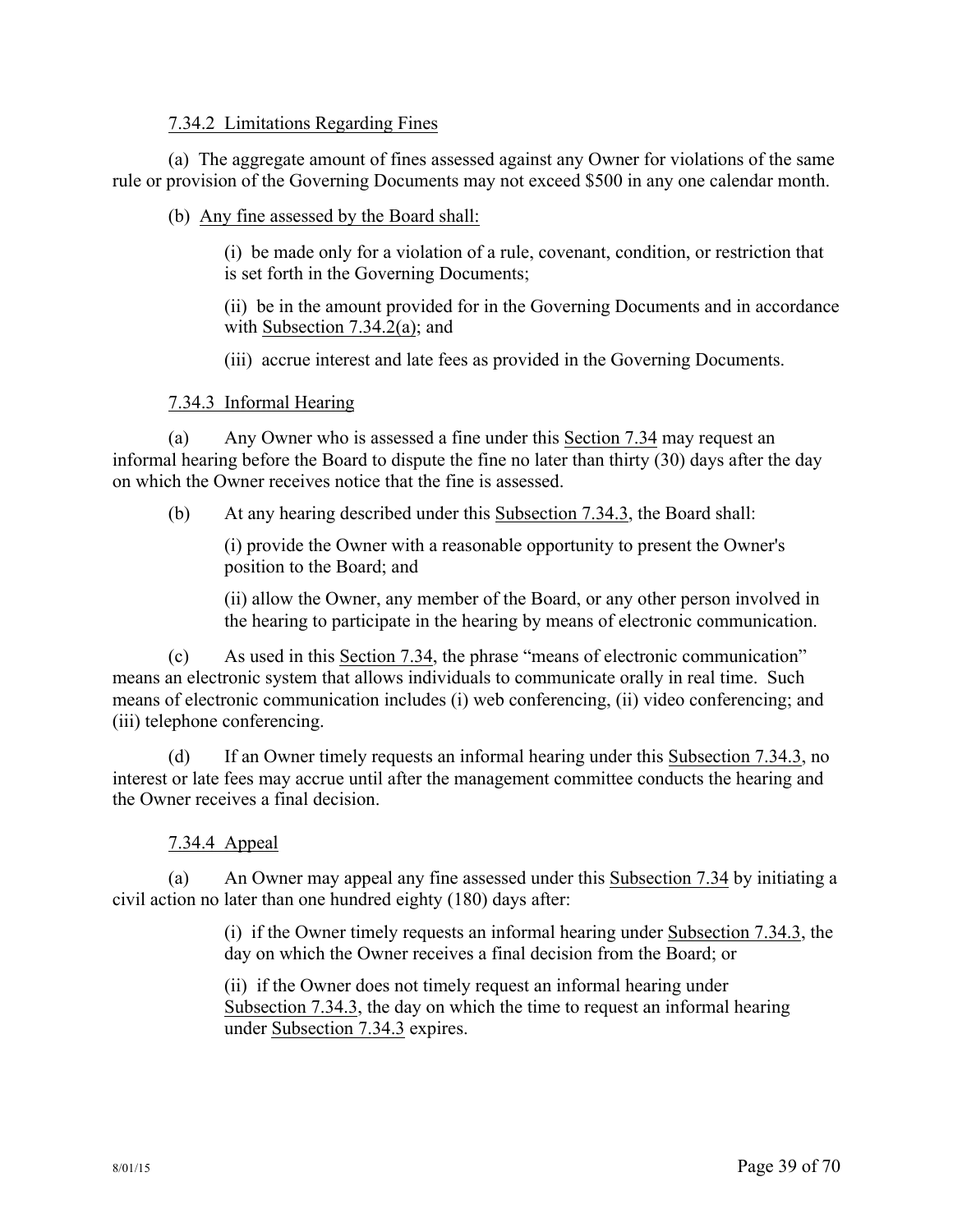#### 7.34.5 Delegation of Board Authority

(a) Subject to Subsection 7.34.5(b), the Board may delegate the Board's rights and responsibilities under this Section 7.34 to the Manager.

(b) The Board may not delegate the Board's rights or responsibilities described in Subsection 7.34.3(b).

### 7.34.6 Fees, Costs and Expenses

The Association shall be entitled to recover reasonable attorney fees, costs and expenses incurred in the enforcement of the Governing Documents, including the enforcement and collection of fines.

### 7.34.7 Consistency with Condominium Act Requirements

The procedures set forth under this Section 7.34 are intended to be consistent with the requirements of Section 57-8-37 of the Condominium Act as of the date this Declaration is recorded in the Recorder's Office. The Association and the Board must at all times comply with any amendments to the Condominium Act that may govern the manner in which fines are required to be assessed, imposed and/or collected.

## **ARTICLE 8 – BUDGET AND EXPENSES**

### **8.1 Association Budget and Estimated Expenses**

8.1.1 Annual Budget. The fiscal year of the Association shall be a calendar year beginning January  $1<sup>st</sup>$  and ending December  $31<sup>st</sup>$ ; provided, however, the Board may by majority vote change the fiscal year to another period of twelve (12) consecutive months. Not less than thirty (30) days prior to the annual Owners' meeting, the Board (or the Manager, if so requested by the Board) shall prepare and furnish to the Owners an operating budget (the "**Annual Budget**") which shall set forth an itemization of projected expenditures for the upcoming fiscal year. The Board shall establish the Annual Assessment to Owners for the fiscal year based on the Annual Budget. At the same time the Annual Budget is provided to the Owners, the Board shall also provide the Owners with information concerning the Reserve Fund, including the current balance, anticipated disbursements from the Reserve Fund for the next fiscal year (including the purpose for such disbursements), anticipated deposits to the Reserve Fund for the next fiscal year, and such other matters concerning the Reserve Fund as the Board, in its discretion, deems appropriate. The Board may furnish the Annual Budget, the Annual Assessment and information concerning the Reserve Fund and the reserve analysis to the Owners by mail, email and/or posting copies thereof on the Association's website.

The Annual Budget shall be based upon the Board's estimates of all Operating Expenses connected with the administration, operation and maintenance of the Project during such fiscal year. The Annual Budget shall itemize by line item or category the estimated Operating Expenses, anticipated receipts (if any), any deficit or surplus from prior operating periods, and shall also include the Reserve Fund Line Item for such fiscal year as described under Section 8.2 of this Declaration. The Annual Budget shall serve as the basis for determining or setting the Annual Assessments for the fiscal year to which the Annual Budget applies. The Annual Budget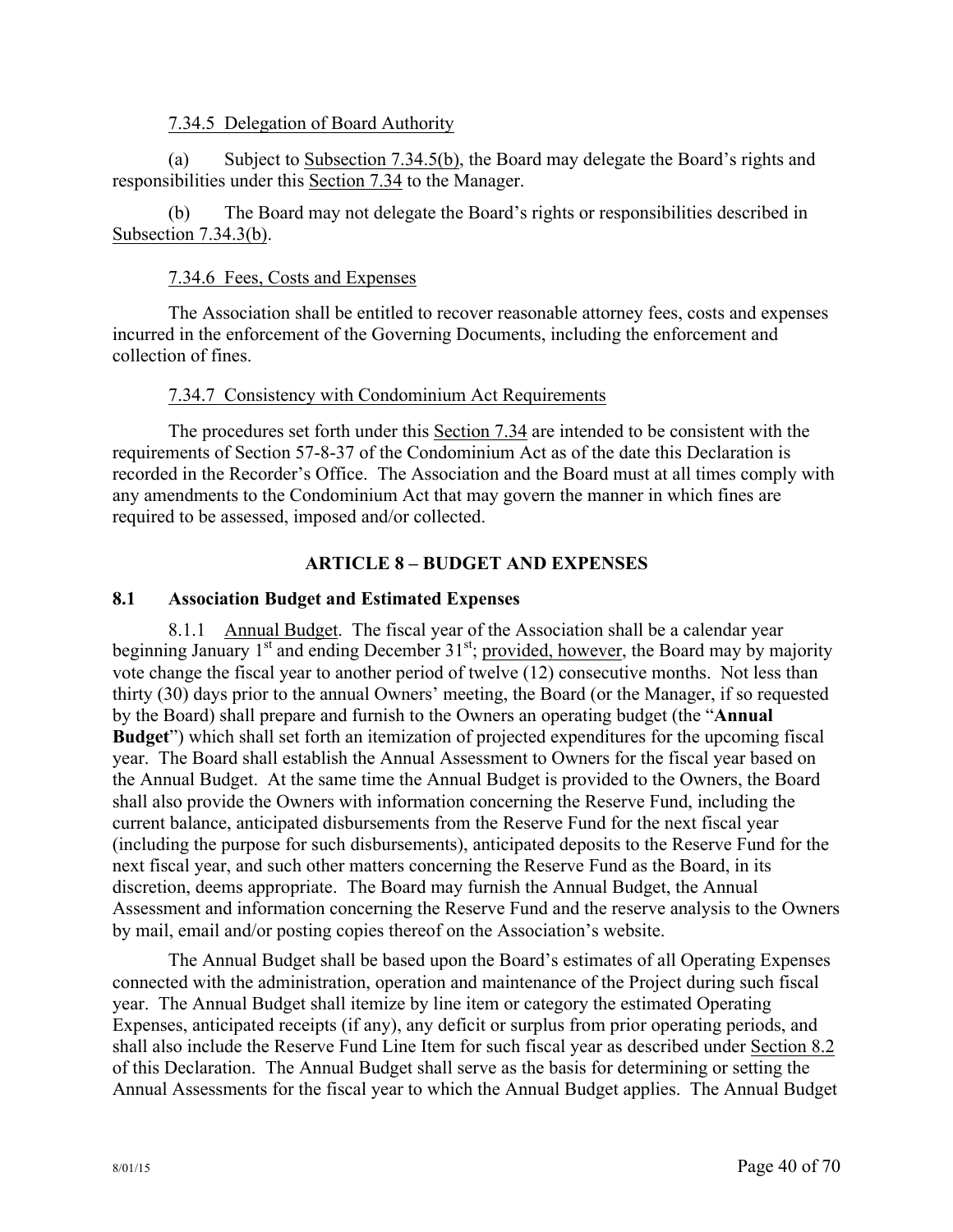is intended as a general guideline for the Operating Expenses necessary for the operation and management of the Project during such fiscal year, and nothing herein shall be interpreted or construed as a limitation on the amount of Operating Expenses that may be incurred as to any line item in the Annual Budget or to prevent the reallocation of funds in the Annual Budget from one line item to another line item or to a new line item.

The proposed Annual Budget and Annual Assessments shall become effective as of the date of the annual Owners' meeting (and shall retroactively apply to the beginning of the fiscal year for which the Annual Budget was prepared) unless the Annual Budget is specifically disapproved by a vote of a Majority of the Owners either at the annual Owners' meeting or at a special meeting that is held and completed not later than forty-five (45) days following the date of the annual Owners' meeting (or such other meeting date at which the Annual Budget was presented to the Owners).

Unless the Annual Budget is specifically disapproved by a Majority of the Owners, the Annual Budget and Annual Assessments shall be deemed approved at the annual Owners' meeting without the need for a specific vote to approve the same. Notwithstanding the foregoing, however, if the Annual Budget and Annual Assessments are disapproved by a Majority of the Owners, or the Board fails for any reason to establish the Annual Budget and Annual Assessments for a particular fiscal year, until such time as a new Annual Budget and new schedule of Annual Assessments has been established, the Annual Budget and the Annual Assessments in effect for the previous fiscal year shall continue for the succeeding fiscal year.

The Annual Budget, and each line item therein, is intended as a management tool for the Board to meet the Operating Expenses and cash needs of the Association for the applicable fiscal year. The actual amount of any given line item or category may exceed or be less than the amount that is set forth in the Annual Budget. Nothing herein or in the Annual Budget shall prevent the Board, in its discretion, from reallocating funds from one line item or category in the Annual Budget to another line item or category in order to meet actual expenses as they are incurred. Any such reallocation shall not require the Board to amend the Annual Budget previously approved (or deemed to be approved) or to give prior notice to the Owners or obtain the approval of the Owners.

8.1.2 Annual Budget Excess. If the actual Operating Expenses for any fiscal year is less than Operating Expenses projected by the Annual Budget for such fiscal year, the Board may, in its discretion, and by majority vote to (A) deposit all or any part of such excess into the Reserve Fund or (B) deposit all or any part of such excess into a separate special fund (*e.g.* a special capital improvement fund or a fund the Board may establish in order to cover the maintenance, repair, replacement or acquisition of specific Common Improvements, etc.) to be included in the next fiscal year's Annual Budget.

## **8.2 Reserve Fund Line Item**

The purpose of this Section 8.2 is to comply with Section 57-8-7.5 of the Condominium Act, as the same may be periodically amended.

8.2.1 Determination of Reserve Fund Line Item. In calculating, formulating or determining its Annual Budget, the Association must include a "**Reserve Fund Line Item**" which shall be used to fund the Reserve Fund. The Reserve Fund Line Item shall be in: (A) an amount the Board determines, based upon the reserve analysis, to be prudent; or (B) a higher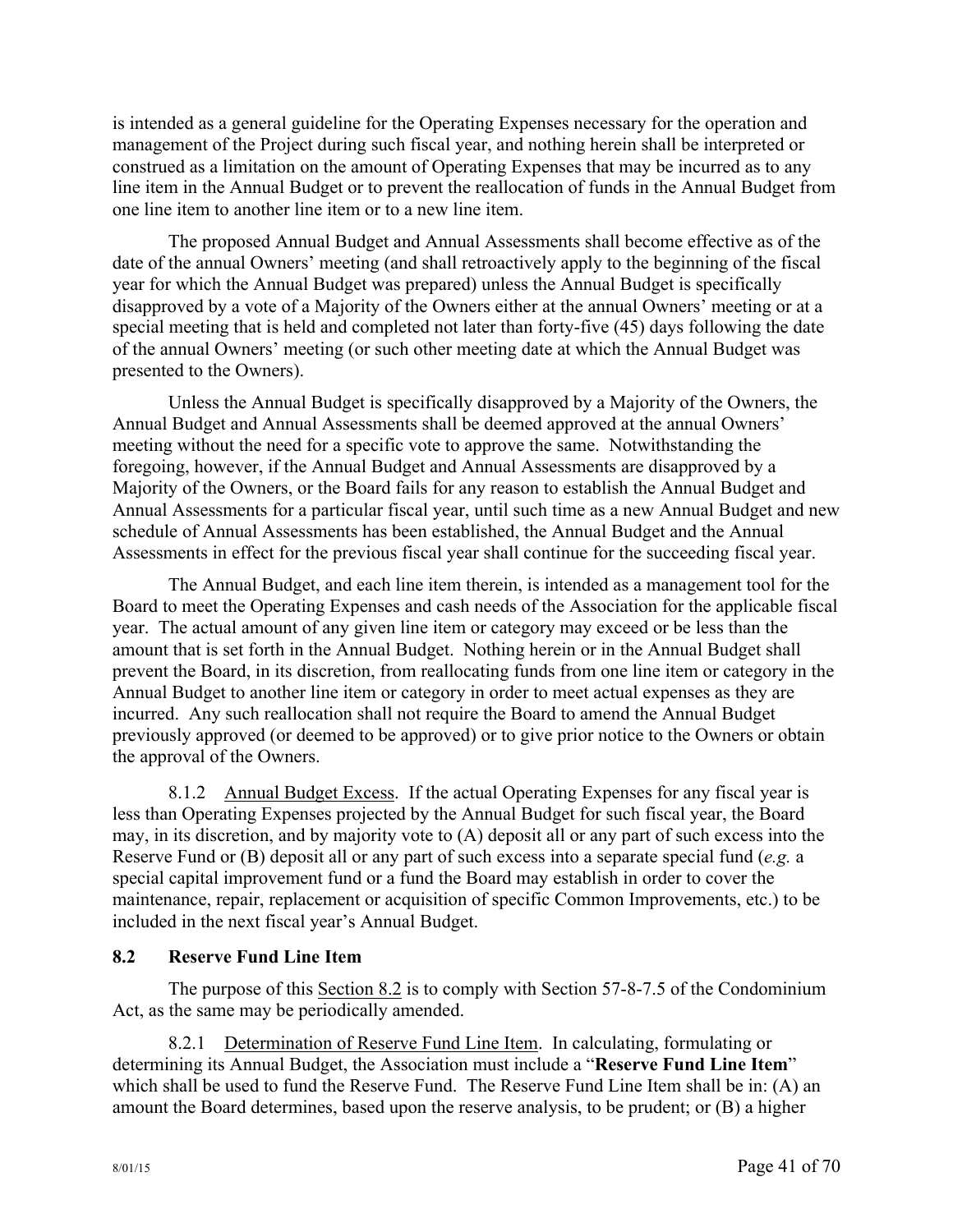amount if the Board reasonably determines that such higher amount is required in order to properly maintain or replenish the Reserve Fund as a result of, for example and without limitation, an unexpected depletion of the Reserve Fund due to the repair, replacement, or restoration of Common Areas and/or Common Improvements that were not anticipated or accounted for as part of the Association's most recent reserve analysis.

8.2.2 Veto of Reserve Fund Line Item. Not later than forty-five (45) calendar days after the day on which the Association adopts the Annual Budget, the Reserve Fund Line Item may be vetoed by a Majority of the Owners (at a special meeting called by the Owners for the purpose of voting whether to veto the Reserve Fund Line Item).

If a Majority of the Owners veto the Reserve Fund Line Item as provided under this Subsection 8.2.2, and a Reserve Fund Line Item exists in a previously approved Annual Budget that was not vetoed, the Association shall fund the Reserve Account in accordance with that prior Reserve Fund Line Item.

8.2.3 Owner Legal Action. If the Association fails to comply with the requirements of Section 57-8-7.5 of the Condominium Act and/or any provisions of this Declaration pertaining to the Reserve Fund Line Item, and the Association fails to remedy such noncompliance within the time period specified under Section 57-8-7.5 of the Condominium Act, any Owner may file an action in state court for damages or remedies pursuant to Section 57-8-7.5 of the Condominium Act.

# **8.3 Operating Fund**

With the exception of those amounts that may be set aside and deposited into the Reserve Fund, or any amounts the Board may elect to deposit into a similar separate special fund (*e.g.* a special capital improvement fund, or any fund the Board may establish in order to cover the maintenance, repair, replacement or acquisition of specific Common Improvements, etc.), the total amount of any and all Assessments paid by the Owners shall be deposited into the Operating Fund.

# **8.4 Reserve Analysis**

8.4.1 Reserve Analysis Frequency. As required by the Condominium Act, the Board shall cause a reserve analysis to be conducted not less frequently than once every six (6) years (or such other period as may be specified by the Condominium Act); and subsequently review and, if necessary, update a previously conducted reserve analysis no less frequently than once every three (3) years (or such other period as may be specified by the Condominium Act).

8.4.2 Reserve Analysis Purpose. As set forth under Section 57-8-7.5 of the Condominium Act, the purpose of the reserve analysis is to determine: (a) the need for a Reserve Fund; and (b) the appropriate amount of the Reserve Fund.

8.4.3 Reserve Analysis Contents. The contents of the reserve analysis, and the manner in which the reserve analysis is reported to the Owners, must comply with the requirements of the Condominium Act, as the same may be periodically amended. The Board may conduct a reserve analysis itself or may engage a reliable person or organization, as determined by the Board and as may be required by the Condominium Act, to conduct the reserve analysis.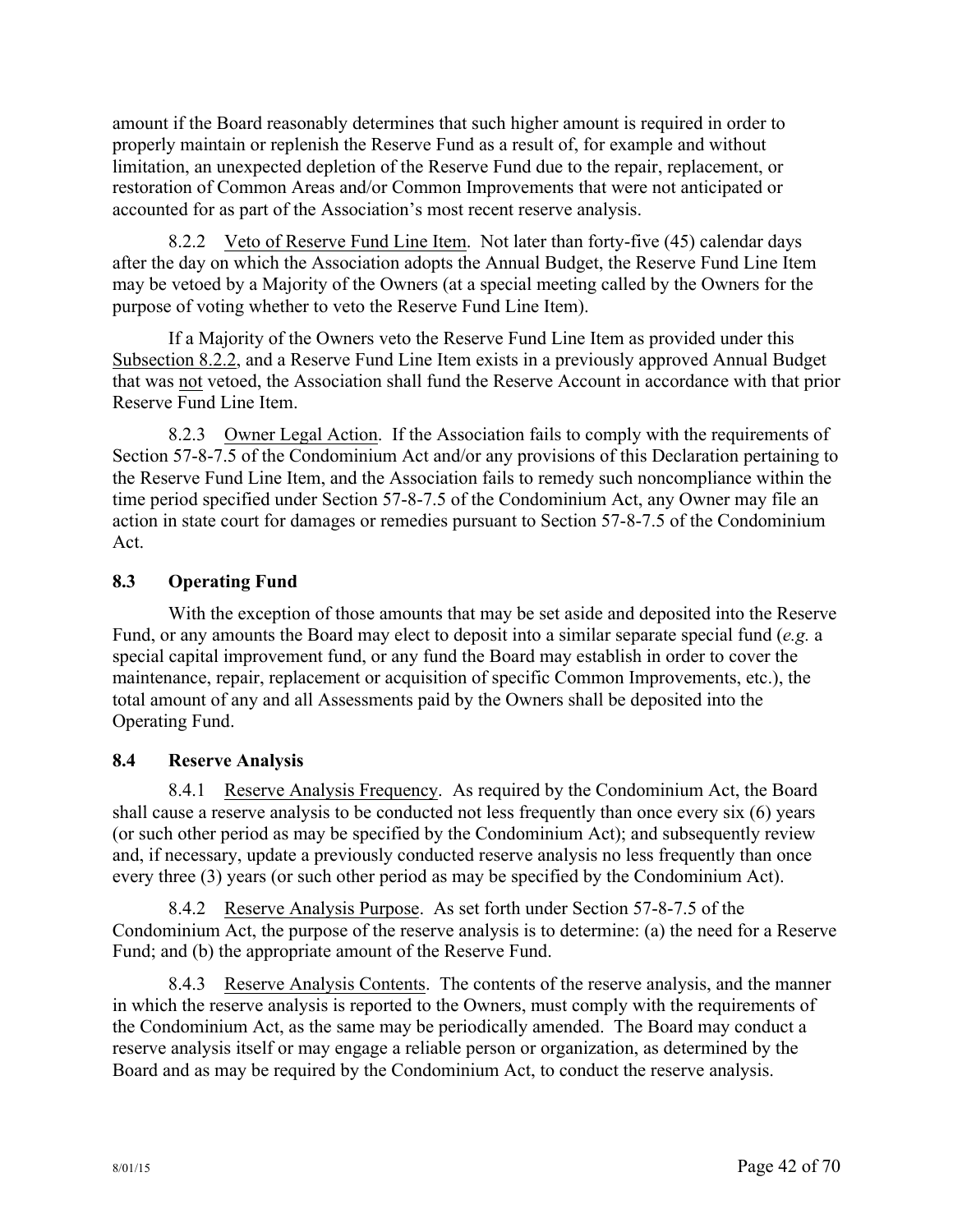### **8.5 Reserve Fund**

8.5.1 Generally. The Reserve Fund is to be established, and may be used, as set forth under the Condominium Act and this Declaration.

8.5.2 Funding of Reserve Fund. The Reserve Fund shall be funded via the Reserve Fund Line Item described under Section 8.2. The Reserve Fund may also be funded via Special Assessment(s) pursuant to Section 9.3.1 or with any excess funds pursuant to Section 8.1.2 above.

8.5.3 Use of Reserve Fund. As set forth under Subsection 57-8-7.5(9) of the Condominium Act, the Board may not use money in the Reserve Fund (a) for daily maintenance expenses unless a Majority of the Owners vote to approve the use of Reserve Fund money for such purpose; or (b) for any purpose other than those purposes for which the Reserve Fund was established.

8.5.4 Delivery of Reserve Fund Analysis to Owners. As required under Subsection 57-8-7.5(5) of the Condominium Act, the Association shall (A) annually provide the Owners with a summary of the most recent reserve analysis or update; and (B) provide a copy of the complete reserve analysis or update to any Owner who requests a copy, at such Owner's expense. The Association may provide such annual summary to the Owners by posting a summary of the most recent reserve analysis or update on the Association's website.

### **8.6 Funds to be Maintained Separately**

The Operating Fund and the Reserve Fund shall be kept in separate accounts, and shall be established and deposited with a federally-insured bank or credit union, and shall be deposited into a checking, savings or certificate of deposit account. In the event the Board elects to establish and maintain any separate fund (*i.e.* special capital improvement fund or fund to cover the maintenance, repair, replacement or acquisition of specific Common Improvements, etc.), a separate account shall be established for each such fund and deposited with a federally-insured bank or credit union.

## **8.7 Recordkeeping**

As required under the Acts, the Board shall cause to be kept detailed, accurate records in chronological order, of the receipts and expenditures affecting the Common Areas, specifying and itemizing the maintenance and repair expenses of the Common Areas and any other expenses incurred. Such records shall be available for examination by any Owner at convenient hours of weekdays no later than fourteen (14) calendar days after the Owner makes a written request to examine such records.

## **ARTICLE 9 – ASSESSMENTS**

## **9.1 Owner Payment of Assessments**

9.1.1 Assessments. Each Owner shall pay Assessments subject to and in accordance with the procedures set forth in this Article 9 or any other applicable provisions of the Governing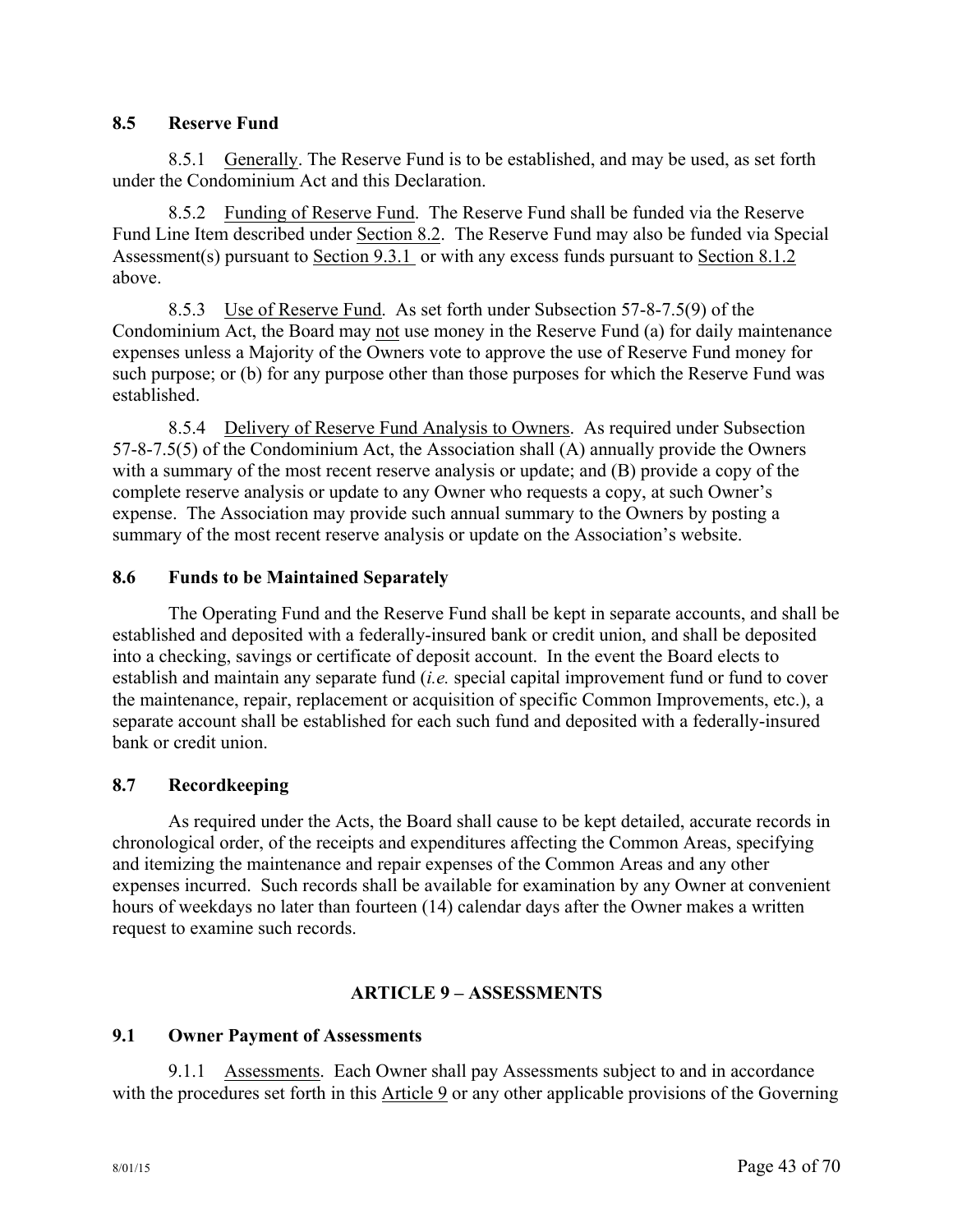Documents. As used in this Declaration, the term "**Assessments**" shall include Annual Assessments, Special Assessments and any other assessments as may be permitted under the Acts or the Governing Documents.

9.1.2 Purpose of Assessments. Any and all Assessments provided for under this Declaration shall be used for the general purpose of operating the Project, promoting the recreation, health, safety, welfare, common benefit and enjoyment of the Owners, including the maintenance of any real and personal property owned by the Association, and regulating the Project, all as may be more specifically authorized from time to time by the Board.

## 9.1.3 Obligation to Pay Assessments.

Each Assessment made with respect to a Unit shall be joint and several personal debts and obligations of the Owner(s) and contract purchaser(s) of such Unit as of the time the Assessment is made and shall be collectible as such. Each Owner, by acceptance of a deed or as a party to any other type of conveyance of any Unit, vests in the Association or its agents the right and power to (a) bring all actions against him or her personally for the collection of any debts arising out of or related to any Assessments, or any other charges related to such Assessments, including without limitation Additional Charges; or (b) foreclose any lien arising out of or related to any Assessments, or any other charges related to such Assessments, in the same manner as mechanics liens, mortgages, trust deeds or encumbrances may be foreclosed or as otherwise provided or permitted under the Condominium Act.

9.1.4 No Waiver. No Owner may waive or otherwise exempt himself or herself from liability for the Assessments provided for herein, including, without limitation, non-use of Common Areas, non-use of any Common Improvements, and/or the abandonment of his or her Unit.

9.1.5 Duty to Pay Independent. No reduction or abatement of Assessments shall be claimed or allowed by reason of any alleged failure of the Association, the Board, or the Manager to take some action or perform some function required to be taken or performed by the Association, the Board, or the Manager pursuant to the Governing Documents, or for any inconvenience to any Owner arising from or related to any maintenance or repairs occurring or not occurring anywhere within the Project, or from any action taken by the Association to comply with any law, ordinance, or with any order or directive of any municipal or other governmental authority, the obligation to pay Assessments being a separate and independent covenant on the part of each Owner.

9.1.6 Imposition of Assessments. The dollar amount of, and the purpose for, any Assessment shall be determined pursuant to the procedures set forth in the Condominium Act and/or the Governing Documents. However, the Board has the sole authority and discretion to determine how and when any Assessment will be imposed upon, paid by and/or collected from the Owners.

9.1.7 Application of Payments. All payments received by the Association from any Owner shall be applied in the following order: (i) Additional Charges, (ii) past due Assessments, (iii) currently due Assessments; (iv) any remaining charges.

9.1.8 Account Status. The Association shall provide an Owner with a timely accounting of the status of their accounts with the Association upon receiving a written request for such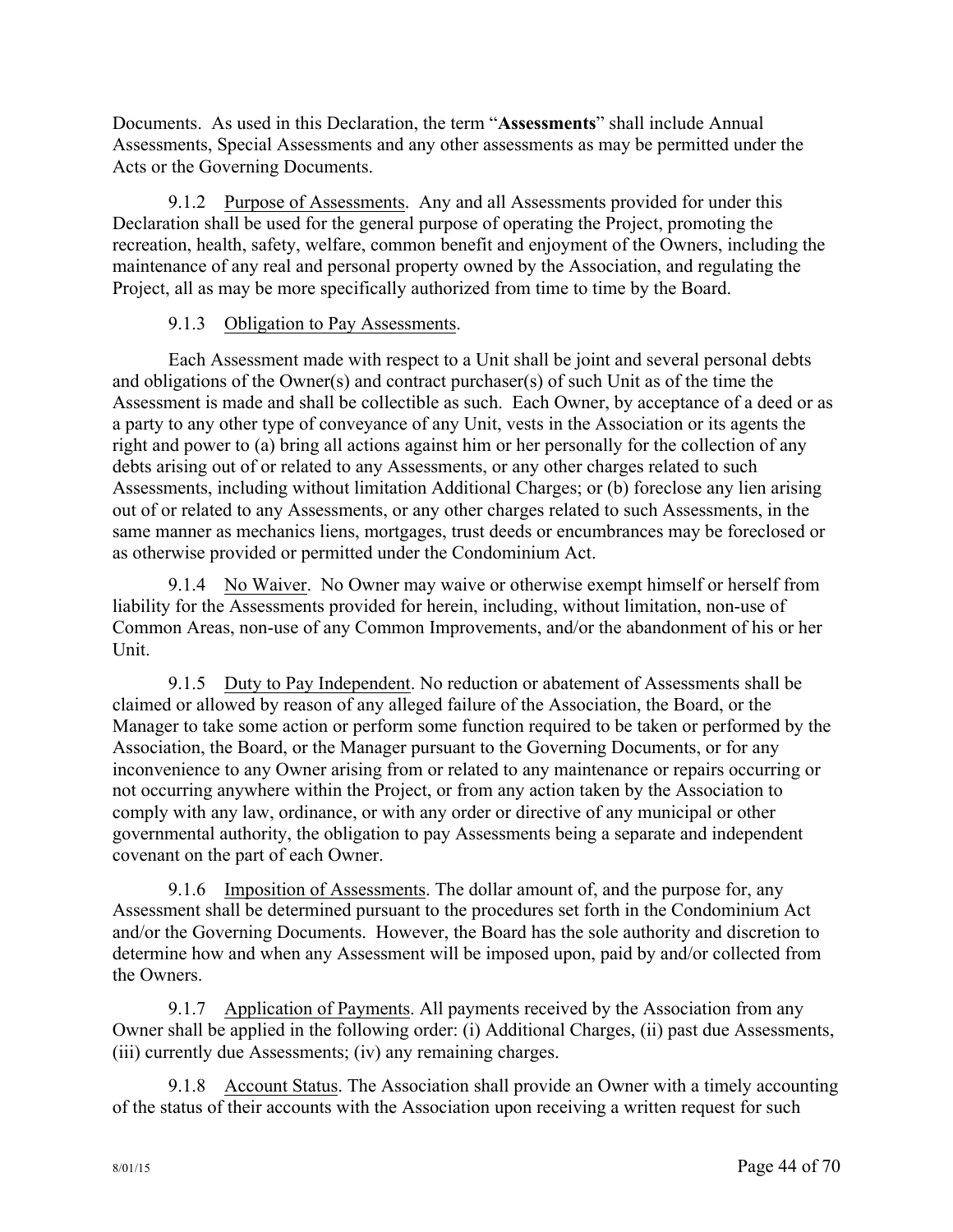accounting from such Owner. Such accountings will be considered accurate unless challenged by the Owner within ninety (90) calendar days of the posting of any item. After such ninety (90) calendar day period, the costs incurred by the Association to review any item will be the responsibility of the individual Owner.

9.1.9 Statement of Assessments Due. Upon written request by any Owner, the Board shall furnish to such Owner a statement of Assessments due, if any, on his or her Unit. The Association may require the advance payment of a processing charge not to exceed \$25.00 for the issuance of such statement. This written statement of Assessments due shall be conclusive in favor of any person who relies on such statement in good faith.

9.1.10 Superiority of Assessments. All Assessments and liens created to secure the obligation to pay Assessments are superior to any homestead exemptions to which an Owner may be entitled which, insofar as it adversely affects the Association's lien for unpaid Assessments, each Owner by accepting a deed or other document of conveyance to a Unit hereby waives.

## **9.2 Annual Assessments**

9.2.1 Use of Annual Assessments. Annual Assessments shall be levied by the Board against each Unit and its Owner in order to pay the Operating Expenses, fund the Reserve Fund and for any other purposes as permitted by the Acts or the Governing Documents.

9.2.2 Based on Percentage. All Annual Assessments shall be assessed to each Unit and the Owners thereof in an amount equal to the Percentage Interest for such Unit.

9.2.3 Notice of Annual Assessments and Time for Payment. The Board shall notify each Owner in writing as to the amount of the proposed Annual Assessment against such Owner's Unit for the upcoming fiscal year not later than thirty (30) calendar days prior to January  $1<sup>st</sup>$  of such upcoming fiscal year. Each Annual Assessment shall be payable in twelve (12) equal monthly installments, with each such installment due on the first day of each calendar month during the fiscal year to which the Annual Assessment relates.

The monthly installment of the proposed Annual Assessment shall become due and payable on the first day of January of the fiscal year to which the proposed Annual Assessment relates, and shall continue to be due and payable on the first day of each subsequent calendar month unless and until the Annual Budget upon which the proposed Annual Assessment was based is disapproved by the Owners as described under Subsection 8.1.1. If such Annual Budget is disapproved, each Owner shall thereafter pay the monthly installment that was paid by such Owner during the previous fiscal year, and shall continue to pay such amount on the first day of each calendar month until such time as the Annual Budget for the subsequent fiscal year has been approved. The Board shall determine the manner in which any discrepancies in monthly installments due and payable by each Owner for a particular fiscal year (caused by delayed approval of the Annual Budget for that fiscal year) will be resolved.

The failure of the Board to deliver timely notice of any Annual Assessment as provided herein shall not be deemed a waiver or modification in any respect of the provisions of this Declaration, nor a release of any Owner from the obligation to pay such Annual Assessment or any other Assessment; provided, however the date when the payment shall become due in such case shall be deferred to a date fifteen (15) calendar days after notice of such Assessment shall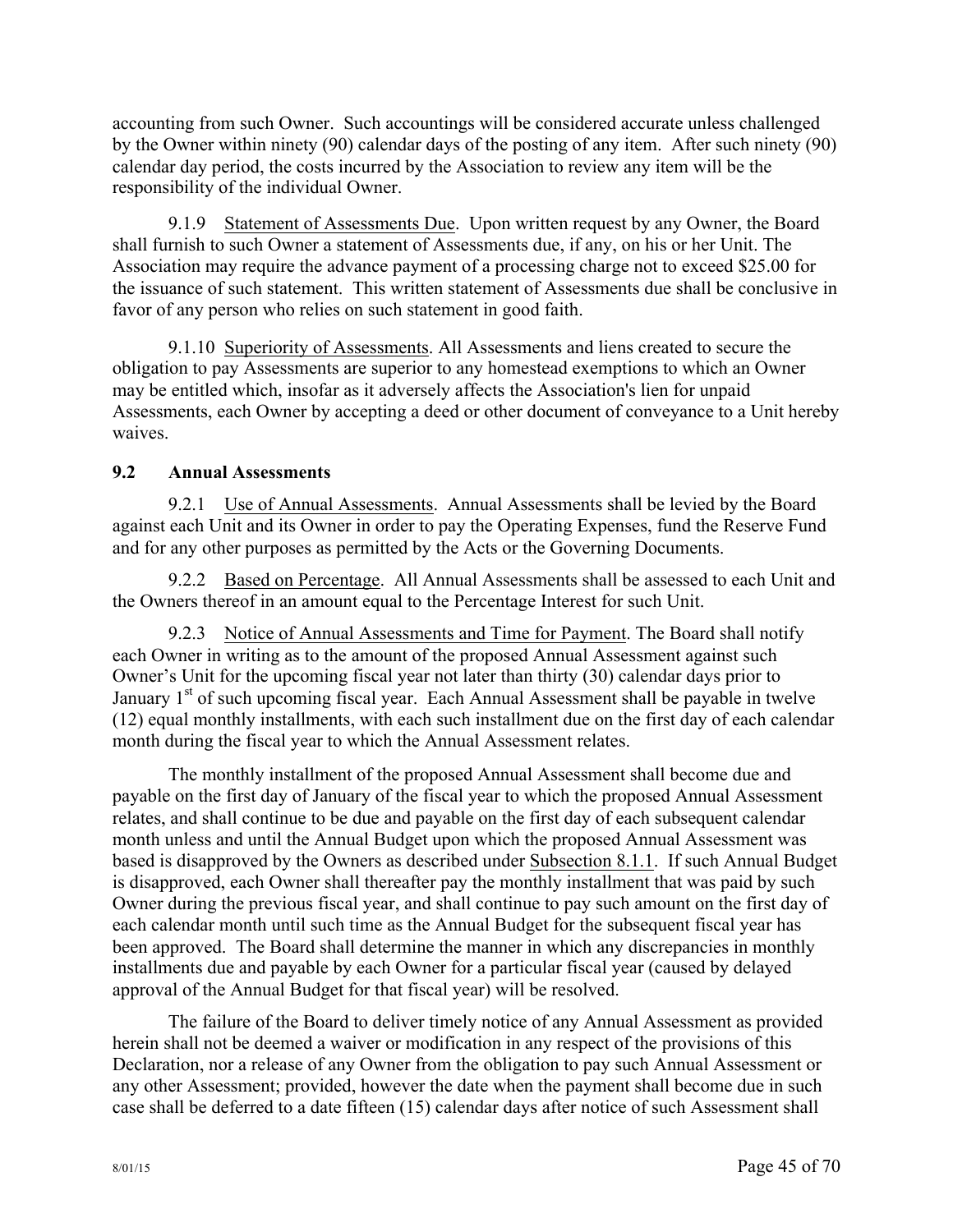have been given to the Owner, and until such time, Owners shall continue to pay monthly installments of the Annual Assessment as last approved.

## **9.3 Special Assessments**

In addition to the Annual Assessments authorized by Section 9.2, the Board may, on behalf of the Association, periodically impose special assessments ("**Special Assessments**") pursuant to this Section 9.3.

9.3.1 Purpose. Special Assessments may be imposed and used by the Board for the purpose of (a) covering the costs of any fiscal year expenditures that exceed their itemized projections as set forth in the Annual Budget; or (b) any shortfall in the Reserve Fund that cannot, as determined by the Board, reasonably be remedied through the Reserve Fund Line Item.

9.3.2 Board Imposed Special Assessment. Provided that any Special Assessment (or cumulative amount of Special Assessments during any given fiscal year) does not exceed fifty percent (50%) of the Annual Assessment for the same fiscal year in which the Special Assessment(s) is/are being imposed (the "**Special Assessment Limit**") the Board may impose such Special Assessment(s) by a majority vote of the Board and without advance notice to or approval by the Owners. If the Board is unable to obtain such a majority vote of the Board, the Board may choose to present such Special Assessment(s) to a vote of the Owners, which must be approved by a Majority of the Owners.

9.3.3 Owner Approved Special Assessment. Any Special Assessment(s) that would exceed the Special Assessment Limit shall be effective only if approved by an affirmative vote or written consent of a Majority of the Owners.

9.3.4 No Authority to Incur Expenses. This Section 9.3 shall not be construed as an independent source of authority for the Association or the Board to incur expenses, but shall only be construed to prescribe the manner in which the Board may remedy of assessing for any Annual Budget shortfall or any Reserve Fund shortfall.

9.3.5 Notice and Payment. Special Assessments shall be payable on such date(s) and over such time periods as the Board may determine. The Board, in its sole discretion, may allow any Special Assessment to be paid in installments. Notice in writing of the amount of each such Special Assessment and the time for payment thereof shall be promptly given to the Owners. However, no payment of any Special Assessment, or any portion of any Special Assessment, shall be due less than thirty (30) calendar days after such notice shall have been given. The failure of the Board to deliver prompt notice of any Special Assessment as provided herein shall not be deemed a waiver or modification in any respect of the provisions of this Declaration, nor a release of any Owner from the obligation to pay such Special Assessment or any other **Assessment** 

## **9.4 Collection of Assessments / Failure to Pay**

Each Owner shall be obligated to pay his or her Assessments to the Association on or before the due date as set forth under the Governing Documents or otherwise determined by the Board.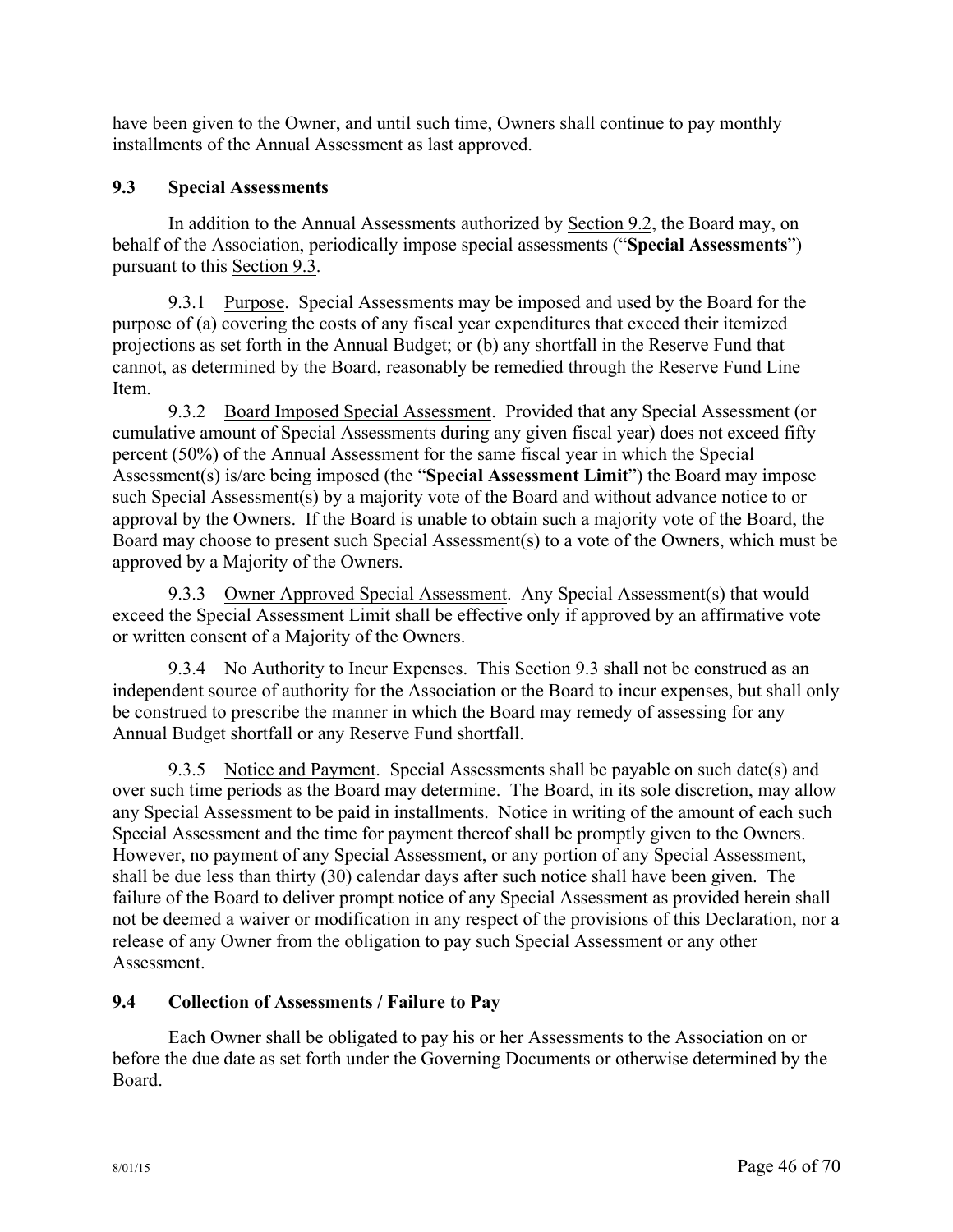9.4.1 Delinquent Assessments. Any Assessment not paid when due shall be immediately deemed as delinquent for the purposes of assessing fines, and a lien securing the obligation to pay such Assessment shall automatically attach to the Unit of the Owner(s) failing to timely pay such Assessment, including the appurtenant Limited Common Area and the exclusive use thereof, regardless of whether a written notice is recorded.

9.4.2 Late Fees and Accruing Interest. Unless prohibited by applicable law, all delinquent Assessment payments shall bear interest at the rate of one percent (1.0%) per month or twelve percent (12%) per annum from the date each such payment becomes due until paid. In addition, unless prohibited by applicable law, a late fee of fifty dollars (\$50.00) or five percent (5%) of the delinquent amount, whichever is greater, shall be assessed on all late Assessment payments. The Association's policies regarding late fees and/or accruing interest may be periodically revised by the Board as part of the Association's Rules and Regulations, to account for rising administrative costs related to the collection of such delinquent Assessment payments.

9.4.3 Suspension of Right to Vote. The right of an Owner to vote on issues concerning the Association may be suspended if that Owner (A) is delinquent in the complete payment of any Assessments, and (B) has failed to cure or make satisfactory arrangements to cure the default after the Board has provided written notice pursuant to Subsection 9.4.6. The right of an Owner to vote on issues concerning the Association may not be suspended pending the outcome of any hearings or appeal as described under Subsection 9.4.6.

9.4.4 Suspension of Right to Use Certain Amenities. An Owner's right to use certain Common Improvements (such as, for example, the Clubhouse, the Office/Lobby Building, tennis courts, swimming pool, laundry facilities, hot-tub, etc.) may be suspended if that Owner is delinquent in the complete payment of any Assessments, and has failed to cure or make satisfactory arrangements to cure the default after the Board has provided written notice pursuant to Subsection 9.4.5. Suspension of any Owner's right to use certain Common Improvements will be extended to include that Owner's tenants, family members, guests and/or invitees.

9.4.5 Delinquency of Assessments. For the purposes of Subsections 9.4.3 and 9.4.4, an Owner will be deemed delinquent if he or she has failed to completely pay any Assessments within thirty (30) days after the date upon which the Assessments are due. For all other purposes, including, by example and without limitation, the assessment of fines or imposition of liens, an Owner will be immediately deemed as delinquent if the Assessment not paid when due.

9.4.6 Notice of Suspension. Before suspending any Owner's right to vote, or before suspending any Owner's right to access or use certain Common Improvements, the Board shall give written notice to such Owner. The notice shall state: (A) voting rights and/or right to access or use certain Common Improvements will be suspended if payment of the Assessment is not received within three (3) Business Days; (B) the amount of the Assessment due, including any late fees, interest, and costs of collection; and (C) that the Owner has a right to request a hearing before the Board by submitting a written request to the Board within fourteen (14) calendar days from the date the notice is received. If a hearing before the Board is requested, the Owner's right to vote or access or use certain Common Improvements may not be suspended until after the hearing has been conducted and a final decision has been reached by the Board.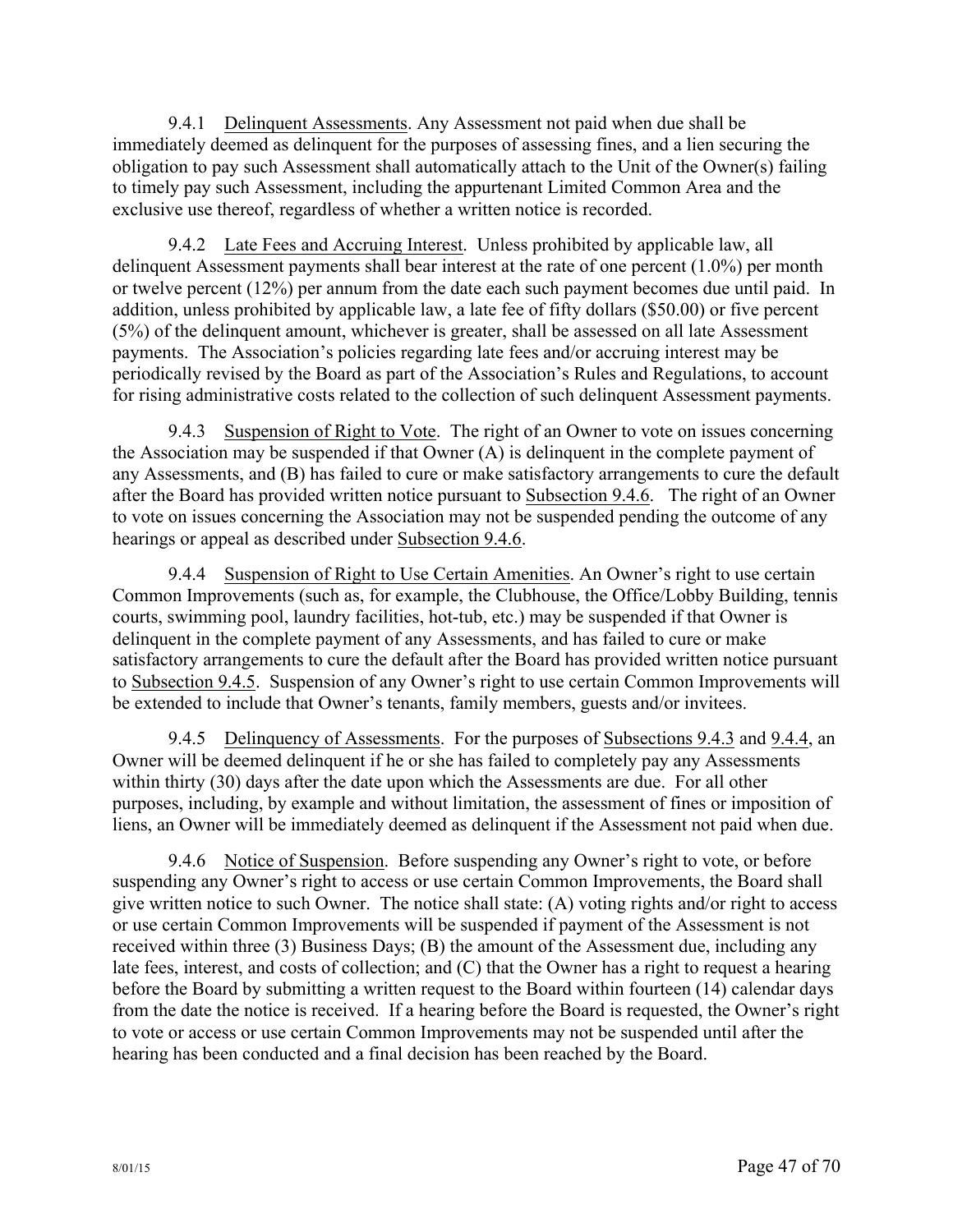9.4.7 Security Deposit. Any Owner who has been late in delivering payment of his or her Assessments more than twice during any given twelve (12) month period may be required by the Board to deliver to the Association and maintain a security deposit not in excess of three (3) months of estimated Assessments, which may be collected in the same manner, and in addition to, the monthly payment of Assessments. Such deposit shall be held in a separate fund, credited to such Owner, and such deposit monies may be used by the Board whenever such Owner is more than ten (10) calendar days delinquent in paying his or her monthly installment of the Annual Assessment or any other Assessment.

# **9.5 Lien / Foreclosure**

9.5.1 Lien. The Association shall have a lien on the interest of the Owner(s) of the Unit for (A) any delinquent Assessment, (B) fees, charges, and costs associated with collecting any delinquent Assessment, including, court costs and reasonable attorney fees, late charges, interest, and any other amount the Association is entitled to recover under the Governing Documents, the Acts, or an administrative or judicial decision, and (C) any fine the Association may impose against the Owner of such Unit. The recording of this Declaration constitutes record notice and perfection of the lien described in this Subsection 9.5.1. A lien under this Subsection is not subject to Utah Code Annotated Title 78B, Chapter 5, Part 5, Utah Exemptions Act, as may be amended or supplemented. If an Assessment is payable in installments, the lien described in this Subsection is for the full amount of the Assessment from the time the first installment is due, unless the Association otherwise provides in the notice of Assessment. A lien under this Subsection has priority over each other lien and encumbrance on a Unit except:

(1) a lien or encumbrance recorded before this Declaration was recorded;

(2) a first or second security interest on the Unit secured by a deed of trust or mortgage that is recorded before a recorded notice of lien by or on behalf of the Association; or

(3) a lien for real estate taxes or other governmental assessments or charges against the Unit.

9.5.2 Foreclosure of Lien and/or Collection Action. If the delinquent Assessments remain unpaid, the Association may, as determined by the Board and in addition to any other rights, remedies or actions permitted herein or under applicable law, institute suit to collect the amounts due and/or to foreclose the lien on the applicable Unit. Suit to recover a money judgment for the unpaid Assessments may be maintainable without foreclosure or waiving the lien securing the same.

9.5.3 Foreclosure of Lien as Mortgage or Trust Deed. In order to enforce a lien for any delinquent Assessment, or any of the other fees, charges, costs or fines described under Subsection 9.5.1, the Association may cause a Unit to be sold through nonjudicial foreclosure as though the lien were a deed of trust, in the manner provided by Utah Code Annotated §57-1-24 through §57-1-27 or any other applicable law, or foreclose the lien through a judicial foreclosure in the manner provided by law for the foreclosure of a Mortgage. For purposes of a nonjudicial or judicial foreclosure, the Association is considered to be the beneficiary under a trust deed and the Owner of the Unit being foreclosed is considered to be the trustor under a trust deed. An Owner's acceptance of the Owner's interest in a Unit constitutes a simultaneous conveyance of the Unit in trust, with power of sale, to the trustee designated as provided in this Section for the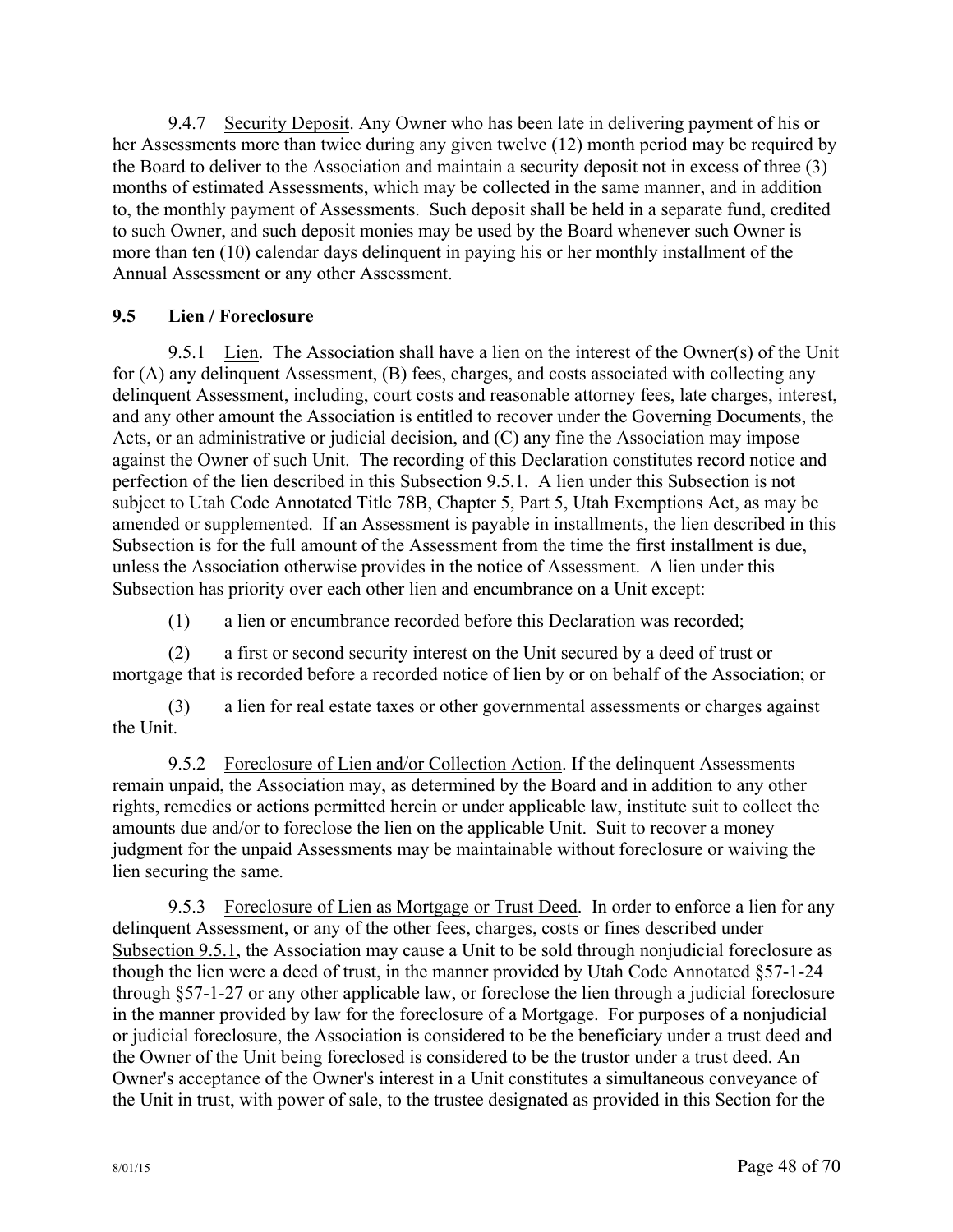purpose of securing payment of all amounts due under this Declaration and the Acts. In any such judicial or nonjudicial foreclosure, the Owner shall be required to pay the costs and expenses of such proceeding (including reasonable attorneys' fees) and such costs and expenses shall be secured by the lien being foreclosed. The Owner shall also be required to pay to the Association any Assessments against the Unit which shall become due during the period of any such judicial or nonjudicial foreclosure, and all such Assessments shall be secured by the lien being foreclosed. The Board shall have the right and power in behalf of the Association to bid in at any foreclosure sale, and to hold, lease, mortgage, or convey the subject Unit in the name of the **Association** 

9.5.4 Appointment of Trustee. If the Board elects to foreclose the lien in the same manner as foreclosures in deeds of trust, then the Owner by accepting a deed to the Unit hereby irrevocably appoints the attorney of the Association, provided that he or she is a member of the Utah State Bar, as Trustee, and hereby confers upon said Trustee the power of sale set forth with particularity in Utah Code Annotated, Section 57-1-23 (1953), as amended or supplemented. In addition, each Owner hereby transfers in trust to said Trustee all of his or her right, title and interest in and to the Unit for the purpose of securing his or her performance of the obligations set forth herein.

9.5.5 Notice of Foreclosure. At least thirty (30) calendar days before initiating a nonjudicial foreclosure, the Association shall provide written notice to the Owner of the Unit that is the intended subject of the nonjudicial foreclosure. The written notice shall be sent by certified mail, return receipt requested, and shall (A) notify the Owner that the Association intends to pursue nonjudicial foreclosure with respect to the Owner's Unit to enforce the Association's lien for an unpaid Assessment; (B) notify the Owner of the Owner's right to demand judicial foreclosure in the place of nonjudicial foreclosure; (C) be sent to the Owner by certified mail, return receipt requested; and (D) be in substantially the following form (or other form as the Condominium Act may recommend or require):

NOTICE OF NONJUDICIAL FORECLOSURE AND RIGHT TO DEMAND JUDICIAL FORECLOSURE, Wolf Lodge Homeowners Association, Inc., a Utah nonprofit corporation, the Association for the project in which your Unit is located, intends to foreclose upon your Unit and allocated interest in the common areas and facilities using a procedure that will not require it to file a lawsuit or involve a court. This procedure is being followed in order to enforce the Association's lien against your Unit and to collect the amount of an unpaid assessment against your Unit, together with any applicable late fees and the costs, including attorney fees, associated with the foreclosure proceeding. Alternatively, you have the right to demand that a foreclosure of your property be conducted in a lawsuit with the oversight of a judge. If you make this demand and the Association prevails in the lawsuit, the costs and attorney fees associated with the lawsuit will likely be significantly higher than if a lawsuit were not required, and you may be responsible for paying those costs and attorney fees. If you want to make this demand, you must state in writing that "I demand a judicial foreclosure proceeding upon my Unit," or words substantially to that effect. You must send this written demand by first class and certified U.S. mail, return receipt requested, within 15 days after the date of the postmark on the envelope in which this notice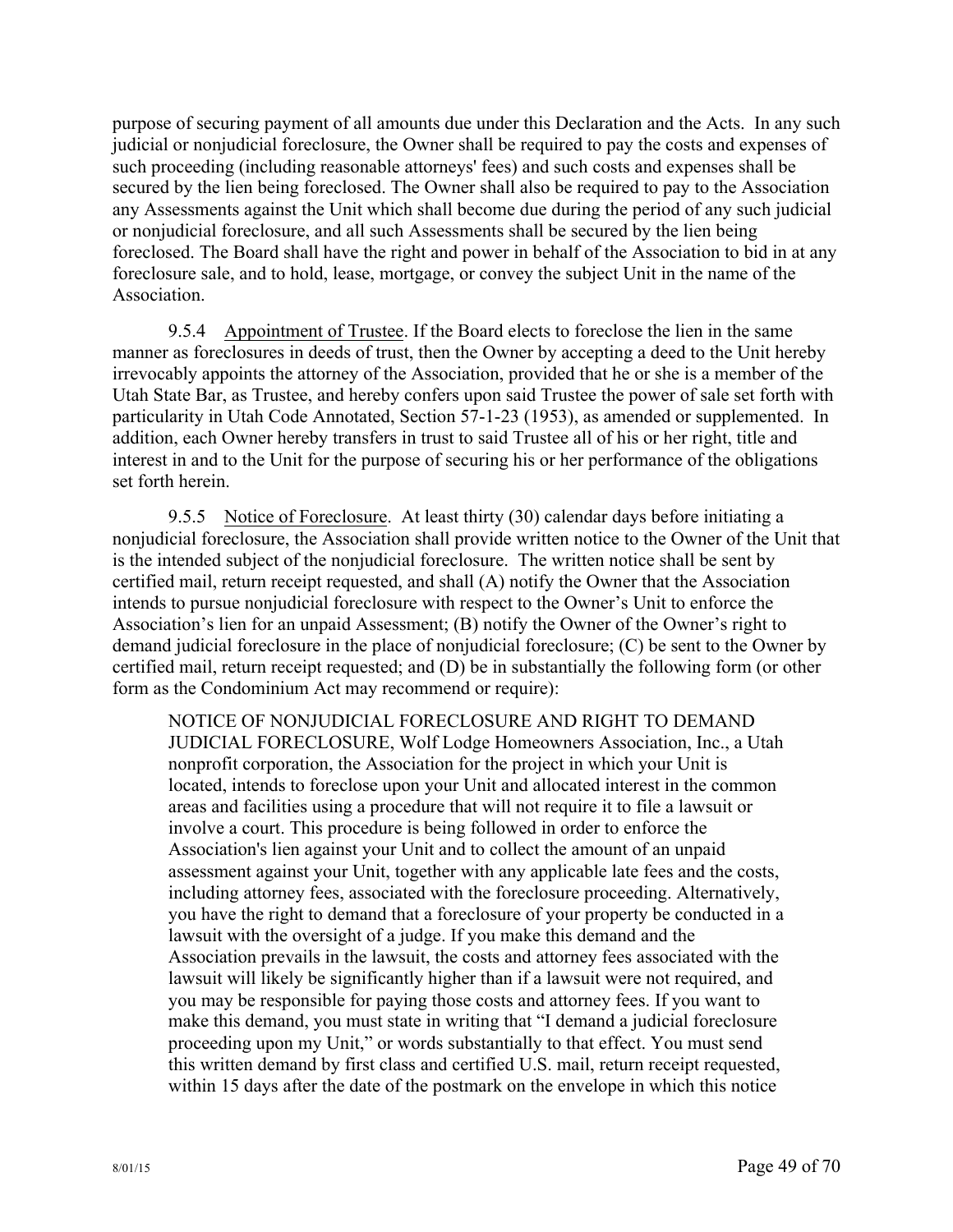was mailed to you. The address to which you must mail your demand is [insert the current address of the Association for receipt of a demand].

The Association may not use a nonjudicial foreclosure to enforce a lien if the Owner mails the Association a written demand for judicial foreclosure (x) by U.S. mail, certified with return receipt requested; (y) to the address of the Association stated in the notice sent to the Owner as provided above, and (z) within fifteen (15) days after the date of the postmark on the envelope of the Association's written notice.

9.5.6 One-Action Rule Inapplicable. As provided under the Condominium Act, the "one-action-rule" provided in Utah Code Annotated Subsection 78B-6-901(1) shall not apply to the Association's judicial or non-judicial foreclosure of a lien for Operating Expenses and/or any **Assessment** 

# **9.6 Future Lease Payments**

As set forth under Section 57-8-53 of the Condominium Act, if the Owner of a Unit who is leasing the Unit fails to pay an Assessment for more than sixty (60) calendar days after the Assessment is due, the Board, upon compliance with this Section and the Condominium Act, may demand that the tenant pay to the Association all future lease payments due to the Owner, beginning with the next monthly or other periodic payment, until the amount due to the Association is paid.

9.6.1 Notice to the Owner. The Manager or Board shall give the Owner written notice of its intent to demand full payment from the tenant. The notice shall: (A) provide notice to the tenant that full payment of the remaining lease payments, beginning with the next monthly payment unless the Assessment is received within fifteen (15) days from the date of the notice, must be paid directly to the Association at the following address: (address to which payment should be mailed, payment must go to the attorney if the account has been turned over for collection); (B) state the amount of the Assessment due, including any interest or late payment fee; and (C) state that any costs of collection, and other Assessments that become due, may be added to the total amount due.

9.6.2 Notice to the Tenant. If the Owner fails to pay the Assessment due by the date specified in the notice described in Subsection 9.6.1, the Manager or Board may deliver written notice to the tenant that demands future payments due to the Owner be paid to the Association. The Manager or Board shall mail a copy of the notice to the Owner. The notice shall state: (A) that due to the Owner's failure to pay the Assessment within the time period allowed, the Owner has been notified of the intent of the Board of Directors to collect all lease payments due to the Association; (B) that until notification by the Association that the Assessment due, including any interest, collection cost, or late payment fee, has been paid, the tenant shall pay to the Association all future lease payments due to the Owner; and (C) that payment by the tenant to the Association in compliance with this Section will not constitute a default under the terms of the lease agreement.

9.6.3 All funds paid to the Association pursuant to this Section shall be deposited in a separate account and disbursed to the Association until the Assessment due is paid in full. Any remaining balance shall be paid to the Owner within five (5) Business Days after payment in full of all amounts owed by the Owner to the Association.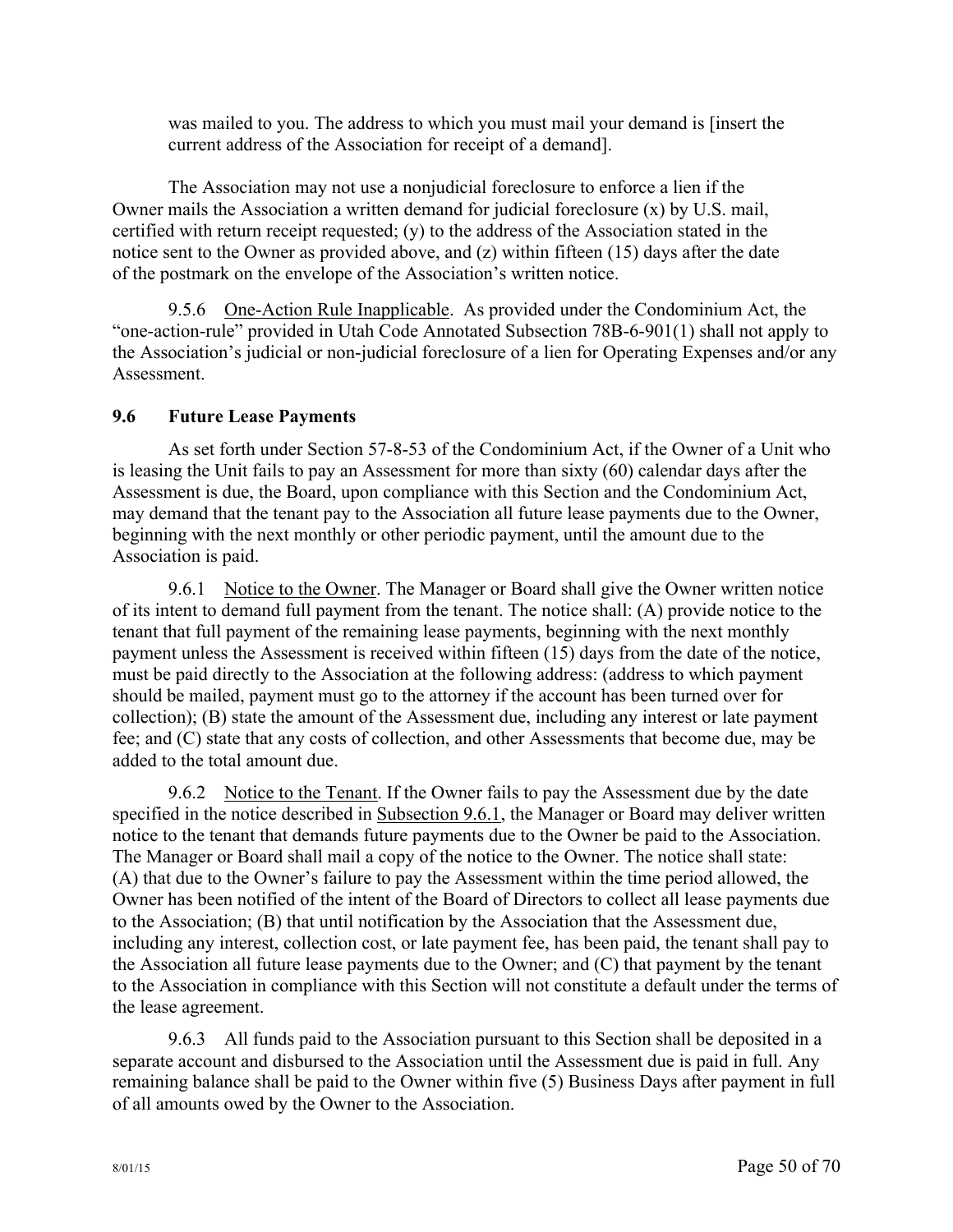9.6.4 Within five (5) Business Days after payment in full of the Assessment, including any interest, late payment fee, costs of collection and other Additional Charges, the Manager or Board shall notify the tenant in writing that future lease payments are no longer due to the Association. The Association shall mail a copy of the notification to the Owner.

9.6.5 If, as described under this Section 9.6, the Association receives lease payments for a particular Unit that are otherwise due and payable to the Owner of that Unit, the Association shall not assume any obligations, responsibilities or liabilities as the "landlord" of the Unit. The Owner shall continue to assume any and all of the Owner's obligations, responsibilities or liabilities as the Owner/landlord of the Unit.

### **9.7 Reassessment of Delinquent Assessments**

In the event that all or part of any Assessment (including any Annual Assessment or Special Assessment) or any other expenses of the Board cannot be promptly collected from the Owners or any other persons or entities liable for the payment of such Assessments or expenses pursuant to the Acts or the Governing Documents, the Board shall have the right and authority to apply and reassess and reallocate such uncollected Assessments or expenses to all Owners as an Operating Expense, without prejudice to the Board's right and authority to the collection of such uncollected Assessments or expenses from the Owners or any other persons or entities liable for their payment.

#### **9.8 Remedies Cumulative**

The remedies provided to the Association under this Article 9 are cumulative and the Association may pursue any such rights and remedies concurrently, as well as any other rights or remedies which may be available under law although not expressed herein.

## **ARTICLE 10 – COMPLIANCE AND ENFORCEMENT**

#### **10.1 Enforcement**

Each Owner shall comply with the provisions of the Governing Documents, as the same may be lawfully amended from time to time, and with all decisions adopted pursuant to the Governing Documents. Failure to comply shall be grounds for an action to recover sums due for damages, or injunctive relief, or both, maintainable by the Board on behalf of the Owners, or by the aggrieved Owner on his or her own. Reasonable fines may be levied by the Board and collected as an Assessment for violations of the Governing Documents. A schedule of fines may be adopted by the Board specifying the amounts of such fines, and any other provisions or procedures related to the levying of such fines.

The Association shall be entitled to an award of its reasonable attorneys' fees and costs in any action taken for the purpose of enforcing or otherwise implementing the terms of the Governing Documents, or for any action taken pursuant to the Governing Documents, if it prevails in such action, regardless of who instituted the action.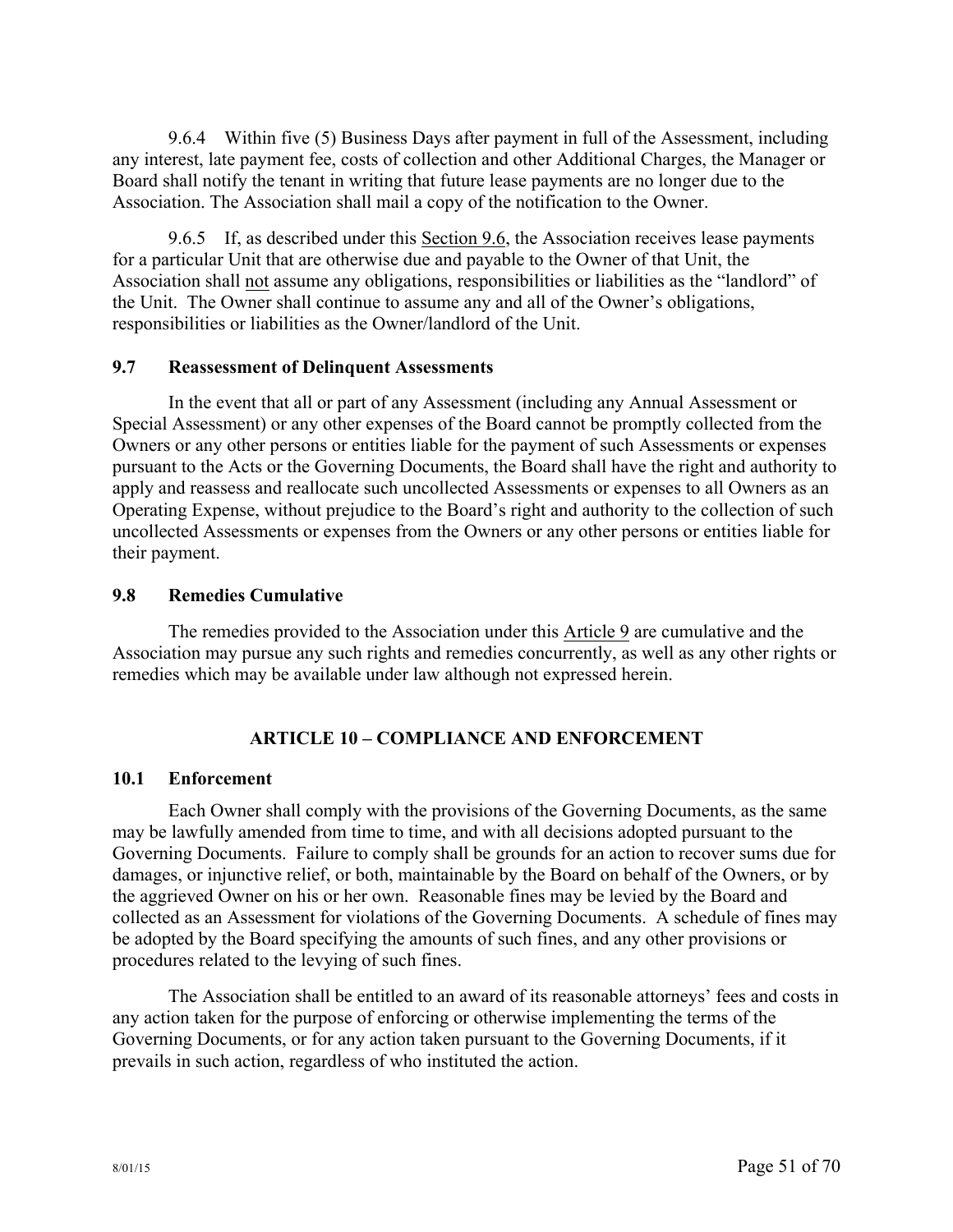### **10.2 Remedies**

Violation of any provisions of the Governing Documents, or of any decision of the Association made pursuant to such Governing Documents, shall give the Board acting on behalf of the Association, the right, but not the obligation, in addition to any other rights set forth in the Governing Documents, or under law, to do, any or all of the following after giving notice:

(a) Subject to the provisions of this Declaration, to enter the Unit which or as to which such violation exists and to summarily correct, abate or remove, at the expense of the defaulting Owner, any structure, thing, or condition that may exist contrary to the intent and meaning of such provisions, and the Board (including any agent of the Board) shall not thereby be deemed guilty of any manner of trespass, provided that judicial proceedings shall be instituted before any items of construction may be altered or demolished;

(b) To enjoin, abate, or remedy such thing or condition by appropriate legal proceeding;

(c) To levy reasonable fines pursuant to a schedule of fines adopted by resolution of the Board, a copy of which shall be posted on the Association's website or delivered to any Owner via regular mail (to the mailing address of the Unit or mailed to the mailing address designated by such Owner in writing to the Association) upon written request from such Owner;

(d) To terminate the right of access to and use of certain Common Improvements (including, for example and without limitation, recreational Common Improvements) until correction of the violation has occurred (provided, however, that a defaulting Owner may not be prohibited from using parking areas located within the Project);

(e) To suspend the voting rights of any Owner, after notice and an opportunity to request a hearing, for any infraction of any of the published Rules and Regulations of the Association or the Governing Documents, including failure to timely pay an Assessment; and/or

(f) Bring suit or action against the Owner on behalf of the Association and other Owners to enforce this Declaration, the Bylaws and any Rules or Regulations adopted pursuant thereto.

## **10.3 Action by Owners**

Subject to any limitations that may be imposed under this Declaration, the Bylaws or applicable Utah law, an aggrieved Owner may bring an action against any other Owner or the Association to recover damages or to enjoin, abate, or remedy such thing or condition by appropriate legal proceedings.

#### **10.4 No Waiver of Strict Performance**

The failure of the Board in any one or more instances to insist upon the strict performance of any of the terms, covenants, conditions or restrictions of the Governing Documents, or to exercise any right or option contained in such documents, or to serve any notice or to institute any action, shall not be construed as a waiver or a relinquishment for the future of such term, covenant, condition or restriction, but such term, covenant, condition or restriction shall remain in full force and effect. The receipt by the Board of any Assessment from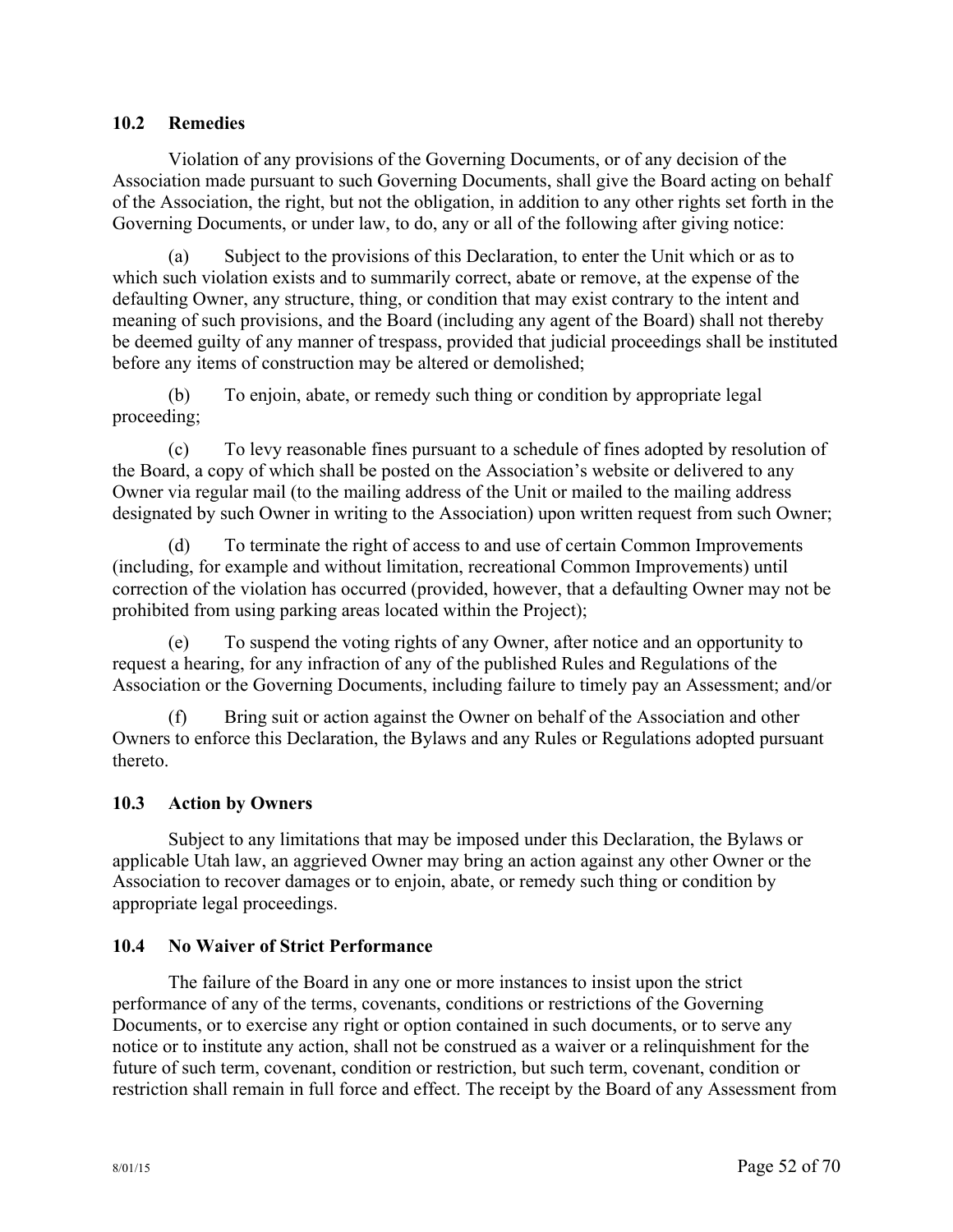an Owner, with knowledge of any such breach shall not be deemed a waiver of such breach, and no waiver by the Board of any provision hereof shall be deemed to have been made unless expressed in a writing that has been signed by the Board.

## **ARTICLE 11 – INSURANCE**

### **11.1 Association Insurance Coverage**

The Association shall maintain, to the extent reasonably available using typical insurance carriers and markets, (a) property insurance on the physical structures in the Project, including the Common Areas, Limited Common Areas, and the Units, insuring against all risks of direct physical loss commonly insured against, including fire and extended coverage perils, and (b) liability insurance, including medical payments insurance covering all occurrences commonly insured against for death, bodily injury, and property damage arising out of or in connection with the use, ownership, or maintenance of the Common Areas. If the Association becomes aware that property insurance or liability insurance is not reasonably available, the Association shall, within seven (7) calendar days after becoming aware, give all Owners notice that the insurance is not reasonably available.

11.1.1 Property Insurance. The Association shall at all times maintain in force property insurance meeting the following requirements:

(a) Hazard Insurance. A multi-peril type policy shall be maintained by the Association covering the entire Project (including both Units and Common Areas), including, without limitation, all fixtures, machinery, equipment and supplies maintained for the service of the Project, and all fixtures, improvements, alterations, equipment and betterments within the individual Units and the Common Areas, including, without limitation, those installed by any Owner. Such policy shall provide coverage against loss or damage by fire and other hazards covered by the standard extended coverage blanket "all risk" endorsement and by debris removal, cost of demolition, vandalism, malicious mischief, windstorm, water damage, and such other risks as customarily are covered with respect to condominium projects similar to the Project in construction, location, and use. As a minimum, such policy shall provide coverage on a replacement cost basis in an amount not less than that necessary to comply with any co-insurance percentage specified in the policy, but not less than one hundred percent (100%) of the full insurable value of the Project (based upon replacement cost). At the option of the Association, funds for insurance deductibles may be included in the Association's Reserve Fund and, if included, shall be so designated. Such policy shall include an "Agreed Amount Endorsement" or its equivalent and, if necessary or appropriate, an "Increased Cost of Construction Endorsement" or its equivalent. Such policy shall include coverage for any fixture, improvement, or betterment installed by an Owner to a Unit or to a Limited Common Area, including: floor covering, cabinetry, light fixture, electrical fixture, heating or plumbing fixture, paint, wall covering, window, and any other item permanently part of or affixed to a Unit or to a Limited Common Area. Each Owner shall be an insured person under the policy of property insurance.

(b) Flood Insurance. If the Project is or comes to be situated in a locale identified by the Secretary of Housing and Urban Development (HUD) or the Director of the Federal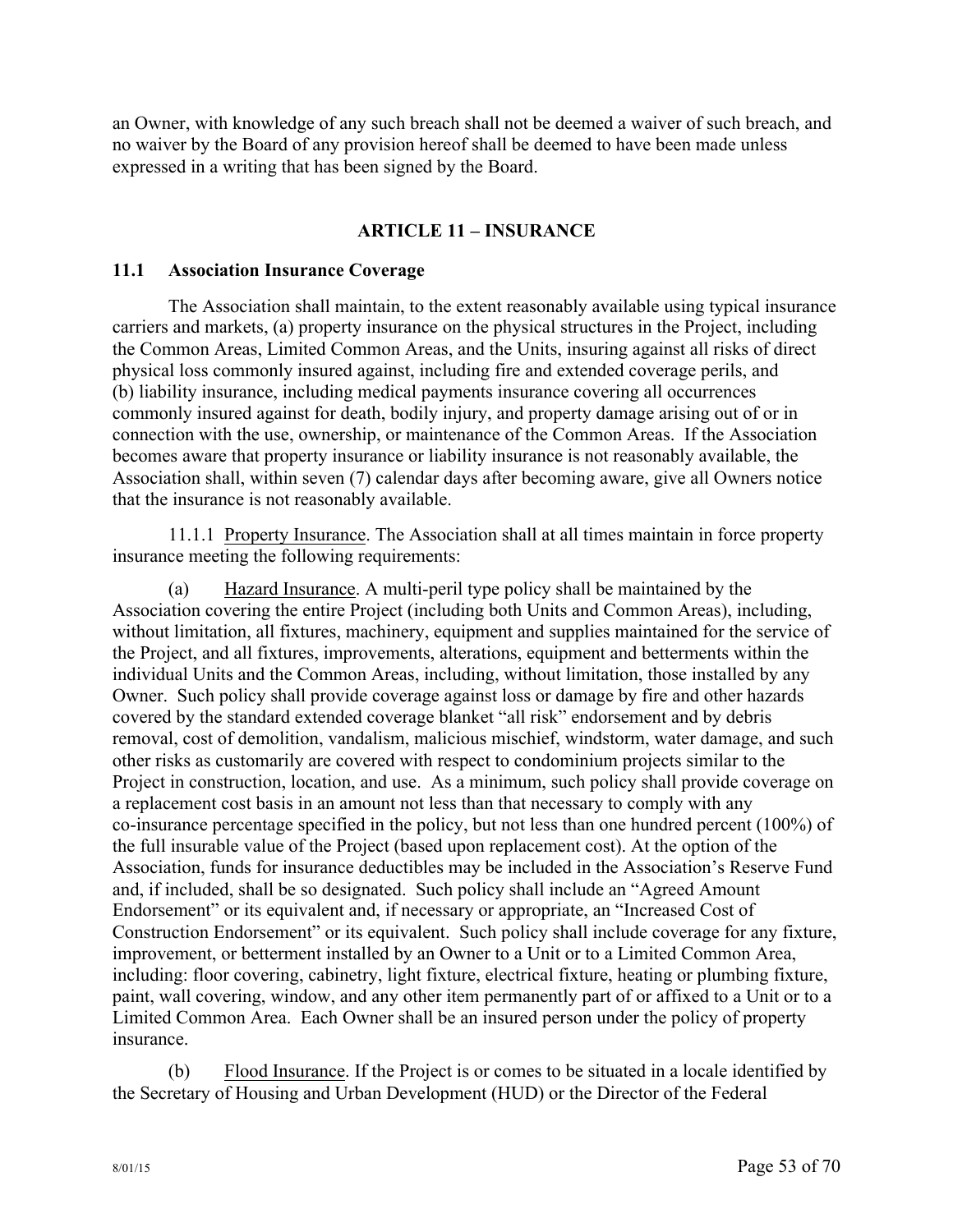Emergency Management Agency (FEMA) as a Special Flood Hazard Area, the Association shall obtain and pay the premiums upon, as a common expense, a "master" or "blanket" policy of flood insurance on the Buildings and any other property covered by the required form of policy (herein insurable property), in an amount deemed appropriate by the Association, but not less than the following: The lesser of: (i) the maximum coverage available under the National Flood Insurance Program (NFIP) for all Buildings and other insurable property within the Project to the extent that such Buildings and other insurable property are within an area having special flood hazards; or (ii) 100% of "current replacement cost" of all such Buildings and other insurable property within such area. Such policy shall be in a form that meets the criteria set forth in the most current guidelines on the subject issued by the Federal Insurance Administrator. At the option of the Association, funds for any deductibles may be included in the Association's Reserve Fund, and, if included, shall be so designated.

(c) Name of the Insured. The named insured under each policy required to be maintained under Subsections 11.1.1(a) and 11.11.1(b) shall be in form and substance essentially as follows: "Wolf Lodge Homeowners Association, Inc. a Utah nonprofit corporation, for the use and benefit of the individual Owners."

(d) Election to Restore in Lieu of Cash Settlement. Each such policy shall provide that, notwithstanding any provision thereof which gives the carrier the right to elect to restore damage in lieu of making a cash settlement, such option shall not be exercisable if it is in conflict with any requirement of law or without the prior written approval of the Association.

(e) Association's Policy to Provide Primary Coverage. As set forth under Section 57-8-43 of the Condominium Act, if a loss occurs that is covered by a property insurance policy in the name of the Association and another property insurance policy in the name of an Owner, the Association's policy shall provide primary insurance coverage on the Units and the Common Areas.

Despite such primary insurance coverage by the Association's policy, as further required under Section 57-8-43 of the Condominium Act, (i) each Owner is responsible for the deductible of the Association's insurance policy and (ii) the Owner's policy shall apply to that portion of the loss attributable to the deductible of the Association's policy and all personal property in the Owner's Unit. As set forth under Subsection 57-8-43(9)(g) of the Condominium Act, any Owner who owns a Unit that has suffered Unit damage as part of a covered loss under the Association's policy is responsible for all or a portion of the deductible on the Association's policy calculated by applying the percentage of total damage resulting in a covered loss that is attributable to damage to a Unit or to the Limited Common Area appurtenant to such Unit to the amount of the deductible under the property insurance policy of the Association.

As required under Subsection 57-8-43(9)(h) of the Condominium Act, the Association shall set aside in the Association's Reserve Fund an amount equal to the amount of the Association's property insurance deductible or \$10,000, whichever is less. The Association shall provide written notice to each Owner of the Owner's obligation for the Association's policy deductible and of any change in the amount of the deductible.

(f) Insurance Trustee. An insurer under a property insurance policy issued to the Association shall adjust with the Association a loss covered under the Association's policy. Notwithstanding the above, the insurance proceeds for a loss under a property insurance policy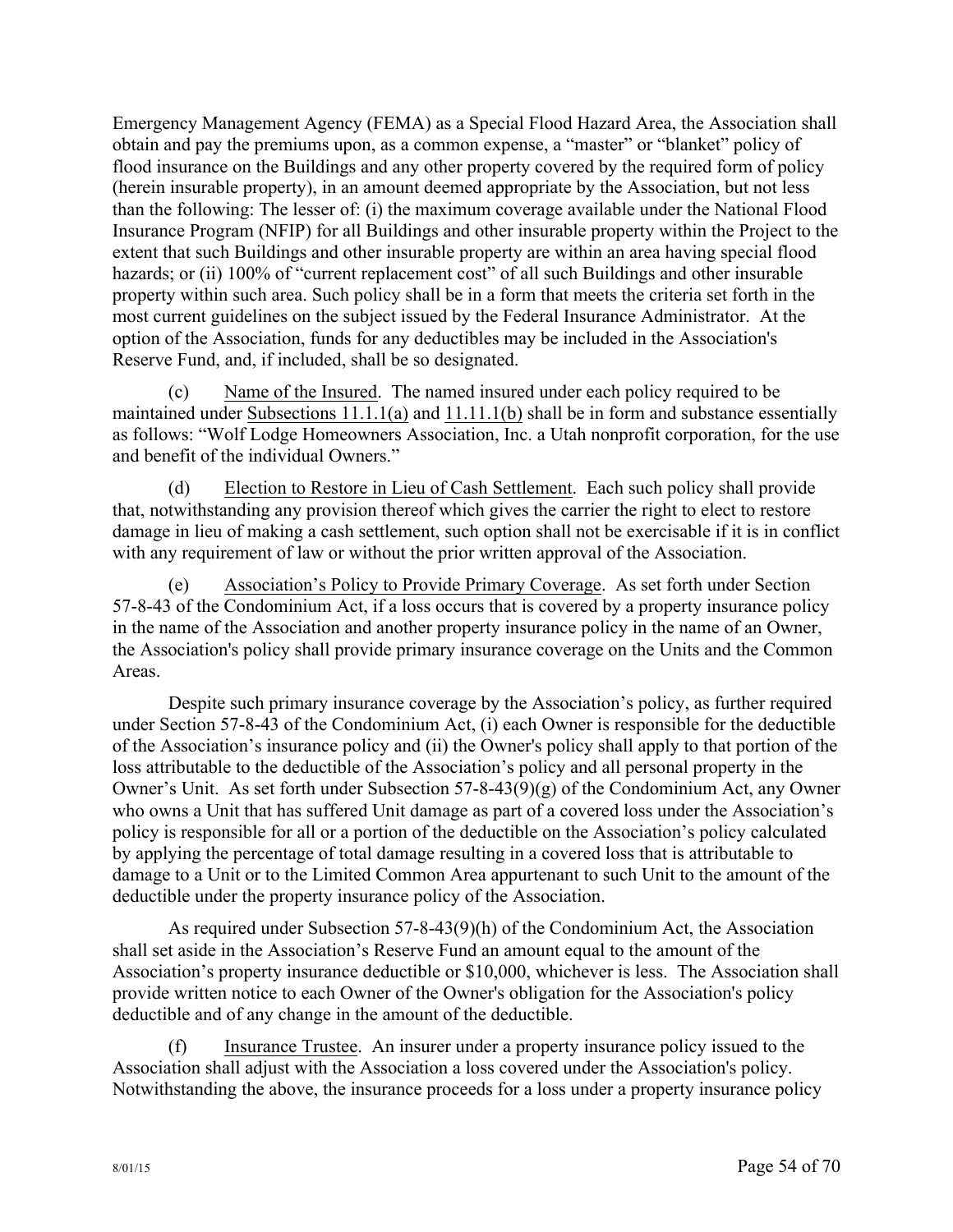of the Association are payable to an Insurance Trustee that the Association designates or, if no Insurance Trustee is designated, to the Association, and may not be payable to a holder of a security interest. An Insurance Trustee or the Association shall hold any insurance proceeds in trust for the Association, the Owners, and lien holders. Insurance proceeds shall be disbursed first for the repair or restoration of the damaged property. After such disbursements are made and the damaged property has been completely repaired or restored or the project terminated, any surplus proceeds are payable to the Association, the Owners, and lien holders.

(g) Certificate of Insurance. An insurer that issues a property insurance policy under this Section, or the insurer's authorized agent, shall issue a certificate or memorandum of insurance to the Association, an Owner, and a holder of a security interest, upon the Association's, an Owner's or the holder's written request.

(h) Cancellation or Nonrenewal Subject to Procedures. A cancellation or nonrenewal of a property insurance policy under this Paragraph is subject to the procedures stated in Utah Code Annotated § 31A-21-303.

(i) Waiver of Liability. The Association and Board that acquires from an insurer the property insurance required in this Section is not liable to Owners if the insurance proceeds are not sufficient to cover 100% of the full replacement cost of the insured property at the time of the loss.

11.1.2 Insurance Coverage for Theft and Embezzlement of Association Funds. The Association shall maintain in force coverage against dishonest acts on the part of the Manager (and the Manager's employees), and Association trustees, employees, officers, Board members, and volunteers responsible for handling funds belonging to the Association or administered by the Board or the Association. An appropriate endorsement to the policy shall be secured to cover persons who serve without compensation if the policy would not otherwise cover volunteers. The bond or insurance shall name the Association as the obligee or insured and shall be written in an amount sufficient to afford the protection reasonably necessary, but in no event less than one and one-half times (150%) of the Project's estimated annual Operating Expenses and reserves. The insurance shall contain waivers by the issuers of the insurance of all defenses based upon the exclusion of persons serving without compensation from the definition of "employees," or similar terms or expressions. The premiums on all insurance required herein, except those maintained by the Manager, shall be paid by the Association as an Operating Expense. The insurance shall provide that it may not be cancelled or substantially modified (including cancellation for non-payment of premium) without at least ten (10) calendar days prior written notice to the Association or the Insurance Trustee. Such bonds shall also provide that the FNMA servicer, if FNMA is a holder of Mortgages on Units within the Project, on behalf of FNMA, also, receive such notice of cancellation or modification.

11.1.3 Insurance Coverage for Forgery, Alteration and Computer Crime. The Association shall also maintain in force coverage against forgery and alteration and computer crime insurance with a limit to be reasonably determined by the Board. The discovery period for all claims under such insurance policy shall be when the wrongful acts covered by such insurance policy are discovered by the Association unless otherwise disclosed and approved by the Board.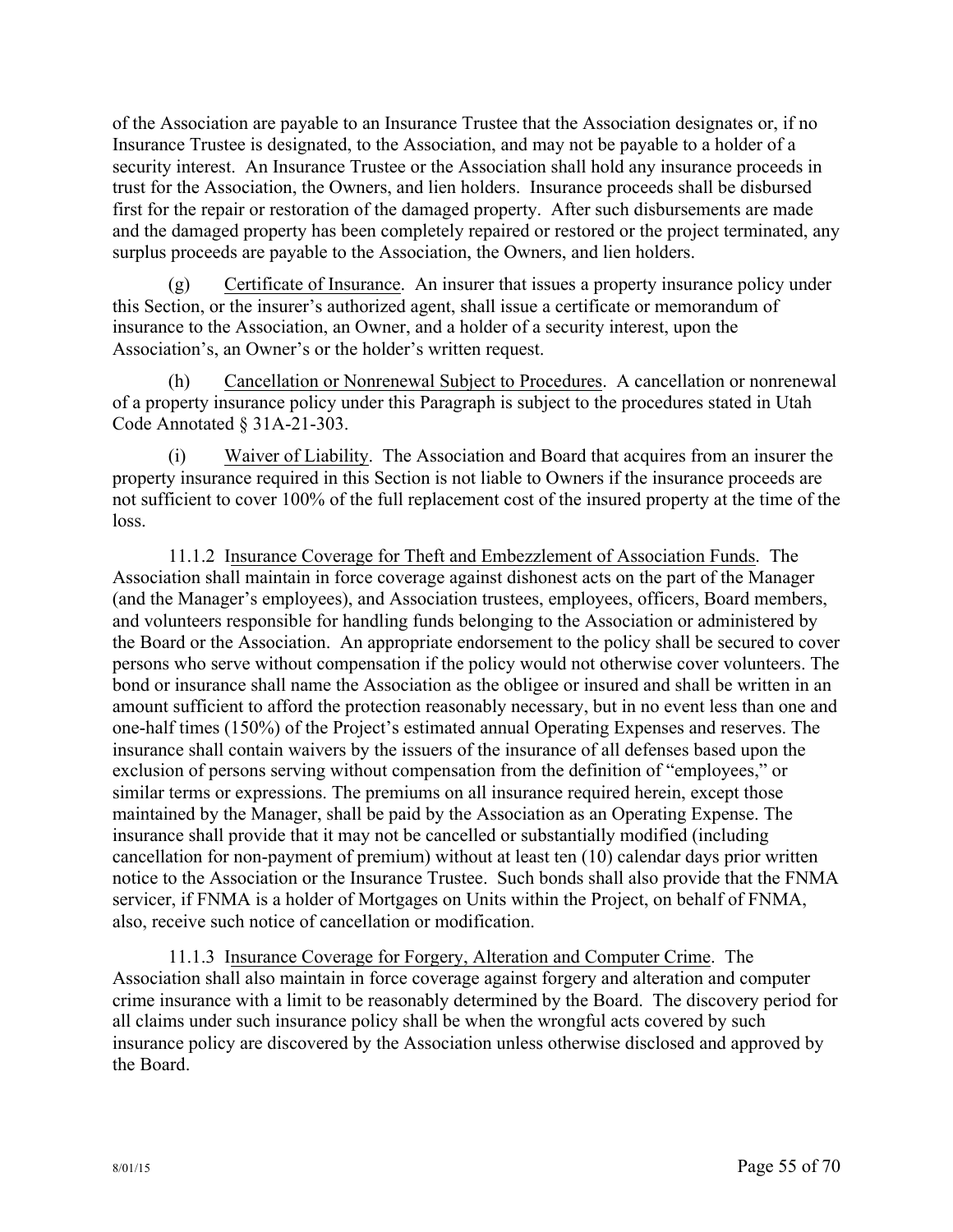11.1.4 Directors and Officers Insurance. The Association shall obtain Directors' and Officers' liability insurance protecting the Board, the officers and their spouses, and the Association against claims of wrongful acts or prior acts, mismanagement, failure to maintain adequate reserves, failure to maintain books and records, failure to enforce the Governing Documents, and breach of contract (if available). This policy shall: (1) include coverage for volunteers and employees, (2) include coverage for monetary and non-monetary claims, (3) provide for the coverage of claims made under any fair housing act or similar statute or that are based on any form of discrimination or civil rights claims, and (4) provide coverage for defamation. In the discretion of the Board, the policy may also include coverage for the Manager and any employees of the Manager.

11.1.5 Liability Insurance. The Association shall maintain comprehensive general liability insurance coverage covering all of the Common Areas, commercial space owned and leased by the Association, if any, and public ways of the Project. Coverage limits shall be in amounts generally required by private institutional mortgage investors for condominium projects similar to the Project in construction, location and use, provided that, such coverage shall be for at least \$1,000,000 for bodily injury, including deaths of persons and property damage arising out of a single occurrence. Coverage under this policy shall include, without limitation, legal liability of the insureds for property damage, bodily injuries and deaths of persons in connection with the operation, maintenance or use of the Common Areas, and legal liability arising out of lawsuits related to employment contracts of the Association. Such policies must provide that they may not be cancelled or substantially modified, by any party, without at least ten (10) calendar days prior written notice to the Association and to each holder of a Mortgage on any Unit in the Project that is listed as a scheduled holder of a Mortgage in the insurance policy. Such policies must also include protection against such other risks as are customarily covered with respect to condominium projects similar to the Project in construction, location and use, including, but not limited to, host liquor liability, employers liability insurance, contractual and all-written contract insurance, and comprehensive automobile liability insurance. Each Owner is an insured person under a liability insurance policy that the Association obtains that insures against liability arising from the Owner's interest in the Common Areas or from membership in the Association.

11.1.6 Worker's Compensation. The Association shall maintain worker's compensation insurance to the extent required by applicable laws.

11.1.7 Association Personal Property. The Association may, as reasonably determined by the Board, elect to maintain insurance against loss of personal property of the Association by fire, theft and other losses with deductible provisions as the Board deems advisable.

11.1.8 Insurance Trustees; Power of Attorney. Notwithstanding any of the foregoing provisions and requirements relating to property or liability insurance, there may be named as an insured, on behalf of the Association, the Association's authorized representative, including any trustee with whom the Association may enter into any Insurance Trust Agreement or any successor to such trustee (each of whom shall be referred to herein as the "Insurance Trustee"), who shall have exclusive authority to negotiate losses under any policy providing such property or liability insurance and to perform such other functions as are necessary to accomplish this purpose. Each Owner appoints the Association, or any Insurance Trustee or substitute Insurance Trustee designated by the Association, as attorney-in-fact for the purpose of purchasing and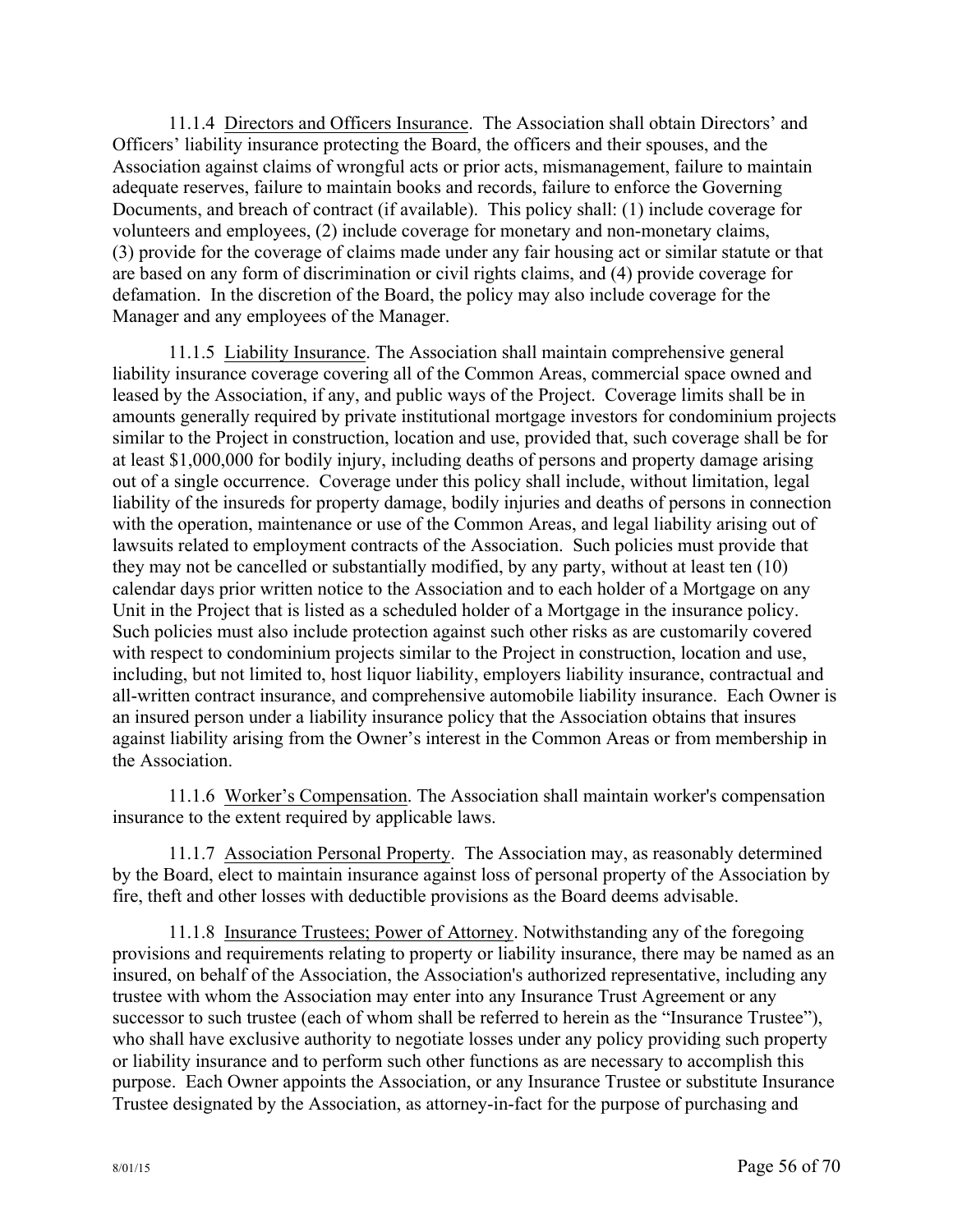maintaining such insurance, including: the collection and appropriate disposition of the proceeds thereof; the negotiation of losses and execution of releases of liability; the execution of all documents; and the performance of all other acts necessary to accomplish such purpose.

11.1.9 Qualifications of Insurance Carriers & General Coverage Requirements. The Association shall use generally acceptable insurance carriers that meet the specific requirements of FHLMC and FNMA if such corporations are holders of Mortgages on Units within the Project (See the FNMA Conventional Home Mortgage Selling Contract Supplement and the FHLMC Sellers Guide for specific requirements regarding the qualifications of insurance carriers). Notwithstanding anything herein contained to the contrary, insurance coverages required to be obtained hereunder must be in such amounts and meet other requirements of FNMA, FHLMC, FHA and the Department of Veterans Affairs if such entities are holders of Mortgages on Units within the Project.

11.1.10 Waiver of Subrogation. An insurer under a property insurance policy or liability insurance policy obtained under this Article waives the insurer's right to subrogation under the policy against any Owner or member of the Owner's household.

11.1.11 Owner Act Cannot Void Coverage Under Any Policy. Unless an Owner is acting within the scope of the Owner's authority on behalf of the Association and under direct authorization of the Association, an Owner's act or omission may not void any insurance policy or be a condition to recovery under such policy.

11.1.12 Additional Coverage. The provisions of this Declaration shall not be construed to limit the power or authority of the Association to obtain and maintain insurance coverage in addition to any insurance coverage required by this Declaration, in such amounts and in such forms as the Association may deem appropriate from time to time.

11.1.13 Review of Insurance. The Board shall annually review (or cause a review) of the coverage and policy limits of all insurance on the Project and adjust the same at its discretion. Such annual review may include an appraisal of the improvements in the Project by a representative of the insurance carrier or carriers providing the policy or policies on the Project, or by such other qualified appraisers as the Association may select.

## **11.2 Owner Insurance Coverage**

11.2.1 Owner Insurance. Each Owner shall obtain additional insurance covering such Owner's Unit at his or her own expense; no Owner shall, however, be entitled to exercise his or her right to maintain insurance coverage in any manner which would decrease the amount which the Board, or any trustee for the Board, on behalf of all of the Owners, will realize under any insurance policy which the Board may have in force on the Unit at any particular time. Each Owner is required to and agrees to notify the Board of all improvements by the Owner to his Unit the value of which is in excess of One Thousand Dollars (\$1,000). Any Owner who obtains individual insurance policies covering any portion of the Unit other than personal property belonging to such Owner is hereby required to file a copy of such individual policy or policies with the Board within thirty (30) calendar days after purchase of such insurance, whereupon the Board may review its effect with the Board's insurance broker, agent or carrier.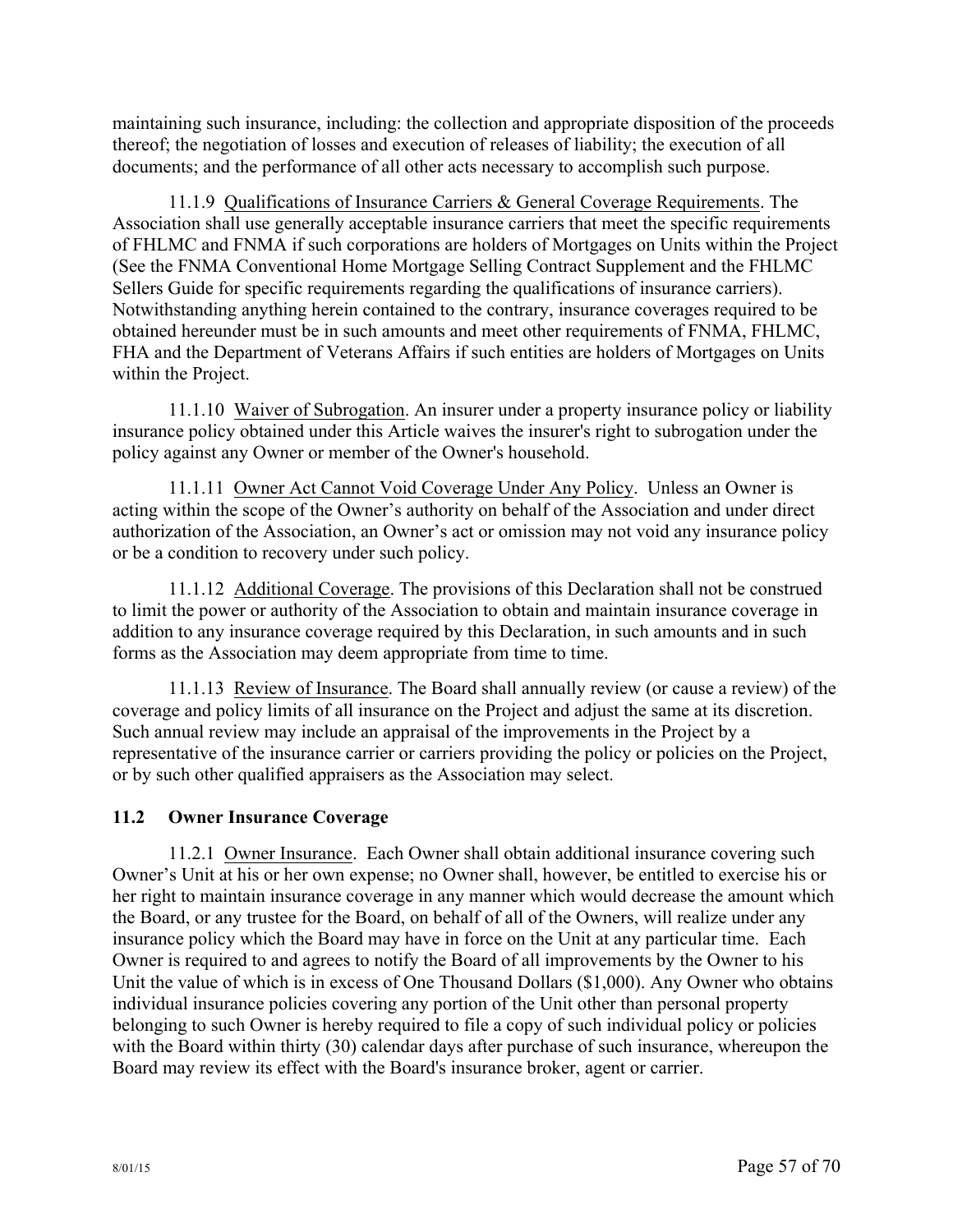11.2.2 Homeowner's Policy. The Owner of each Unit must maintain a homeowner's policy (commonly referred to as an HO6 policy) or other appropriate liability policy for such Unit in addition to the coverage provided by the Association. Each Owner is primarily responsible to maintain, repair, replace and insure items that are a part of his or her Unit. Claims for damage from loss caused by fire, water damage or other hazards that: (A) originate within the Unit, (B) are caused by accident or negligence of the Unit's Owner, including his or her tenants, family members, guests or invitees and/or (C) are caused by items that are the Owner's responsibility to maintain, repair or replace are the Owner's responsibility to insure. Each Owner is required to maintain hazard insurance for such events.

### 11.2.3 Coverage.

**Each Owner should consult with his or her insurance agent regarding the amount of coverage needed for his or her individual situation. If an Owner fails to maintain insurance on his or her Unit, such Owner will still be responsible for any claim arising from losses that originate within their Unit and/or from items that are their responsibility to maintain, repair or replace, including any improvement that is a permanent part of their Unit.** 

Each Owner's responsibilities with regard to insurance policy deductibles are set forth under Subsection 11.1.1(e) of this Declaration. If a Unit is owned by more than one Owner, the Owners shall be jointly and severally responsible for the payment of any such deductibles.

Insurance protection for Personal Property (Contents), Personal Liability, Loss Assessment, Loss of Use, Flood, Earthquake and other applicable coverage is the sole responsibility of the Unit's Owner. Insurance coverage for the Unit is commonly obtained by purchasing a Homeowners Form 6 (HO6) policy. However, each Owner is solely responsible for ensuring that such policy provides adequate insurance coverage. Such policy shall provide that it does not diminish the insurance carrier's coverage for liability arising under insurance policies obtained by the Association pursuant to this Section.

11.2.4 Changes to Owner Insurance Requirements. The Board may (but shall not be obligated to) periodically review the coverage and policy recommendations and requirements for Owners, including such recommendations and requirements as may be set forth under any amendments to the Condominium Act, and notify the Owners of any changes to such coverage or policy recommendations or requirements. However, each Owner shall at all times be solely responsible for maintaining the appropriate insurance coverage on his or her Unit including, without limitation, any changes to such insurance coverage as may be recommended or required pursuant to any amendments to the Condominium Act.

11.2.5 Condominium Act Compliance. The Association and all Owners must, at all times, fully comply with any and all insurance requirements of the Condominium Act as such requirements may be periodically amended or supplemented. The provisions of this Article 11 may be partially or entirely superseded by any such changes to the Condominium Act. Accordingly, the Association and the Owners must periodically review the insurance requirements of the Condominium Act in order to ensure continuous compliance therewith.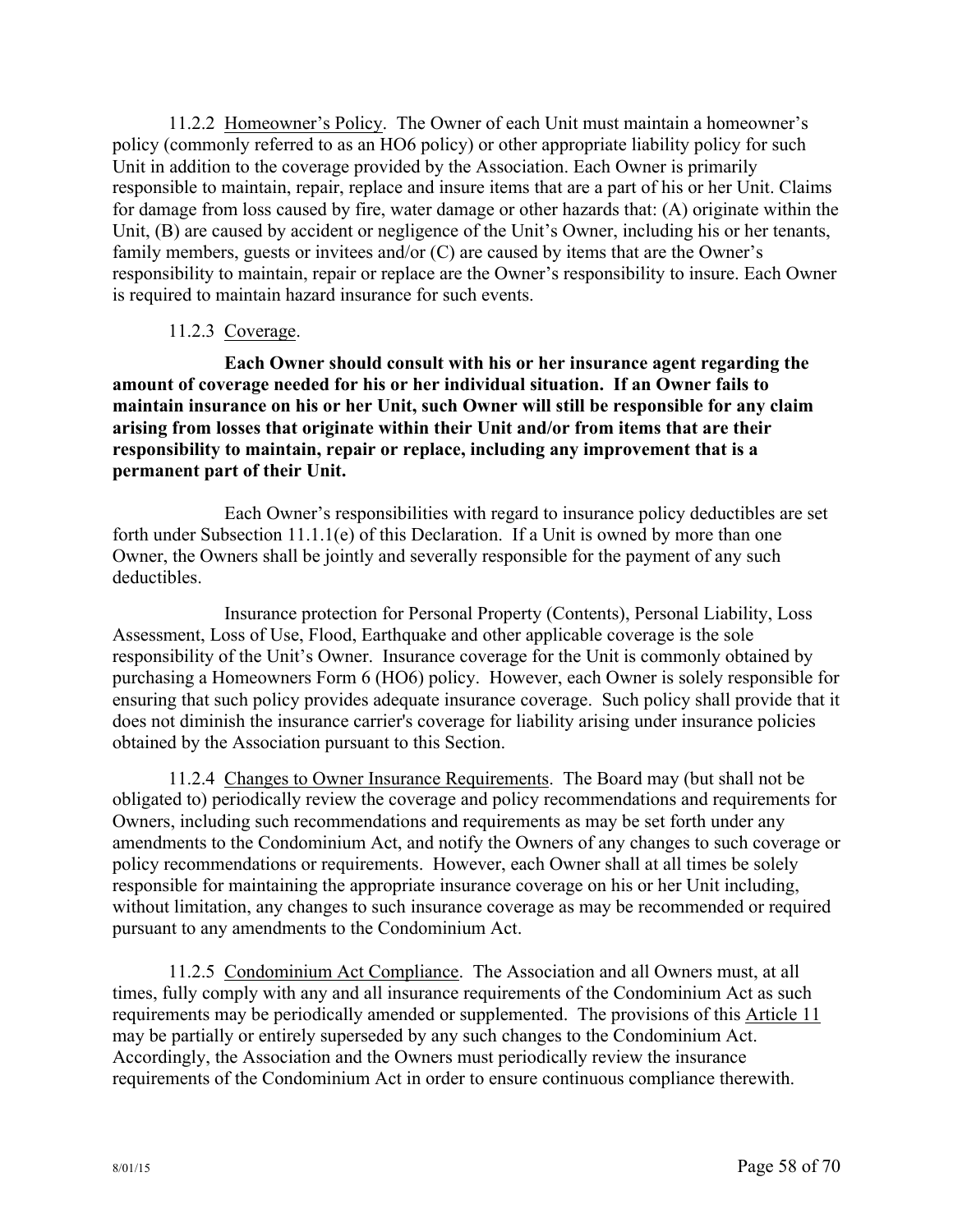### **ARTICLE 12 – EASEMENTS**

#### **12.1 In General**

It is intended that in addition to rights under the Condominium Act, each Unit has an easement in and through each other Unit and the Common and Limited Common Areas for all support elements and permitted utility, wiring, heat/air conditioning and service elements, and for reasonable access thereto, as required to effectuate and continue proper operation and maintenance of the Project. Without limiting the generality of the foregoing, each Unit and all Common Areas (including Limited Common Areas) are specifically subject to an easement for the benefit of each of the other Units in the Building for all ductwork for any Units with flues or chimneys. In addition, the Association and each Unit and all the Common Areas (including Limited Common Areas) are specifically subject to easements as required for the permitted electrical wiring and plumbing, for the heating/air conditioning lines and equipment, if any, for each Unit, and for any master antenna, satellite or cable system for use by more than one Owner. The specific mention or reservation of any easement in this Declaration does not limit or negate the general easement for common facilities reserved by law. The language of this Section 12.1 shall not replace, supersede or negate any other provisions of this Declaration under which an Owner is required to obtain written approval from the Association (or from the Board on behalf of the Association) prior to installing, outside of his or her Unit, any Communications Device, any portion of any HVAC system, and element of any utility system, or any other wiring, conduit, pipes and/or equipment of any kind whatsoever.

#### **12.2 Association Functions**

There is hereby reserved to the Association, or the Association's duly authorized agents and representatives, such easements as are necessary to perform the duties and obligations of the Association as set forth in the Governing Documents.

#### **12.3 Encroachments**

Each Unit and all Common Areas (including Limited Common Areas) are hereby declared to have an easement over all adjoining Units, Common Areas and Limited Common Areas for the purpose of accommodating any encroachment due to engineering errors, errors in original construction, settlement or shifting of the Building, or any other similar cause, and any encroachments due to Building overhang or projection. There shall be valid easements for the maintenance of said encroachments so long as they shall exist, and the rights and obligations of Owners shall not be altered in any way by said encroachment, settling or shifting; provided, however, that in no event shall a valid easement for encroachment be created in favor of any Owner(s) if said encroachment occurred due to the willful act or acts with full knowledge of said Owner(s). In the event a Unit or Common Area or Limited Common Area is partially or totally destroyed, and then repaired or rebuilt, the Owners agree that minor encroachments over adjoining Units, Common Areas and Limited Common Areas shall be permitted, and that there shall be valid easements for the maintenance of said encroachments so long as they shall exist. The foregoing encroachments shall not be construed to be encumbrances affecting the marketability of title to any Unit.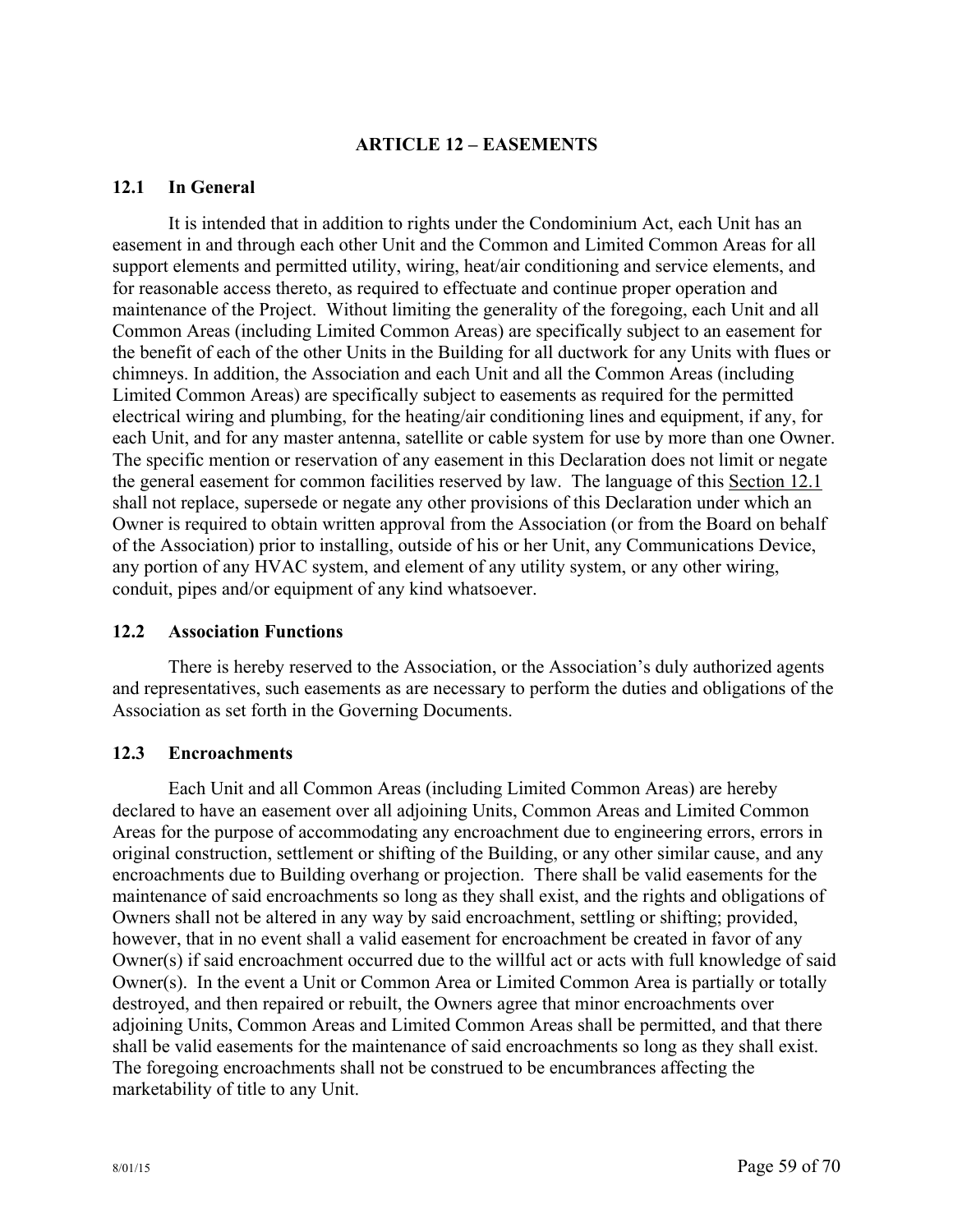## **ARTICLE 13 – DESTRUCTION, CONDEMNATION, AND OBSOLESCENCE**

The provisions of this Article 13 shall apply with respect to the destruction, condemnation, or obsolescence of the Project.

### **13.1 Definitions**

For the purposes of this Article 13, each of the following terms shall have the meaning indicated:

(a) "**Available Funds**" shall mean any proceeds of insurance, condemnation awards, payments in lieu of condemnation, and any uncommitted funds of the Board or Association including amounts contained in any reserve or contingency fund. Available Funds shall not include that portion of insurance proceeds legally required to be paid to any party other than the Association, including a Mortgagee, or that portion of any condemnation award or payment in lieu of condemnation payable to the Owner or Mortgagee of a Unit for the condemnation or taking of the Unit in which they are interested.

(b) "**Estimated Costs of Restoration**" shall mean the estimated costs of Restoration.

(c) "**Excess Insurance Funds**" has the meaning given in Section 13.5 below.

(d) "**Partial Destruction**" shall mean any other damage or destruction to the Project or any part thereof.

(e) "**Partial Condemnation**" shall mean any other such taking by eminent domain or grant or conveyance in lieu thereof.

(f) "**Partial Obsolescence**" shall mean any state of obsolescence or disrepair which does not constitute Substantial Obsolescence.

(g) "**Restoration**," in the case of any damage or destruction, shall mean restoration of the Project to a condition that is the same or substantially the same as the condition in which it existed prior to the damage or destruction concerned; in the case of condemnation "Restoration" shall mean restoration of the remaining portion of the Project to an attractive, sound, and desirable condition; and, in the case of obsolescence, "Restoration" shall mean restoration of the Project to an attractive, sound and desirable condition .

(h) "**Restored Value**" shall mean the value of the Project after Restoration as determined by an MAI or other qualified appraisal.

(i) "**Substantial Condemnation**" shall exist whenever a complete taking of the Project or a partial taking of the Project has occurred under eminent domain or by grant or conveyance in lieu of condemnation, and the excess of the Estimated Costs of Restoration over Available Funds is fifty percent (50%) or more of the estimated Restored Value of the Project.

(j) "**Substantial Destruction**" shall exist whenever, as a result of any damage or destruction to the Project or any part thereof, the excess of Estimated Costs of Restoration over Available Funds is fifty percent (50%) or more of the estimated Restored Value of the Project.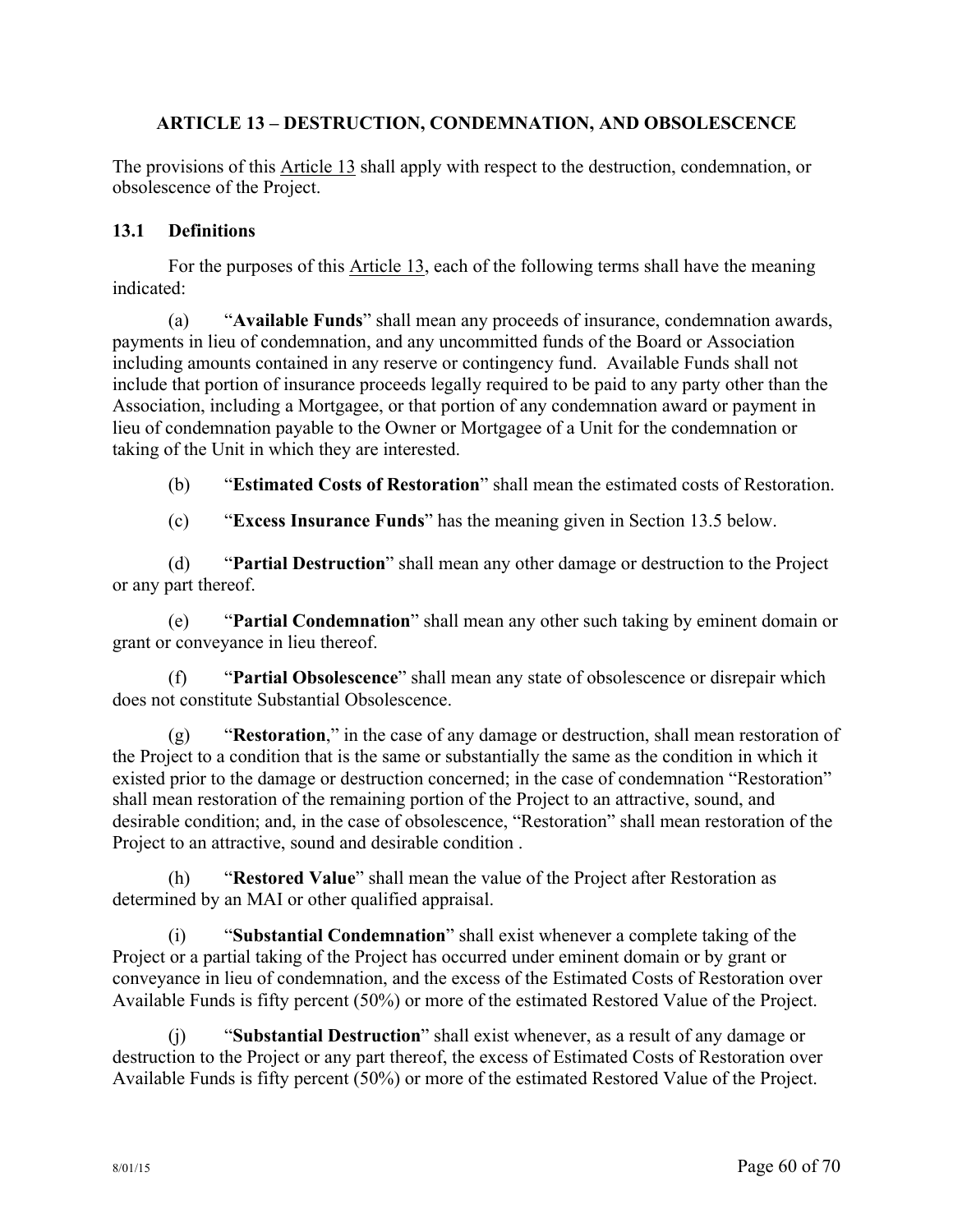(k) "**Substantial Obsolescence**" shall exist whenever the Project or any part thereof has reached such a state of obsolescence or disrepair that the excess of the Estimated Costs of Restoration over Available Funds is fifty percent (50%) or more of the estimated Restored Value of the Project.

## **13.2 Determination by Board**

Upon the occurrence of any damage or destruction to the Project or any part thereof, or upon a complete or partial taking of the Project under eminent domain or by grant or conveyance in lieu thereof, the Board shall make a determination as to whether the excess of Estimated Costs of Restoration over Available Funds is fifty percent (50%) or more of the estimated Restored Value of the Project. In addition, the Board shall, from time to time, review the condition of the Project to determine whether Substantial Obsolescence exists. In making such determinations the Board may retain and rely upon one or more qualified appraisers or other professionals.

## **13.3 Restoration of the Project**

Restoration of the Project shall be undertaken by the Board promptly without a vote of the Owners in the event of Partial Destruction, Partial Condemnation, or Partial Obsolescence and shall be undertaken in the event of Substantial Destruction, Substantial Condemnation, or Substantial Obsolescence only with the consent of Owners collectively holding at least seventyfive percent (75%) of the Percentage Interest and with the consent of at least seventy-five percent of the Mortgagees (based upon one vote for each Mortgage).

## **13.4 Notices of Destruction or Obsolescence**

Within thirty (30) calendar days after the Board has determined that Substantial Destruction, Substantial Condemnation, or Substantial Obsolescence exists, it shall send to each Owner and Mortgagee a written description of the destruction, condemnation, or state of obsolescence involved, shall take appropriate steps to ascertain the preferences of the Mortgagees concerning Restoration, and shall, with or without a meeting of the Owners (but in any event in accordance with the applicable provisions of this Declaration), take appropriate steps to determine the preferences of the Owners regarding Restoration.

## **13.5 Excess Insurance**

In the event insurance proceeds, condemnation awards, or payments in lieu of condemnation actually received by the Board or Association (collectively, the "Excess Insurance Funds") exceed the cost of Restoration when Restoration is undertaken, the Excess Insurance Funds shall be paid and distributed to the Owners in proportion to their Percentage Interest. Payment to any Owner whose Unit is the subject of a Mortgage shall be made jointly to such Owner and the interested Mortgagee.

## **13.6 Inadequate Insurance**

In the event the cost of Restoration exceeds Available Funds, all of the Units shall be assessed for the deficiency on the basis of their respective Percentage Interest.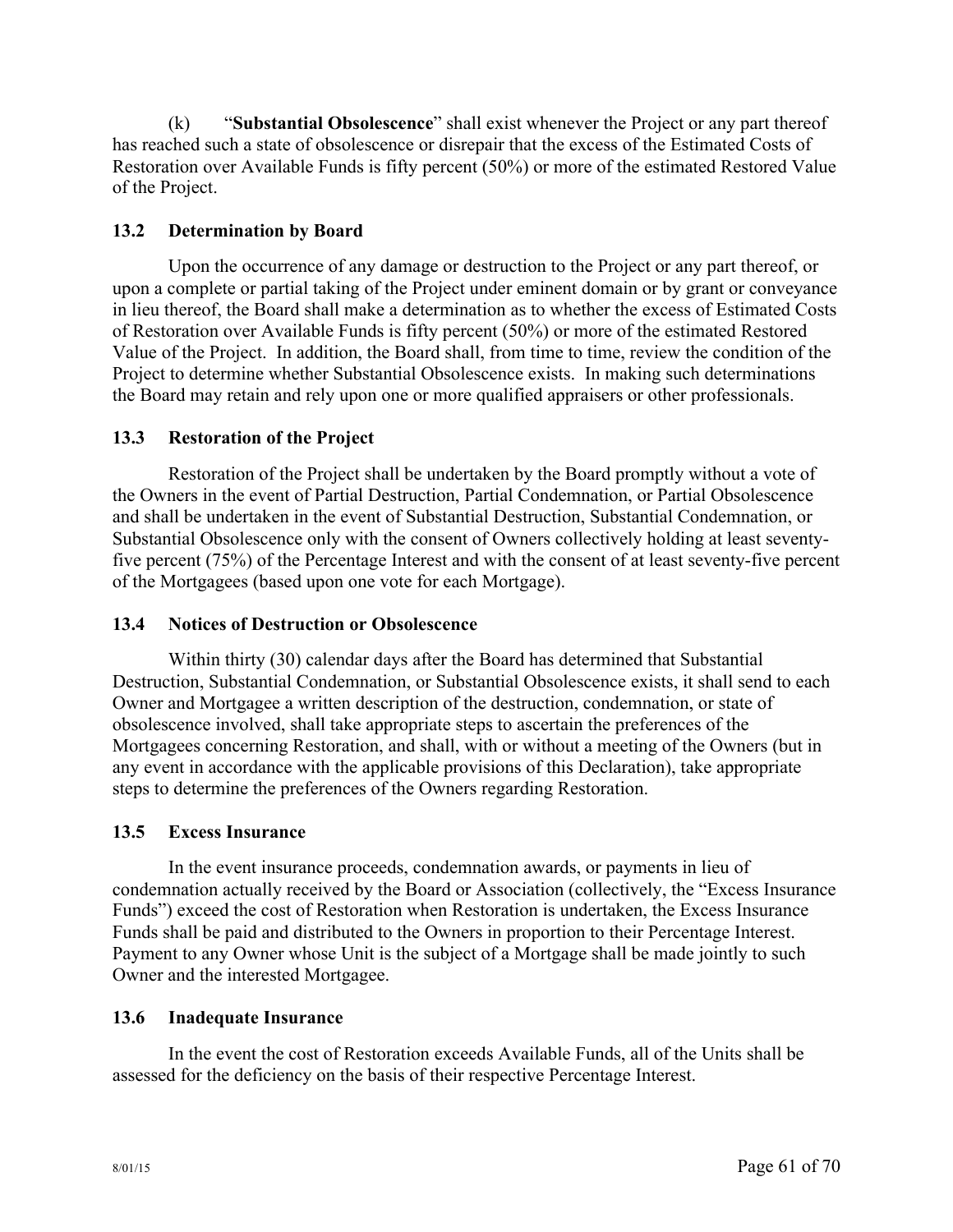### **13.7 Sale of Project**

The Project shall be sold in the event of Substantial Destruction, Substantial Condemnation, or Substantial Obsolescence unless the consents required by Section 13.3 have been obtained within six (6) months after the Board sends the written description contemplated by said Section 13.3. In the event of such sale, condominium ownership under this Declaration and the Plat Maps shall terminate and the proceeds of sale and any Available Funds shall be distributed by the Board to the Owners in proportion to their respective Percentage Interest. Payment to any Owner whose Unit is then the subject of a Mortgage shall be made jointly to such Owner and the interested Mortgagee.

### **13.8 Authority of Board to Represent Owners in Condemnation or to Restore or Sell**

The Board, as attorney-in-fact for each Owner, shall have and is hereby granted full power and authority to restore or to sell the Project and each Unit therein whenever Restoration or sale, as the case may be, is undertaken as hereinabove provided. Such authority shall include the right and power to enter into any contracts, deeds or other instruments which may be necessary or appropriate for Restoration or sale, as the case may be.

## **ARTICLE 14 – CONSENT IN LIEU OF VOTE**

Subject to Section 16-6a-707 of the Nonprofit Corporation Act (as such Section may be amended from time to time) in any instance in which the Condominium Act or this Declaration requires the vote of a required percentage of the Owners for authorization or approval of an act or a transaction, such requirement may be fully satisfied by obtaining, with or without a meeting, written consents in writing to such transaction from Owners who collectively hold at least the required percentage at a meeting at which all Owners entitled to vote on the matter were present and voted.

The following provisions of <u>Sections 14.1</u> through 14.6 shall govern any application of this Article 14:

## **14.1 Ninety-Day Limit**

All necessary written consents must be obtained prior to the expiration of ninety (90) calendar days after the first consent is given by any Owner.

#### **14.2 Revocation of Written Consent**

Any Owner giving such written consent may revoke his or her consent by a signed writing that: (a) describes the transaction, action, or event; (b) states that the Owner's prior consent is revoked; and (c) is received by the Association prior to the effectiveness or commencement of the transaction, action, or event.

## **14.3 Change In Ownership**

Any change in ownership of a Unit which occurs after consent has been obtained from the Owner(s) having an interest therein shall not be considered or taken into account for any purpose.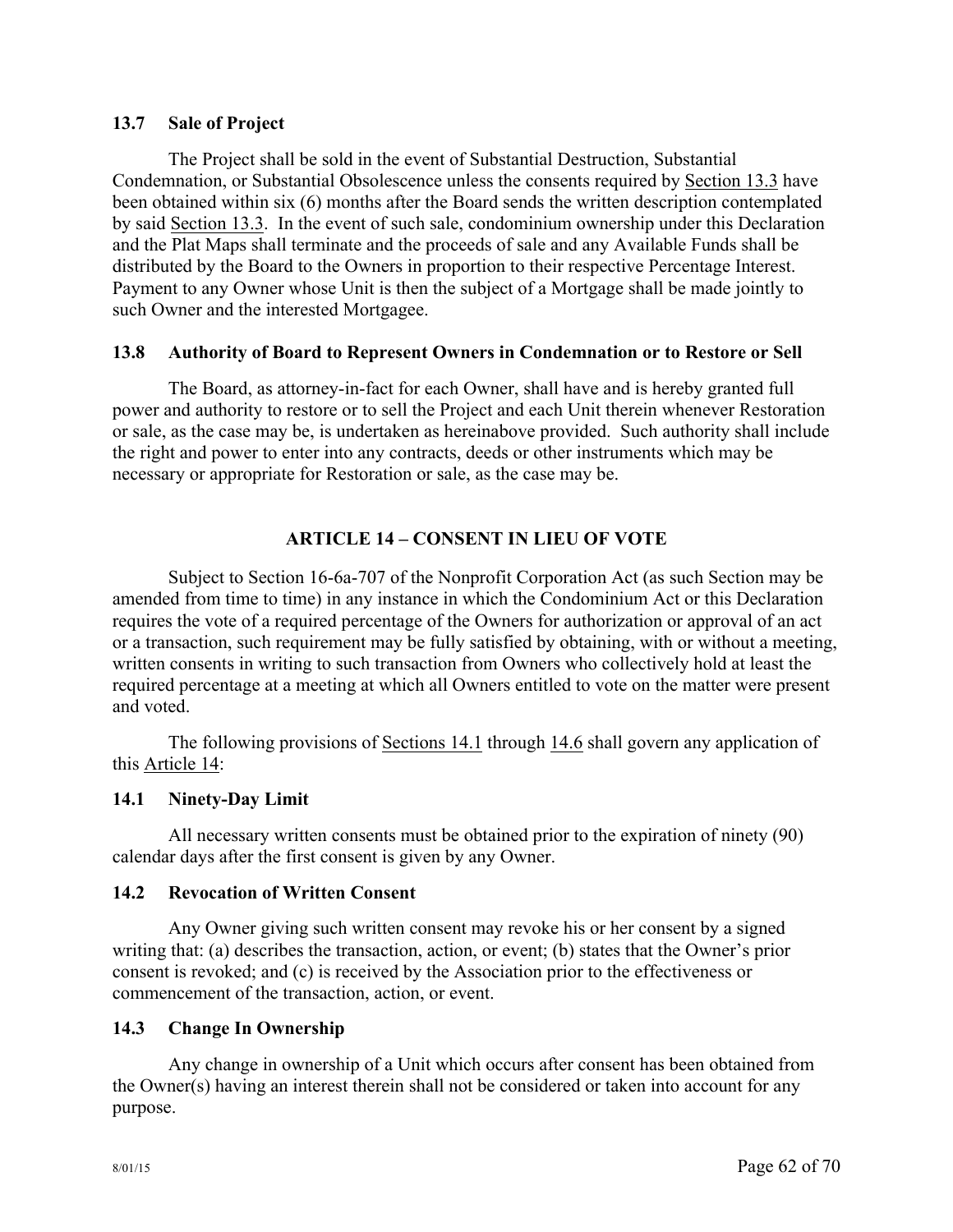### **14.4 Multiple Owners**

Unless the consent of all Owners having an interest in the same Unit is secured, the consent of none of such Owners shall be effective.

### **14.5 Notice**

If a transaction, action, or event is approved by such written consent of Owners without a meeting, written notice of the approval must be given to all Owners at least ten (10) calendar days before consummation of the transaction, action, or event authorized by such written consent of Owners.

### **14.6 Statutory Requirements or Restrictions**

The provisions of this Article 14 are subject to any further requirements or restrictions that may be set forth in any applicable provisions of the Nonprofit Corporation Act (as may be amended from time to time).

# **ARTICLE 15 – LIMITATION OF LIABILITY**

## **15.1 Liability for Utility Failure, etc.**

Except to the extent covered by insurance obtained by the Board pursuant to this Declaration, neither the Association nor the Board shall be liable for: any failure of any utility or other service to be obtained and paid for by the Board; or for injury or damage to person or property caused by the elements, or resulting from electricity, water, rain, snow, ice, dust or sand which may lead or flow from outside or from any parts of the Buildings, or from any of its pipes, drains, conduits, appliances, or equipment, or from any other place; or for inconvenience or discomfort resulting from any action taken to comply with any law, ordinance or orders of a governmental authority. No diminution or abatement of common expense Assessments shall be claimed or allowed for any such utility or service failure, or for such injury or damage, or for such inconvenience or discomfort.

#### **15.2 No Personal Liability**

So long as a Board member, or Association committee member, or Association officer has acted in good faith, without willful or intentional misconduct, upon the basis of such information as may be possessed by such person, or has acted upon the advice of legal counsel or other professional retained by the Board or the Association, then no such person shall be personally liable to any Owner, or to any other party, including the Association, for any damage, loss or prejudice suffered or claimed on account of any act, omission, error or negligence of such person; provided, however, that this Section shall not apply where the consequences of such act, omission, error or negligence are covered by insurance obtained by the Board pursuant to this **Declaration**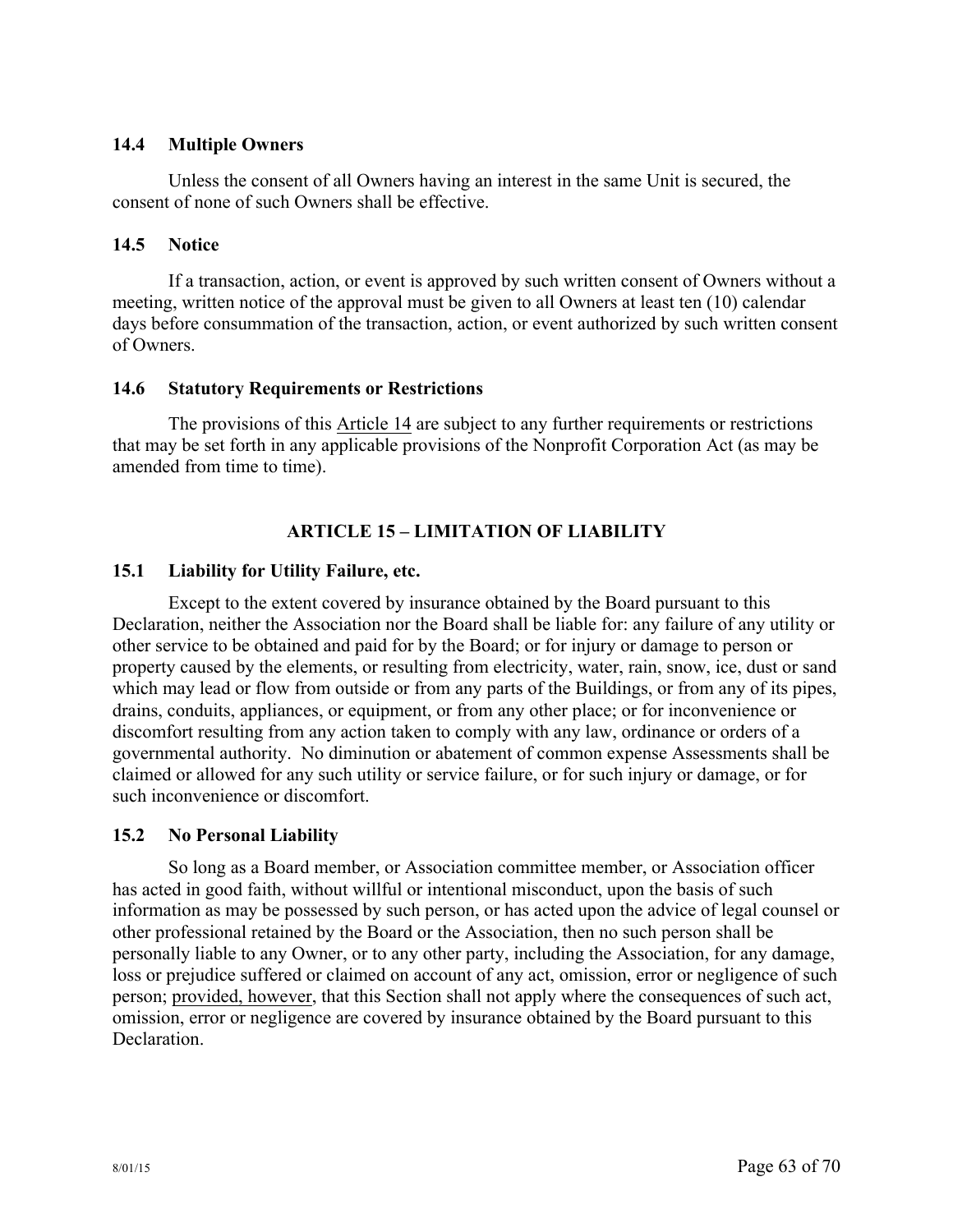#### **15.3 Indemnification of Board Members**

Each Board member or Association committee member, or Association officer shall be indemnified by the Association and the Owners against all expenses and liabilities, including attorneys' fees, reasonably incurred by or imposed in connection with any proceeding to which he or she may be a party, or in which he or she may become involved, by reason of holding or having held such a position, or any settlement thereof, whether or not he or she holds such position at the time such expenses or liabilities are incurred except in such cases wherein such person is adjudged (by a court of competent jurisdiction) guilty of willful misfeasance, malfeasance or nonfeasance in the performance of his or her duties; provided, however, that, in the event of a settlement, the indemnification shall apply only when the Board approves such settlement and reimbursement as being in the best interests of the Association.

## **ARTICLE 16 – MORTGAGEE PROTECTION**

#### **16.1 Notice to Mortgagee – Owner's Failure to Perform Obligations**

From and after the time a Mortgagee makes written request to the Board or the Association therefor, the Board or the Association shall notify such Mortgagee in writing in the event that the Owner of the Unit encumbered by the Mortgage held by such Mortgagee neglects for a period of thirty (30) days to cure any failure on his or her part to perform any of his or her obligations under this Declaration.

#### **16.2 Priority of Mortgages**

The lien or claim against a Unit for any unpaid Assessments or other charges that may be levied by the Board or by the Association pursuant to this Declaration or the Acts shall be subordinate to the Mortgage affecting such Unit, and the Mortgagee thereunder which comes into possession of or which obtains title to the Unit shall take the same free of such lien or claim for unpaid Assessments or other charges, but only to the extent of Assessments or other charges which accrue prior to foreclosure of the Mortgage, exercise of a power of sale available thereunder, or deed or assignment in lieu of foreclosure (expect for claims for a pro rata share of such prior Assessments or charges resulting from a pro rata share of such prior Assessments or charges resulting from a pro rata reallocation thereof to all Units including the Unit in which the Mortgagee is interested). No Assessment, charge, lien or claim which is described in the preceding sentence as being subordinate to a Mortgage or as not to burden a Mortgagee which comes into possession or which obtains title shall be collected or enforced by either the Board or the Association from or against a Mortgagee, a successor in title to a Mortgagee, or the Unit affected or previously affected by the Mortgage concerned.

#### **16.3 Prohibited Actions**

Unless at least seventy-five percent (75%) of the Mortgagees (based upon one vote for each Mortgage) or Owners of the individual Unit have given their prior written approval, neither the Board nor the Association shall be entitled by act, omission, or otherwise: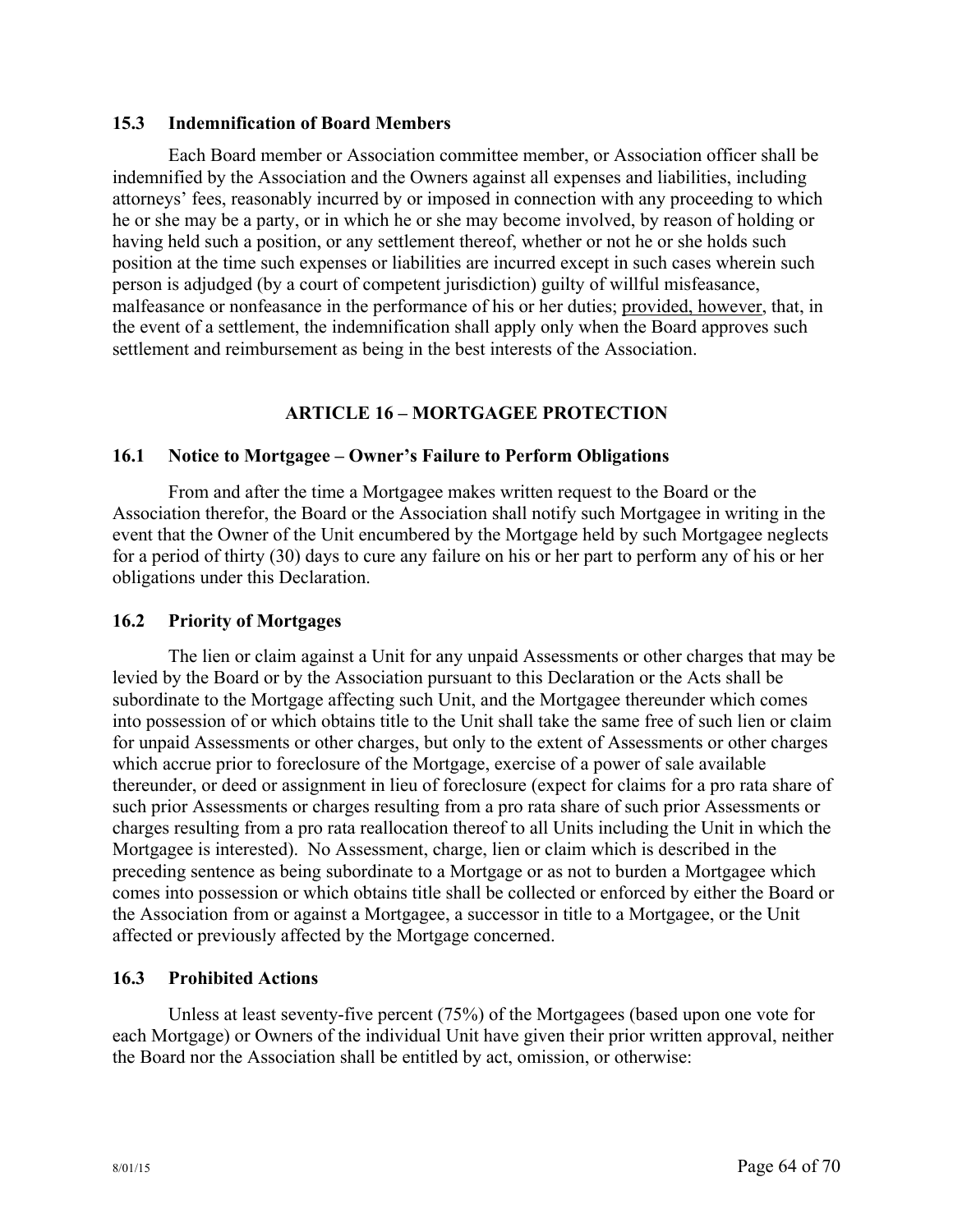(a) To abandon or terminate the Project or to abandon or terminate the arrangement which is established by this Declaration and Plat Maps;

(b) To partition or subdivide any Unit;

(c) To abandon, partition, subdivide, encumber, sell, or transfer all or any part of the Common Areas or Common Improvements (except for the granting of easements for utilities and similar purposes consistent with the intended use of the Project;

(d) To use hazard insurance proceeds resulting from damage to any part of the Project (whether to Units or to the Common Areas) for purposes other than the repair, replacement or reconstruction of such improvements, except as provided in Article 13 in the event of Substantial Destruction; or

(e) To change the pro rata interests or obligations of any Unit which apply for (i) purposes of levying Assessments or charges or allocating distributions of hazard insurance proceeds or condemnation awards and for (ii) determining the Percentage Interest of the Owners.

## **16.4 Insurance**

Neither the Board nor the Association shall: (i) alter the provisions of Article 11 in such a way as to diminish the insurance protection required to be afforded the parties designed to be protected thereby; or (ii) fail to maintain the insurance coverage described in such Article 11.

# **16.5 Examination of Books**

Any Mortgagee shall have the right, at its request and expense and upon reasonable notice, to examine the books and records of the Board, of the Association, or of the Project.

## **16.6 Maintenance of Common Areas / Common Improvements**

The Board and the Association shall establish an adequate reserve to cover the cost of reasonably predictable and necessary major repairs and replacements of the Common Areas and Common Improvements and shall cause such reserve to be funded by regular monthly or other periodic Assessments against the Units as more particularly set forth in this Declaration and as may be further required by the Condominium Act.

## **16.7 Management Contracts**

Any agreement for professional management of the Project which may be entered into by the Board or the Association shall call for a term not exceeding three (3) years and shall provide that either party, with or without cause and without payment of any termination fee, may terminate such contract upon no less than thirty (30) days and no more than ninety (90) days advance written notice.

## **16.8 Notice to Mortgagee – Common Area Damage or Loss**

From and after the time a Mortgagee makes written request to the Board or the Association therefor, the Board or the Association shall notify such Mortgagee in writing in the event there occurs any damage or loss to, or taking or anticipated condemnation of: (i) the Common Areas involving an amount in excess of, or reasonably estimated to be in excess of, Ten Thousand Dollars (\$10,000) or (ii) any Unit encumbered by the Mortgage held by such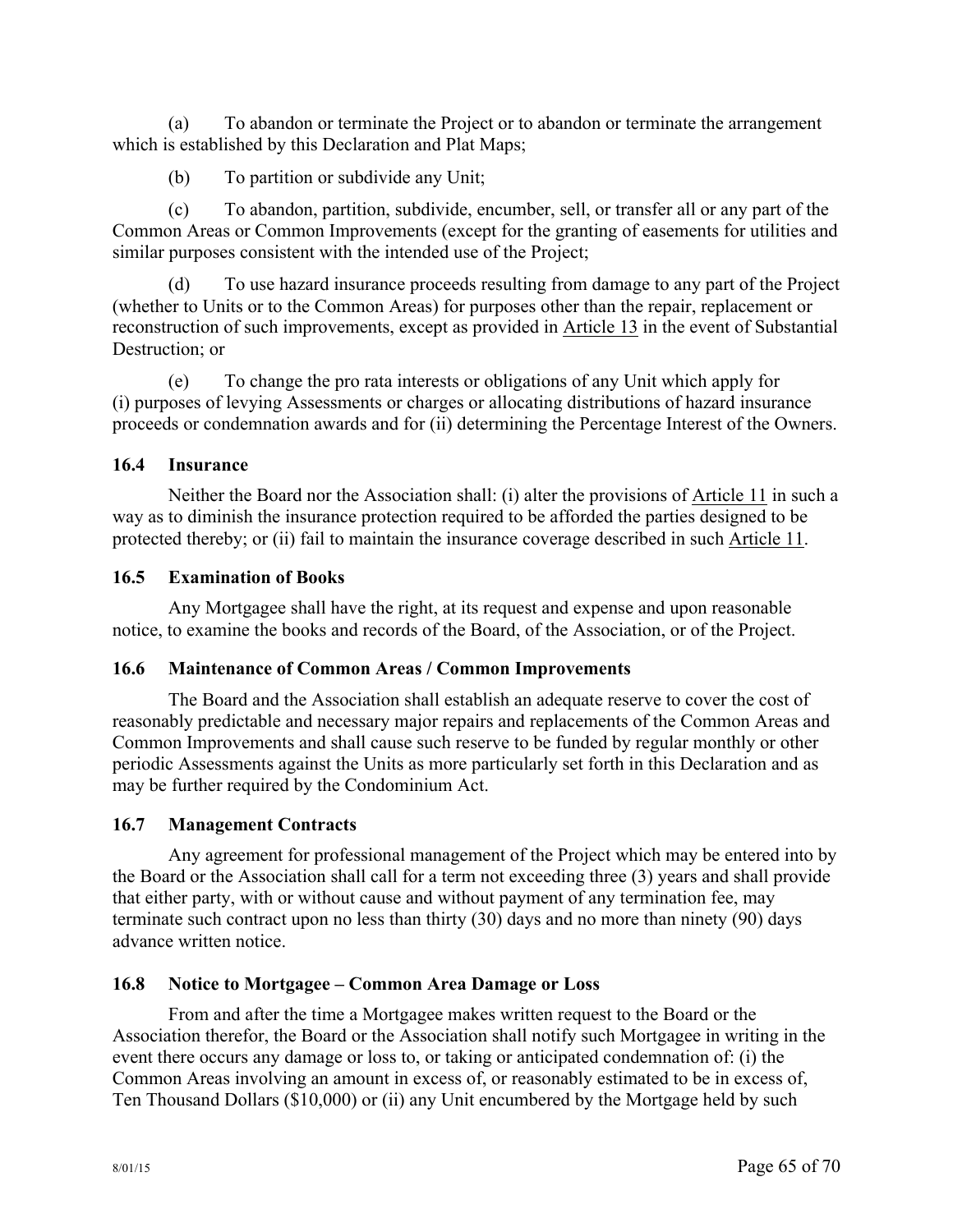Mortgagee, if the amount involved in such damage, loss or taking is in excess of One Thousand Dollars (\$1,000). Said notice shall be given within ten (10) days after the Board or the Association learns of such damage, loss, taking or anticipated condemnation.

## **16.9 No Owner Priority for Insurance Proceeds or Condemnation Awards**

No provision of this Declaration gives or may give an Owner or any other party priority over any rights of Mortgagees pursuant to their respective Mortgages in the case of a distribution to Owners of insurance proceeds or condemnation awards for loss to or taking of Units and/or the Common Areas or Common Improvements.

## **16.10 Right of First Refusal Exemption**

Any Mortgagee which obtains title to the Unit encumbered by its Mortgage pursuant to the remedies provided for in said Mortgage, pursuant to foreclosure of said Mortgage, pursuant to deed or assignment in lieu of foreclosure, shall be exempt from and shall in no way be governed by or subject to any "right of first refusal" which may or may not be contained in or provided for in this Declaration.

## **16.11 Maximum Mortgagee Protection**

In the event another provision or clause in this Declaration deals with the same subject matter as is dealt with in any provision or clause of this Article 16, the provision or clause which results in the greatest protection and security for a Mortgagee shall control the rights, obligations, or limits of authority, as the case may be, applicable to the Board and Association with respect to the subject matter concerned.

## **16.12 Effect of Declaration Amendments**

No amendment to this Article 16 which has the effect of diminishing the rights, protection, or security afforded to Mortgagees shall be accomplished or effective unless all of the Mortgagees of the individual Units have given their prior written approval to such instrument. Any amendment to this Article 16 shall be accomplished by an instrument executed by the Board and filed for record in the Office of the Weber County Recorder. In any such instrument an officer of the Board shall certify that any prior written approval of Mortgagees required by this Article 16 as a condition to amendment has been obtained.

## **16.13 Certification of Mortgagee Protection**

The Board of Directors has been advised by the Association's legal counsel that this Article 16 does not diminish the rights, protection, or security afforded to any Mortgagees under the provisions of the Original Declaration. Consequently, as required by Section 41 of the Original Declaration, those members of the Board signing this Declaration hereby certify that no prior written approval of Mortgagees are required by such Section 41. Such certification is the result of a reasonable reading and interpretation of the Original Declaration, including said Section 41. Accordingly, notwithstanding such required certification, those members of the Board signing this Declaration shall in no manner whatsoever be held personally responsible or liable to any Mortgagees for any claims, actions, damages, liability, costs or expenses that may ever be allegedly suffered or experienced by such Mortgagees.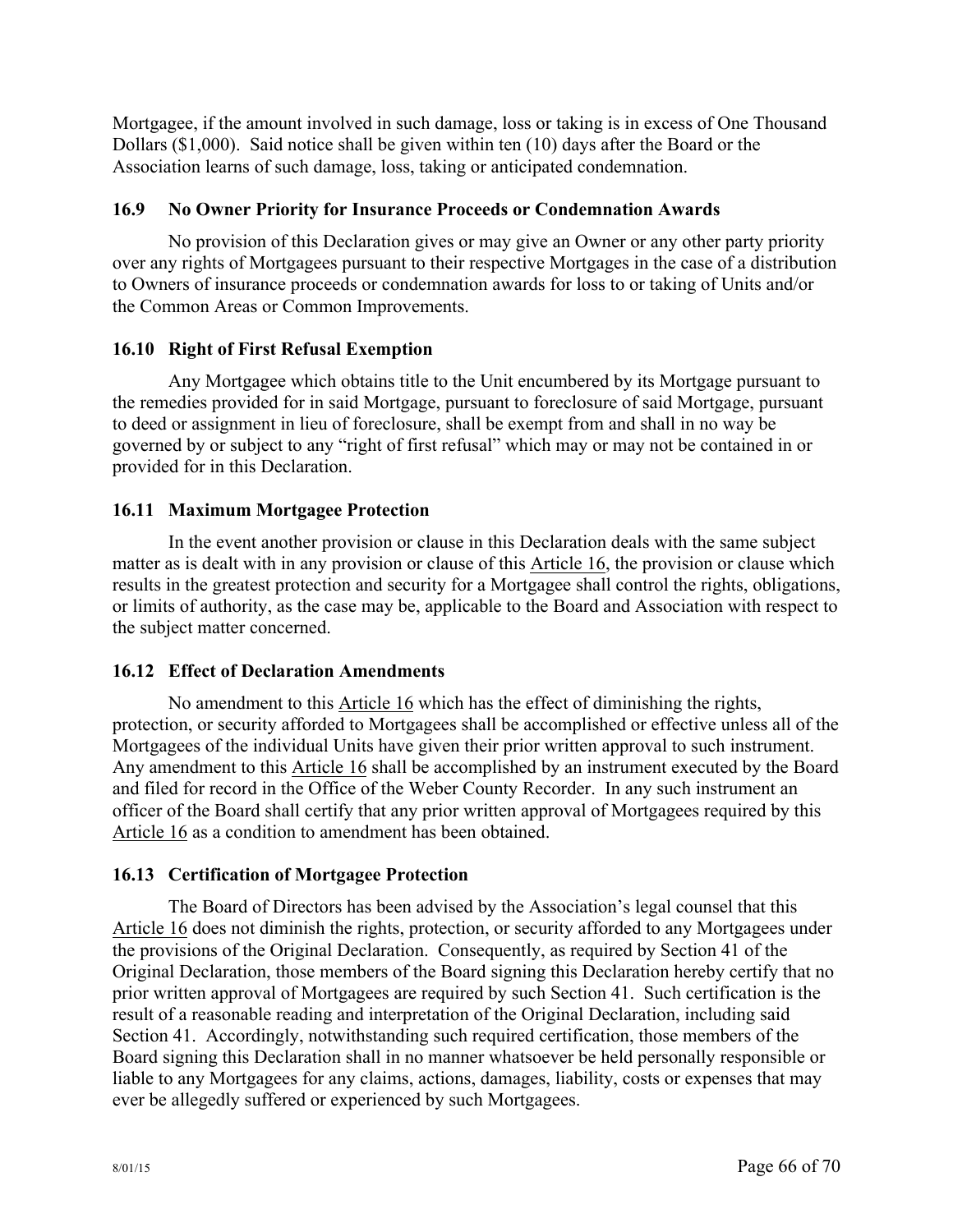#### **ARTICLE 17 – EXPANSION / CONTRACTION**

The Project has been completed in its entirety. Accordingly, any provisions of the Original Declaration or any other declarations, or any supplements or amendments thereto, related to expansion of the Project, no longer apply to or govern the Project. As such, the Project may not be contracted or expanded in any manner whatsoever unless this Declaration is properly amended to allow for such contraction or expansion.

#### **ARTICLE 18 – AMENDMENT TO DECLARATION**

Amendments to this Declaration shall be made by an instrument in writing entitled "Amendment to Declaration" which sets forth the entire amendment. Except as otherwise specifically provided for in this Declaration, any proposed amendment must be approved by a majority of the Board prior to its adoption by the Owners. Amendments may be adopted at a meeting of the Owners if Owners holding sixty-seven percent (67%) of the voting rights in the Association vote in favor of such amendment, or without any meeting if all Owners have been duly notified and Owners holding sixty-seven percent (67%) of the voting rights consent in writing to such amendment. In all events, the amendment when adopted shall bear the signature of the President of the Association and shall be attested by the Secretary, who shall state whether the amendment was properly adopted, and shall be acknowledged by them as officers of the Association. Amendments once properly adopted shall be effective upon recording in the Recorder's Office and any other appropriate governmental offices. Any decision changing the Percentage Interest shall require the unanimous consent of the Owners and their Mortgagees. It is specifically covenanted and understood that any amendment to this Declaration properly adopted will be completely effective to amend any or all of the covenants, conditions and restrictions contained herein which may be affected and any or all clauses of this Declaration unless otherwise specifically provided in the Section being amended or the amendment itself.

#### **ARTICLE 19 – MISCELLANEOUS**

#### **19.1 Service of Process**

Service of process for the purposes provided in the Acts may be made upon the offices of the Manager of the Association or upon the President of the Association. The Board may at any time designate a new or different person, entity or agency for such purposes by filing an amendment to this Declaration limited to the sole purpose of making such change, and such amendment need only be signed and acknowledged by the then President of the Association.

### **19.2 Notices for All Purposes**

19.2.1 Delivery of Notice. Any notice permitted or required to be delivered under the provisions of this Declaration or the Bylaws may be delivered either personally or by mail. If delivery is made by mail, any such notice shall be deemed to have been delivered three (3) Business Days after a copy has been deposited in the United States mail, postage prepaid, for first class mail, addressed to the person entitled to such notice at the most recent address given by such person to the Board, in writing, for the purpose of service of such notice, or to the most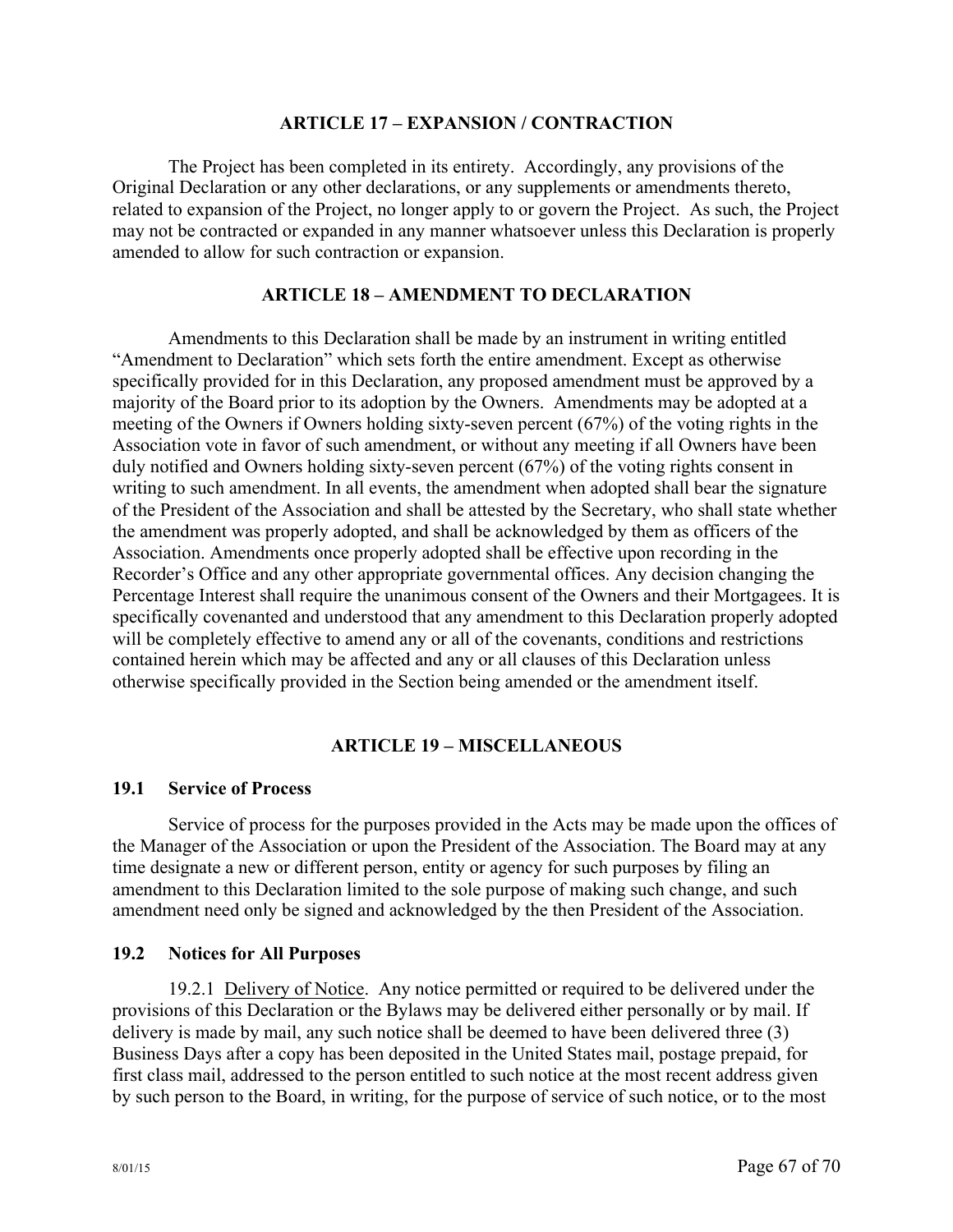recent address known to the Board. Notice to the Owner or Owners of any Unit shall be sufficient if mailed to the Unit of such person or persons if no other mailing address has been given to the Board by any of the persons so entitled. Mailing addresses may be changed from time to time by notice in writing to the Board. Notice to be given to the Board shall be given to the President or Secretary.

19.2.2 Mortgagee Notice. Upon written request therefor a Mortgagee, or deed of trust beneficiary of any Unit shall be entitled to be sent a copy of any notices respecting the Unit covered by his security instrument until the request is withdrawn or the security right discharged. Notices will only be sent to those on record of the Association as requesting such notifications. The Association is not responsible to search for entities that may be entitled to receive notification.

### **19.3 Conveyances.**

Any deed, lease, mortgage, deed of trust, or other instrument conveying or encumbering a Unit shall describe the interest or estate involved substantially as follows:

Unit No.  $\qquad$  contained within the Wolf Lodge Condominium Project as the same is identified in the Record of Survey Map recorded in Weber County, Utah as Entry No. \_\_\_\_ in Book \_\_\_\_ at Page  $\qquad$  (as said Record of Survey Map may have hereafter been amended or supplemented) and in the Amended and Restated Declaration of Condominium of the Wolf Lodge Condominium Project recorded in Weber County, Utah as Entry No. \_\_\_\_ in Book \_\_\_\_ at Page (as said Declaration may have heretofore been amended or supplemented). TOGETHER WITH the undivided ownership interest in said Project's Common Areas and Common Improvements which is appurtenant to said Unit (the referenced Declaration of Condominium providing for periodic alteration both in the magnitude of said undivided ownership interest and in the composition of the Common Areas and Common Improvements to which said interest relates).

## **19.4 Security Disclaimer**

The Association may, but shall not be obligated to, maintain or support certain activities within the Project designed to make the Project safer than it otherwise might be. Neither the Association, nor the Board shall in any way be considered insurers or guarantors of security within the Project, however; and neither the Association, nor the Board shall be held liable for any loss or damage by reason or failure to provide adequate security or ineffectiveness of security measures undertaken. All Owners and their tenants, family members, guests, invitees and any other occupants of any Unit, acknowledge and understand that the Association and Board have made no representations or warranties, nor have they relied upon any representations or warranties, expressed or implied, including any warranty or merchantability or fitness for any particular purpose, relative to any security measures undertaken within the Project.

#### **19.5 Owner Joint and Liable Responsibility**

If any Unit is owned by more than one Owner ("Multi-Owner Unit"), the Owners of such Multi-Owner Unit shall be "jointly and severally" responsible and liable for the performance and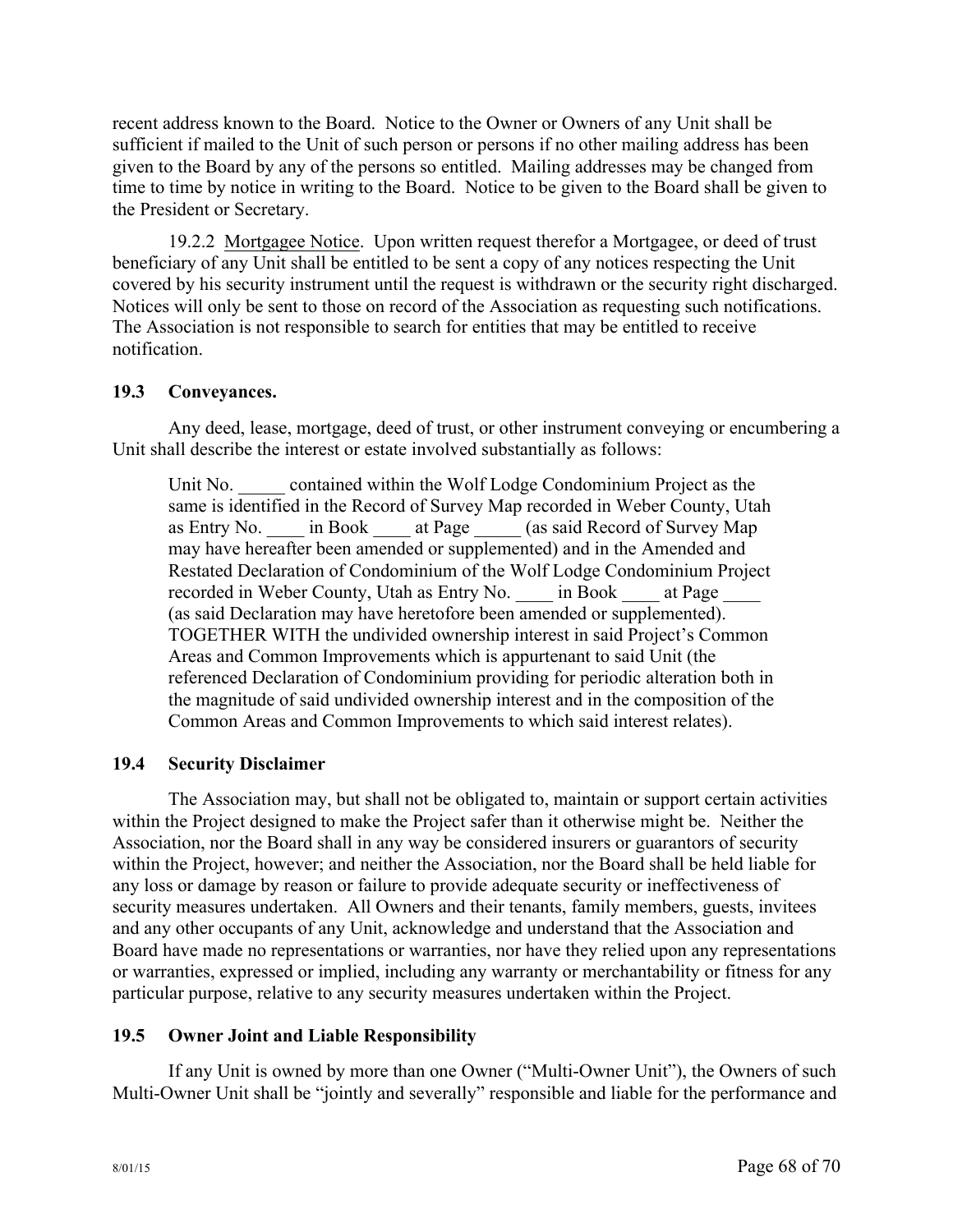fulfillment of any Owner responsibilities, obligations and/or liabilities associated with such Multi-Owner Unit as set forth under the Governing Documents. By example, and without limitation of the previous sentence, if the Association were to impose a fine or Special Assessment against a Multi-Owner Unit, the Association may proceed to collect payment of such fine or Special Assessment from (A) any one Owner, (B) all Owners, or (C) less than all of the Owners of that Multi-Owner Unit.

## **19.6 Mechanics Liens**

Liens for materials, labor or money against any Owner or the Association are to be indexed in the public records under the name of the Unit and the Unit's Owner(s). With regard to a lien on multiple Units for materials, labor or money provided to the Association or affecting the Common Areas, an Owner may pay his or her pro rata share of the amount of any lien and that shall be sufficient to release the lien as to his Unit. Any person, entity or organization that elects to provide materials or perform labor at the Project shall do so subject to the terms, covenants, and conditions of this Section 19.6.

### **19.7 Severability**

The provisions of this Declaration shall be deemed independent and severable, and the invalidity or partial invalidity or unenforceability of any one provision or portion thereof shall not affect the validity or enforceability of any other provision hereof, if the remainder complies with the Acts or as covenants affect the common plan.

#### **19.8 Effective Date**

This Declaration shall take effect upon recording.

#### **19.9 Liberal Construction**

The provisions of the Governing Documents shall be liberally construed to effectuate their purpose of creating a uniform plan for the development and operation of the Project consistent with applicable Utah law. It is intended and covenanted also that, insofar as it affects the Governing Documents and the Project, the provisions of the Acts referenced herein shall be liberally construed to effectuate the intent of the Governing Documents insofar as reasonably possible. In the event any provision of the Governing Documents is deemed as inconsistent with or illegal under any provision of the Acts (or any other applicable Utah law, rule or regulation) then the applicable provision(s) of the Acts (or any other applicable Utah law, rule or regulation) shall govern.

#### **19.10 Consistent with Acts**

The terms such as, but not limited to, "Owner," "Unit," "Unit Owner," "Association of Unit Owners," "Building," "Common Areas," "Operating Expenses," "Limited Common Areas" and "Property," used herein are intended to have the same meaning given in the Acts unless the context clearly requires otherwise or to so define the terms would produce an illegal or improper result.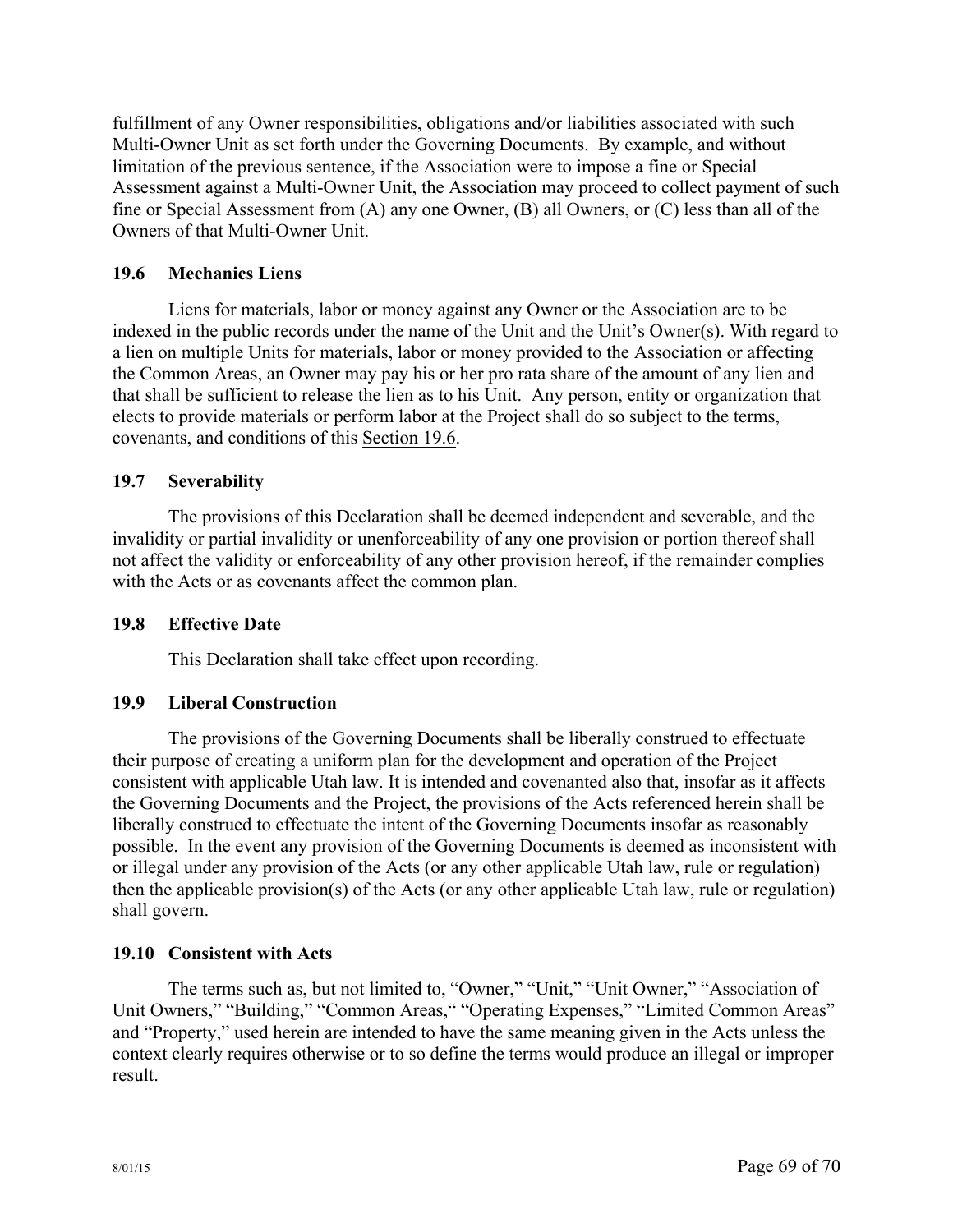#### **19.11 Covenant Running with Land**

It is intended that this Declaration shall be operative as a set of covenants running with the land, or equitable servitudes, supplementing and interpreting the Acts, and operating independently of the Acts should the Acts be, in any respect, inapplicable.

#### **19.12 Unit and Building Boundary**

In interpreting the Survey Map and Plans, the existing physical boundaries of each Building and each Unit as constructed shall be conclusively presumed to be its boundaries.

#### **19.13 "Person," etc.**

When interpreting this Declaration, the term "person" may include natural persons, partnerships, corporations, associations, and personal representatives. The term "mortgage" may be read to include deeds of trust. The singular may include the plural and the masculine may include the feminine, or vice versa, where the context so admits or requires.

#### **19.14 Captions and Exhibits**

Captions given to the various Articles and Sections herein are for convenience only and are not intended to modify or affect the meaning of the substantive provisions hereof. The various exhibits referred to herein by reference are hereby incorporated herein as though fully set forth where such reference is made.

IN WITNESS WHEREOF, the Association has caused this Declaration to be executed by its duly authorized officers on the day of  $\qquad \qquad$ , 2015.

WOLF LODGE HOMEOWNERS ASSOCIATION, INC., a Utah nonprofit corporation

| By:              |  |
|------------------|--|
| Name:            |  |
| Title: President |  |

| By:              |  |
|------------------|--|
| Name:            |  |
| Title: Secretary |  |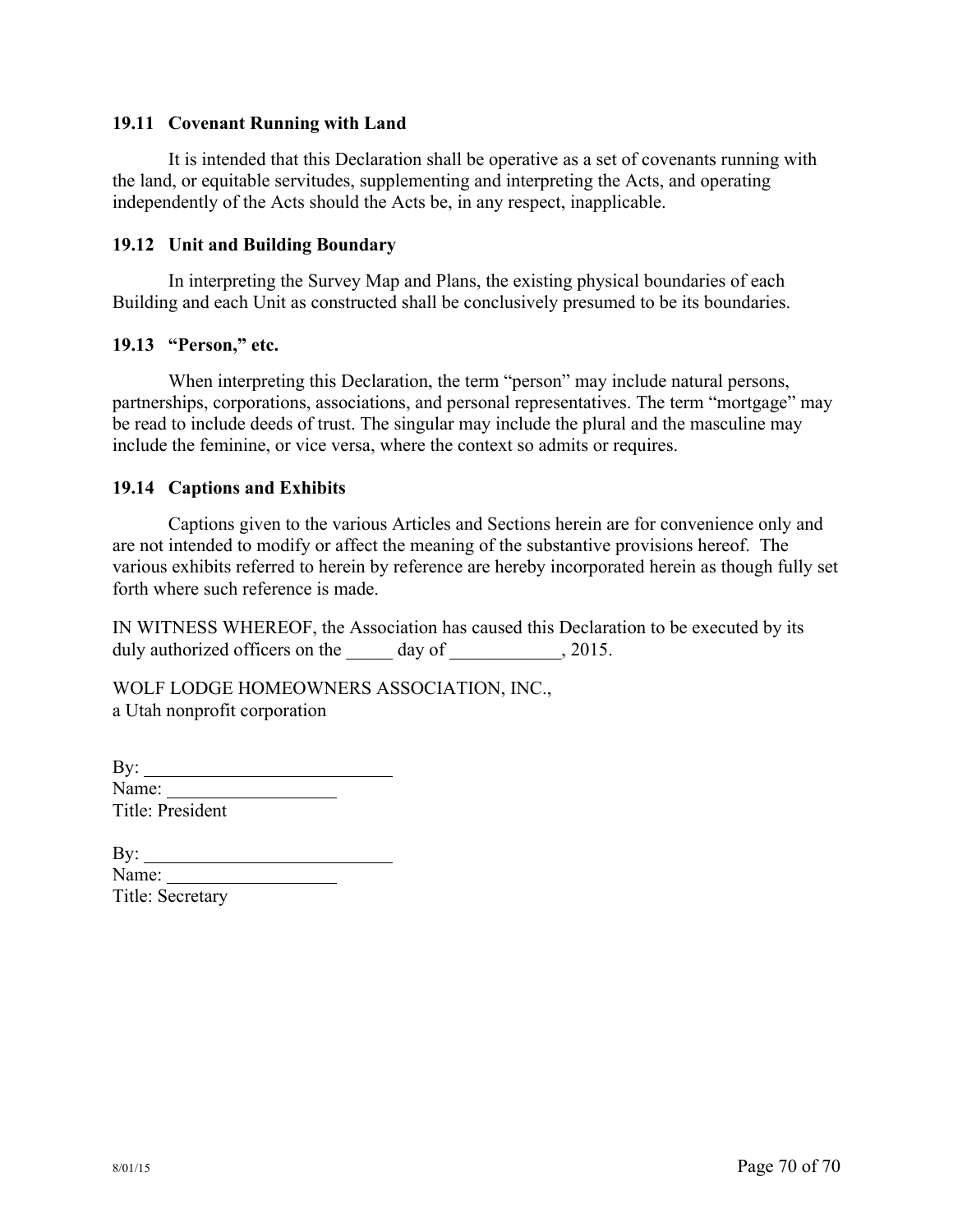## Exhibit "A" to Declaration

## Legal Description

## The real property that is subject to and burdened by this Declaration is described as follow:

Any and all real property, easements, right of ways, improvements, fixtures and infrastructure that encompass and are included within that certain residential condominium project commonly known as "Wolf Lodge Condominiums" located at \_\_\_\_\_\_\_\_\_\_\_\_\_\_\_\_\_\_\_\_\_\_\_\_\_\_\_\_\_ in Eden, Utah, including, without limitation, any and all Buildings, Units, Common Areas and Common Improvements as such terms are more particularly defined and described in that certain "Amended and Restated Declaration of Covenants, Conditions and restrictions for the Wolf Lodge Condominium Project" to which this Exhibit "A" is attached and incorporated.

Without in any way limiting the broad scope and generality of the previous paragraph, the real property that is subject to and burdened by this Declaration includes any and all real property, easements, right of ways, improvements, fixtures and infrastructure located on the real property that is included in each of the following Plat Maps, as such Plat Maps may be substituted or amended: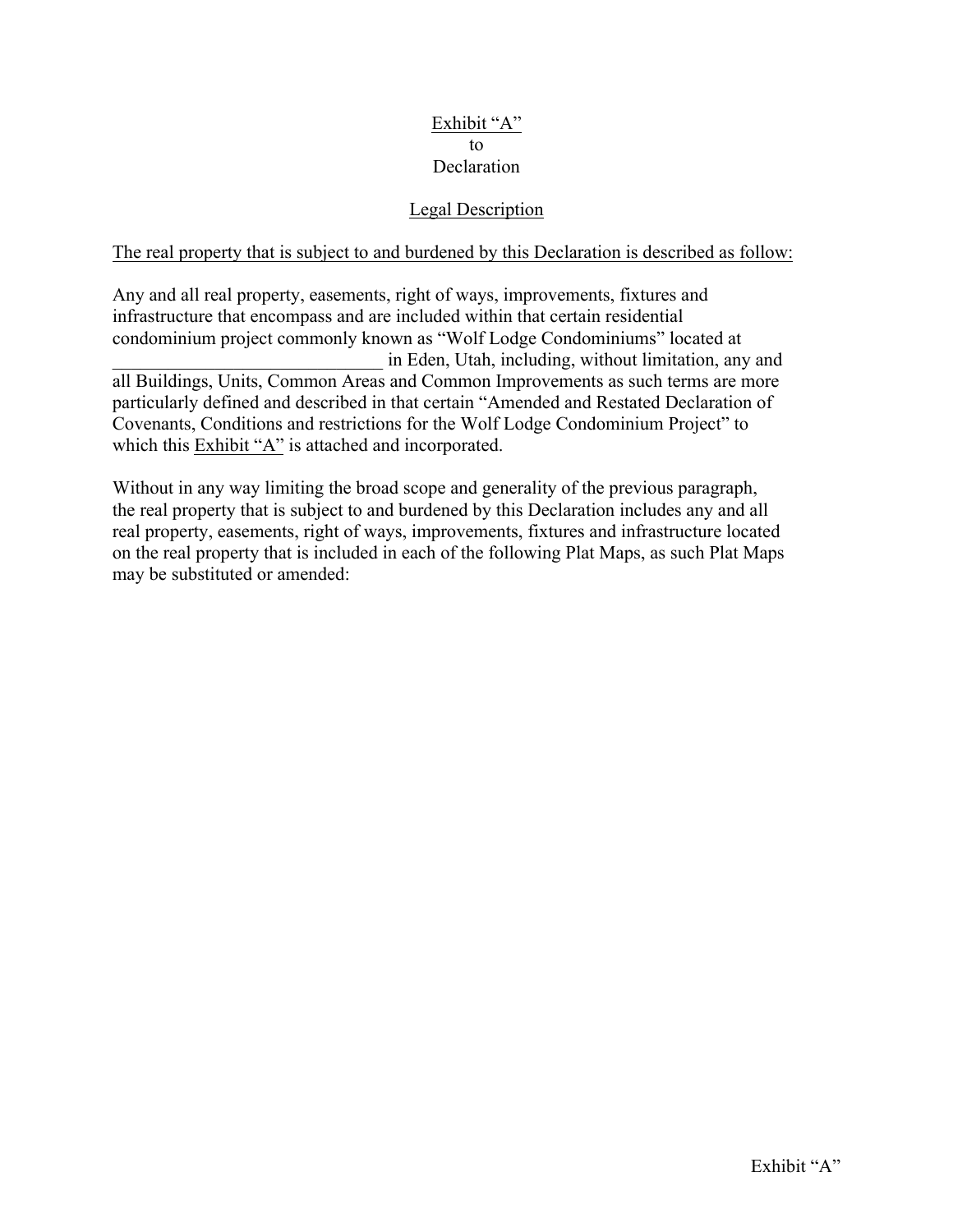## Exhibit "B"

| <b>BUILDING NO. 1</b> |                       |                            |
|-----------------------|-----------------------|----------------------------|
| <b>Unit Number</b>    | <b>Par Value</b>      | <b>Percentage Interest</b> |
| 101                   | 585                   | .595                       |
| 102                   | 585                   | .595                       |
| 103                   | 615                   | .625                       |
| 104                   | 615                   | .625                       |
| 105                   | 585                   | .595                       |
| 106                   | 585                   | .595                       |
| 107                   | 685                   | .696                       |
| 108                   | 685                   | .696                       |
| 109                   | 715                   | .727                       |
| 110                   | 715                   | .727                       |
| 111                   | 685                   | .696                       |
| 112                   | 685                   | .696                       |
|                       |                       |                            |
|                       | <b>BUILDING NO. 2</b> |                            |
| <b>Unit Number</b>    | <b>Par Value</b>      | <b>Percentage Interest</b> |
| 201                   | 585                   | .595                       |
| 202                   | 585                   | .595                       |
| 203                   | 615                   | .625                       |
| 204                   | 615                   | .625                       |
| 205                   | 585                   | .595                       |
| 206                   | 585                   | .595                       |
| 207                   | 685                   | .696                       |
| 208                   | 685                   | .696                       |
| 209                   | 715                   | .727                       |
| 210                   | 715                   | .727                       |
| 211                   | 685                   | .696                       |
| 212                   | 685                   | .696                       |
|                       |                       |                            |

Percentage of Undivided Ownership Interest of each Owner in the Common Areas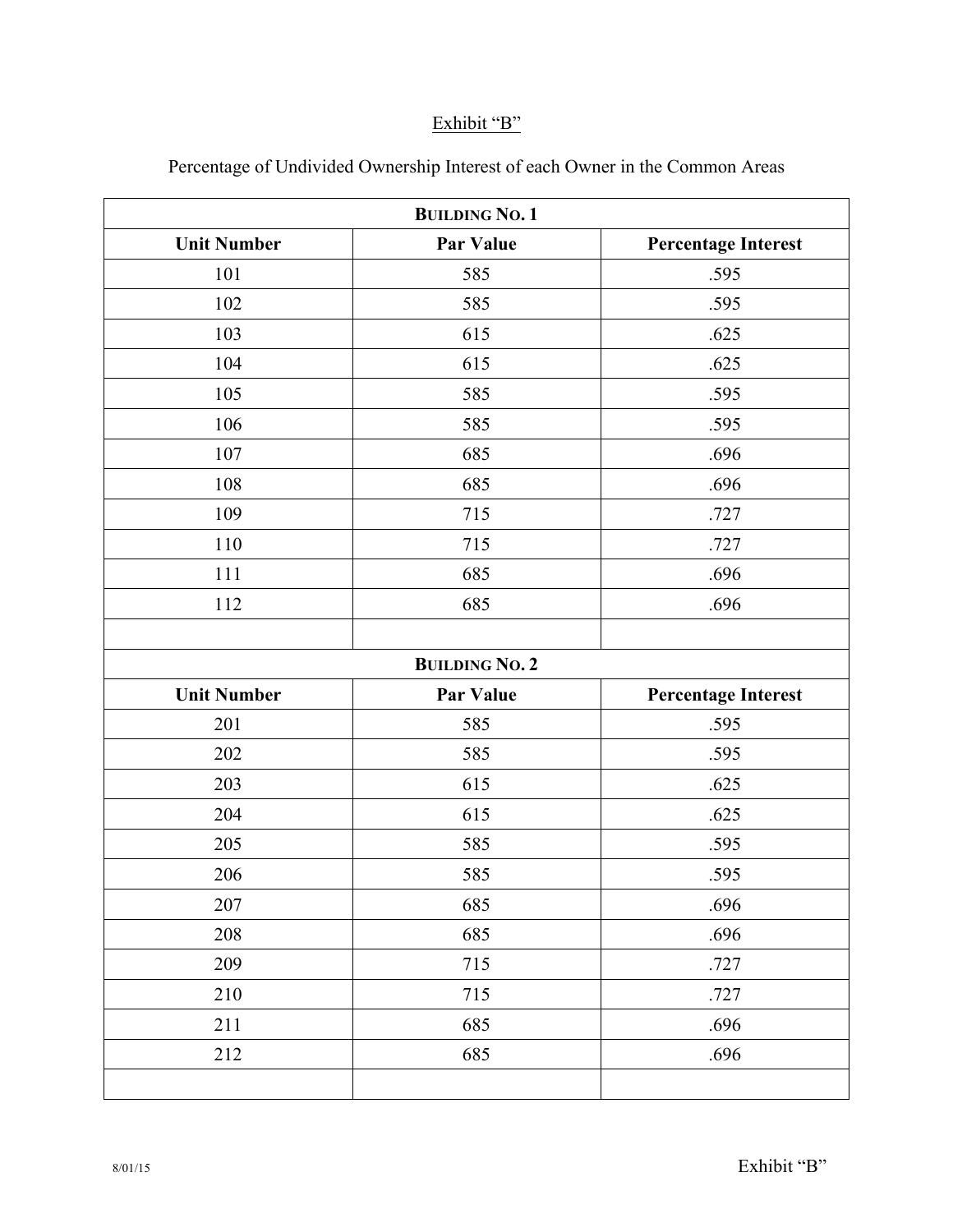| <b>BUILDING NO. 3</b> |                       |                            |
|-----------------------|-----------------------|----------------------------|
| <b>Unit Number</b>    | <b>Par Value</b>      | <b>Percentage Interest</b> |
| 301                   | 585                   | .595                       |
| 302                   | 585                   | .595                       |
| 303                   | 615                   | .625                       |
| 304                   | 615                   | .625                       |
| 305                   | 585                   | .595                       |
| 306                   | 585                   | .595                       |
| 307                   | 685                   | .696                       |
| 308                   | 685                   | .696                       |
| 309                   | 715                   | .727                       |
| 310                   | 715                   | .727                       |
| 311                   | 685                   | .696                       |
| 312                   | 685                   | .696                       |
|                       |                       |                            |
|                       | <b>BUILDING NO. 4</b> |                            |
| <b>Unit Number</b>    | <b>Par Value</b>      | <b>Percentage Interest</b> |
| 401                   | 725                   | .737                       |
| 402                   | 725                   | .737                       |
| 403                   | 740                   | .752                       |
| 404                   | 740                   | .752                       |
| 405                   | 725                   | .737                       |
| 406                   | 725                   | .737                       |
| 407                   | 685                   | .696                       |
| 408                   | 685                   | .696                       |
| 409                   | 715                   | .727                       |
| 410                   | 715                   | .727                       |
| 411                   | 685                   | .727                       |
| 412                   | 685                   | .727                       |
|                       |                       |                            |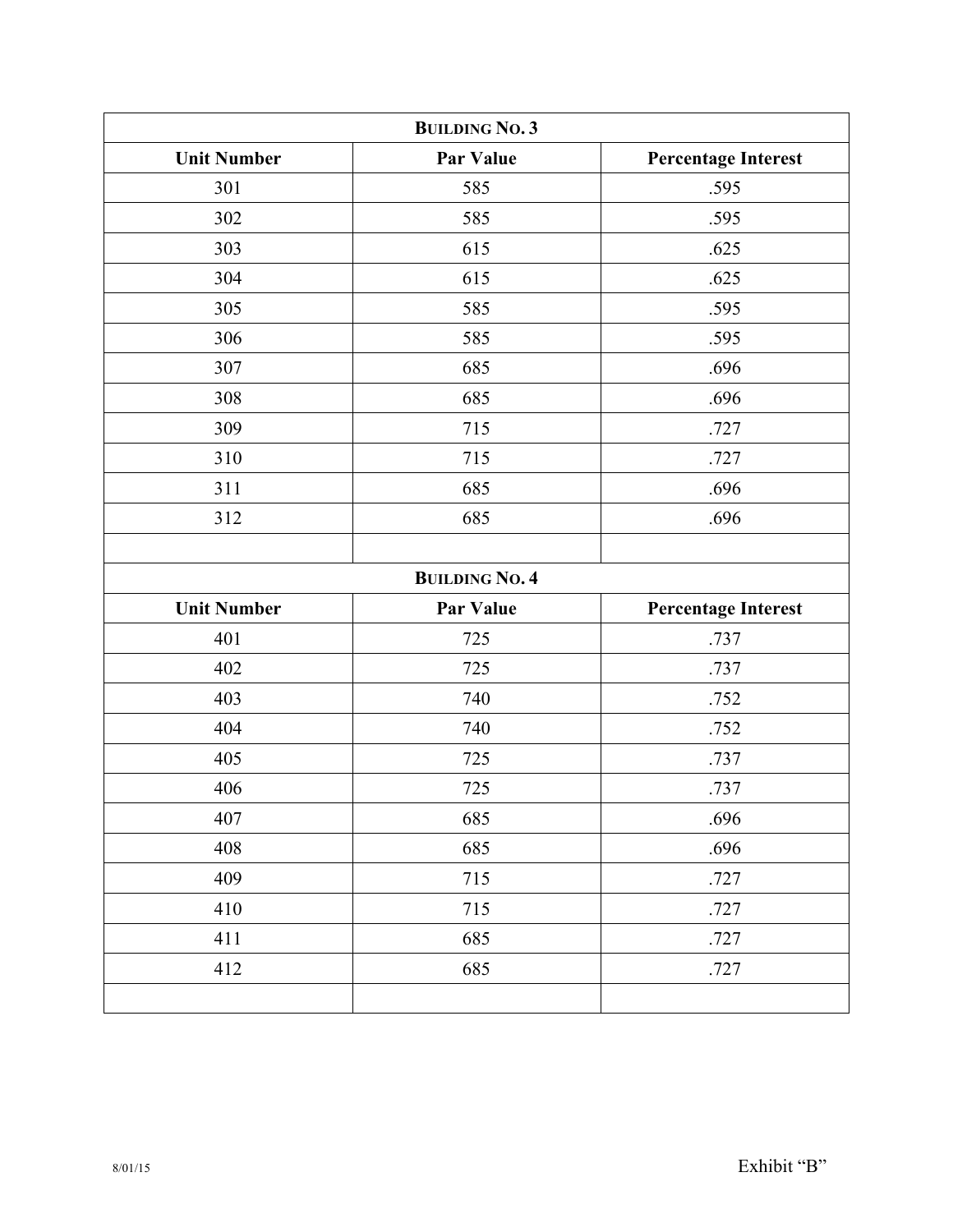| <b>BUILDING NO. 5</b> |                       |                            |
|-----------------------|-----------------------|----------------------------|
| <b>Unit Number</b>    | Par Value             | <b>Percentage Interest</b> |
| 501                   | 725                   | .737                       |
| 502                   | 725                   | .737                       |
| 503                   | 740                   | .752                       |
| 504                   | 740                   | .752                       |
| 505                   | 725                   | .737                       |
| 506                   | 725                   | .737                       |
| 507                   | 685                   | .696                       |
| 508                   | 685                   | .696                       |
| 509                   | 715                   | .727                       |
| 510                   | 715                   | .727                       |
| 511                   | 685                   | .727                       |
| 512                   | 685                   | .727                       |
|                       |                       |                            |
|                       | <b>BUILDING NO. 6</b> |                            |
| <b>Unit Number</b>    | <b>Par Value</b>      | <b>Percentage Interest</b> |
| 601                   | 585                   | .595                       |
| 602                   | 585                   | .595                       |
| 603                   | 615                   | .625                       |
| 604                   | 740                   | .752                       |
| 605                   | 725                   | .737                       |
| 606                   | 725                   | .737                       |
| 607                   | 685                   | .696                       |
| 608                   | 685                   | .696                       |
| 609                   | 715                   | .727                       |
| 610                   | 715                   | .727                       |
| 611                   | 685                   | .696                       |
| 612                   | 685                   | .696                       |
|                       |                       |                            |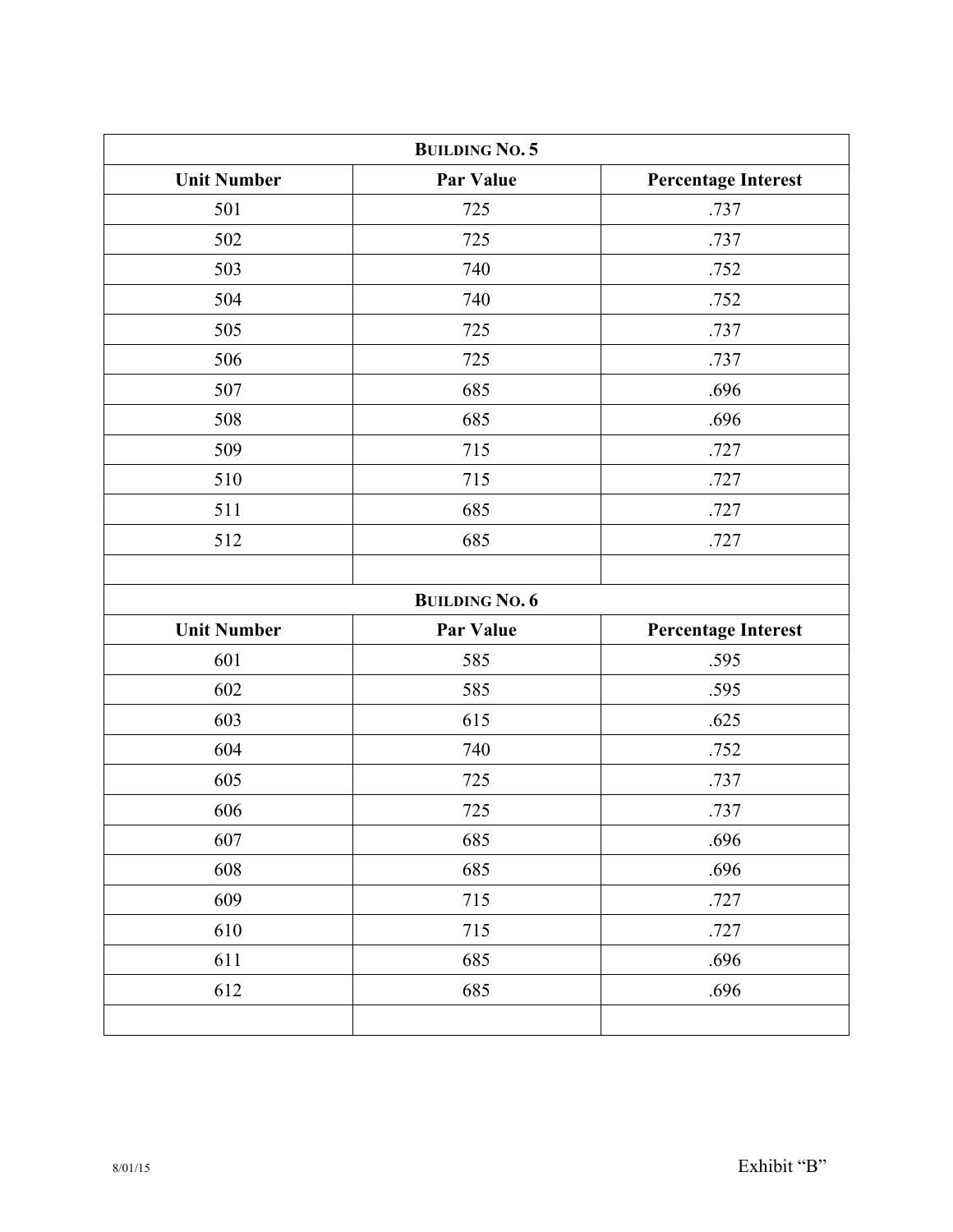| <b>BUILDING NO. 7</b> |                       |                            |
|-----------------------|-----------------------|----------------------------|
| <b>Unit Number</b>    | Par Value             | <b>Percentage Interest</b> |
| 701                   | 585                   | .595                       |
| 702                   | 585                   | .595                       |
| 703                   | 615                   | .625                       |
| 704                   | 615                   | .625                       |
| 705                   | 585                   | .595                       |
| 706                   | 585                   | .595                       |
| 707                   | 685                   | .696                       |
| 708                   | 685                   | .696                       |
| 709                   | 715                   | .727                       |
| 710                   | 715                   | .727                       |
| 711                   | 685                   | .696                       |
| 712                   | 685                   | .696                       |
|                       |                       |                            |
|                       | <b>BUILDING NO. 8</b> |                            |
| <b>Unit Number</b>    | Par Value             | <b>Percentage Interest</b> |
| 801                   | 585                   | .595                       |
| 802                   | 585                   | .595                       |
| 803                   | 615                   | .625                       |
| 804                   | 615                   | .625                       |
| 805                   | 585                   | .595                       |
| 806                   | 585                   | .595                       |
| 807                   | 685                   | .696                       |
| 808                   | 685                   | .696                       |
| 809                   | 715                   | .727                       |
| 810                   | 715                   | .727                       |
| 811                   | 685                   | .696                       |
| 812                   | 685                   | .696                       |
|                       |                       |                            |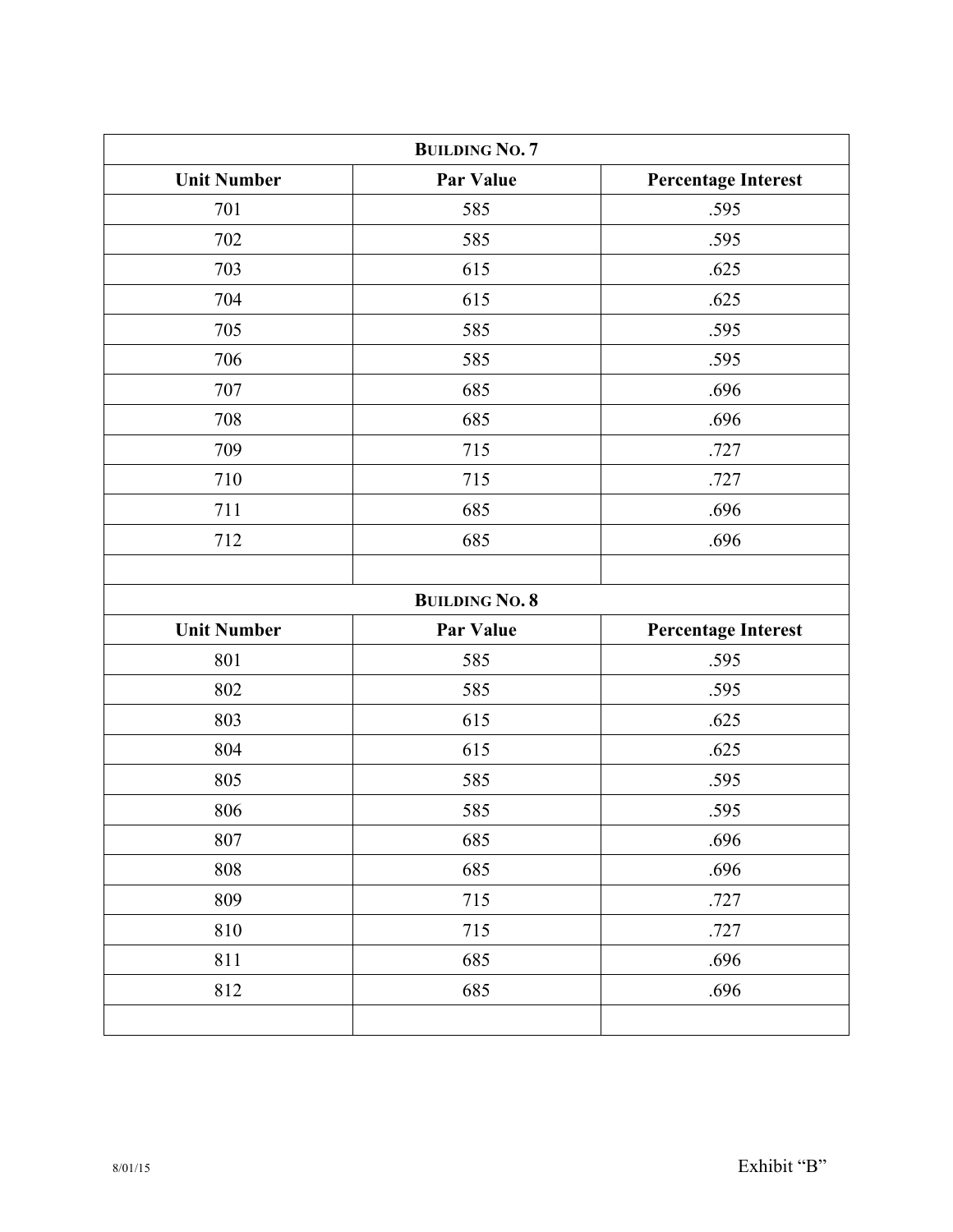| <b>BUILDING NO. 11</b> |                        |                            |
|------------------------|------------------------|----------------------------|
| <b>Unit Number</b>     | <b>Par Value</b>       | <b>Percentage Interest</b> |
| 1101                   | 725                    | .737                       |
| 1102                   | 725                    | .737                       |
| 1103                   | 740                    | .752                       |
| 1104                   | 740                    | .752                       |
| 1105                   | 725                    | .737                       |
| 1106                   | 725                    | .737                       |
| 1107                   | 700                    | .711                       |
| 1108                   | 700                    | .711                       |
| 1109                   | 715                    | .727                       |
| 1110                   | 715                    | .727                       |
| 1111                   | 700                    | .711                       |
| 1112                   | 700                    | .711                       |
|                        |                        |                            |
|                        | <b>BUILDING NO. 12</b> |                            |
| <b>Unit Number</b>     | <b>Par Value</b>       | <b>Percentage Interest</b> |
| 1201                   | 725                    | .737                       |
| 1202                   | 725                    | .737                       |
| 1203                   | 740                    | .752                       |
| 1204                   | 740                    | .752                       |
| 1205                   | 725                    | .737                       |
| 1206                   | 725                    | .737                       |
| 1207                   | 700                    | .711                       |
| 1208                   | 700                    | .711                       |
| 1209                   | 715                    | .727                       |
| 1210                   | 715                    | .727                       |
| 1211                   | 700                    | .711                       |
| 1212                   | 700                    | .711                       |
|                        |                        |                            |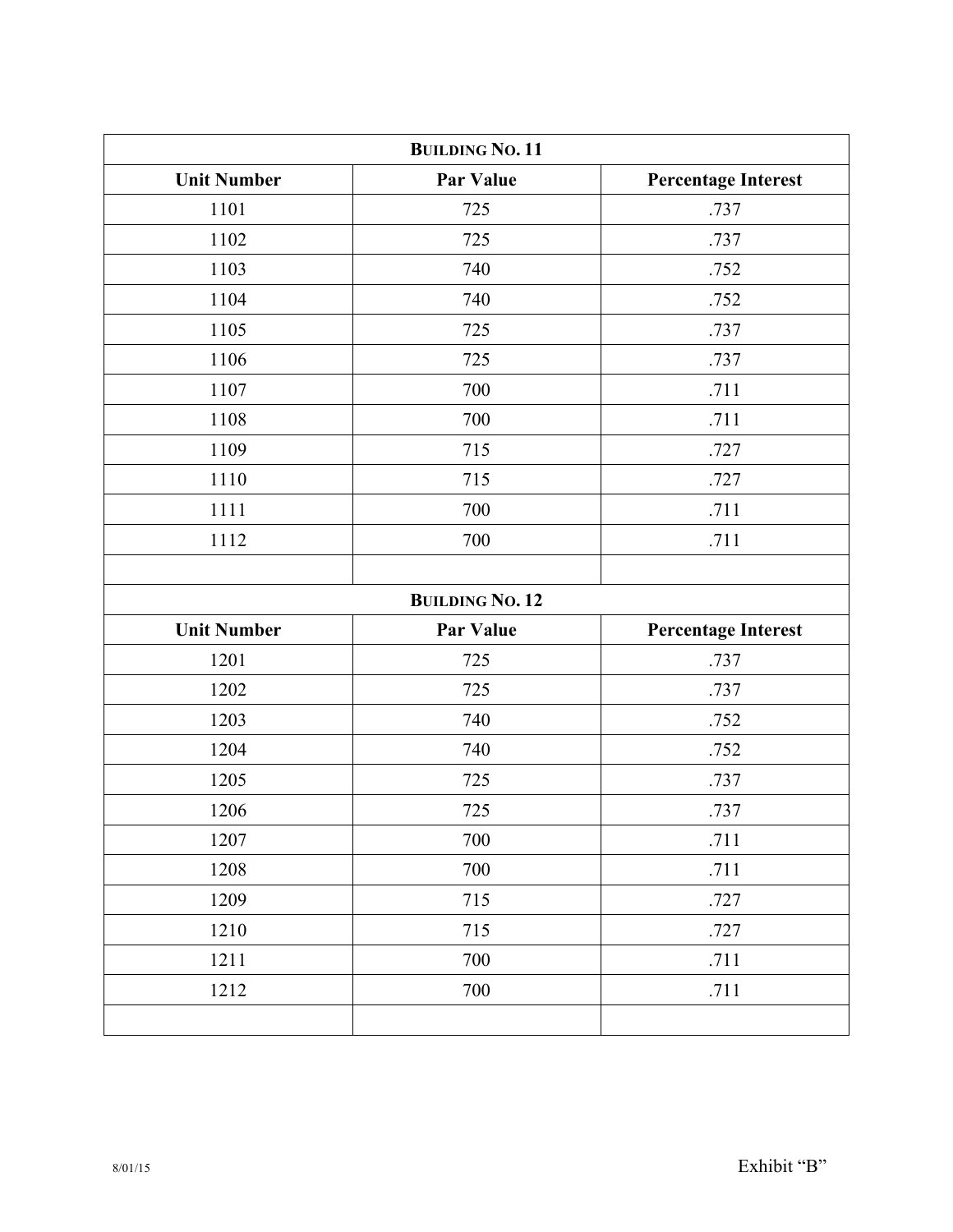| <b>BUILDING NO. 13</b> |                        |                            |
|------------------------|------------------------|----------------------------|
| <b>Unit Number</b>     | <b>Par Value</b>       | <b>Percentage Interest</b> |
| 1301                   | 725                    | .737                       |
| 1302                   | 725                    | .737                       |
| 1303                   | 740                    | .752                       |
| 1304                   | 740                    | .752                       |
| 1305                   | 725                    | .737                       |
| 1306                   | 725                    | .737                       |
| 1307                   | 700                    | .711                       |
| 1308                   | 700                    | .711                       |
| 1309                   | 715                    | .727                       |
| 1310                   | 715                    | .727                       |
| 1311                   | 700                    | .711                       |
| 1312                   | 700                    | .711                       |
|                        |                        |                            |
|                        | <b>BUILDING NO. 14</b> |                            |
| <b>Unit Number</b>     | <b>Par Value</b>       | <b>Percentage Interest</b> |
| 1401                   | 725                    | .737                       |
| 1402                   | 725                    | .737                       |
| 1403                   | 740                    | .752                       |
| 1404                   | 740                    | .752                       |
| 1405                   | 725                    | .737                       |
| 1406                   | 725                    | .737                       |
| 1407                   | 700                    | .711                       |
| 1408                   | 700                    | .711                       |
| 1409                   | 715                    | .727                       |
| 1410                   | 715                    | .727                       |
| 1411                   | 700                    | .711                       |
| 1412                   | 700                    | .711                       |
|                        |                        |                            |